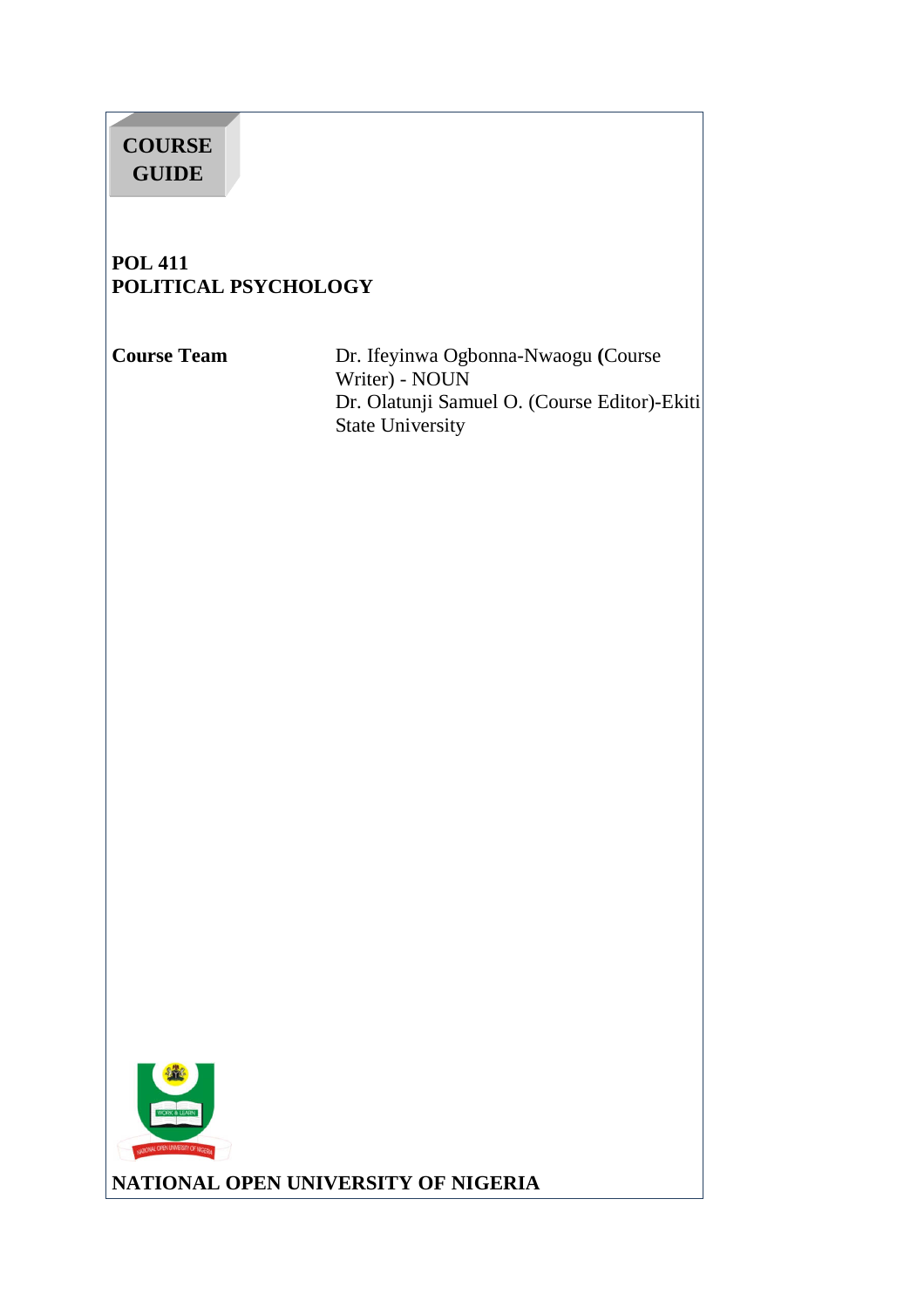© 2018 by NOUN Press National Open University of Nigeria, Headquarters, University Village 91 Cadastral Zone Nnamdi Azikiwe Expressway Jabi – Abuja

Abuja Office, 5 Dar es Salaam Street, Off Aminu Kano Crescent, Wuse II, Abuja.

e-mail: centralinfo@nou.edu.ng URL: www.nou.edu.ng

All rights reserved. No part of this book may be reproduced, in any form or by any means, without permission in writing from the publisher.

Printed 2018

ISBN: 978-978-970-014-1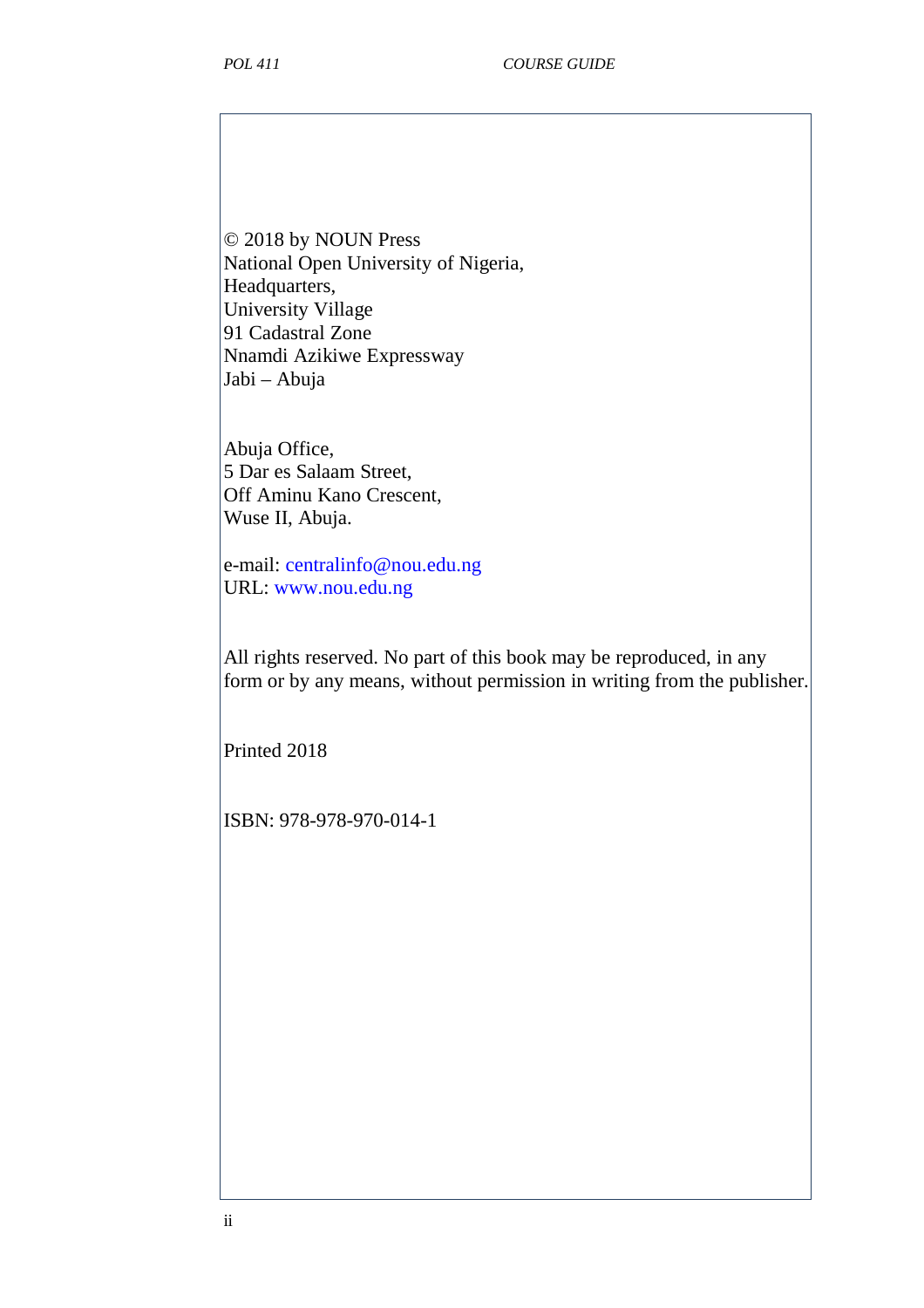# **CONTENTS PAGE**

| 1V             |
|----------------|
| 1V             |
| iv             |
| V              |
| V              |
| V <sub>1</sub> |
| V1             |
| V1             |
| V11            |
| V11            |
| V11            |
| vii            |
| V111           |
| X              |
| X1             |
|                |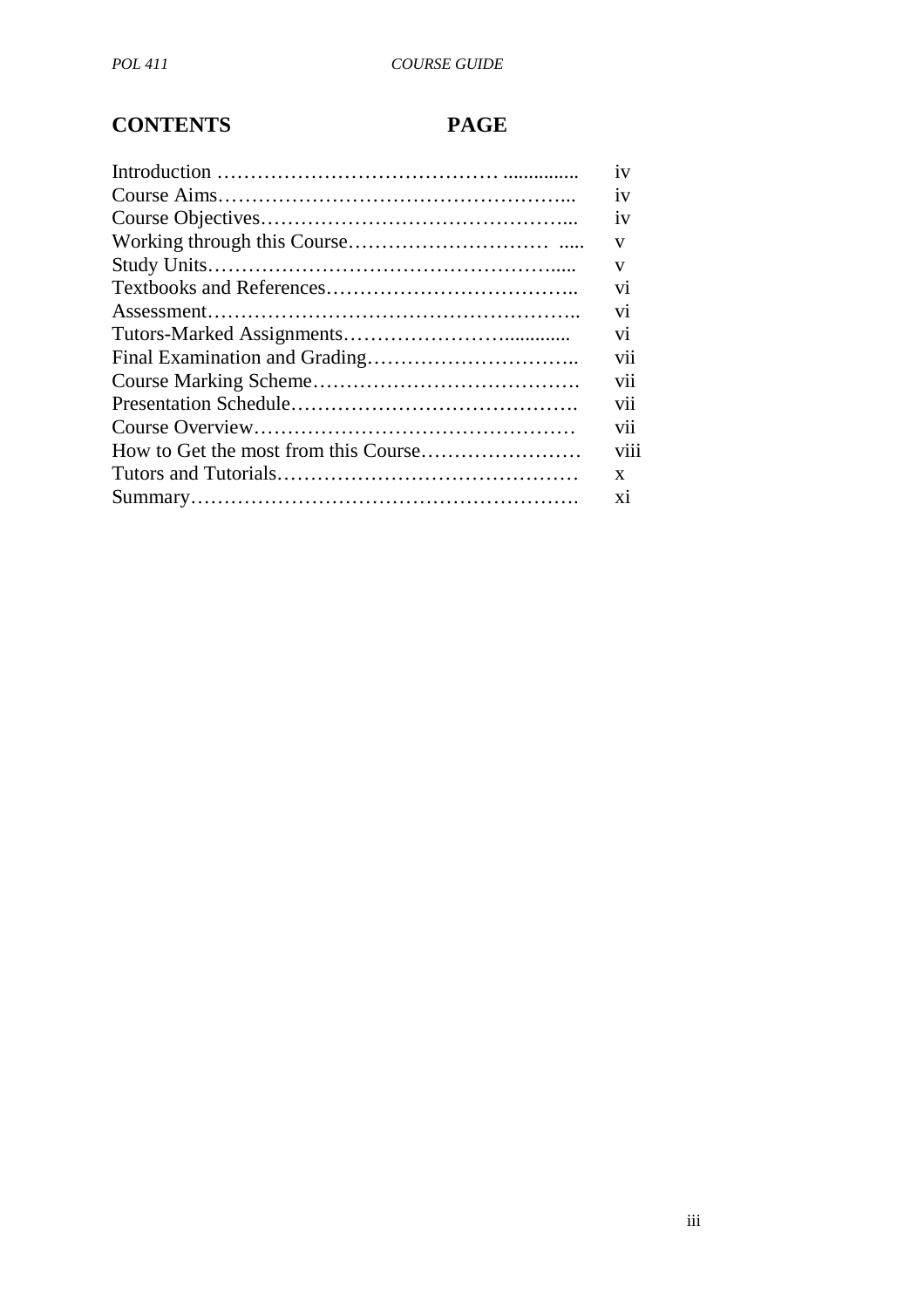## **INTRODUCTION**

### Welcome to **POL 411- Political Psychology**

This course is a three (3) unit course for undergraduate students in Political Science. The course guide gives you an overview of what political psychology is about. It equally, provides you with the necessary information on the organisation and requirements of the course.

### **COURSEAIMS**

The Course seeks to enable you to**:** 

- be up to date with the methodological issues which the course has to grapple with;
- know whether political behaviour patterns is universal oris restricted to people who live in one particular culture or in one type of political system.
- discover which perceptions, personality, and group dynamics affect the policy-making arena.
- challenge the commonly held assumptions that self-interest drives behaviour and to explain how psychological factors affect our behaviour as well as others in ways we rarely recognise at the time the behaviour takes place.
- understand the interconnectedness of many patterns of behaviour which appear distinct;
- comprehend the enormous complexity of human behaviour and realise the importance of understanding political psychology's significant role in improving the human condition.

### **OBJECTIVES**

At the end of this Course, you should be able to:

- explore the psychological findings in studies of social identity, values, attitudes, emotions encompassed in personality and cognitive processes of the 'Political Being' in a particular political environment
- examine some of the saddest events in human history (e.g. Nazism/world war 1 and 11) and in recent times terrorism (such as Boko Haram, MEND, MASSOP); and on the other hand, explain the political psychology (i.e. the psychological causes) of ethnicity, communal conflicts, nationalism, political extremism etc.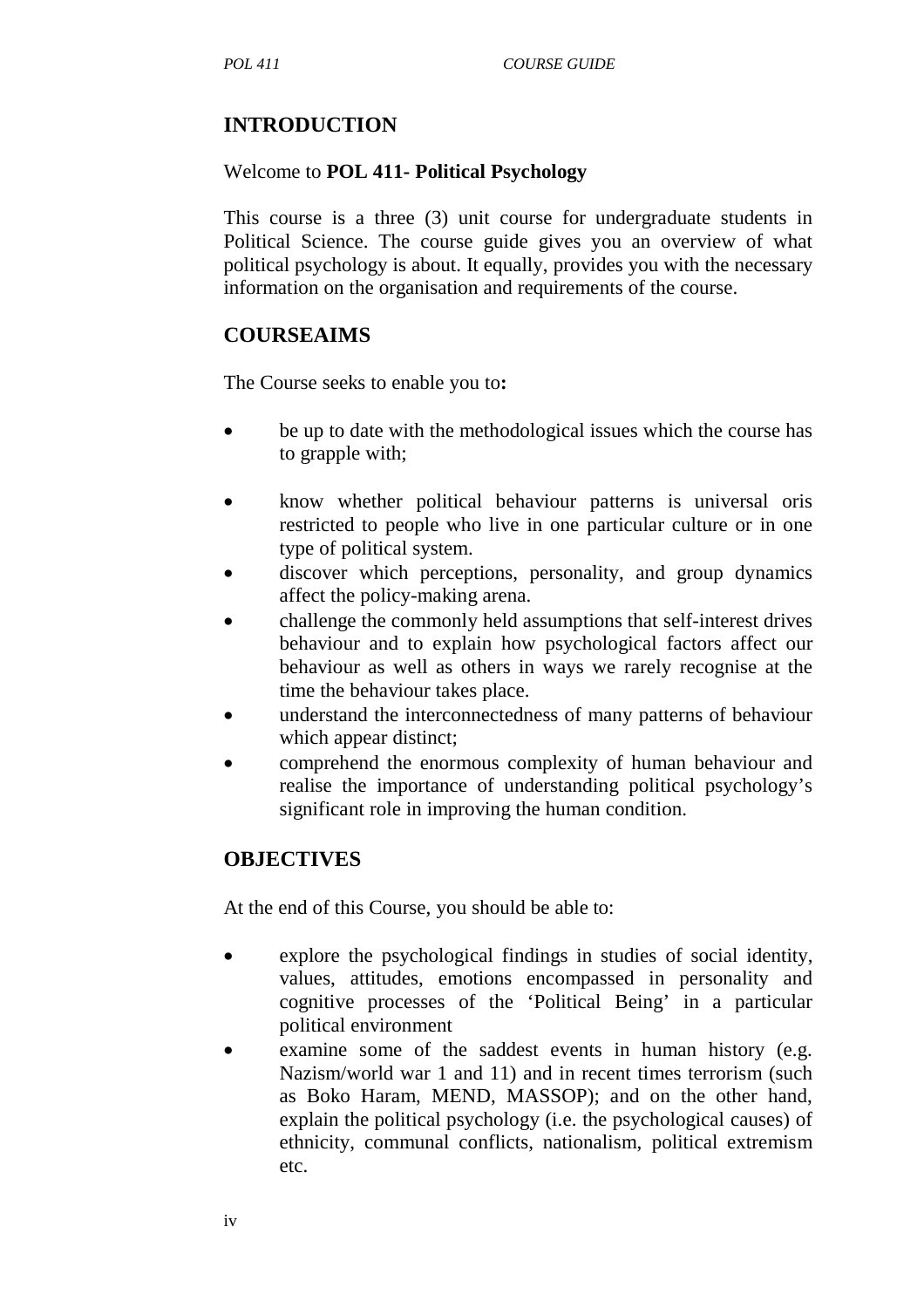• describe how to prevent conflict, how to resolve conflict, and how to recover from it.

## **WORKING THROUGH THIS COURSE**

The course is written in study units within Modules. You are also provided with related reading materials for each topic examined. At the end of each unit, you will be required to attempt Self-Assessment Exercises (SAEs) for assessment purposes. And at the end of the course, you will write a final examination.

## **STUDY UNITS**

There are eighteen units in this course, spanning four modules. These are as follows:

#### **Module 1 Meaning and Nature of Political Psychology**

| What is the Idea of Political Psychology?                 |
|-----------------------------------------------------------|
| Methods Adopted in the study of Political Psychology      |
| <b>Historical Perspectives of Political Psychology</b>    |
| Components of the Political Being                         |
| The Political Being in a Social and Political Environment |
|                                                           |

#### **Module 2 Personality and Its Approaches**

- Unit 2 Psycho-Analytic/Dynamic Theory
- Unit 3 Psycho-Biographies/Psycho-Biographical Method
- Unit 4 Analysing Psycho-Pathologies of Political Leaders
- Unit 5 Personality Trait Theories

**Module 3 Manifestations of Psychological Theories in Leadership, Power and Politics** 

- Unit 1 Explaining Power
- Unit 2 Political Culture
- Unit 3 Public Opinion
- Unit 4 Political Information Processing and Decision-Making
- Unit 5 Perceptions and Foreign Policy

#### **Module 4 Elections and Electoral Behaviour**

- Unit 1 Understanding Elections
- Unit 2 Personality of Politicians
- Unit 3 Political Socialisation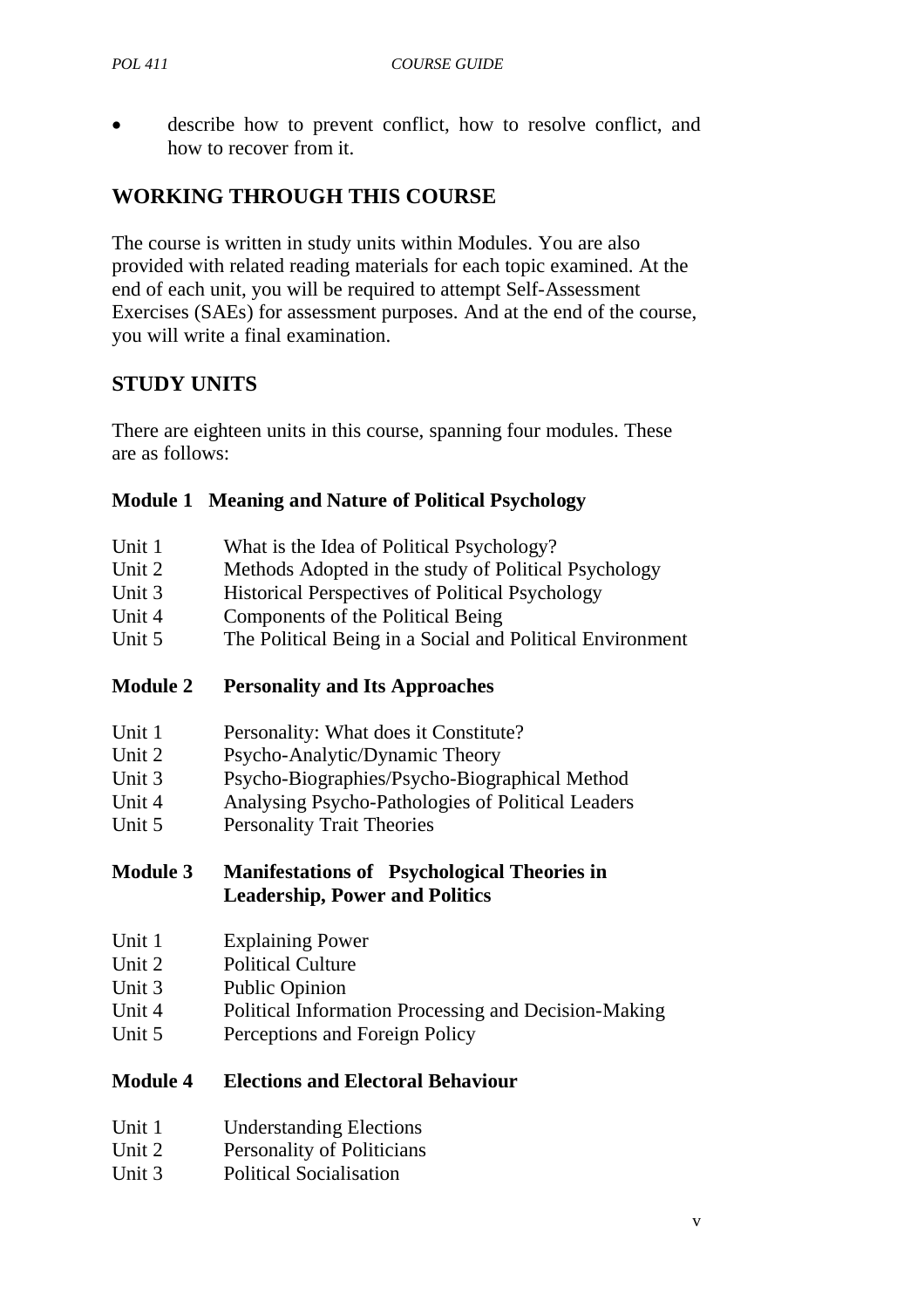#### **TEXTBOOKS AND REFERENCES**

Every unit contains a list of references/books for further reading. Try to get as many as possible of those textbooks and materials listed. The textbooks and materials are meant to deepen your knowledge of the course. For this course, the following textbooks are suggested for further reading:

Martha, Cottam, Beth Dietz-Uhler, Elena M. Mastors, Thomas Preston. (2004). *Introduction to Political Psychology. New York: Taylor & Francis Group.* 

Iyengar, Shanto. (1993). 'An Overview of the Field of Political Psychology.' In, Shanto, Iyengar & William, J. McGuire. (Eds.). *Explorations in Political Psychology*. Durham, NC: Duke University Press.

#### **ASSIGNMENT FILE**

An assessment file and a marking scheme will be made available to you. In the assessment file, you will find details of the works you must submit to your tutor for marking. There are two aspects of the assessment of this course; the tutor marked and the written examination. The marks you obtain in these two areas will make up your final marks. The assignment must be submitted to your tutor for formal assessment in accordance with the deadline stated in the presentation schedule and the assignment file.

The work you submit to your tutor for assessment will account for 30% of your total score.

#### **TUTOR-MARKED ASSIGNMENT (TMA)**

You will have to submit a specified number of the (TMAs). Every unit in this course has a Tutor-Marked Assignment. You will be assessed on four of them but the best three performances from the (TMAs) will be used for computing your 30%. When you have completed each assignment, send it together with a Tutor marked Assignment form, to your Tutor. Make sure each assignment reaches your tutor on or before the deadline for submissions. If for any reason, you cannot complete your work on time, contact your tutor for a discussion on the possibility of an extension. Extensions will not be granted after the due date unless under exceptional circumstances.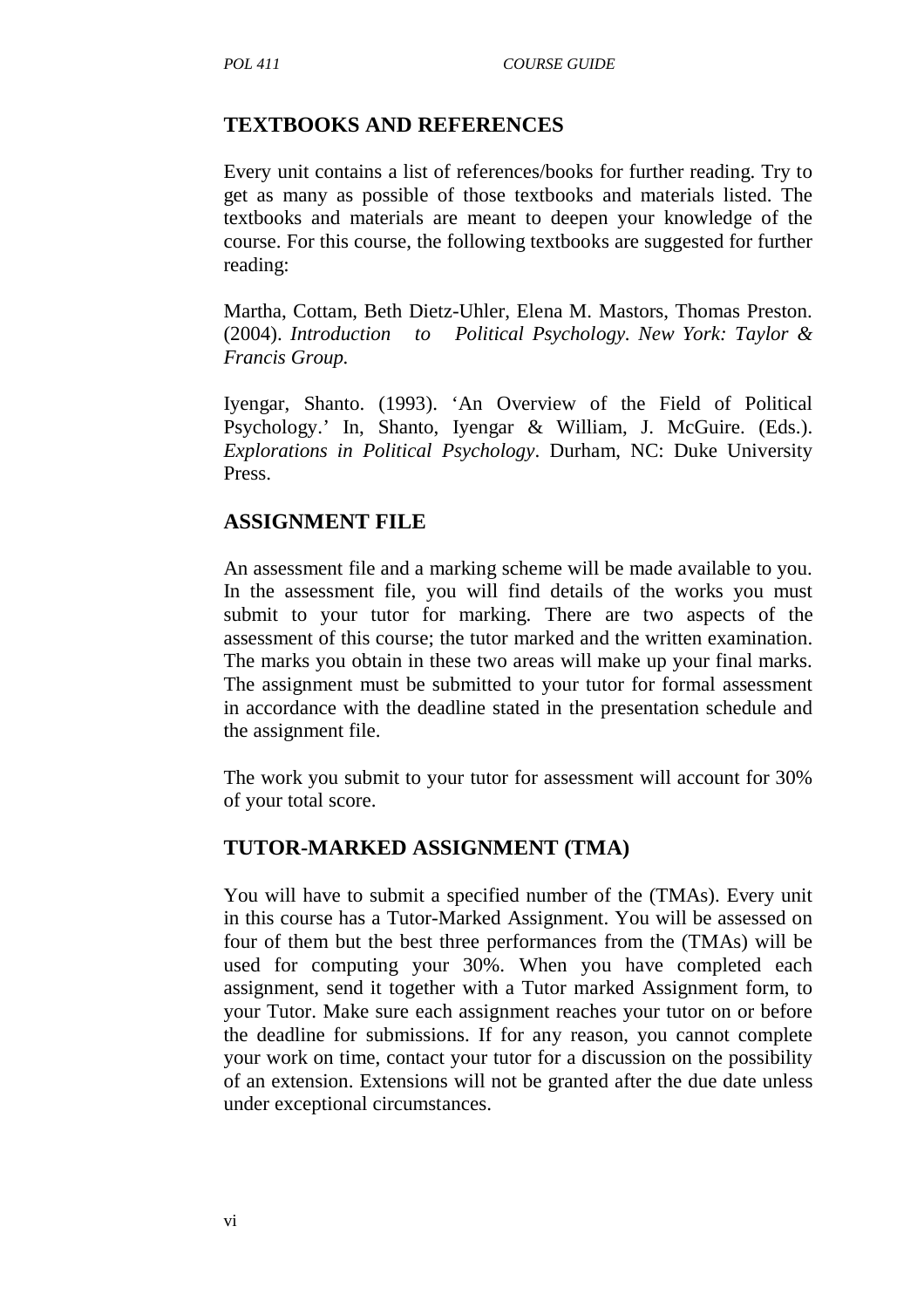## **FINAL EXAMINATION AND GRADING**

The final examination will be a test of three hours. All areas of the course will be examined. Find time to read the unit all over before your examination. The final examination will attract 70% of the total course grade. The examination will consist of questions, which reflect the kind of self-assessment exercise, and tutor marked assignment you have previously encountered. You should use the time between completing the last unit, and taking the examination to revise the entire course.

## **COURSE MARKING SCHEME**

The following table lays out how the actual course mark allocation is broken down.

| Assessment                                      | <b>Marks</b> |      |
|-------------------------------------------------|--------------|------|
| Assignments (Best Three) Assignment out of Four |              | 30%  |
| Marked                                          |              |      |
| <b>Final Examination</b>                        |              | 70%  |
| Total                                           |              | 100% |

## **PRESENTATION SCHEDULE**

The dates for submission of all assignment will be communicated to you. You will also be told the date of completing the study units and dates for examinations.

### **COURSE OVERVIEW**

| Unit            | <b>Title of Work</b>              | $\textbf{Week}(s)$ | <b>Assessment</b> |
|-----------------|-----------------------------------|--------------------|-------------------|
|                 |                                   | <b>Activity</b>    |                   |
|                 | <b>Course Guide</b>               |                    |                   |
| <b>Module 1</b> | <b>Meaning and Nature of</b>      |                    |                   |
|                 | <b>Political Psychology</b>       |                    |                   |
| 1               | What is the Idea of               | Week1              | Assignment1       |
|                 | Political Psychology?             |                    |                   |
| $\mathbf{2}$    | Methods Adopted in                | Week <sub>2</sub>  | Assignment2       |
|                 | <b>Political Psychology</b>       |                    |                   |
| 3               | <b>Historical Perspectives of</b> | Week3              | Assignment3       |
|                 | <b>Political Psychology</b>       |                    |                   |
| 4               | Components of the                 | Week4              | Assignment4       |
|                 | <b>Political Being</b>            |                    |                   |
| 5               | The Political Being in a          | Week <sub>5</sub>  | Assignment5       |
|                 | social and Political              |                    |                   |
|                 | Environment                       |                    |                   |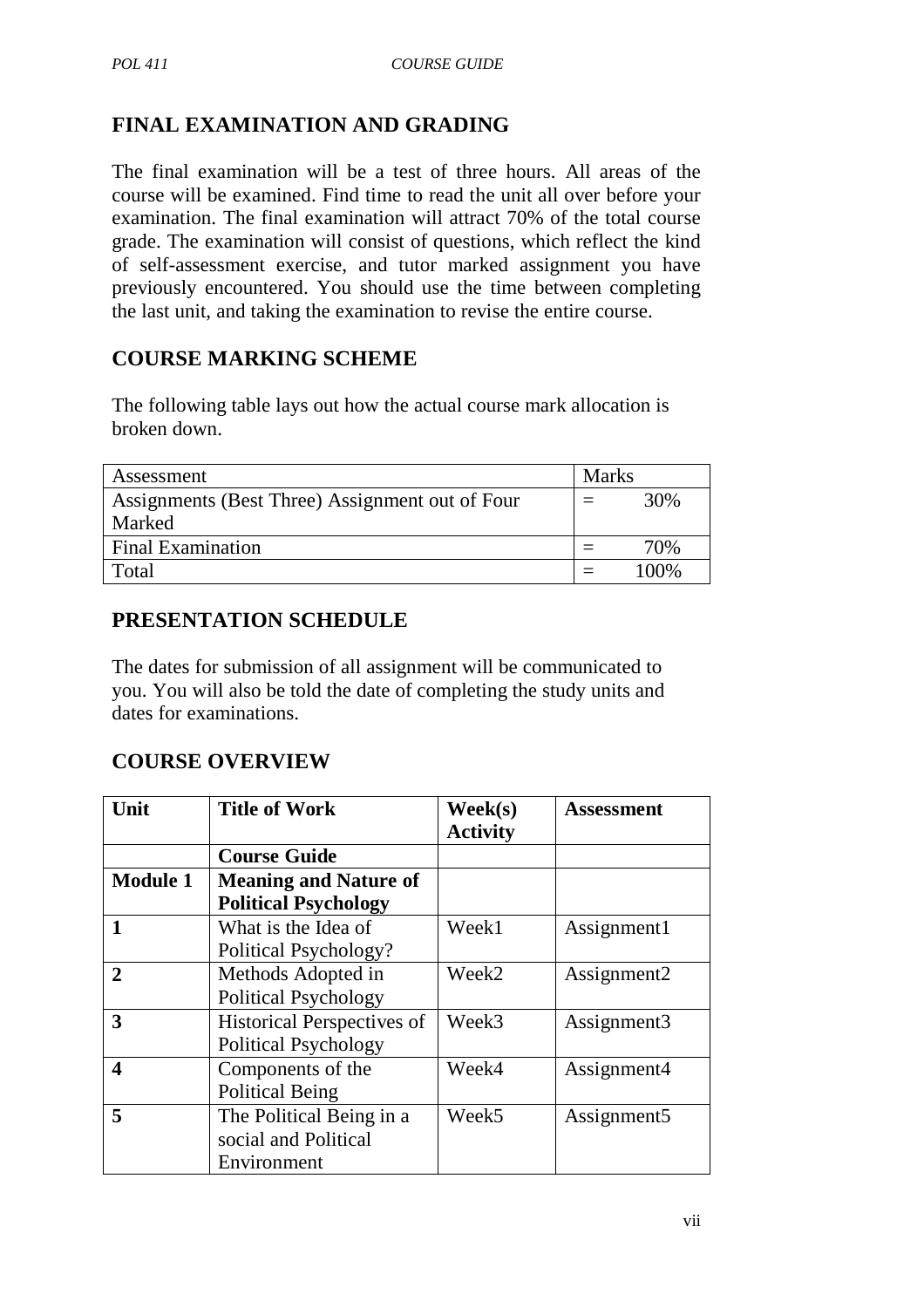| <b>Module 2</b>         | <b>Personality and its</b>                         |                   |                         |
|-------------------------|----------------------------------------------------|-------------------|-------------------------|
|                         | <b>Approaches</b>                                  |                   |                         |
| 1                       | Personality: What does it<br>constitute?           | Week1             | Assignment1             |
|                         |                                                    |                   |                         |
| $\overline{2}$          | Psycho-                                            | Week <sub>2</sub> | Assignment2             |
|                         | Analytic/Dynamic<br>Theory                         |                   |                         |
| 3                       | Psycho-                                            | Week3             | Assignment3             |
|                         | Biographies/Psycho-<br><b>Biographical Method</b>  |                   |                         |
|                         |                                                    |                   |                         |
| 4                       | Analysing Psycho-                                  | Week4             | Assignment4             |
|                         | Pathologies of Political<br>Leaders                |                   |                         |
| 5                       | <b>Personality Trait Theories</b>                  | Week5             | Assignment <sub>5</sub> |
| Module 3                | <b>Manifestations of</b>                           |                   |                         |
|                         | <b>Psychological Theories</b>                      |                   |                         |
|                         | in Leadership, Power                               |                   |                         |
|                         | <b>&amp;Politics</b>                               |                   |                         |
| $\mathbf{1}$            | <b>Explaining Power</b>                            | Week1             | Assignment1             |
| $\overline{2}$          | <b>Political Culture</b>                           | Week2             | Assignment2             |
| 3                       | Public Opinion                                     | Week3             | Assignment3             |
| $\overline{\mathbf{4}}$ | <b>Political Information</b>                       | Week4             | Assignment4             |
|                         | Processing & Decision-                             |                   |                         |
|                         | Making                                             |                   |                         |
| 5                       | Perceptions and Foreign                            | Week <sub>5</sub> | Assignment <sub>5</sub> |
|                         | Policy                                             |                   |                         |
| <b>Module 4</b>         | <b>Elections and Electoral</b><br><b>Behaviour</b> |                   |                         |
| 1                       | <b>Understanding Elections</b>                     | Week1             | Assignment1             |
| $\overline{2}$          | Personality of Politicians                         | Week2             | Assignment2             |
| 3                       | <b>Political Socialisation</b>                     | Week3             | Assignment3             |
|                         |                                                    |                   |                         |
|                         |                                                    |                   |                         |
|                         |                                                    |                   |                         |
|                         |                                                    |                   |                         |

## **GETTING THE MOST FROM THIS COURSE**

You will be required to study the units on your own. However, you may arrange to meet with your tutor for tutorials on an optional basis at a Study Centre. Also, you can organise interactive sessions with your course mates.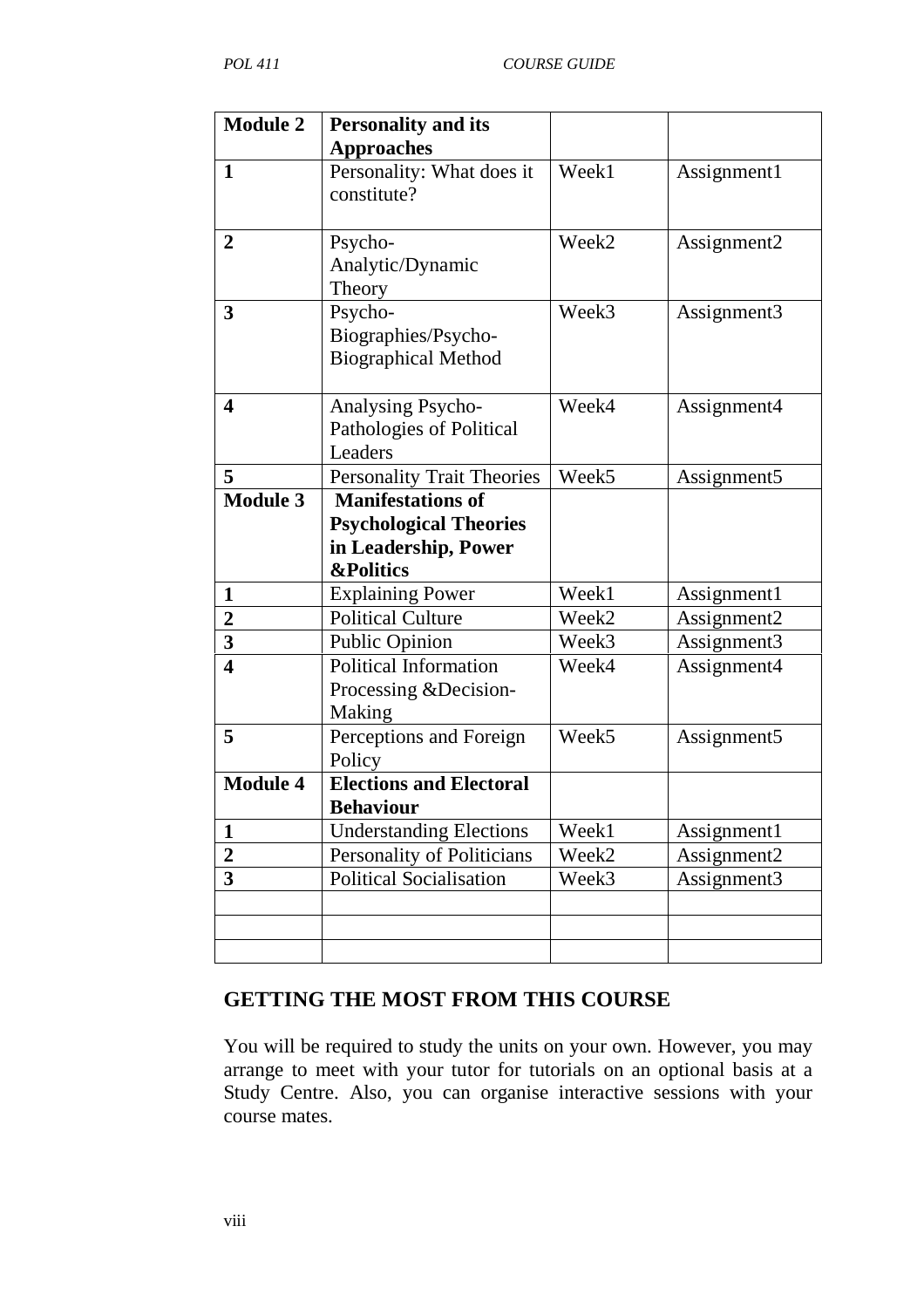In distance learning, the study units replace the University lecture. This is one of the great advantages of distance learning, you can read and work through specially designed study materials at your pace, and at a time and place that suits you best. Think of it as reading the lecture instead of listening to the lecturer. In the same way a lecturer might give you some reading to do, the study units tells you when to read, and which are your text materials or set books. You are provided exercises to do at appropriate points, just as a lecturer might give you an in-class exercise. Each of the study units follows a common format. The first item is an introduction to the subject matter of the unit, and how a particular unit is integrated with the other units as a whole. Next to this is a set of learning objectives. These objectives let you know what you should be able to do by the time you have completed the unit. These learning objectives are meant to guide your study. The moment a unit is finished, you must go back and check whether you have achieved the objectives. If this is made a habit, then you will significantly improve your chances of passing the course. The main body of the unit guides you through the required reading from other sources. This will usually be either from your set books or from the reading section.

The following is a practical strategy for working through the course. If you run into any trouble, telephone your tutor. Remember that your tutor's job is to help you. When you need assistance, do not hesitate to call and ask your tutor to provide it.

- 1. Read this course guide thoroughly, it is your first assignment.
- 2. Organise a study schedule.

Design a 'Course Overview' to guide you through the Course. Note the time you are expected to spend on each unit and how the assignments relate to the units. Important information, e.g. details of your tutorials, and the date of the first day of the semester is available from the Study Centre. You need to gather all the information into one place, such as your diary or a wall calendar. Whatever method you choose to use, you should decide on and write in your own dates and schedule of work for each unit.

- 3. Once you have created your own study schedule, do everything to stay faithful to it. The major reason that students fail is that they get behind with their course work. If you get into difficulties with your schedule, please, let your tutor know before it is too late for help.
- 4. Turn to Unit 1, and read the introduction and the objectives for the unit.
- 5. Assemble the study materials. You will need your set books and the unit you are studying at any point in time.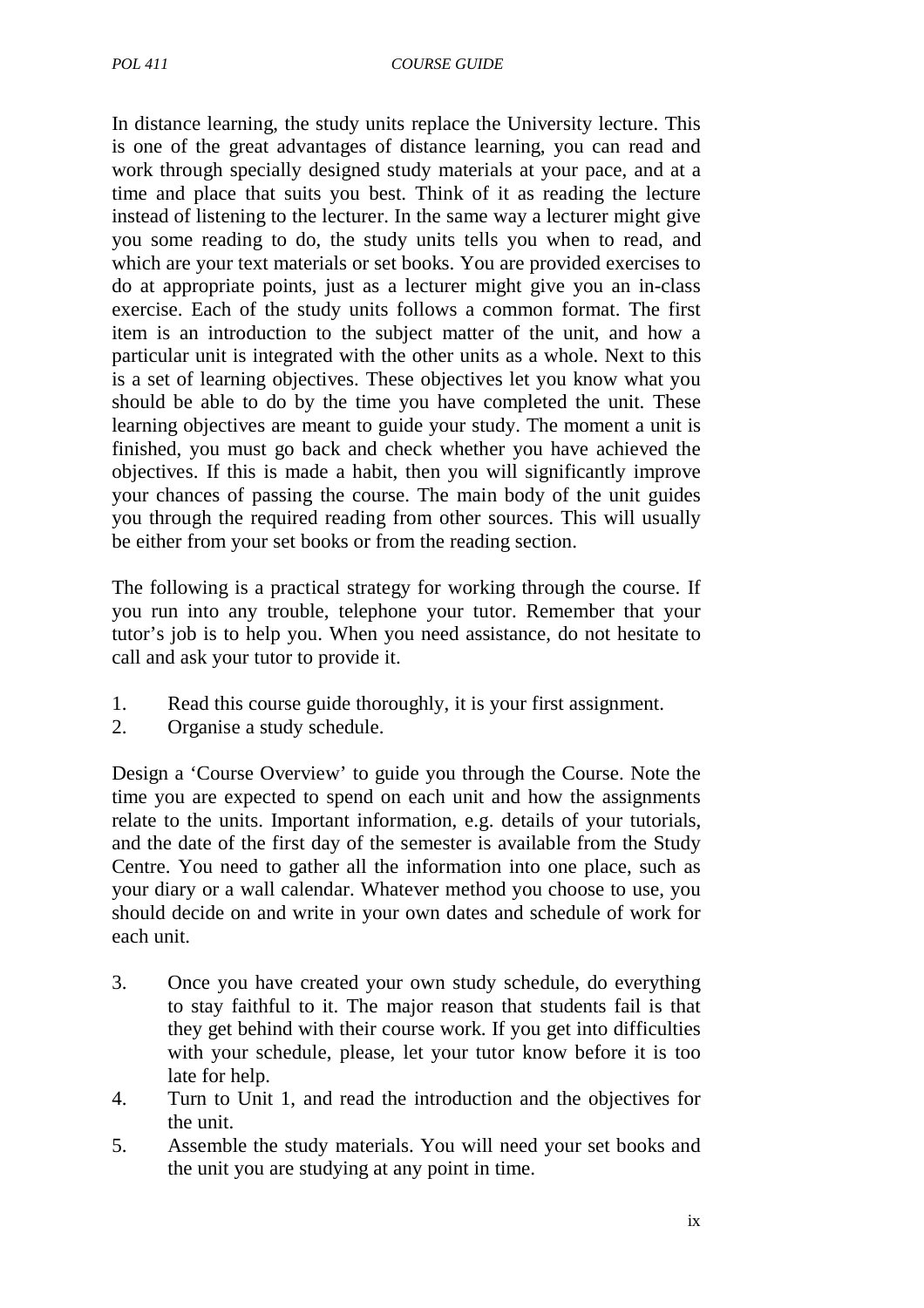- 6. Work through the unit. As you work through the unit, you will know what sources to consult for further information.
- 7. Keep in touch with your Study Centre. Up-to-date on course information will be continuously available there.
- 8. Well, before the relevant due date (about 4 weeks before due dates), keep in mind that you will learn a lot by doing the assignment carefully. They have been designed to help you meet the objectives of the course and, therefore, will help you pass the examination. Submit all assignments not later than the due date.
- 9. Review the objectives for each study unit to confirm that you have achieved them. If you feel unsure about any of the objectives, review the study materials or consult your tutor.
- 10. When you are confident that you have achieved a unit's objectives, you can start on the next unit. Proceed unit by unit through the course and try to pace your study so that you keep yourself on schedule.
- 11. When you have submitted an assignment to your tutor for marking, do not wait for its return before starting on the next unit. Keep to your schedule. When the assignment is returned, pay particular attention to your tutor's comments, both on the tutor marked assignment form and also the written comments on the ordinary assignments.
- 12. After completing the last unit, review the course and prepare yourself for the final examination. Check that you have achieved the unit objectives (listed at the beginning of each unit) and the course objectives (listed in the Course Guide).

### **TUTORS/FACILLITATORS AND TUTORIALS**

Information relating to the tutorials will be provided at the appropriate time. Your tutor will mark and comment on your assignments, keep a close watch on your progress and on any difficulties you might encounter and provide assistance to you during the course. You must take your tutor-marked assignments to the study centre well before the due date (at least two working days are required). They will be marked by your tutor and returned to you as soon as possible. Do not hesitate to contact your tutor if you need help. Contact your tutor if you experience any of the following:

- do not understand any part of the study units or the assigned readings;
- You have difficulty with the exercises;
- You have a question or problem with an assignment or with your tutor's comments on an assignment or with the grading of an assignment.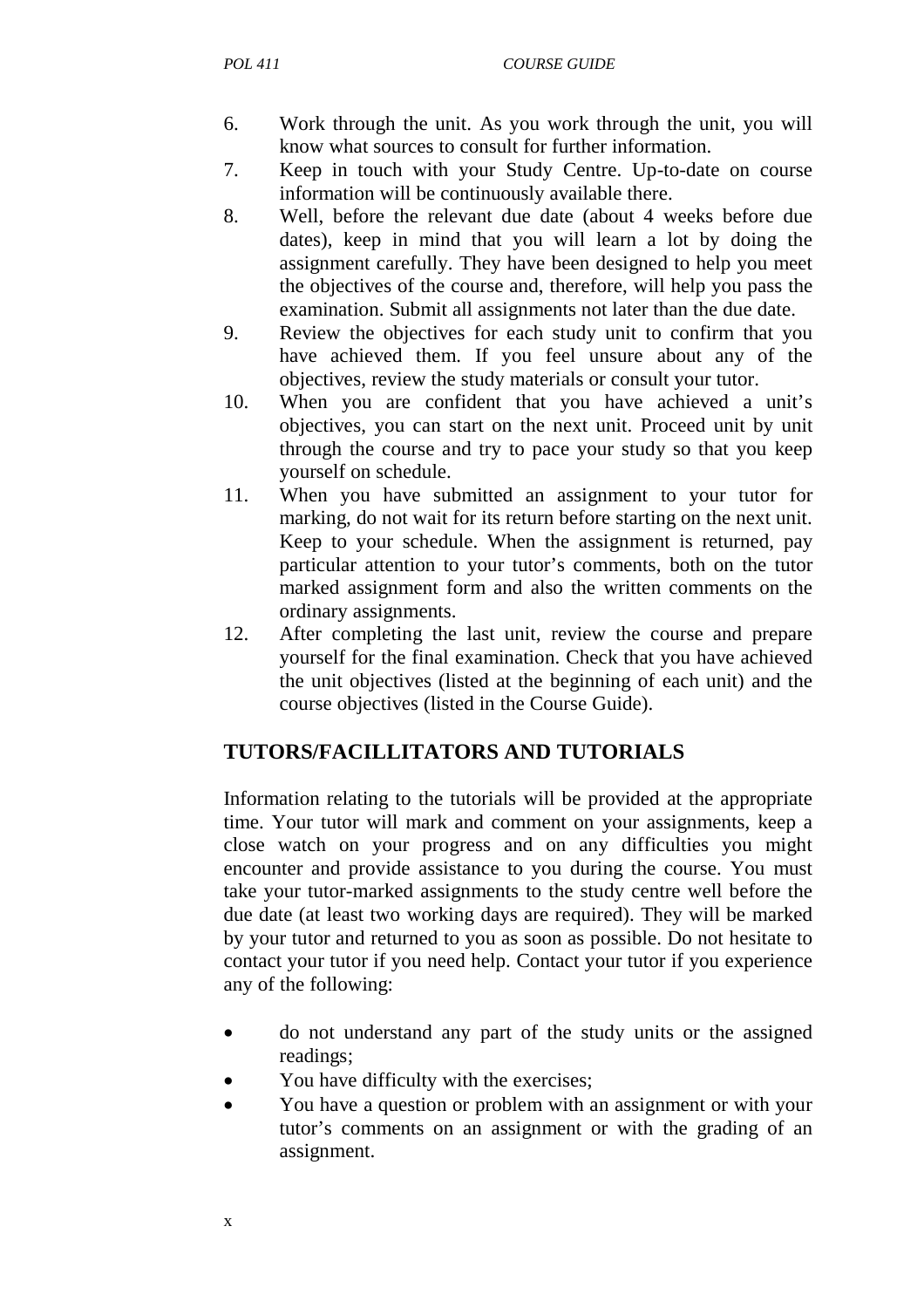Moreover, you should try your best to attend the tutorials. This is the only chance to have face-to-face contact with your tutor and ask questions which are answered instantly. You can raise any problem encountered in the course of your study. To gain the maximum benefit from course tutorials, prepare a question list before attending them. You will learn a lot from participating in discussions actively.

## **SUMMARY**

The course guide gives you an overview of what to expect in the course-Political Psychology such as: how perceptions, personality, and group dynamics affect political behaviour patterns and subsequently policymaking. We wish you success in the course and hope that you will find it both interesting and useful.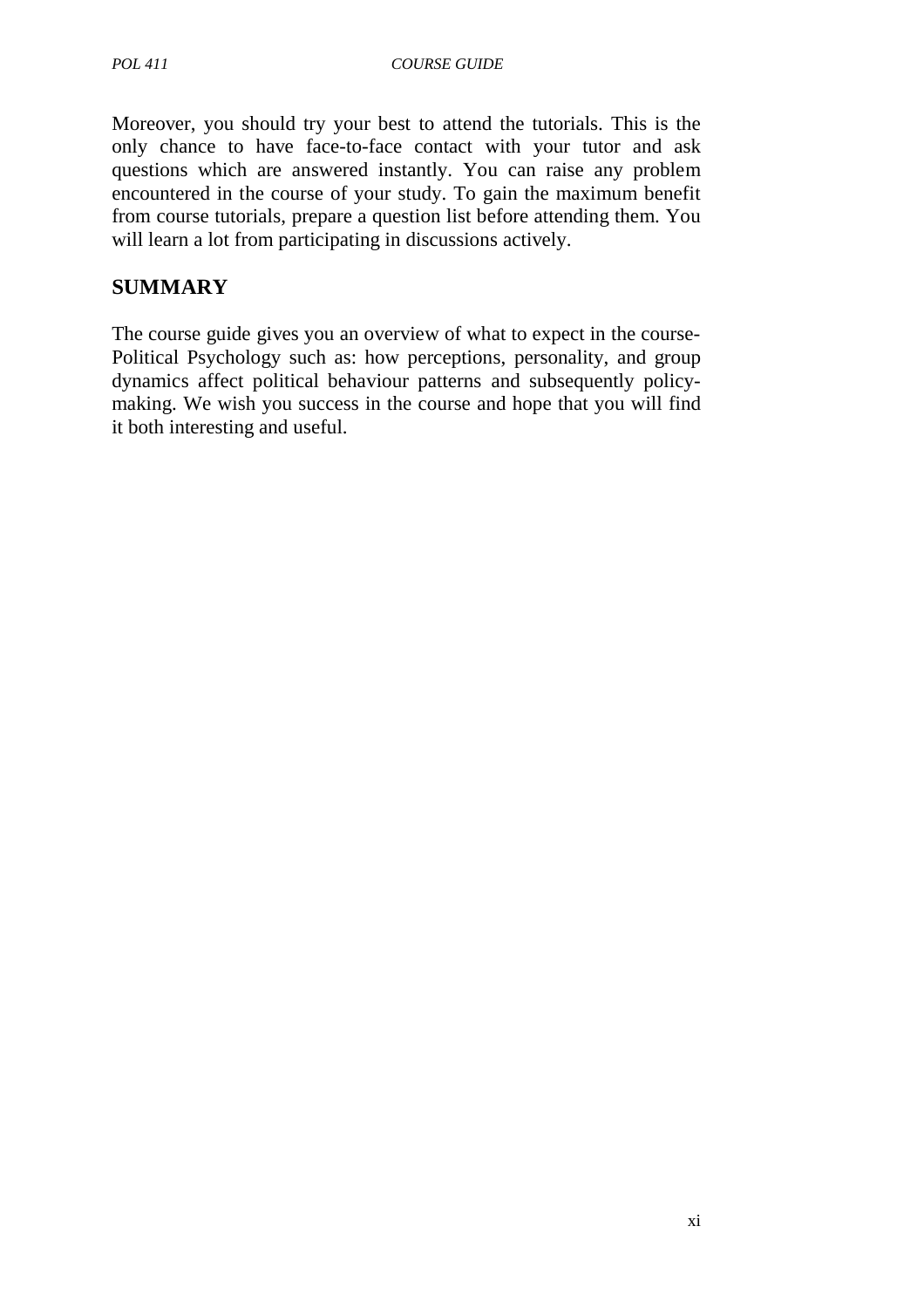# **MAIN COURS**

|                                                                   |                                                                                        | <b>PAGE</b> |
|-------------------------------------------------------------------|----------------------------------------------------------------------------------------|-------------|
| <b>Module 1</b>                                                   | <b>Meaning and Nature of Political Psychology</b>                                      | 1           |
| Unit 1<br>Unit 2                                                  | What is the Idea of Political Psychology?<br>Methods Adopted in the study of Political | 1           |
|                                                                   |                                                                                        | 11          |
| Unit 3                                                            | Historical Perspectives of Political Psychology                                        | 16          |
| Unit 4                                                            | Components of the Political Being                                                      | 28          |
| Unit 5                                                            | The Political Being in a Social and Political                                          |             |
|                                                                   |                                                                                        | 39          |
| <b>Module 2</b>                                                   |                                                                                        | 44          |
| Unit 1                                                            |                                                                                        | 44          |
| Unit 2                                                            | Psycho-Analytic/Dynamic Theory                                                         | 51          |
| Unit 3                                                            | Psycho-biographies/Psycho-graphical Method                                             | 58          |
| Unit 4                                                            | Analysing Psycho-Pathologies of Political Leaders                                      | 64          |
| Unit 5                                                            |                                                                                        | 71          |
| <b>Module 3</b>                                                   | <b>Manifestations of Psychological Theories in</b>                                     | 76          |
| Unit 1                                                            |                                                                                        | 76          |
|                                                                   |                                                                                        | 83          |
|                                                                   |                                                                                        | 91          |
|                                                                   |                                                                                        |             |
|                                                                   |                                                                                        | 100         |
| Unit 5                                                            | Perceptions and Foreign Policy                                                         | 107         |
|                                                                   | <b>Elections and Electoral Behaviour</b>                                               | 114         |
|                                                                   |                                                                                        | 114         |
|                                                                   |                                                                                        | 121         |
| Unit 3                                                            |                                                                                        | 133         |
| Unit 2<br>Unit 3<br>Unit 4<br><b>Module 4</b><br>Unit 1<br>Unit 2 | Political Information Processing and Decision-                                         |             |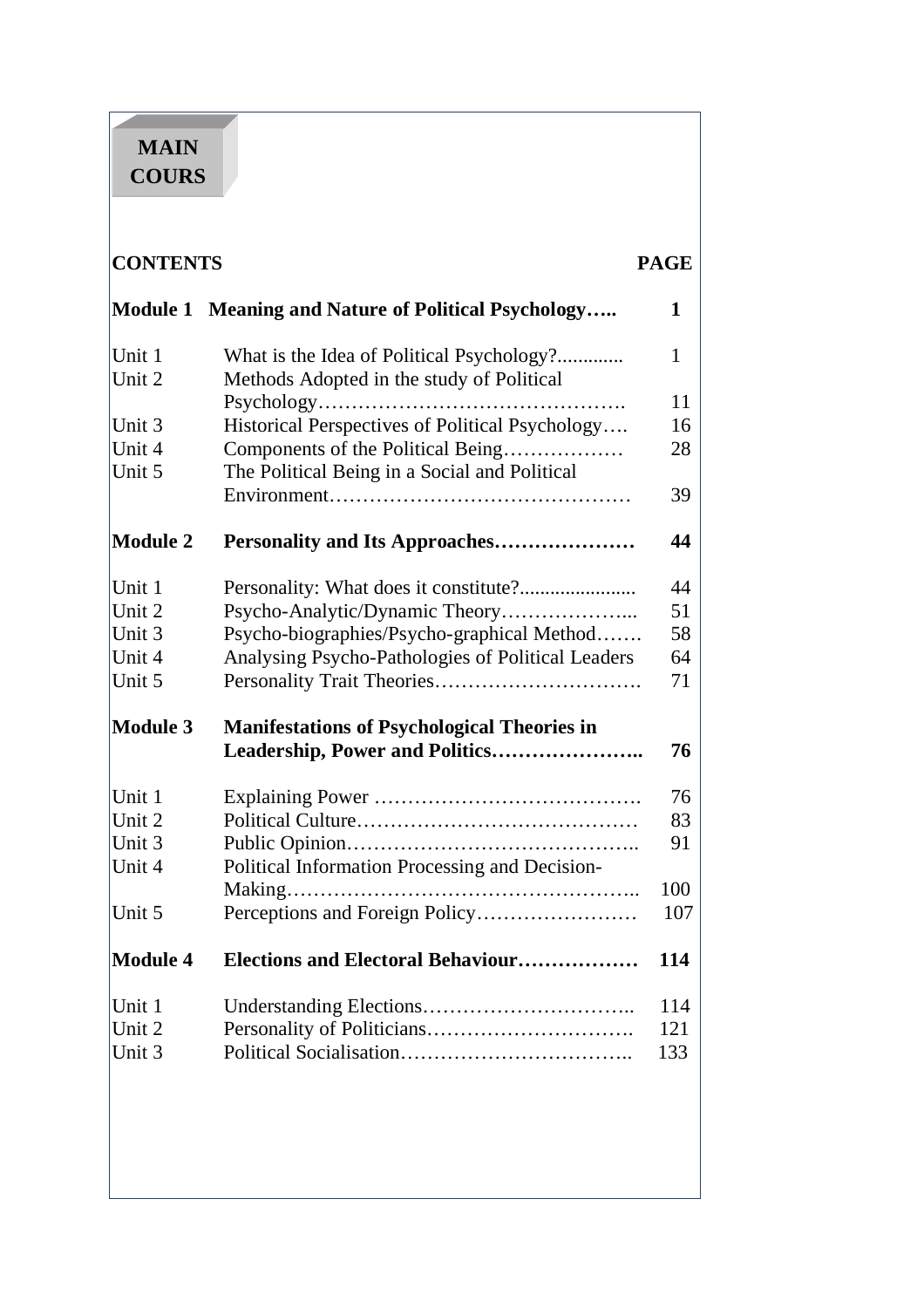## **MODULE 1 MEANING AND NATURE OF POLITICAL PSYCHOLOGY**

- Unit 1 What is the Idea of Political Psychology?
- Unit 2 Methods Adopted in the study of Political Psychology
- Unit 3 Historical Perspectives of Political Psychology
- Unit 4 Components of the Political Being
- Unit 5 The Political Being in a Social and Political Environment

#### **UNIT 1 WHAT IS THE IDEA OF POLITICAL PSYCHOLOGY?**

## **CONTENTS**

- 1.0 Introduction
- 2.0 Objectives
- 3.0 Main Content
- 3.1 Whatis the Idea of Political Psychology?
- 3.2 Why Politics (Political Science)and Psychology?
- 4.0 Conclusion
- 5.0 Summary
- 6.0 Tutor-Marked Assignment
- 7.0 References/Further Reading

## **1.0 INTRODUCTION**

This unit introduces the idea, nature of political psychology as an interdisciplinary field of study that attempts to explain political behaviour through the application of psychological principles.

## **2.0 OBJECTIVES**

At the end of this unit, you should be able to:

- highlight the idea behind the study of political psychology
- explain the field political psychology
- justify its inter-disciplinary nature.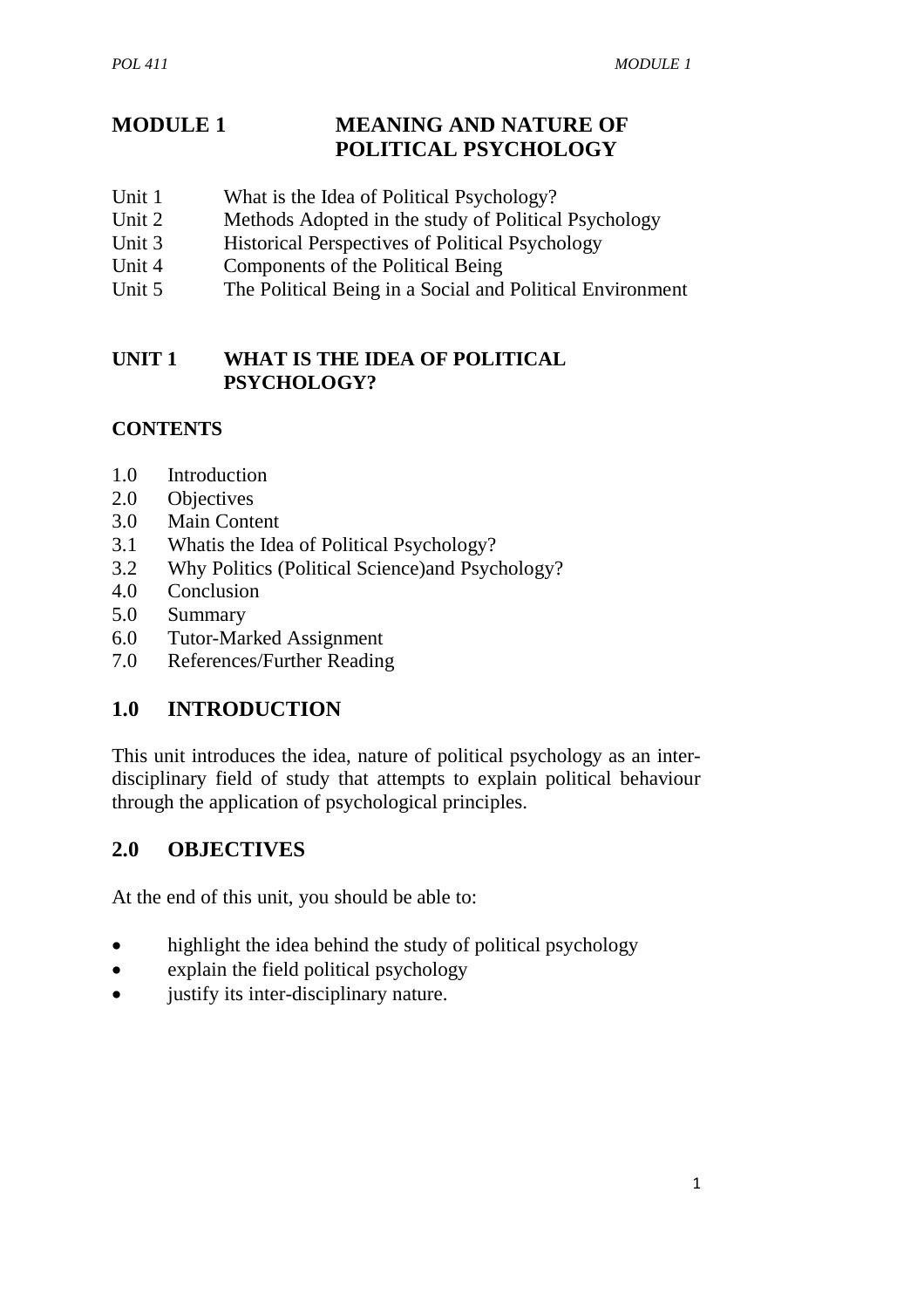## **3.0 MAIN CONTENT**

### **3.1 What is the Idea of Political Psychology?**

As a student of Political Science who expectedly *studies* politics as well as *analyzes* it, the obvious question above is not out of place. Rather, it brings into focus the questioning of: 'what counts as political'.

As a starting point to proffering answers, let us consider the understanding of the political (or politics) in the tradition of David Easton,(1965:50) (see box 1).

```
Box 1:
```
'As interactions which are predominantly oriented toward the authoritative allocation of *values* for a society'.

As a fact/value distinguishing political scientist, you will agree that in the italicised word in *box 1* which inevitably presupposes the process of allocation of power should be treated as a subjective preference deriving from objective underlying forces. Implicit here is obviously Easton's treatment of *values* as merely reflecting 'power distributions or relations' which definitely is unable to treat seriously the most important political consideration upon which political struggles are centred on e.g.: who moulds the values?; what moulds the values?; Where do the values originate from?

Therefore, to address these questions not as givens but substantively as people's ideas (either values, justice or common good), that instigate arguments (by politicians, government, citizens, parties etc) on reasoning's (about what forms and influences such opinions/reasoning's either in the form of normative prescription or empirical description and in turn what they influence) that centre on political behaviour is the *fulcra* of **political psychology**.

At this point, you should get set for its concise understanding. **Political Psychology** is the understanding of the human *thought processes, feelings, emotions*, *motivations* and *behaviour* of people involved in political activity from the perspective of 'psychology'. Implicit in this definition is the fact that political psychology inevitably interrogates 'factual' questions *(See box 2)* about actions which reflect all of the italicised concepts with political undertones yet solutions or answers proffered have been limited political answers.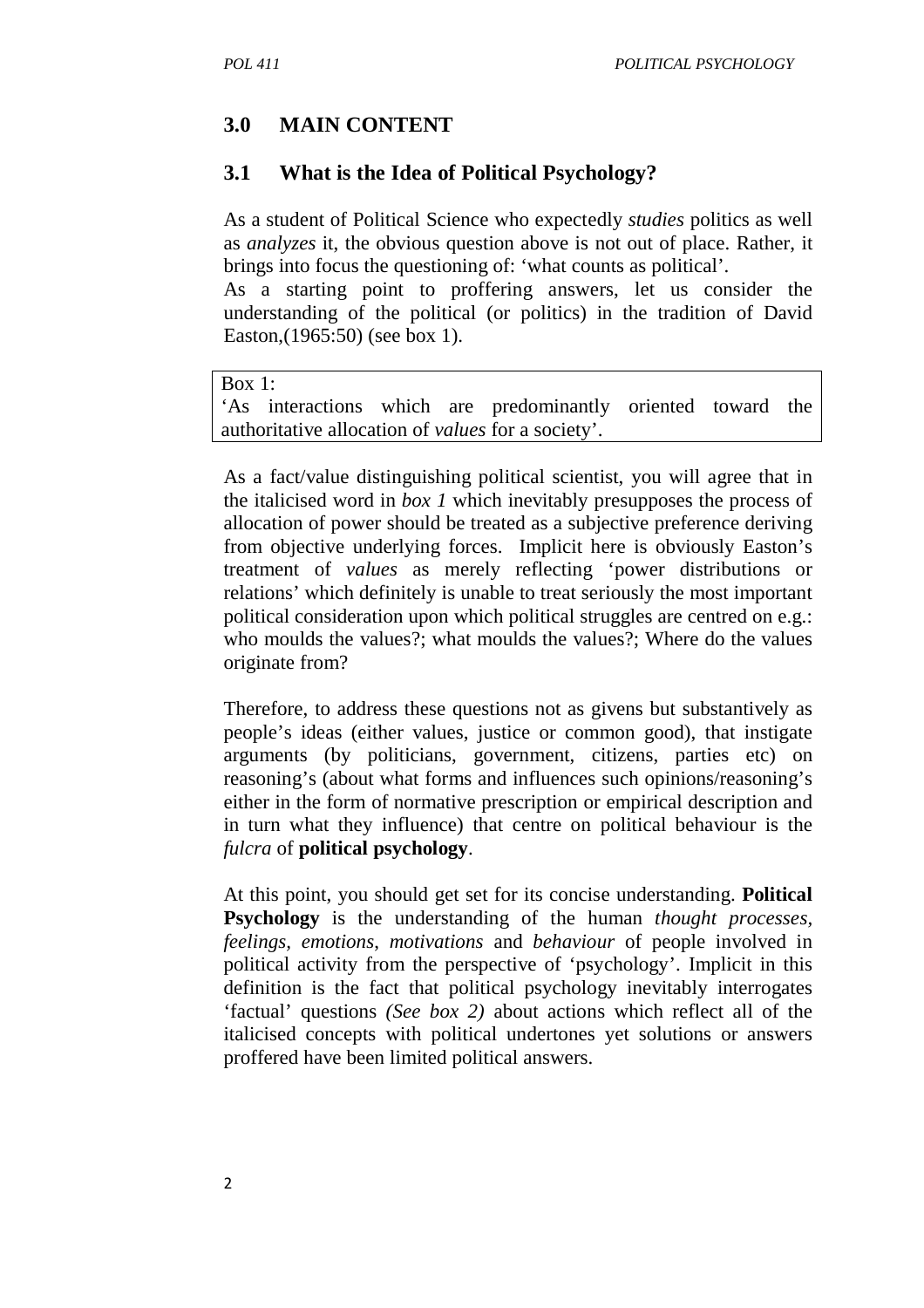#### Box 2:

Why do people behave in a particular manner in politics? Why do Africans conceive politics as a do-or-die affair? What influenced or caused the Nigerian Civil War (as well as others in other African countries such as Liberia, Sierra Leone, Sudan, Syria etc or any war that appears pointless and futile e.g. World War 1, Vietnam war?) Why is terrorism fledging globally and what justifications can there be for the hideous barbaric acts which the perpetrators commit against innocent victims? What informs the decisions presidents/governments make? Why would amnesty be granted to 'militants'? Why should there even be an on-going contemplation of same for 'Boko Haram' insurgents despite their hideous acts of barbarism in Nigeria in recent times? Why does the culture of impunity thrive among Nigerian leaders? Why would a governor tempt fate by marrying an underage girl, when he knows full well the controversy the action would cause. Why would the June 12, 1993 elections be cancelled?

Admittedly, proffering answers to these thought-provoking harmful acts to humanity that affected and still affects every citizen directly or (in) directly would appear to defy explanations if not seem incomprehensible if examined from the traditional explanations of political behaviour. However, with political psychology explaining the behaviour along the continuum of political issues or questions raised in *box 2* and more such as everyday political behaviour in voting, decision-making practices and any extraordinary kind of behaviour cannot be remote. In other words, political psychology or psychology of political behaviour explores the psychological underpinnings necessary in the understanding of the different but complex (political) behaviours which more or less was a dilemma for the traditional explanations. In the context of these explanations so far, is the imperative that Political Psychology transcends 'merely' describing political behaviour as it is without a psychological explanation of the (political) behaviour/activity of political actors.

Primarily, the premise of Political Psychology resides in two basic principles: *political influence and political behaviour.*

Consistent with what has been adduced so far, it is apparent: *what political psychology is not?* It certainly isnot about 'how to manipulate people's behaviour'.Moving forward, this field, like other sciences, in seeking the Universalist understanding of phenomena, i.e. the many psychological patterns that influence how individuals act or behave in politics adopts psychological principles and multiple inter-disciplinary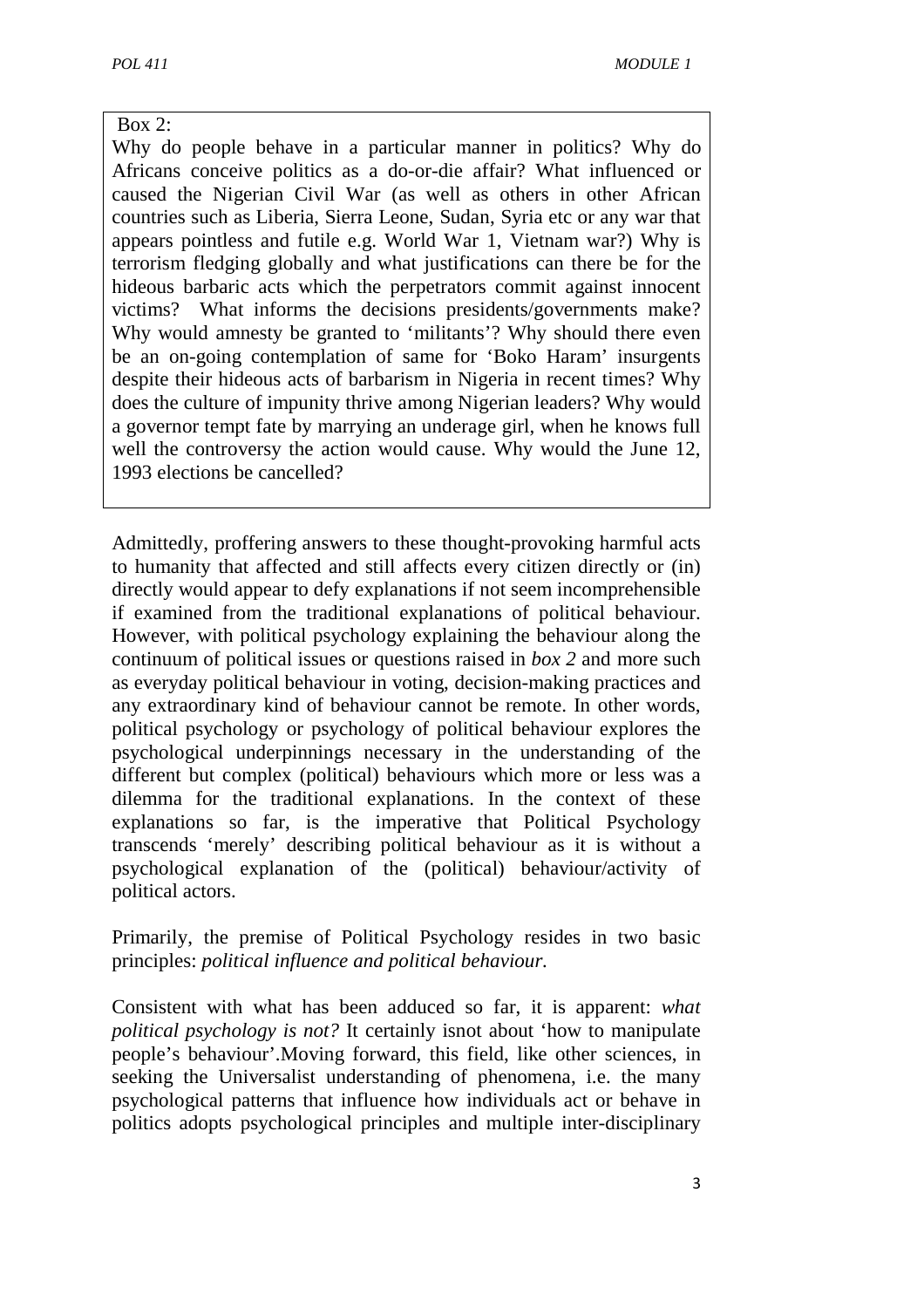methodologies such as: experiments, surveys and qualitative case studies, etc (*see unit 2 for more explanations)*.

As a subject of behavioural pursuit, you should know that most early work which adopted a psychological perspective on politics were tilted in one direction-*individual psychological process to political behaviour.*  Clearly, the contemporary political psychology opted for the much more far-reaching in influence-*bidirectional psychological process to political behaviour.*

The tenet of the latter strand is succinctly captured thus:

*The perceptions, beliefs, motives, opinions, values, interests, styles, defenses and experiences of individuals, be they citizens, leaders, group members, bureaucrats, terrorists, or revolutionaries – are seen as influencing what they do politically; and, in turn, the political culture, political system, mechanisms of political socialisation, political movements and parties and the international system are perceived as having an impact on what people are like' (Hermann, 1986:2).* 

In addition, archival findings further indicates that people portray sensitive authoritarian tendencies – including a concern for power, aggression, submission, cynicism and superstition especially during periods when the environment is threatened (Doty, Peterson and Winter, 1991).

To round off this section, you should know that the two-way strands of political psychology provide for a wide range of mechanisms by which psychology and politics is intertwined which the next section would address.

#### **SELF-ASSESSMENT EXCERCISE**

Is the idea of political psychology crucial?

#### **3.2 Why Politics (Political Science)and Psychology?**

The answer about the relationship between Politics and Psychology has been, and remains, more direct because from the outset, all sciences maintain some contact with philosophy and psychology before disassociating from it. Having said that, it is important to know on the one hand, that when Philosophers who inquire into how people know the world raise questions about human perception, thinking, and learning, it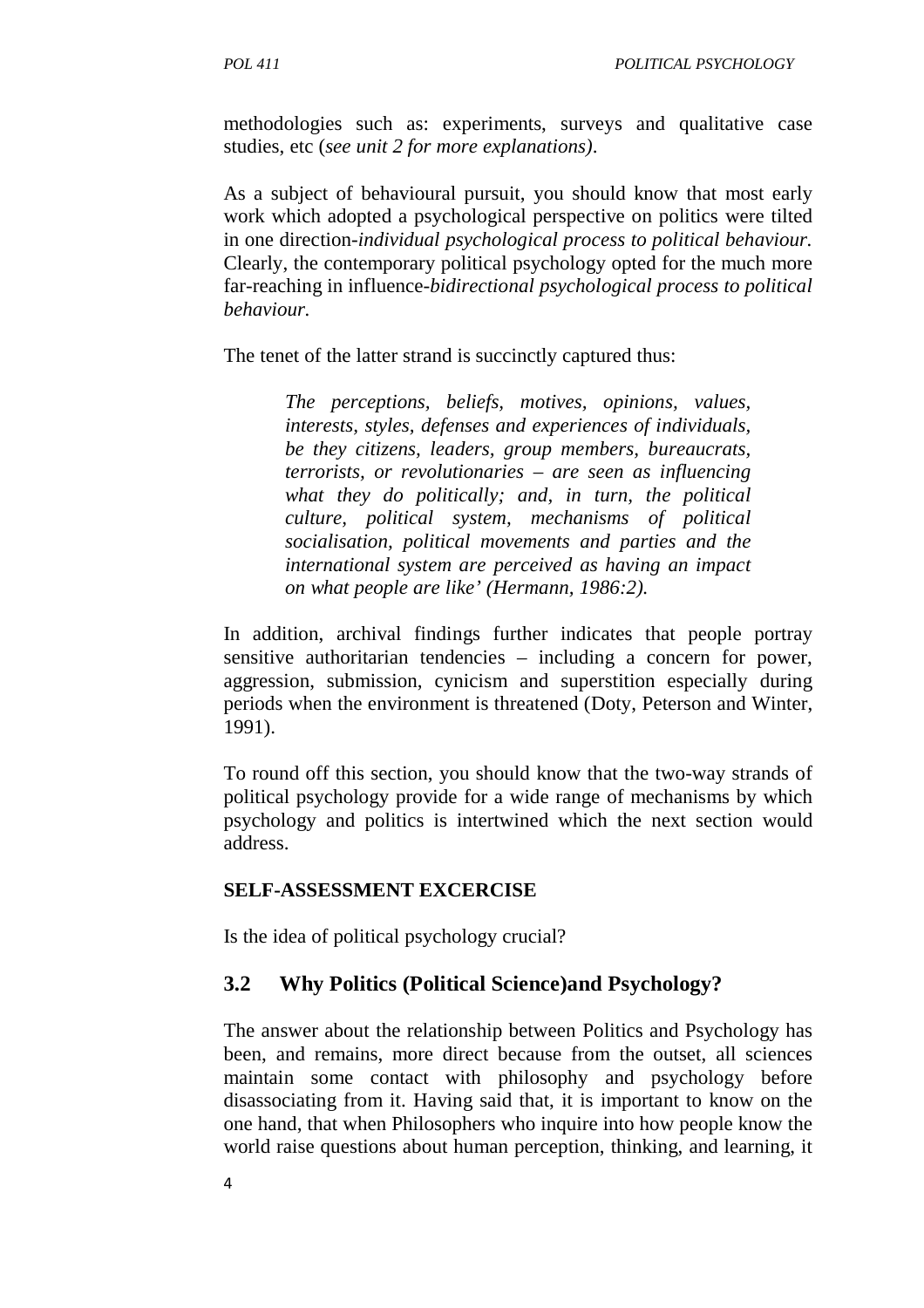is conceived as *empiricism*. On the other hand, Psychology is involved in ethics because of '*its interest in how people should and ought to behave. To this extent, psychology cannot be entirely divorced from describing how people behave'*.

In effect, Philosophers become Psychologists in practice, if not in name. This dovetails into why traditionally explanations about the nature of *homo politicus i.e.* (the nature of man as a political animal according to Aristotle), have been rooted in individual and collective psychology. The reason for this is not far from the fact that traditionally, psychology meant *psyche-logos*, the study of the soul. However, since the supernatural soul had no place in naturalistic science, to this end, pursuing psychology along traditional lines barred it from science on the grounds of unscientific dualism.

Further, the nexus between politics and psychology is also traceable to the work *Principles of Physiological Psychology,* Wundt, (1873) which centred on "an alliance between the two sciences". The first is physiology. This "informs one about those life phenomena that we perceive by our external senses", and the second, psychology, "looks at the person from *within*". The result of the alliance obviously culminated to a new science, *political psychology*, whose tasks were two: *to investigate and to throw light upon the totality of life*.

Political Psychologyor Science of Psychology/Politics can be described as a marriage of first two disciplines; psychology and political science. This non- traditional relatively new field in the social science is usually conceived to be a hybrid of inter-disciplinary *pot-pourri* of disciplinary sources, including cultural anthropology, history, economics, neuroscience, behavioural genetics, sociology, public administration, criminal justice and organisational behaviour. Interestingly, despite the contribution of literature from all these disciplines, the *ideas* and *principles/methods* of psychology are stressed as central in the alliance. Importantly, in relation to the use of ideas, it serves as a guide to theories about how groups/ real-life group make decisions or the decision-making processes employed by (political) groups. This role is obvious in politicaladvertising or campaigns with findings by psychologists in the United States which attested to the fact that often negative political advertisements/campaigns are ineffective, because the sponsor of the negative advert is evaluated negatively by same-party voters. Let us consider the following examples in Nigeria to buttress our point *(see examples in box 5 & 6).*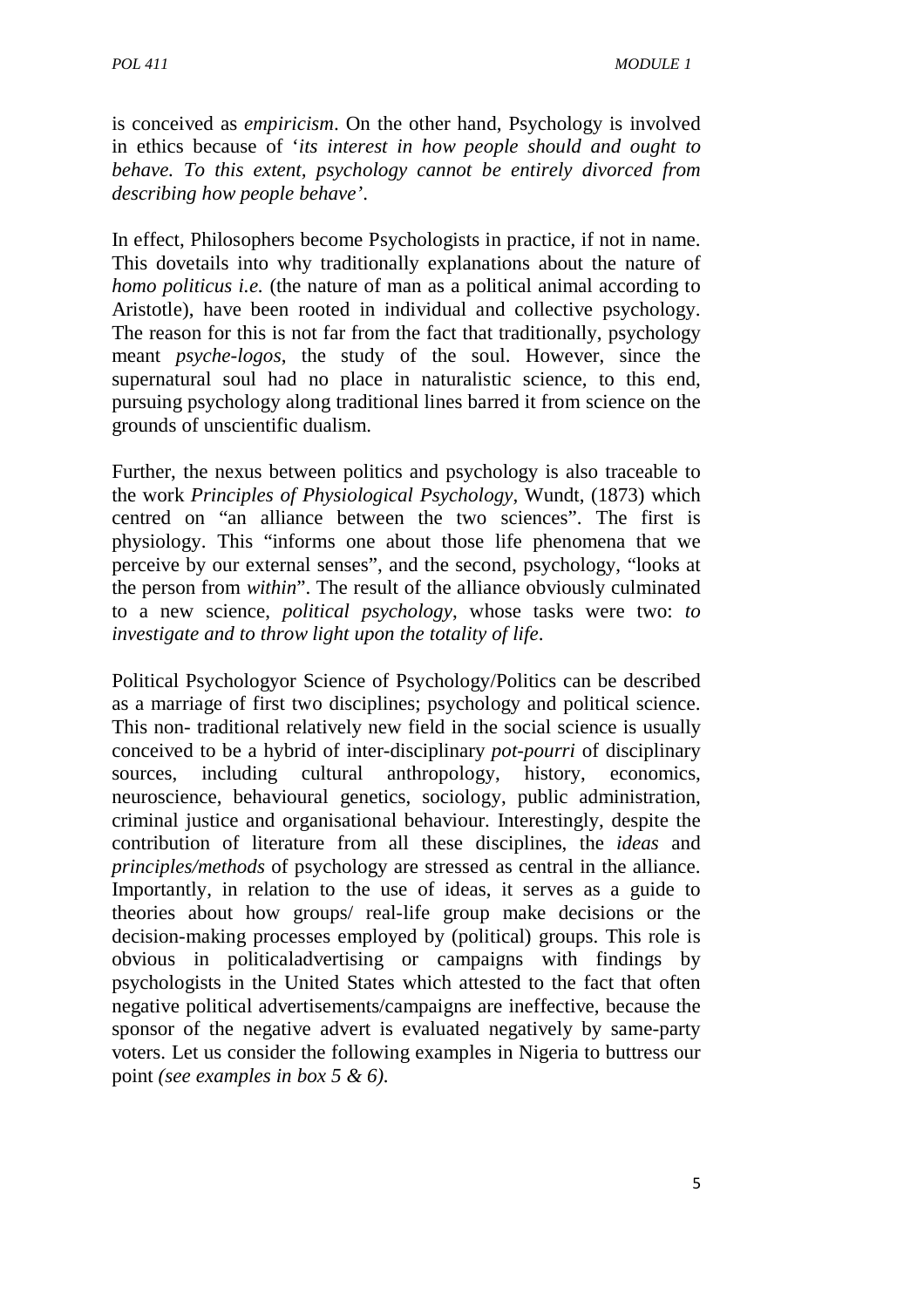#### **Box 5: Negative Advertising/Campaigning**

Jonathan's chances at the polls (March 28 presidential elections) were impacted negatively by the… utterances of Femi Fani-Kayode, director of media and publicity, Peoples Democratic Party Presidential Campaign Organisation, PDPPCO, and Ayo Fayose, Ekiti State governor. This upset many movers who turned their backs on PDP and Jonathan- the President who though may have his faults, but carries the baggage of his party, believed to have taken Nigerians for a ride over the last 16 years(TELL April 13, 2015:29).

**Box 6:** Barack Obama, United States President, commended the Nigerian people for 'their resilience and commitment to deciding their future which spurred them to come out *enmasse* to exercise their civic rights during the March 28 presidential elections (TELL April 13, 2015:31).

This union of disciplines fosters a very fruitful dialogue that explains 'what people do as political actors by adapting psychological concepts, theories useful and relevant to politics, then applying them to the analysis of a political problem or issue.

Based on what has been explained so far about the nexus of Political science and Psychology (now Political Psychology), it is apparent the field thus strongly eschews the "disciplinary egocentrism" that has come to characterise academic norms (Iyengar, 1993), to reflect the diversity and multi-level foundations of political thought and behaviour. Specifically, research in this field on the bases of political attitudes, for example, points to a wide range of causal factors that cut across traditional disciplinary lines, including genes, physiology, personality, socialisation, historical period, economic conditions and group membership.

At this point, it is important you know that Political psychologists usually don't limit themselves to examining, observing, and diagnosing politicians. Rather, political Psychologists, try to analyse the motives of politicians, as well as provide valuable information on political social relations. Political psychologists may also observe the public as a whole as well as be interested in discovering what citizens really think of their government officials, how they feel about political events and news, voting behaviour, nuclear deterrence or politics of genocide. For this reason, politicians have an incentive to hire political psychologists to help them persuade public opinion, win elections, and win support for various issues.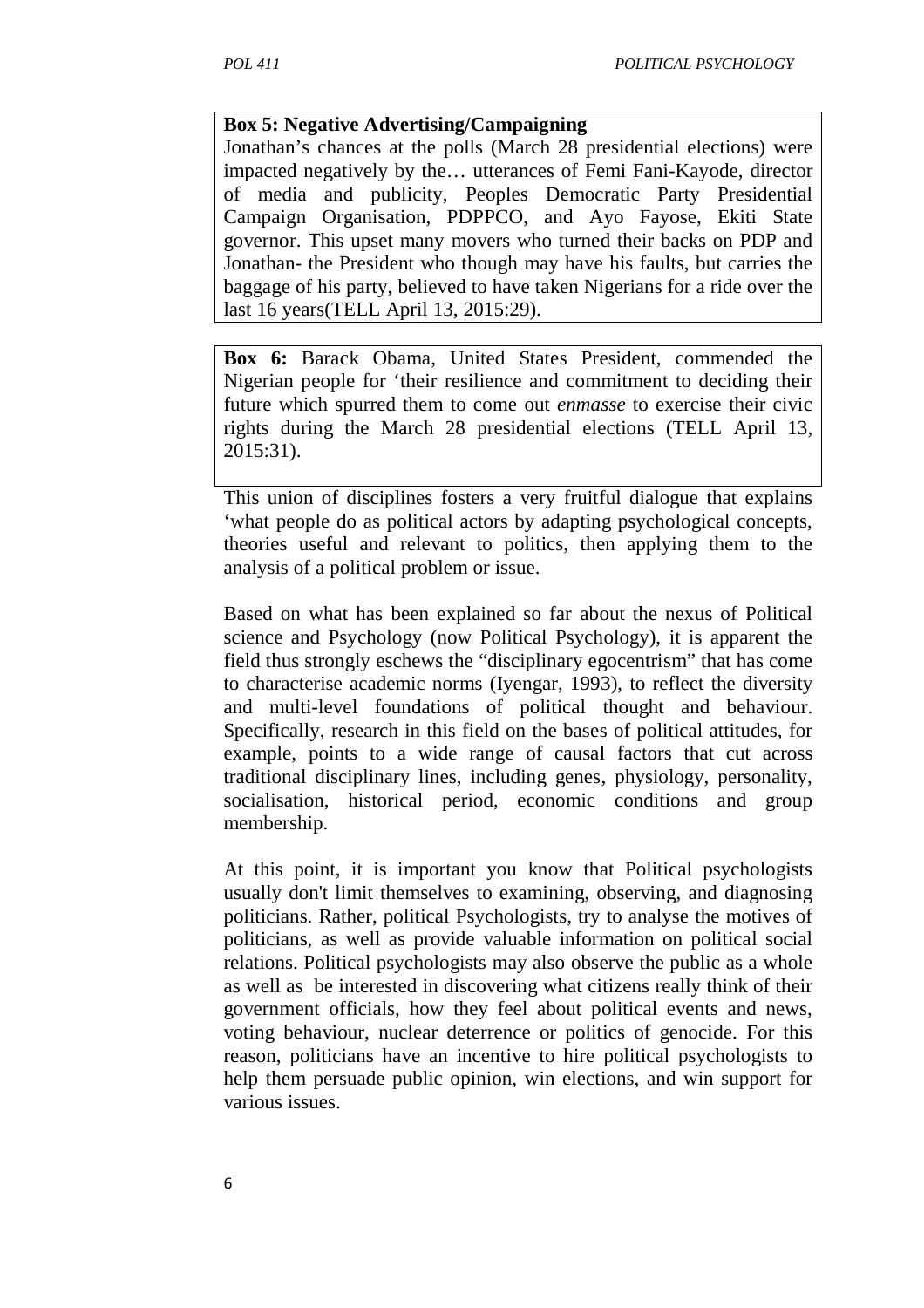The merging of these strands of disciplines culminate into understanding the psychological underpinnings of human behaviours in politics (behaviour of political actors) necessary in forestalling the claim by the traditional approach (traditionalists) in political science that the acts/behaviour of people in the pursuit of self-interest politics is rational (this is based on the assumption that human beings as social perceivers, often operate on the belief that behaviour is quite rational) and predictable based on common sense. But both notions: *rationality and predictability* was debunked by the research instituted by psychologists who discovered that:

- (1) Human behaviour transcends common sensical rational judgement (i.e. human behaviour is not always rational).This is based on the impetus to expect rational behaviour that is based on: people's need to*understand*-their world.
- (2) Human behaviour is predictable: Implicit here, is the tendency of people to *predict* the likely consequences of their behaviour as well as those of others. The two features (see further explanations in unit 2) doves-tails into highlighting a more accurate perspective of human beings as political actors.

For political psychologists 'people are motivated to act in accordance with their own personality characteristics, values, beliefs, and attachments to groups'. This claim is justified by the behavioural imperfections of people at information processing and resolving complexities of world issues, thus, making people employ rational or commonsensical but often faulty, perceptions of the other person in decision-taking about whatever action(s) to take. The paradox of all these is the notion that people often do things that are contrary to their own interests, values, and beliefs. These perspectives highlight the imperative of understanding the complexities of political psychology in order to explain political behavioural exigencies that often seem *irrational*. Let us take an example from the first assumption which states thatbehaviour is not at all atypical (i.e. is not unusual and nonconforming with a people's beliefs and values) *(see box 3).* 

**Box 3:**A commonly held belief was that Nigerians would vote as usual with parochialism for the incumbent based on the belief that the hate campaigns and the latent desperation of members of the political class, there was bound to be trouble, whichever way the pendulum swung during the March 28, 2015 Presidential election in Nigeria. Based on the belief and value of post-election violence as well as the fear that armed security men deployed to keep peace could molest them-a common fabric and indeed Africa. Thus, among these Nigerians who remained on ground, in the light of these features, the decision bothered on either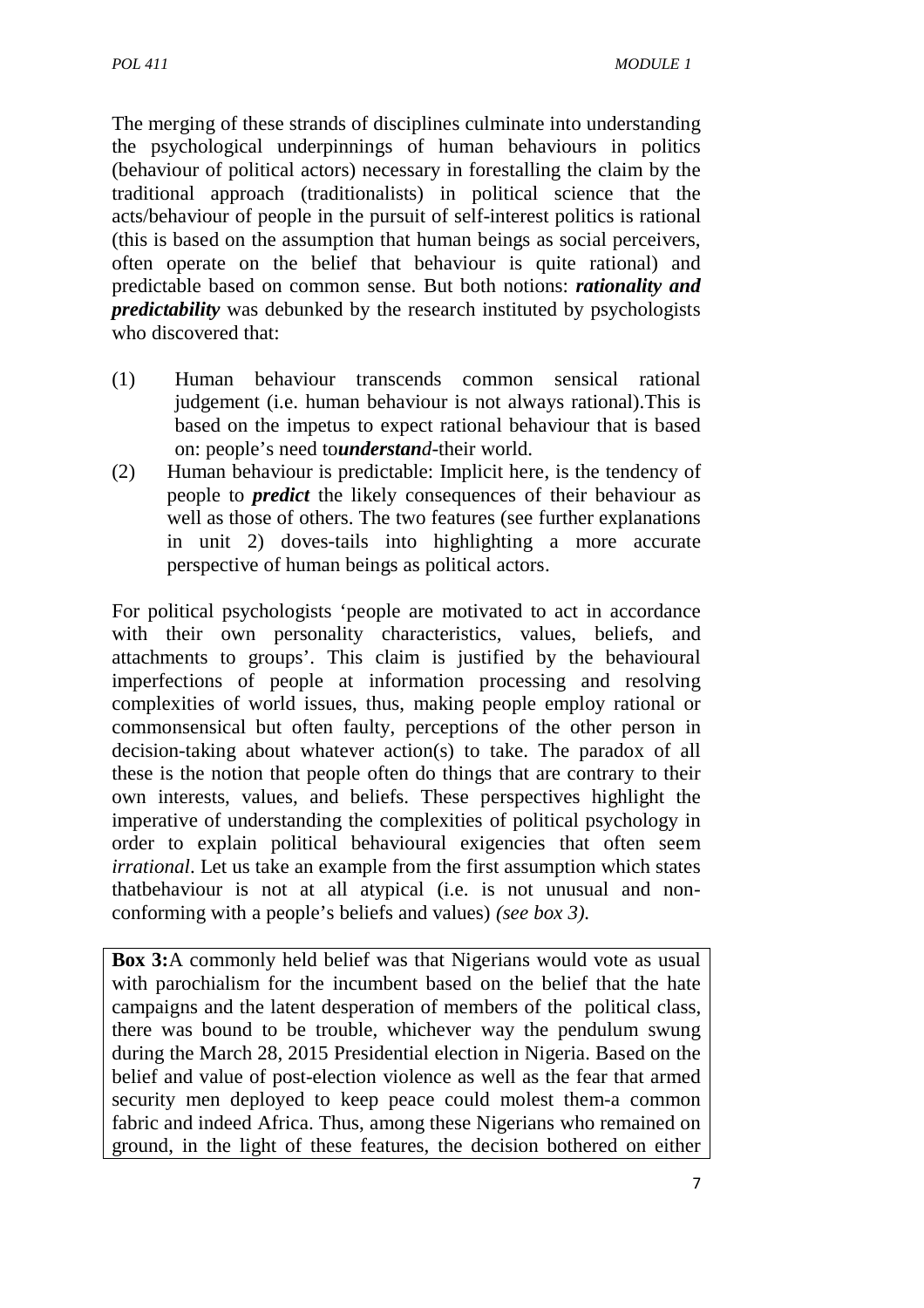staying in-doors and watch developments from the media or pitched tent with the incumbent President Goodluck Jonathan of the PDP, despite contentious issues of corruption surrounding his administration against Muhammadu Buhari, of the All Progressive Congress, APC who has widely acknowledged values of integrity and Spartan lifestyle (Adapted from TELL, April 13, 2015:9& 15).

The Second Assumption states that people are fully aware of their beliefs and attitudes and act in accordance with them, behaving in such a way as to maximise values *(see box 4).*

#### **Box 4:**

Despite the acrimonious stories running rampant on the airwaves and in print before March 28,2015 Presidential election day, Nigerians who refused to be inundated with intimidation about attacks, threats and incumbent winning elections but were resolute in performing their civic duty to vote for 'change'. This came in the guise of the defeat of the incumbent by the opposition candidate. This behaviour is an illustration of renewed impetus for nation-building geared towards want for maximisation of values on democratic initiatives and structures (Adapted from TELL, April 13, 2015:9& 15).

Now, consider the two examples of assumptions. What difference do you notice in both of them? One, you will notice what happens when the 'beliefs and values' about the same subject is framed in a different way in box 3 &4. Two, you obviously noticed that both examples portray human beings as violating their beliefs and values. Three, is the *power of social stereotypes.* This feature portrays the deeply held values and belief of the two different groups within (the ethnic groups/zones) despite their outward countenance which no doubt aligns with stereotyping.

Four, is the power of *social categorization(to be discussed in full details later*). This process to psychologists resides in the non-conscious categorisation of others into groups. The essence of addressing this feature is none other than that the act of categorising people into groups appears logical and rational. While, this is not so because of the consequences of categorising one because of the problem of categorising people into groups on the basis of characteristics that they might not possess.

What can be inferred from both illustrations? In sum, the two examples highlighted the effects of Nigerian citizens' decision to vote the opposition- Muhammadu Buhari considering that he lost in all three previous attempts in 2003, 2007 and 2011 against the incumbent. More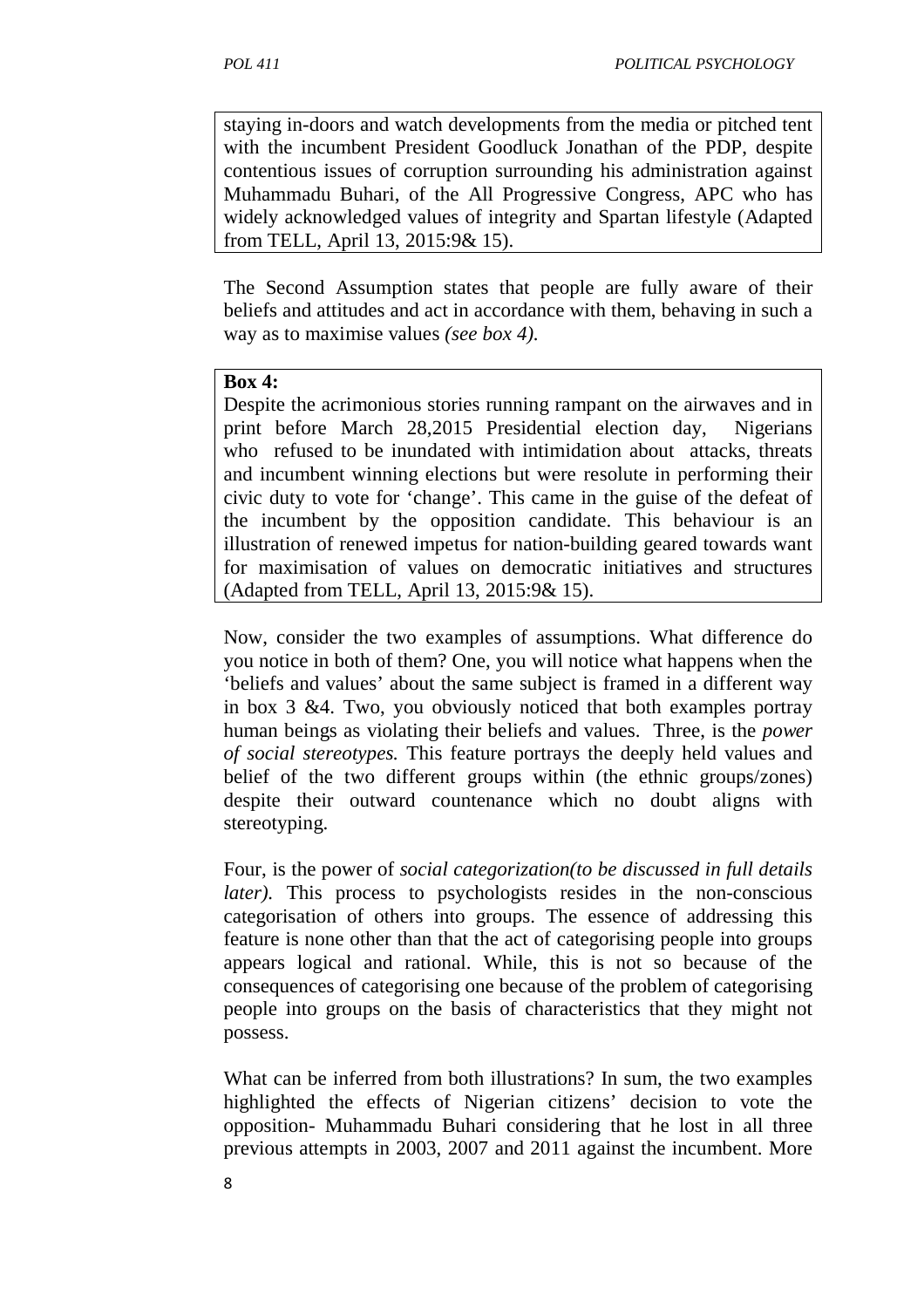so, it sets all pondering on how the voting choices revealed a different voting behaviour of Nigerians especially as no harm was done in relation to acts of violence. All these must be considered in line with the big picture albeit the fact that not every vote cast was in favour of the winning candidate or a particular party. Further, ethnic politics, clientelism etc., which are all, in part, outcomes of stereotyping/stereotypes lend credence to what political psychology tries to explain which is that political actions/behaviour in human societies or in the polity cannot be understood through conventional political science explanations.

#### **SELF-ASSESSMENT EXCERCISE**

In what ways has the 'hybrid' of politics and psychology been of use in the study of political behaviour?

## **4.0 CONCLUSION**

The unit explained what constitutes Political Psychology and also explored the relationship between Politics and Psychology especially its role in expanding the knowledge of political science or politics.

## **5.0 SUMMARY**

Political Psychology was explained as a field of study which seeks to expand knowledge on issues of common interest among many other traditional problems e.g. (dictatorship, sit-tight syndrome of African leaders, war, tyranny and corrupt leaders) of concern in political science with tools of psychology.

### **6.0 TUTOR-MARKED ASSIGNMENT**

- 1. Explain Political Psychology as a reflection of diversity and multi-level foundations of political thought and behaviour?
- 2. How does thought process, feelings, emotions, motivations and behaviour of political actors justify the idea of political psychology?
- 3. Analyse how Political Psychology transcends 'mere' description of political behaviour.

## **7.0 REFERENCES/FURTHER READING**

Dahl, Robert A. (1963). *Modern Political Analysis*. Englewood Cliffs, New Jersey.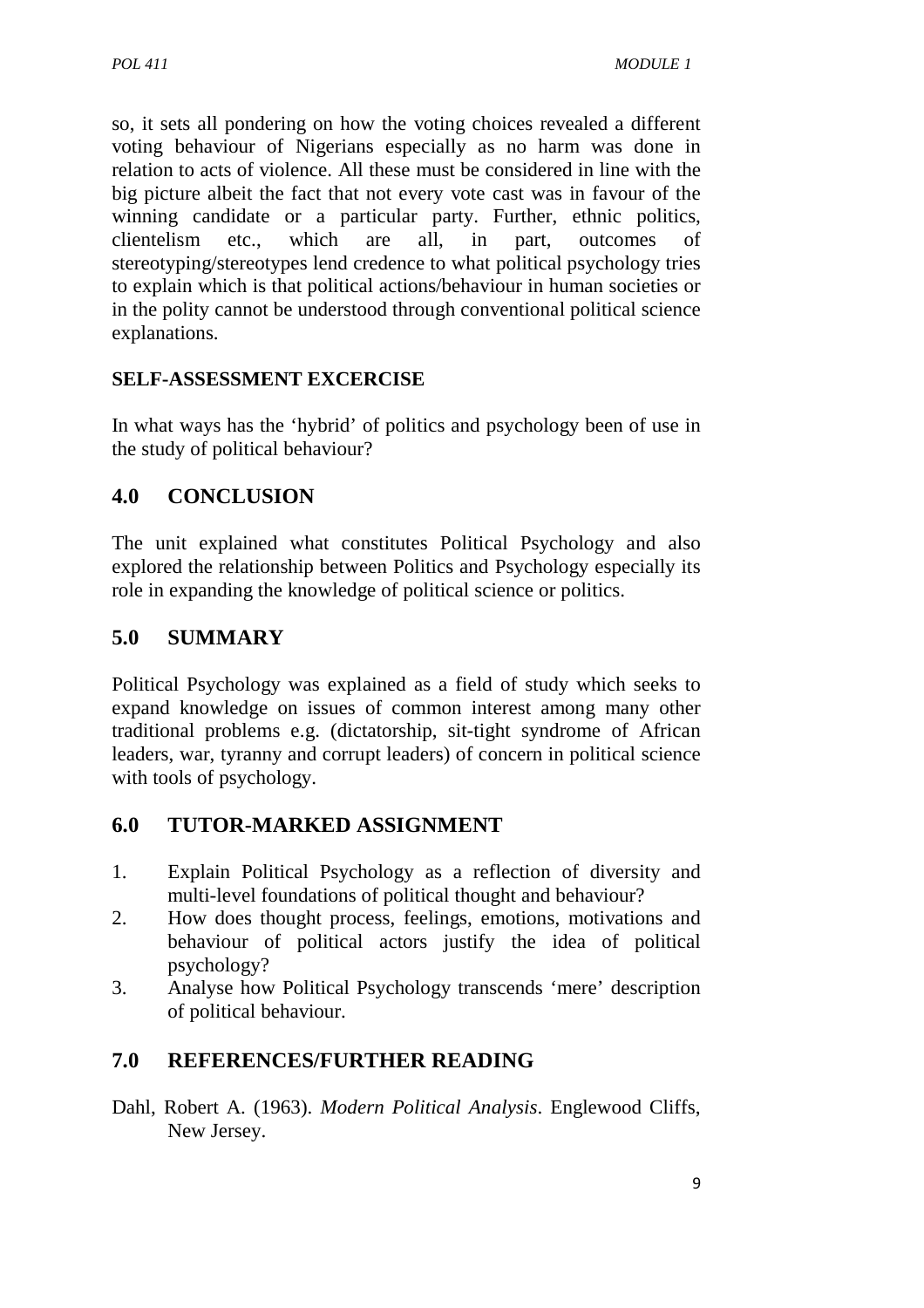- David, Easton. (1965). *A Framework for Political Analysis.* New Jersey, Prince-Hall, Englewood Cliffs.
- Doty, Richard, M., Bill, E. Peterson, & David, G. Winter. (1991). Threat andAuthoritarianism in the United States, 1978– 1987. *Journal of Personality and Social Psychology*, *61*.

Hermann, Margaret, G. (1986). Prologue: What is Political Psychology?

- In MargaretG. Hermann (Ed.), *Political Psychology*. San Francisco: Jossey-Bass.
- Iyengar, Shanto. (1993). An Overview of the Field of Political Psychology. In Shanto
- Iyengar & William J. McGuire. (Eds.). *Explorations in Political Psychology*. Durham, NC: Duke University Press.
- Lasswell, Harold. (1930). *Psychopathology and Politics*. New York: Viking.
- Martha Cottam, Beth Dietz-Uhler, Elena M. Mastors, Thomas Preston. (2004) *Introduction to Political Psychology. New York: Taylor & Francis Group*
- Wundt. (1973). *An introduction to psychology.* New York: Arno Press.

*.*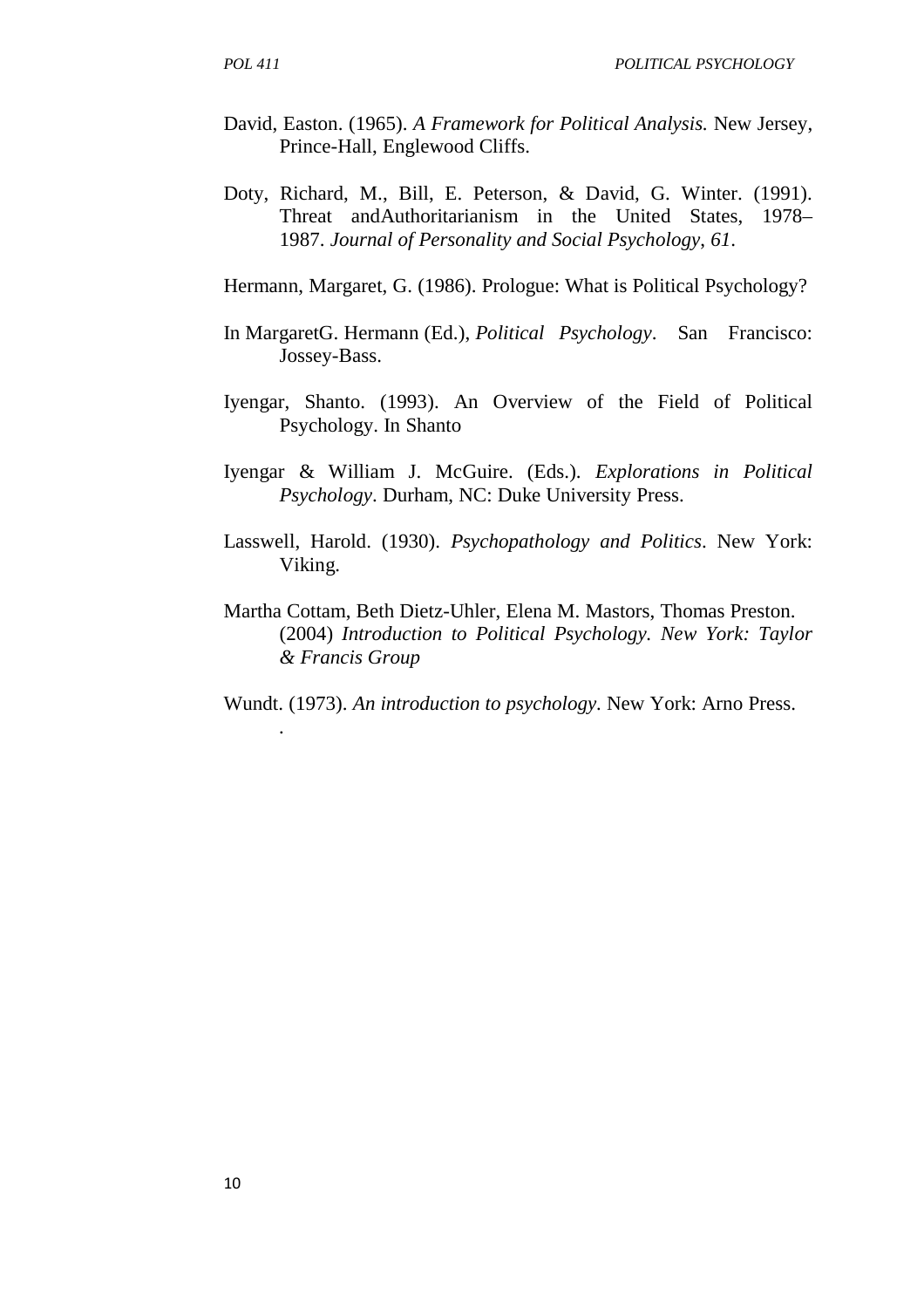## **UNIT 2 SCIENTIFIC METHODS ADOPTED IN POLITICAL PSYCHOLOGY**

### **CONTENTS**

- 1.0 Introduction
- 2.0 Objectives
- 3.0 Main Content
	- 3.1 Observations & Explanations or hypothesis
	- 3.2 Features in Experimenting
- 4.0 Conclusion
- 5.0 Summary
- 6.0 Tutor-Marked Assignment
- 7.0 References/Further Reading

## **1.0 INTRODUCTION**

This unit introduces you to the scientific method approach adopted by Political Psychologists in understanding and predicting behaviour.

## **2.0 OBJECTIVES**

At the end of this unit, you should be able to:

- explain the scientific method
- list the four cyclical steps
- discuss the essence of variable(s) and experiment.

## **3.0 MAIN CONTENT**

### **3.1 Observations & Explanations or Hypothesis**

Themaking of observations (see more explanation in p51 of your POL 318 course material)is the first method in any scientific analysis aimed at understanding and predicting of behaviour. In other words, the first task in the scientific method is identifying or ascertaining any variable(s)( i.e. factors that influence or rather is influenced by another factor). For instance, when an observation is initiated about a social or political phenomenon (e.g. to determine the motive of *Boko Haram* insurgency or electoral violence), the essence is to identify as well as understand the likely factors that facilitate the behaviour of the actors.

You should also note that variables vary in degree or differentiation hence the adoption of observation in political psychology is to ascertain *how* variance in one variable/factor explains change in another variable/factor. Equally, variables are measured and as a student when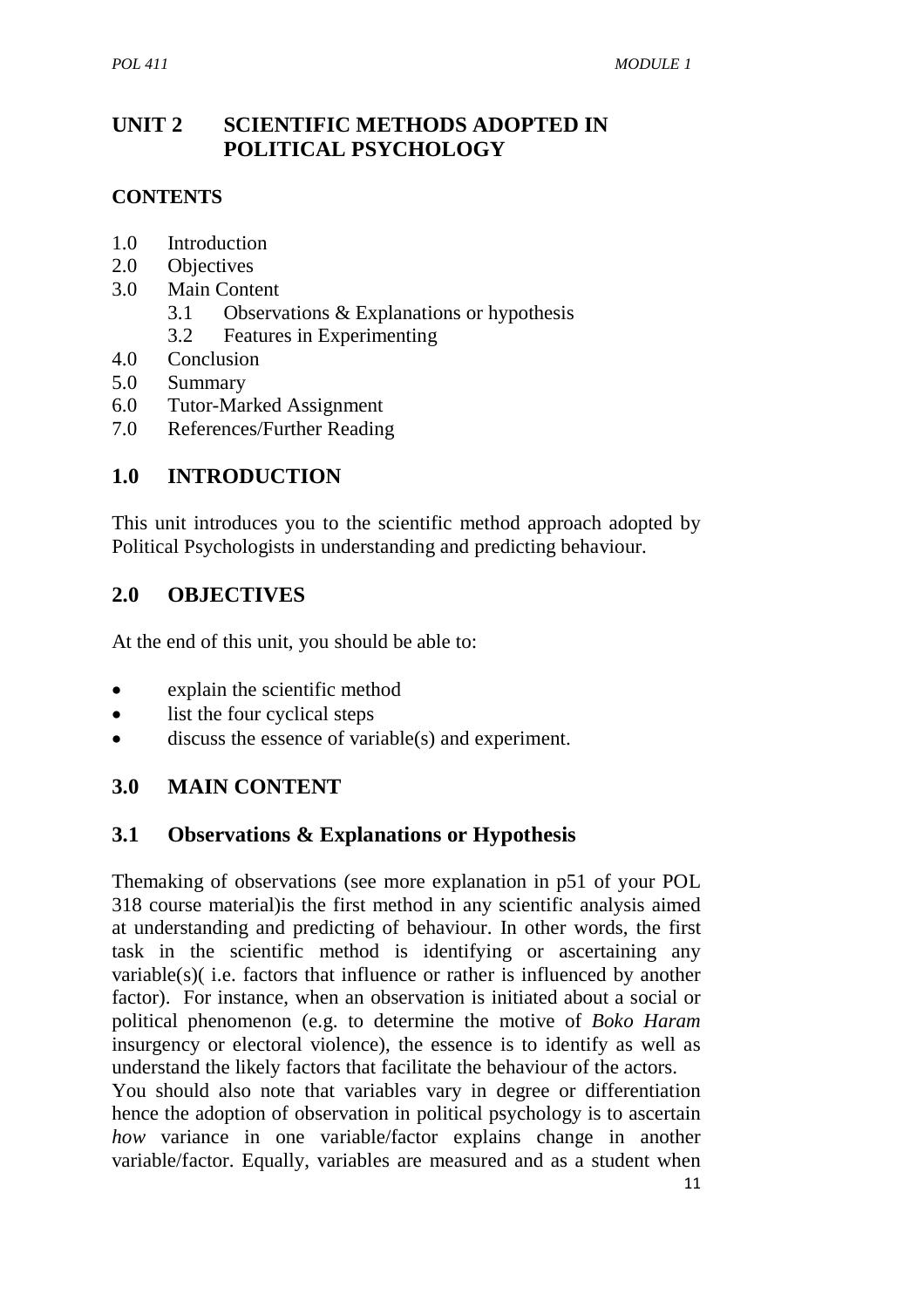conducting any research, a measurement instrument which is reliable and valid in apt so as to provide accurate measurement(s) of what is being investigated.

#### **Explanations or Hypothesis**

Implicit in this second stage of the scientific method which entails the formulation of tentative explanations or hypothesis, is the making of predictions about the nature of the relationship between variables.

#### **SELF-ASSESSMENT EXCERCISE**

Explain the justification for observing a social or political phenomenon in any scientific study?

## **3.2 Features in Experimenting**

Further observations about experiments revealed:

- (1) That experiments are of essence to psychologists because of the research and confidence associated with each finding.
- (2) That the careful conduct of experiments under carefully controlled conditions makes it possible for psychologists to make inferences about relationships which they suspect already exist. Implicit therefore, in experimenting or experimental research is its oscillation between *the manipulation of an independent variable, control over extraneous variables, and random assignment of participants to conditions*. Manipulation of *the independent variable* (expectedly should have values set and chosen by you prior the conduct of the experiment. For instance, if you are conducting a research/study on the effect of federal character in Nigeria and patriotism, federal character is the independent variable.

Also, the onus is on you as a researcher to randomly assign ratios to each federal character appointment(s), and then observe the impact or effect on patriotism) involves exposing participants to various levels of it and observing its effects on another variable, the **dependent variable**. The values here (i.e. the dependent variable) is predicted to change as a function of the former (independent variable). You can consider the first example here again. Patriotism is predicted on whether the appointments by federal character into various positions from each geo-political zone in Nigeria are biased or 'objective'.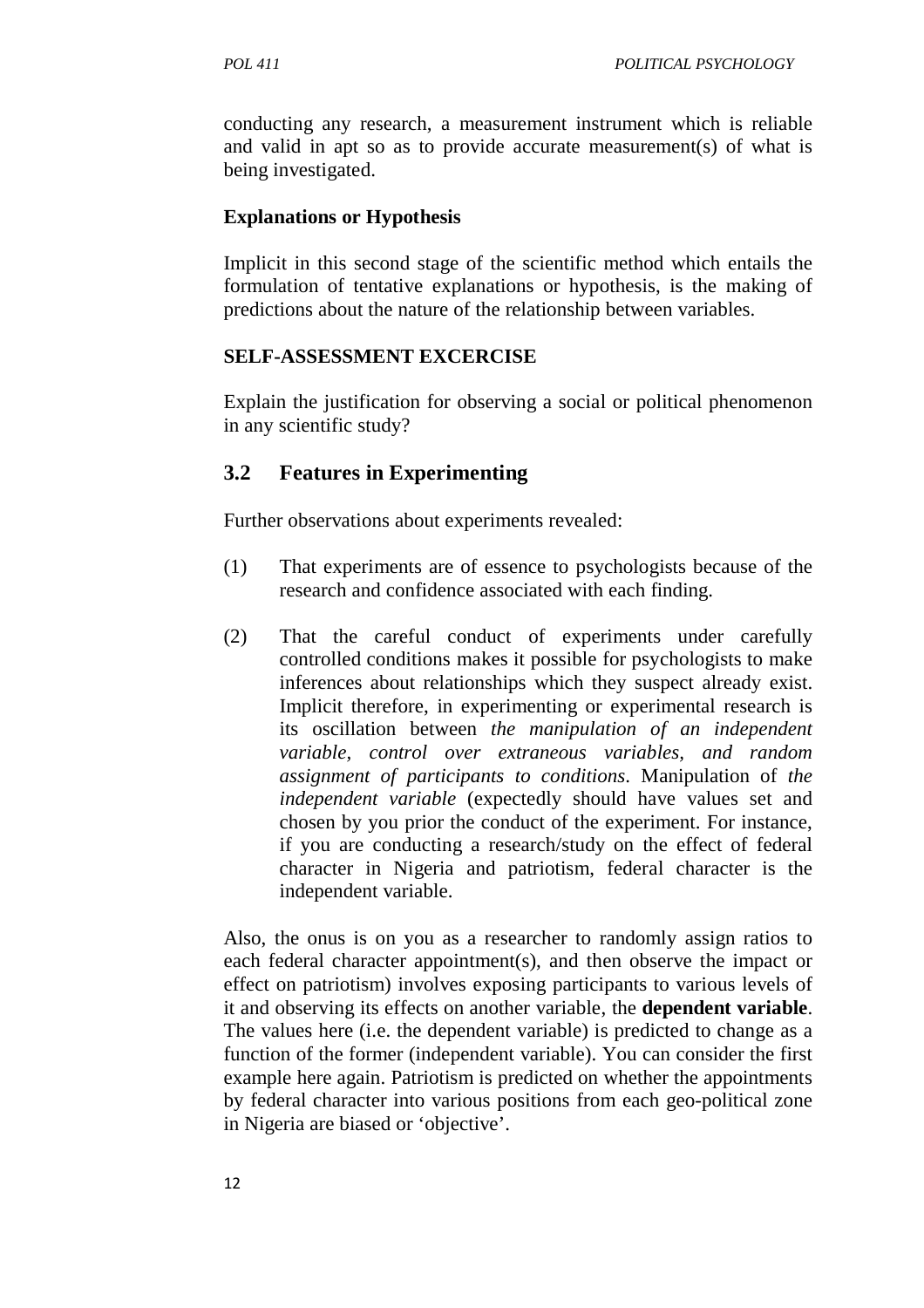The latter feature which you have to observe in any experiment is control over **extraneous variables**, i.e. variables that from the outset you had no interest in but which may alter the behaviour of your variable in whatever research you are conducting. Let us still consider the previous example here. Thus, if a particular zone gets wind of the fact that their appointments in 'plum' positions was facilitated through ceaseless pressures mounted by lobbyists before the federal character was reflected in the appointments, expectedly the feature of sectionalism or favouritism of one zone against another may be thrown-up.

 Further, as a researcher you would do well by controlling the extraneous variables in your design of experiments. Having explained all the features there are in experimenting, it is important to reiterate that in this stage, the test of the validity of the hypothesis is dependent on observations made. Importantly, it is pertinent to reiterate that the *many experimental techniques of psychology cannot be applied to the study politics*. Why is this so? You wonder? The reason is none other than that the insights about *experiments are not possible with political science because the patterns of laboratory observation of behaviour in psychology does not holds sway in the same pristine quality in the practical world of human beings.* This is irrespective of not being able to isolate extraneous factors as influences on behaviour. For a better understanding of what has been discussed, let us consider these examples on the possibility of applying experiments (see box below).

**Example 1:** A psychologists who wants to study group behaviour, designs an experiment in which all other factors (such as competing group loyalties, personality characteristics, gender, or ethnicity) may be isolated from the study.

Example 2: In the practical world of politics, the experimentation of group behaviour cannot but deal with the isolated factors in the first example. The problem of experimentation with this second example is premised on the psychologists explaining further about the personality traits which influence behaviour. In effect, with the marrying of the two disciplines-political psychologists must figure out what personality traits are important in politics.

What important points have you taken away from the two examples in the box? One, that there can never be an exact parallel between what a psychologist sees and explains from a sample experiment and what is seen and explained of political behaviour in practice. Two, as relevant as the application of psychological concepts are to the explanations of behaviour; it still remains difficult because of the realities of the real world of politics. Implicit here, as alluded in the second example (see box) are the resolve of questions which bother on: what the political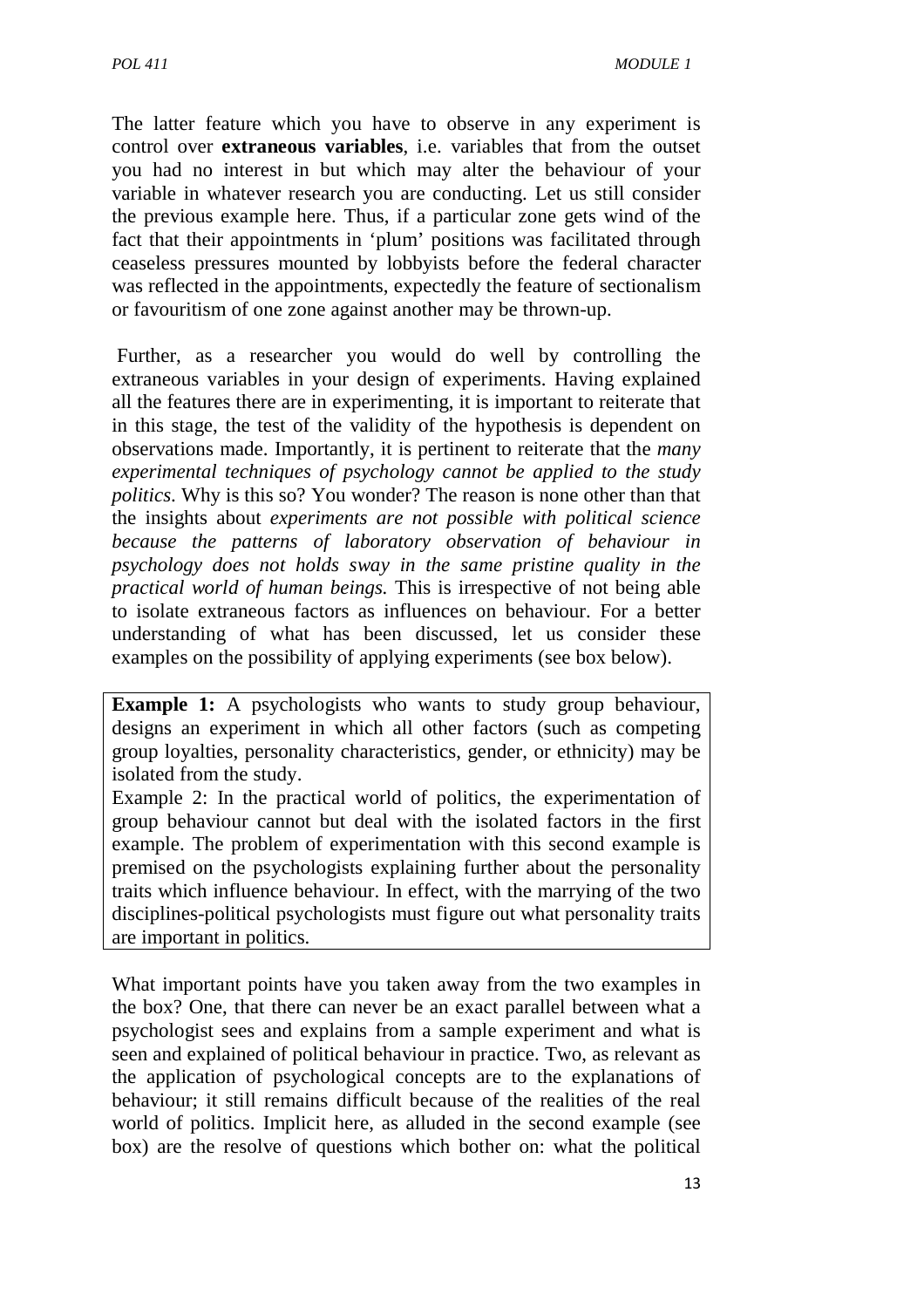personality traits are? And, if identified, why are they politically important?

Of essence from all these analogy is the notion that political psychologists claim that certain political personality traits abound which are not only relevant but important in influencing political behaviour. These behaviours' concern: how a person deals with conflict, how complex the person's thought processes are (i.e. how cognitively complex), etc. In effect, psychologists bring to bear the conditions, attitudes that might affect behaviour in either decision about voting, engaging in pre or post- election violence. Once these posers are addressed then the political question queries not only which attitudes about politics but under circumstances do these affect how we vote? In Nigeria, ethno-religious sentiments/attitudes determine issues about candidates, parties and groups in relation to elections. This runs contrary to the United States where attitudes about candidates, issues, parties and groups affect how people vote. Thus, although attitudes vary in importance in determining the vote, under differing circumstances, all the posers must be addressed for psychology to be said to have been applied to political behaviour.

#### **Refining and Retesting Explanations**

Implicit in this fourth step is the notion of reformulating hypothesis consistent on the observations made in the previous step. Obviously, this would involve the exploration of the limits of the phenomenon to include causes of relationships, or expanding on the relationships discovered.

#### **SELF-ASSESSMENT EXCERCISE**

How feasible is the controlling of extraneous variables in any Political Psychology?

## **4.0 CONCLUSION**

The unit explained what the goal of Political Psychology is in adopting scientific methods in order to establish Universalist laws of behaviour geared towards explaining and predicting political behaviours and events.

### **5.0 SUMMARY**

The four cyclical steps of the scientific method were exhaustively explained as well as the challenges that may be experienced when applied to human behaviour.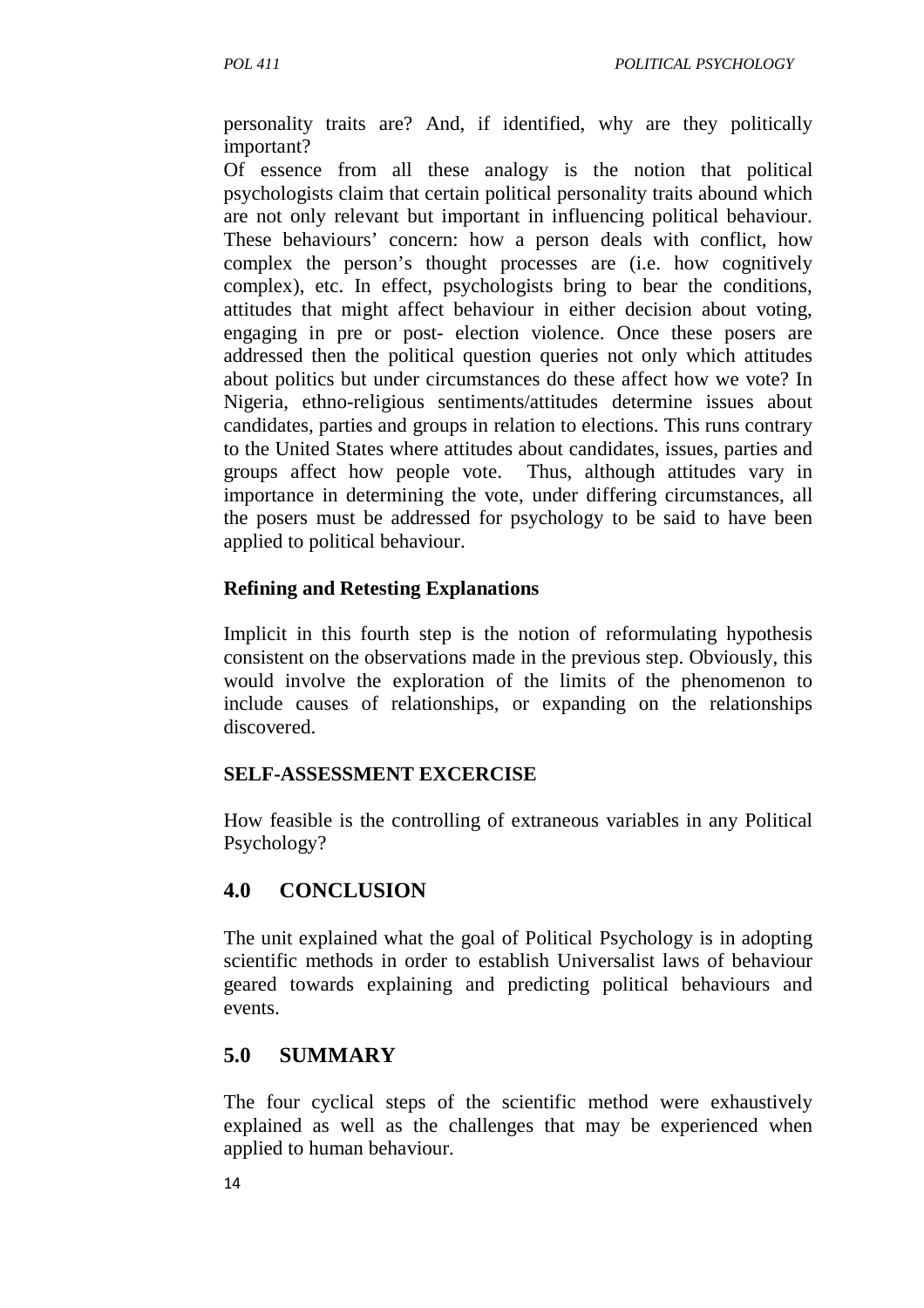## **6.0 TUTOR-MARKED ASSIGNMENT**

- 1. Explain why the making of further observations and experimenting is of essence to psychologists and invariably Political Psychology.
- 2. Are dependent and independent variables mutually exhaustive?
- 3. Why is it necessary to reformulate hypothesis in any scientific study?

### **7.0 REFERENCES/FURTHER READING**

Martha Cottam, Beth Dietz-Uhler, Elena M. Mastors, Thomas Preston. (2004). *Introduction to Political Psychology. New York: Taylor & Francis Group.*

Wundt. (1973). *An Introduction to Psychology.* New York: Arno Press.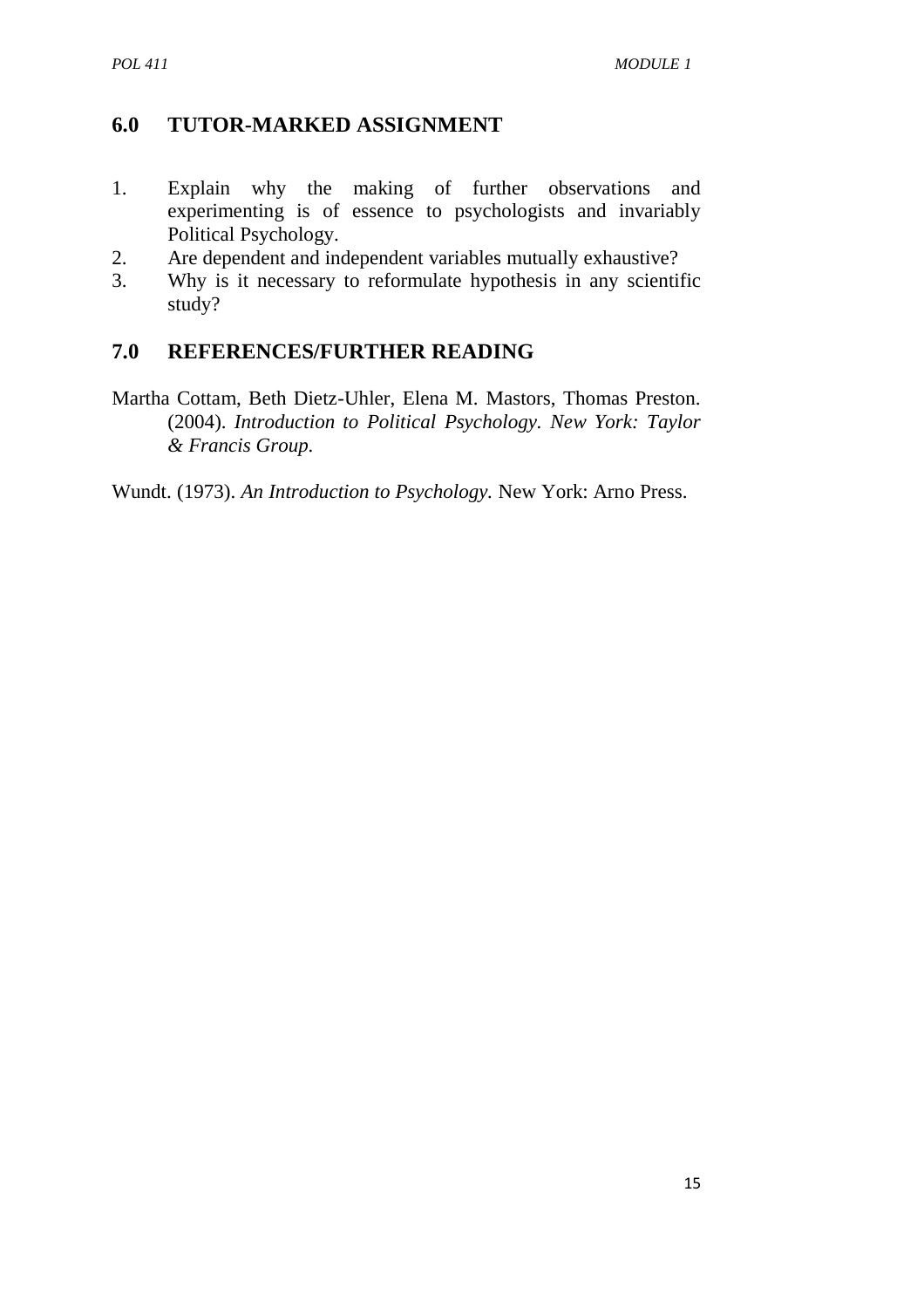## **UNIT 3 HISTORICAL PERSPECTIVES OF POLITICAL PSYCHOLOGY**

#### **CONTENTS**

- 1.0 Introduction
- 2.0 Objectives
- 3.0 Main Content
	- 3.1 Origin of Political Psychology
	- 3.2 The Eras of Development in Political Psychology
- 4.0 Conclusion
- 5.0 Summary
- 6.0 Tutor-Marked Assignment
- 7.0 References/Further Reading

## **1.0 INTRODUCTION**

This unit explains the origin and developments in research interests in the different eras of development.

## **2.0 OBJECTIVES**

At the end of this unit, you should be able to:

- explain the origin of political psychology
- discuss the various research focus of each era of its development.

### **3.0 MAIN CONTENT**

## **3.1 Origin of Political Psychology**

It would interest you to know that the concept of political psychology first appeared in a London Times editorial in 1860, the same year Adolf Bastain published a book *Der Mensch in der Geschichte (Man in History),* volume three of which was entitled, Politische Psychologies (political psychology) projected it as an academic discipline and subsequently appeared in a New York Times review in 1891. Emile Boutmy (1901; 1902; 1994) was also writing on political psychology well before it became an academic topic in the English-speaking world. Nevertheless, following the last quarter of the  $19^{th}$  Century, the emergence of psychology as an autonomous science became ripe. The field of study became instituted at the height of World War 1, specifically in January, 1917, following G. B Grundy, an Oxford Historian's proposal titled: 'Political Psychology: A Science which has yet to be created with this opening paragraph: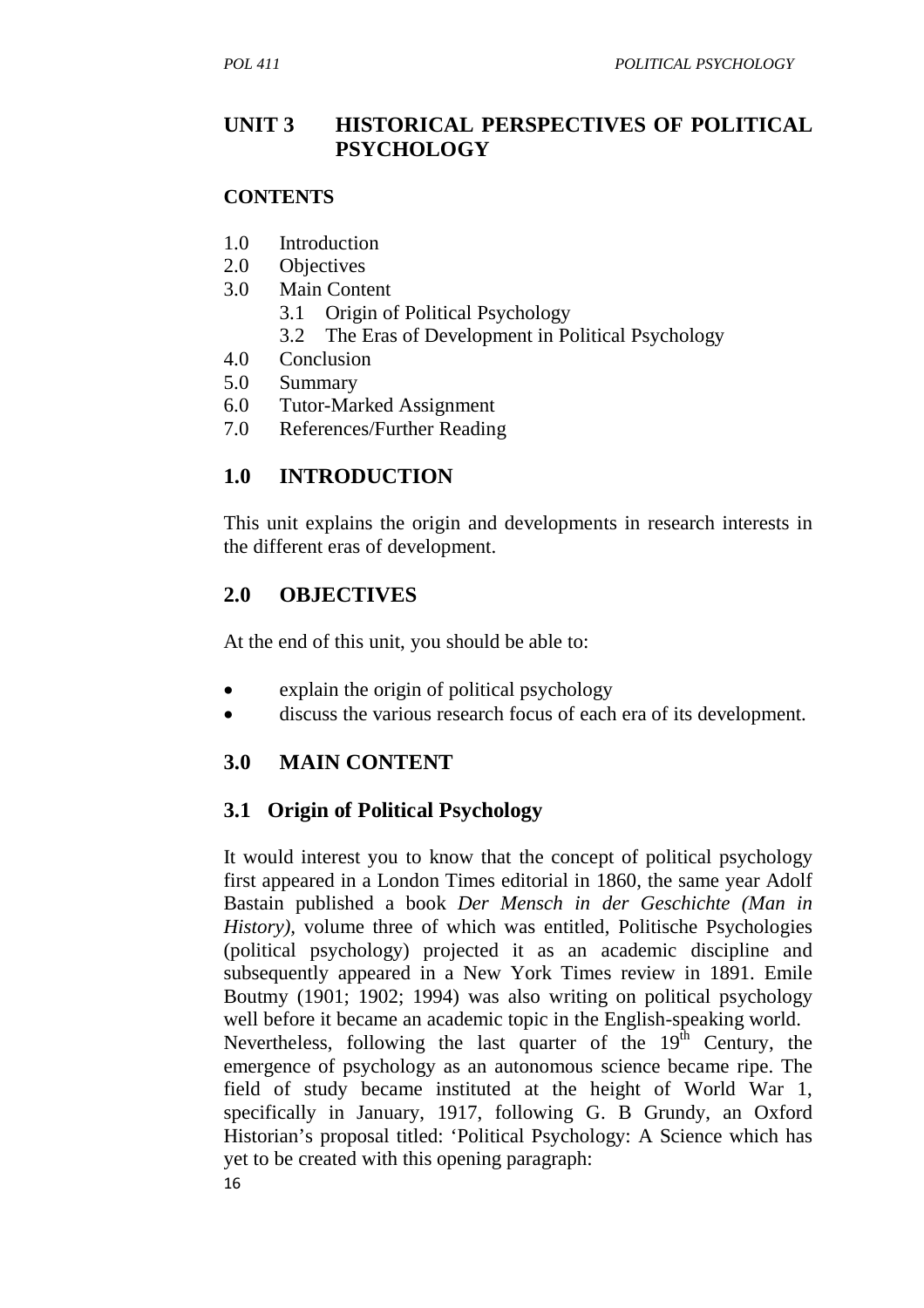*…'Those who are acquainted with history, and especially those who are by profession teachers of the subject, will recognize that this present war, and the circumstances which have preceded and accompanied it, have brought into prominence a new department of historical science, political psychology, the psychology, that is to say, not of the individual, but (wo)men acting in masses. The mass may vary from a very small company of individuals to the millions of a modern nation having a great utility in preventing international wars that may arise due to mistaken beliefs about other people's based on our mistaken beliefs about ourselves." (Grundy, 1917:155(Words in bracket my addition).* 

The utility of this sub-field of study is further reinforced by Grundy argument that national behaviour could be understood as the product of the inherited qualities and sentiments of human nature, further shaped by national education policies and by the unique circumstances of each nation's historical experiences. The reason for this he claimed was related to the many modern woes caused by governments conceiving theories of political psychology for their own population, and then generalising those for other nations. For example, fearful nations feel the effects of fear on themselves and therefore misconceive that fear can be used to terrorise others into submission and into accepting peace at any price. This conception can be faulty especially for Africa. Why? This is linked to faulty political psychology may work for western societies which have focused on education and sciences to the neglect of humanities. This is detrimental because: real-politik (masquerading under various aliases such as 'Might is Right' or 'the End justifies the Means' etc.) as science in its most ruthless form translated into political life. This form of reasoning expectedly focuses on education on sciences which more or less entails the dominance of Popperian theory and quantitative methods, to the neglect of contact with the disciplines of the humanities. In essence, grundy was against a political psychology dominated by theories and qualitative methods at the expense of contact with other disciplines of the humanities. This is especially to checkmate the frequency of wars which most times are waged out of human psychology. Be that as it may, the formal application of psychology to politics (aimed at understanding political behaviour) is traceable to the early1970's.

#### **SELF-ASSESSMENT EXCERCISE**

Explain how Political Psychology as an academic discipline was instituted.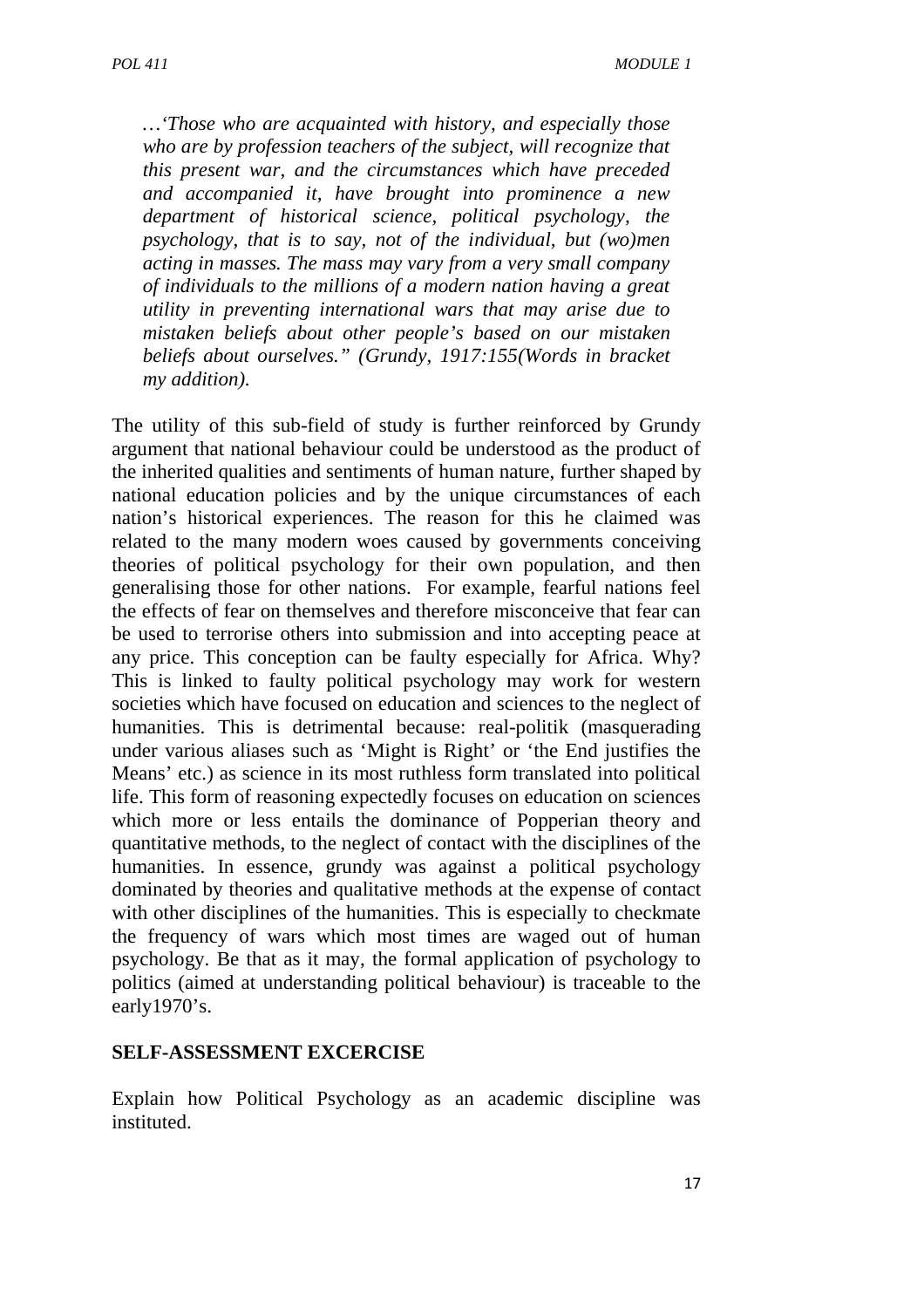## **3.2 Era's of Development in Political Psychology**

Prior, the specific year mentioned in the previous section of political psychology's application to politics, there have been different waves of its development. For you to understand this chequered historical development, I have chronicled the different eras of development into tables, as shown below.

| Table 3.1: Era's of Development(First Era) |  |
|--------------------------------------------|--|
|--------------------------------------------|--|

| Era           | <b>Land Mark Developments</b>                                  |  |
|---------------|----------------------------------------------------------------|--|
| <b>First:</b> | *Psychodynamic psychology (personality theory): Focus          |  |
| 1920s;        | on psycho-analysis or psycho-analytic studies of the           |  |
| 1940s         | personal characteristics (motivation and traits) of political  |  |
| and           | leaders. This feature previously was conducted using           |  |
| 1950s         | psycho-biographies i.e life stories of a person for data until |  |
|               | the adoption of new social scientific techniques (which        |  |
|               | include<br>questionnaires, interviews, experiments,<br>and     |  |
|               | stimulations).                                                 |  |
|               | *influence of childhood socialisation                          |  |
|               | *a broader culture on adult political preferences: The         |  |
|               | focus here was on the general hypothesis on diverse aspects    |  |
|               | of personality such as anxiety, aggressiveness, ego-strength,  |  |
|               | self-esteem, dogmatism and social dominance), all of which     |  |
|               | are critical concepts in determining individual political      |  |
|               | attitudes and organising political belief systems.             |  |
|               | The most significant proximal development in the field's       |  |
|               | evolution toward maturity is generally credited to the work    |  |
|               | of the American political scientist Harold Lasswell. In the    |  |
|               | seminal works Psychopathology and Politics (1930), World       |  |
|               | Politics and Personal Insecurity (1935) and Power and          |  |
|               | Personality (1948), Lasswell applied psychoanalytic theory     |  |
|               | to a broad range of political questions, including the         |  |
|               | organisation of belief systems, the role of political symbols  |  |
|               | in mass persuasion, personality and democratic character       |  |
|               | and styles of political leadership. His most important idea    |  |
|               | was that political worldviews are rooted in psychological      |  |
|               | compensations, specifically in the displacement of private     |  |
|               | motives and emotions onto public objects which are then        |  |
|               | rationalised in terms of the public interest.                  |  |
|               | *More recent European thinkers such as Marx, Pareto, Le        |  |
|               | Bon and Freud and later those associated with the Frankfurt    |  |
|               | School (e.g., Horkheimer, Fromm, Marcuse) crafted diverse      |  |
|               | theories of the interaction between society and the mind,      |  |
|               | producing a rich body                                          |  |
|               | of work out of which modern <i>political psychology</i> took   |  |
|               | shape in the middle of the 20th century.                       |  |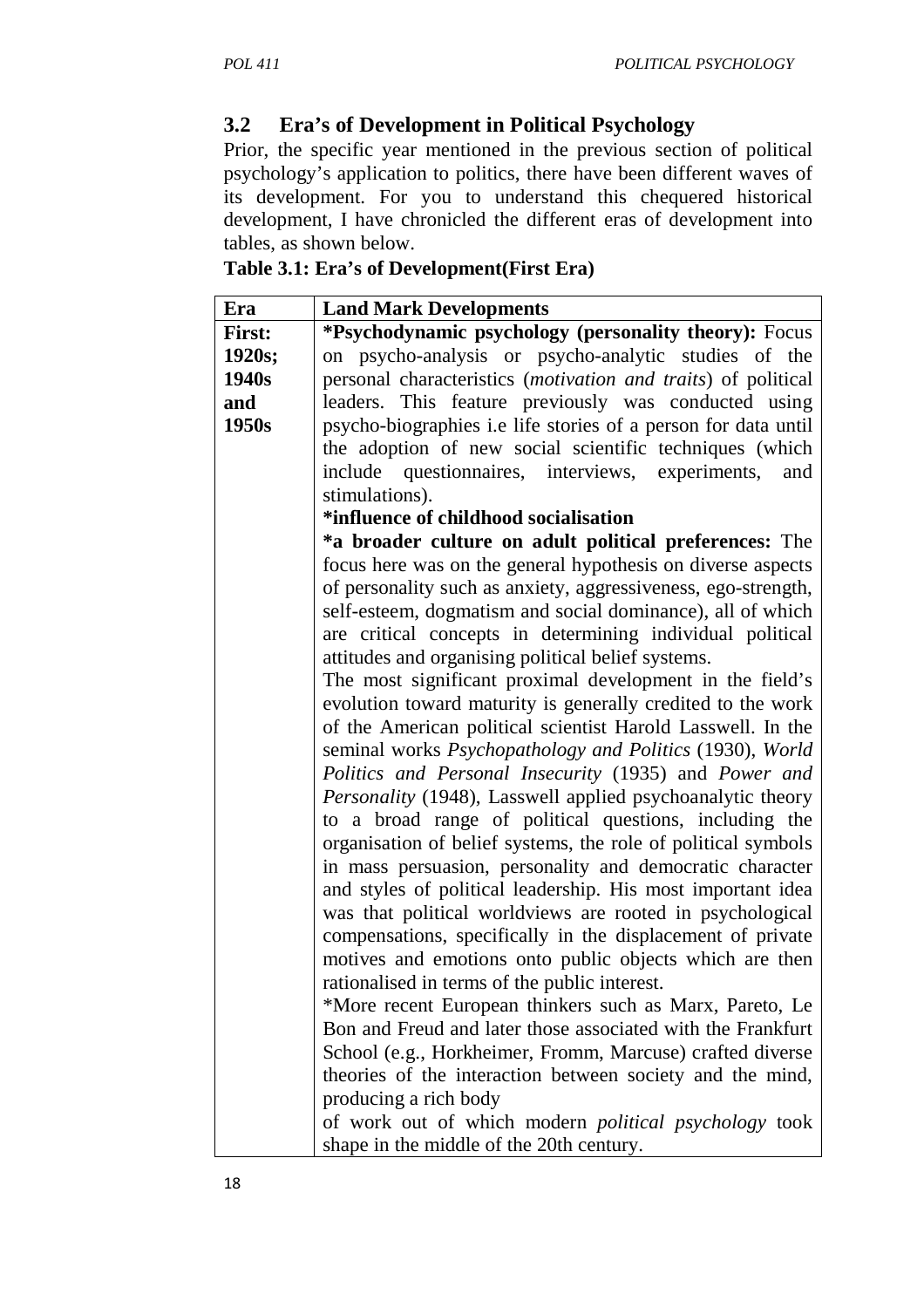## **Table 3.2**

| Era                 | <b>Land Mark Developments</b>                                                                                 |
|---------------------|---------------------------------------------------------------------------------------------------------------|
| <b>Second:Post-</b> | Substantive and methodological foci shift from                                                                |
| 1950s<br>to         | macro humanistic and individual case studies to                                                               |
| 1960<br>and         | survey research on the ingredients of policy attitudes                                                        |
| subsequent          | and vote                                                                                                      |
| years               | Choice.                                                                                                       |
|                     | Implicit here, is the shift or movefrom the study of                                                          |
|                     | personality to <i>public opinion</i> , <i>political attitudes</i> and                                         |
|                     | voting behaviour (McGuire (1993). The need for an                                                             |
|                     | understanding and use of the italicised abstract concepts                                                     |
|                     | was related to its traditional consideration<br>as a                                                          |
|                     | prerequisite of democratic competence, even if it                                                             |
|                     | constrained the capacity of ordinary citizens<br>to                                                           |
|                     | comprehend and respond normatively to elite political                                                         |
|                     | debate. This explanation began with the pivotal large-                                                        |
|                     | scale survey collection of data from 1952 by researchers                                                      |
|                     | at the University of Michigan. The result of the research                                                     |
|                     | was the publication of The American Voter (Campbell                                                           |
|                     | et al., 1960).                                                                                                |
|                     | Main findings of the book                                                                                     |
|                     | The book sparked-off debate about the following: (a)                                                          |
|                     | differing models of electoral behaviour and the nature of                                                     |
|                     | political attitudes (the concern is on whether citizens                                                       |
|                     | derive their political attitudes from general ideological                                                     |
|                     | principles such as liberalism and conservatism) in the                                                        |
|                     | U.S; (b) the concept of party identification defined as a                                                     |
|                     | deeply rooted group attachment originating in childhood                                                       |
|                     | and adolescent socialisation; (c) conceptual frameworks                                                       |
|                     | such as reference group theory (Campbell, Converse,                                                           |
|                     | Miller and Stokes 1960) and rational choice Theory                                                            |
|                     | (Downs 1957) and in particular cognitive consistency<br>theory (Festinger 1957) which is concerned about 'how |
|                     | partisanship or ones partisan orientation serves as a filter                                                  |
|                     | or perceptual screen of political information' to explain                                                     |
|                     | political behaviour.                                                                                          |
|                     | Specifically, consequent upon the failure of ideological                                                      |
|                     | abstractions (position of the previous era) to provide a                                                      |
|                     | foundation for mass opinion, the general question which                                                       |
|                     | this era soughtto address centred on 'how do ordinary                                                         |
|                     | citizens manage to decide what they stand for                                                                 |
|                     | politically'?<br>Proffering<br>political<br>an<br>answer,                                                     |
|                     | psychologists concerned themselves with the possibility                                                       |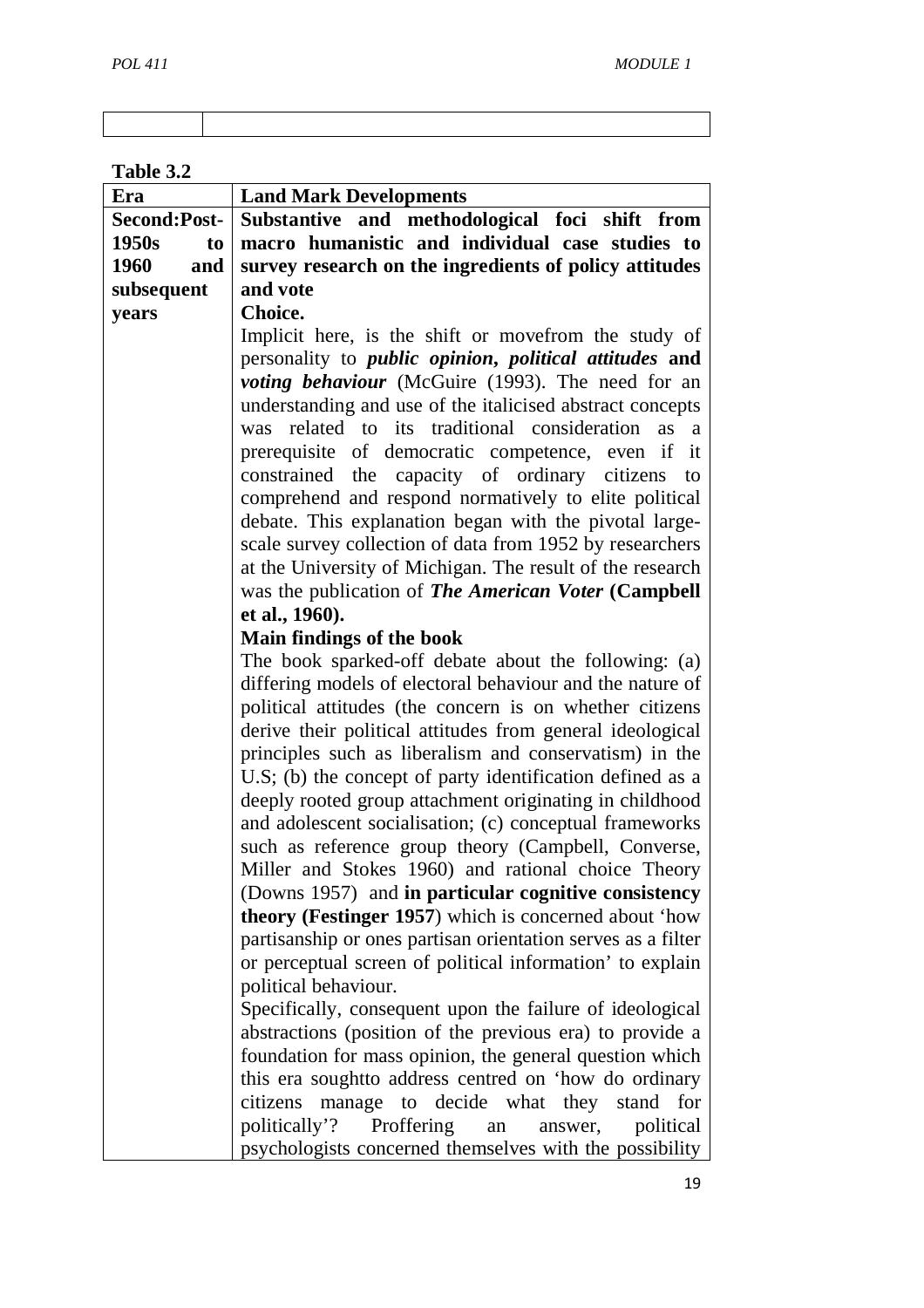| of self-interest with the aim of "people supporting                                                                  |
|----------------------------------------------------------------------------------------------------------------------|
| policies that promote their own material interests while                                                             |
| opposing policies that threaten them" (Kinder and Sears,                                                             |
| 1985: 671).                                                                                                          |
| Interesting, despite the empirical evidence of the                                                                   |
| concept which gained it the popularity, the caveat with                                                              |
| the above proposition is none other than that 'self-                                                                 |
| interest plays only a minor role in shaping evaluations                                                              |
| of issues and candidates and has pronounced effects                                                                  |
| only when the stakes are large, clear and certain (Sears                                                             |
| and Funk, 1991). Further, in the review of their work                                                                |
| Kinder and Sears (op.cit: 671), drew attention to the fact                                                           |
| that 'neither losing a job, nor deteriorating family                                                                 |
| financial conditions, nor pessimism about the family's                                                               |
| economic future has much to do with support for                                                                      |
| policies designed to alleviate personal economic                                                                     |
| distress'.                                                                                                           |
| In the same guise as the former, the question about 'the                                                             |
| political relevance of asking what the government has                                                                |
| done for $me$ lately' – pales in comparison to                                                                       |
| "sociotropic" voting (asking what the government has                                                                 |
| done for the country as a whole (Kinder and Kiewiet,                                                                 |
| 1981).                                                                                                               |
| This positions prompted Edelman, (1964); Kinder and                                                                  |
| Sears (1981); Sears and Henry, (2005) to contrast                                                                    |
| between 'the weak effects of self-interest to the more                                                               |
| powerful influence of political symbols'. This position is                                                           |
| supported by the theory of symbolic politics (Sears                                                                  |
| 1993) which holds that during childhood and                                                                          |
| adolescence, people acquire affective responses toward a<br>variety of symbols through a <b>process of classical</b> |
| conditioning'. A cogent example which buttresses this                                                                |
| point is that of many white Americans who likely                                                                     |
| encounter the pairing of the symbol "blacks" with a                                                                  |
| negative evaluation.                                                                                                 |
| The point you have to take away from this analysis is                                                                |
| that 'the strongest of these learned symbolic responses                                                              |
| become stable predispositions, which are thought to                                                                  |
| guide the attitude formation processes.                                                                              |
| What should also be of particular interest to you about                                                              |
| this era is the theory of symbolic politics which holds                                                              |
| that 'attitude objects are composed of one or more                                                                   |
| symbolic elements and that attitudes toward the object                                                               |
| as a whole reflect some combination of the affects                                                                   |
| previously conditioned to the specific symbols included                                                              |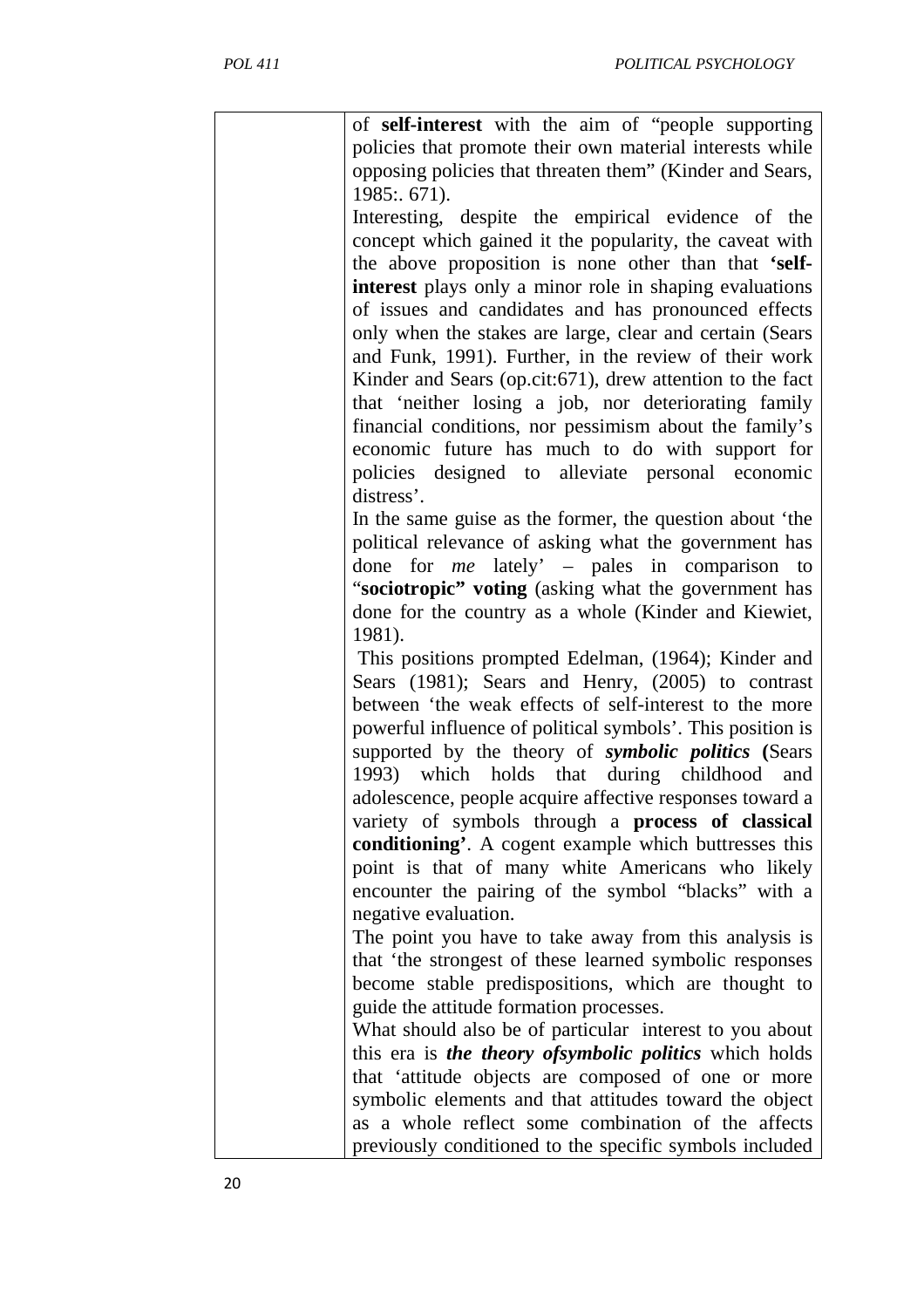| in it" (Sears, op.cit: 120). This theory has been explored<br>most prominently in the domain of race, where Sears<br>and his associates have shown that racial prejudice<br>exerts a powerful influence on racial policy attitudes.<br>Equally, Sears (op. cit) provided an expansive<br>theoretical account of symbolic politics theory and<br>contrasts it to other theories of attitude formation and<br>inter-group relations.<br><b>Subsequent research:</b> |
|-------------------------------------------------------------------------------------------------------------------------------------------------------------------------------------------------------------------------------------------------------------------------------------------------------------------------------------------------------------------------------------------------------------------------------------------------------------------|
| Centred on the following:<br>(a)influence of partisanship in shaping political<br>perception and evaluation;<br>(b) analysis of political socialisation,<br>(c) the role of media in affecting political attitudes,<br>(d) radical politics in the United States, and other<br>aspects of American political behaviour.                                                                                                                                           |

#### **Table 3.3**

| Era                | <b>Land Mark Developments</b>                              |  |
|--------------------|------------------------------------------------------------|--|
| <b>Third:1980s</b> | Cognitive revolution: The attention is in the way          |  |
|                    | information is acquired, represented and organised in      |  |
|                    | memory and retrieved in making political judgments.        |  |
|                    | This endeavour culminated into several fundamental         |  |
|                    | insights about the nature and quality of public opinion    |  |
|                    | and electoral behaviour.                                   |  |
|                    |                                                            |  |
|                    | Other important developments                               |  |
|                    | (a)Proponents by the two schools make different            |  |
|                    | assumptions/distinctions about the manner in which         |  |
|                    | political information is represented in the cognitive      |  |
|                    | system and about the processes that underlie the           |  |
|                    | construction of opinions. The distinction between          |  |
|                    | memory-based and on-line models of political               |  |
|                    | evaluation (Lavine, 2002). The former (memory-based)       |  |
|                    | make the assumption that citizens' conscious               |  |
|                    | recollections of information mediate political judgments.  |  |
|                    | In effect, judgment is hypothesised to be constrained by   |  |
|                    | memory – by citizens' capacity to recall what they like    |  |
|                    | and dislike about political issues and candidates as they  |  |
|                    | enter the voting booth or when they are asked to express   |  |
|                    | an opinion in a survey (Zaller, 1992). The latter (on-line |  |
|                    | models), on the contrary, argue that citizens extract the  |  |
|                    | evaluative implications of political information at the    |  |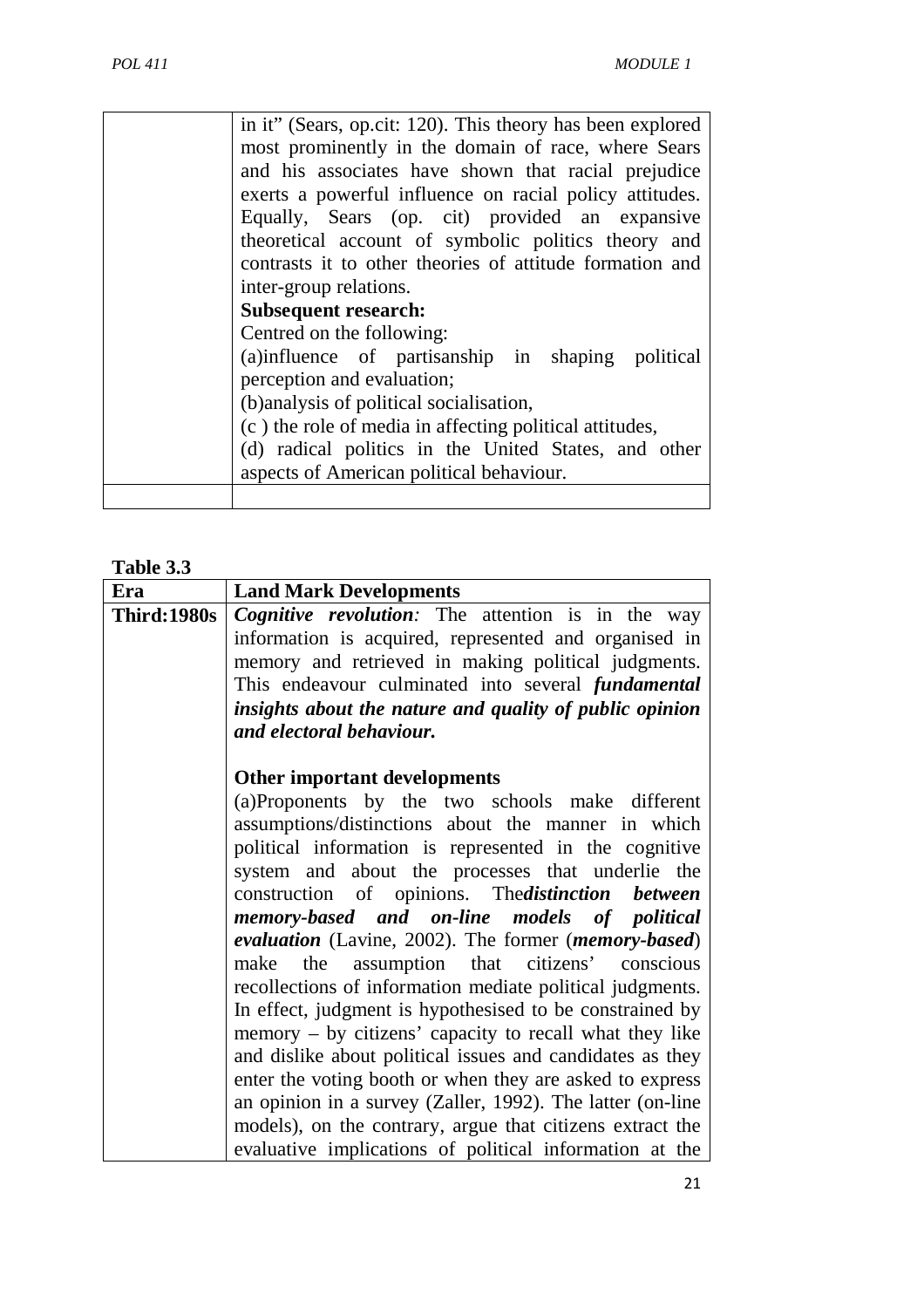| moment of exposure, integrate them into an on-going<br>running tally and then proceed to forget the non-gist<br>descriptive details. The implication of this is that<br>judgments are not constrained by the pros and cons<br>citizens can subsequently recall; to express an opinion,<br>they need only to retrieve the current value of the<br>updated on-line tally (Lodge, McGraw and Stroh, 1989).<br>Note: It is pertinent for you to understand that this<br>process-focused model of political evaluation forcefully<br>challenged the longstanding assumption that rational<br>choice flows from information-holding and ideological |
|-----------------------------------------------------------------------------------------------------------------------------------------------------------------------------------------------------------------------------------------------------------------------------------------------------------------------------------------------------------------------------------------------------------------------------------------------------------------------------------------------------------------------------------------------------------------------------------------------------------------------------------------------|
|                                                                                                                                                                                                                                                                                                                                                                                                                                                                                                                                                                                                                                               |
| awareness.                                                                                                                                                                                                                                                                                                                                                                                                                                                                                                                                                                                                                                    |
| Consistent with the aforementioned two models that<br>proffered popular solution to the paradox between<br>citizens' informational deficits and their propensity to<br>make good decisions is the concept of <i>heuristics</i> , or<br>cognitive shortcuts. This allows inferences to be made                                                                                                                                                                                                                                                                                                                                                 |
| about more detailed political information. This<br>perspective is termed "low information rationality"<br>(Popkin 1994). It is predicated on the view 'of humans as<br>'limited information processors' or 'cognitive misers'<br>who have become quite adept at applying a variety of                                                                                                                                                                                                                                                                                                                                                         |
| information 'shortcuts' to make reasonable decisions<br>with minimal cognitive effort in all aspects of their lives"<br>(Lau and Redlawsk, 2001; p. 952). It is apt to know that<br>the occasional skepticism about normative utility of                                                                                                                                                                                                                                                                                                                                                                                                      |
| heuristics (Kuklinski and Quirk, (2001) :295); Lau and<br>Redlawsk 2001), is premised on the conventional<br>wisdom that they "elevate the ordinary citizen from a                                                                                                                                                                                                                                                                                                                                                                                                                                                                            |
| hopeless incompetent to a reasonably capable participant<br>in democratic politics" (Kuklinski and Quirk 2001, p.<br>295). Further, is its claim to have provided a plausible                                                                                                                                                                                                                                                                                                                                                                                                                                                                 |
| account of how a chronically inattentive electorate can<br>manage to make political judgments in line with its<br>values and interests. These positions have made cognitive                                                                                                                                                                                                                                                                                                                                                                                                                                                                   |
| shortcuts have undeniable appeal. On the other hand,<br>there appears to be a dearth of direct empirical evidence                                                                                                                                                                                                                                                                                                                                                                                                                                                                                                                             |
| whether citizens typically use heuristic cues<br>on<br>appropriately; that is, whether they actually improve the<br>quality of political decisions.                                                                                                                                                                                                                                                                                                                                                                                                                                                                                           |
| Let us now consider a list of cost-saving devices as                                                                                                                                                                                                                                                                                                                                                                                                                                                                                                                                                                                          |
| identified by researchers includes: parties, interest                                                                                                                                                                                                                                                                                                                                                                                                                                                                                                                                                                                         |
| groups, polls, endorsements, politicians, horse-race                                                                                                                                                                                                                                                                                                                                                                                                                                                                                                                                                                                          |
| information, and physical appearance, consensus among                                                                                                                                                                                                                                                                                                                                                                                                                                                                                                                                                                                         |
| political elites, presidential approval and feelings toward                                                                                                                                                                                                                                                                                                                                                                                                                                                                                                                                                                                   |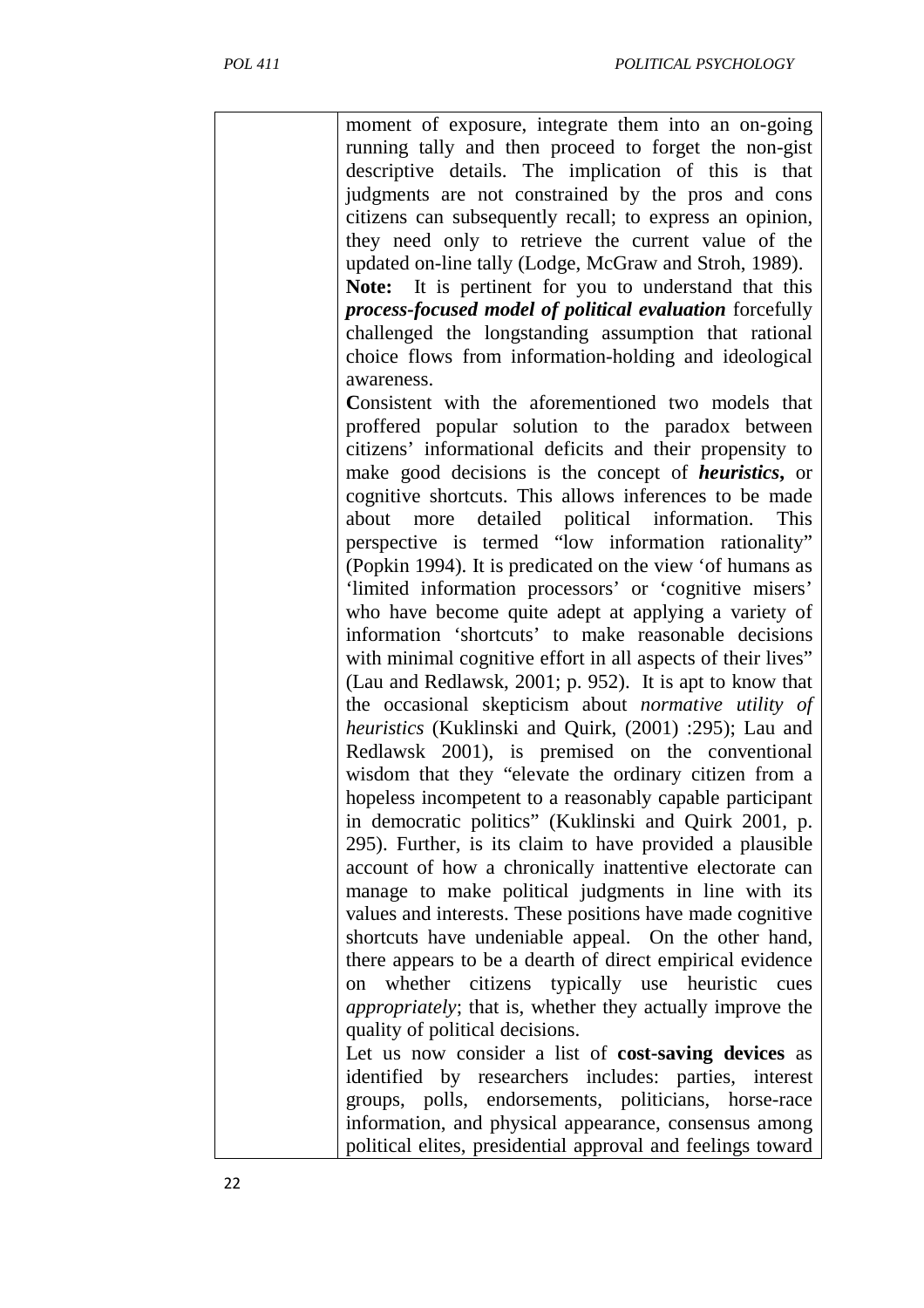salient social groups. For example, rather than taking the trouble to learn the details of a complex policy debate, citizens can save time and effort by delegating their judgments to trusted experts (e.g. friends, party leaders, the Club members or religious Coalitions) who are perceived to hold the same values (Lupia and McCubbins 1998).

(b)Decision-making: The focus here was on the role of emotion. The bane of this focus runs contrary to the longheld belief that passions are a negative force in human behaviour. This is because recent insights from neuroscience suggest quite the opposite – that the experience of emotion is crucial to making gooddecisions (Damasio, 1994; Le Doux, 1996). In support of emotions is contemporary research in social psychology which indicates that emotions: (a) regulate the quantity and quality of information processing; (b) elicit specific cognitive appraisals; (c) affect perceptions of risk; and (d) increase the explanatory power of models of decisionmaking (Loewenstein and Lerner 2002), and recently, the exploration of the role of emotion in politics (Lerner, Gonzalez, Small and Fischhoff, 2003). The specific focus on whether emotion can exert a causal impact on risk perceptions related to terrorism especially after the World Trade Center attacks was so as to ascertain whether participants' experience of anger or fear in relation to 9/11 can be manipulated.

The best-known conceptual framework linking emotion to political judgment is Marcus and colleagues' (1993, 2000) **theory of affective intelligence**. This theory applied the findings from neuroscience in which positive and negative emotions are regulated by independent biobehavioural systems in the brain.

Of particular importance here, is:

(a) t**he disposition system:** This not only mediates the emotion often enthusiasm but is reward-seeking in its response to positive incentives by directly initiating behaviour. Further, in providing on-going feedback about goal attainment and reward acquisition, it manages reliance on habits and previously learned decision strategies.

(b) the "surveillance system": This mediates the experience of negative affect. Its focus is to maximise attention on the physical and social environment for the presence of threat and danger. When applied to the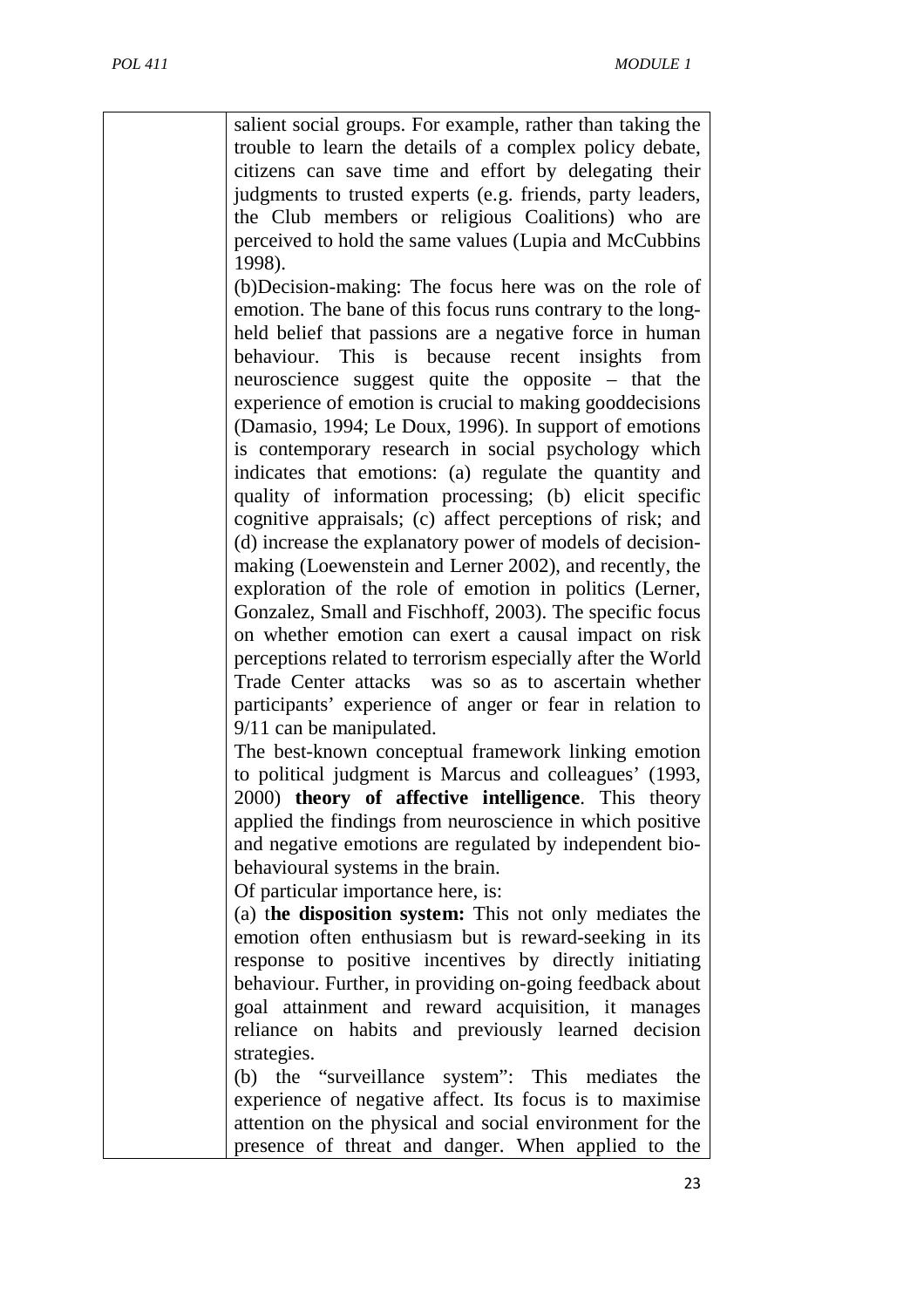|  | political realm, anxiety is expected to lead voters to     |
|--|------------------------------------------------------------|
|  | reduce their reliance on existing predispositions (such as |
|  | party identification) and to pay greater attention to      |
|  | relevant information in the environment. In effect,        |
|  | Marcus et al. (2000), demonstrate that when voters are     |
|  | anxious, they (a) pay greater attention to the political   |
|  | environment and acquire more information about             |
|  | candidates' policy stands;                                 |
|  | (b) rely less on partisanship and more on policy and       |
|  | assessments of candidate                                   |
|  | character in forming candidate evaluations; and (c) defect |
|  | at higher rates from the party's candidate.                |
|  | On the other hand, Brader (2006) provided more             |
|  | powerful evidence                                          |
|  | of the role of anxiety (and for the theory of affective    |
|  | intelligence) by manipulating it experimentally in the     |
|  | context of political adverts.                              |
|  | Among the findings is the discovery that compared to an    |
|  | emotionally pallid advertisement, a fear advertisement     |
|  | led to greater attentiveness and more persuasion.<br>In    |
|  | effect, the work suggests that anxiety leads to voting     |
|  | decisions that are more <i>rationally</i> informed<br>by   |
|  | contemporary information<br>prior<br>and less<br>by        |
|  | predispositions.                                           |
|  | In sum, the application of all these concepts to explain   |
|  | behaviour is what Sears, (1993) refers to as 'death and    |
|  | horror'-a growing body of literature which covers the      |
|  | study of the following: terrorism, ethnic cleansing,       |
|  | genocide, and other patterns of behaviour that entail      |
|  | extra-ordinary levels of politically motivated violence.   |
|  | Inclusive are: nuclear deterrence, past wars, decision-    |
|  | making in crises, nationalism, ethnic conflict, and a wide |
|  | variety of traditional topics in international politics.   |
|  |                                                            |

| <b>Table 3.</b> |  |
|-----------------|--|
|-----------------|--|

| Era                   | <b>Developments</b>                                   |  |
|-----------------------|-------------------------------------------------------|--|
| <b>Fourth:2002---</b> | * the use of behavioural genetics, neuroscience and   |  |
|                       | evolutionary psychology to explain the dismal         |  |
|                       | roots of political preference and behaviour. The      |  |
|                       | prompting of political psychologists to begin to look |  |
|                       | to the aforementioned is the spread of biological     |  |
|                       | approaches throughout the social sciences (Pinker,    |  |
|                       | 2002). The focus became necessary following studies   |  |
|                       | of Tesser (1993) and Alford, Funk and Hibbing,        |  |
|                       | (2005). Their studies demonstrated a strong genetic   |  |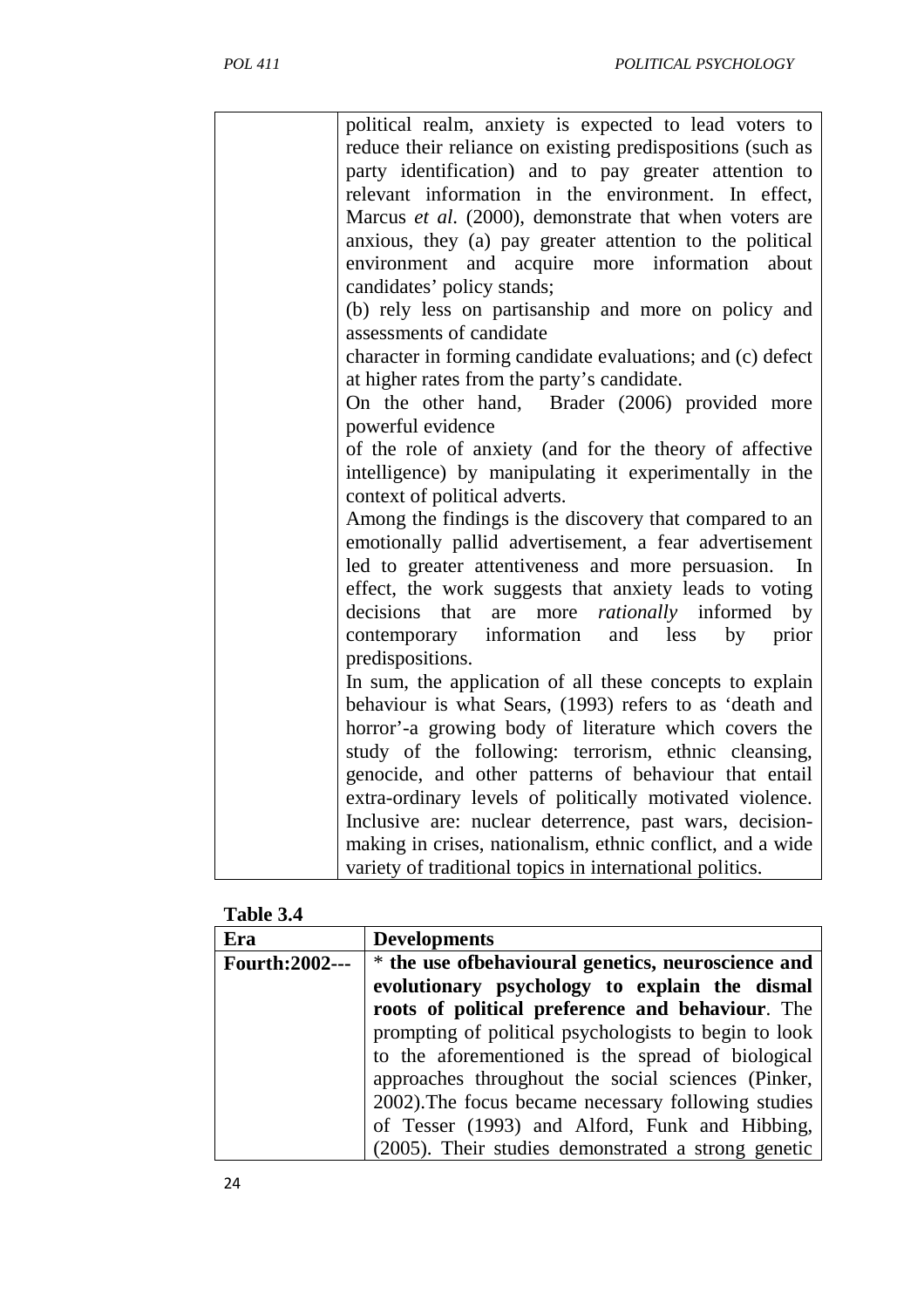| influence on political attitudes marked by high levels<br>of heritability are more cognitively accessible (i.e.,<br>retrieved more easily), more resistant to change and<br>more likely to influence other attitudes than less<br>heritable attitudes. What this suggests is that an<br>attitude's power and functionality, is dependent on the<br>extent to which it is genetically determined. Further,<br>using a twin design, Alford, Funk and Hibbing, op, cit<br>found that political ideology is influenced much more<br>heavily by <i>genetic</i> inheritance than by <i>parental</i> |
|-----------------------------------------------------------------------------------------------------------------------------------------------------------------------------------------------------------------------------------------------------------------------------------------------------------------------------------------------------------------------------------------------------------------------------------------------------------------------------------------------------------------------------------------------------------------------------------------------|
|                                                                                                                                                                                                                                                                                                                                                                                                                                                                                                                                                                                               |
| socialisation.                                                                                                                                                                                                                                                                                                                                                                                                                                                                                                                                                                                |
| Going forward, several recent studies have also linked<br>the intensity of physiological responses to political<br>beliefs. For example, Oxley et al. (2008) found that<br>compared to liberals, conservatives manifest stronger                                                                                                                                                                                                                                                                                                                                                              |
| sympathetic nervous system activity (measured by<br>skin conductance) in response to threatening images<br>and a harder eye blink response (an involuntary                                                                                                                                                                                                                                                                                                                                                                                                                                    |
| reaction indicative of heightened fear) in response to<br>startling auditory stimuli. Westen and colleagues                                                                                                                                                                                                                                                                                                                                                                                                                                                                                   |
| (2006) examined the neurobiological basis of                                                                                                                                                                                                                                                                                                                                                                                                                                                                                                                                                  |
| "motivated reasoning," or the desire make judgments<br>that validate rather than challenge one's political<br>beliefs (Kunda, 1990; Lodge and Taber, 2000). They                                                                                                                                                                                                                                                                                                                                                                                                                              |
|                                                                                                                                                                                                                                                                                                                                                                                                                                                                                                                                                                                               |
| that responses to threatening political<br>found                                                                                                                                                                                                                                                                                                                                                                                                                                                                                                                                              |
| information were mediated by areas of the brain                                                                                                                                                                                                                                                                                                                                                                                                                                                                                                                                               |
| specifically known to regulate emotion (e.g., the                                                                                                                                                                                                                                                                                                                                                                                                                                                                                                                                             |
| ventromedial prefrontal cortex) and were unrelated to                                                                                                                                                                                                                                                                                                                                                                                                                                                                                                                                         |
| brain regions known to control "cold" reasoning                                                                                                                                                                                                                                                                                                                                                                                                                                                                                                                                               |
| tasks (i.e., the dorsolateral pre-frontal cortex).                                                                                                                                                                                                                                                                                                                                                                                                                                                                                                                                            |
| Finally, Amodio et al. (2007) identified<br>a                                                                                                                                                                                                                                                                                                                                                                                                                                                                                                                                                 |
| neurological basis to the behavioural finding that                                                                                                                                                                                                                                                                                                                                                                                                                                                                                                                                            |
| liberals are more responsive than conservatives to                                                                                                                                                                                                                                                                                                                                                                                                                                                                                                                                            |
| informational complexity, ambiguity and novelty.                                                                                                                                                                                                                                                                                                                                                                                                                                                                                                                                              |

### **SELF-ASSESSMENT EXCERCISE**

Explain the major difference in the developmental progression of political psychology in the first, second era and fourth era.

# **4.0 CONCLUSION**

You must note in this concluding section that the political psychology experienced different research developments following the failure of ideological positions of the previous era.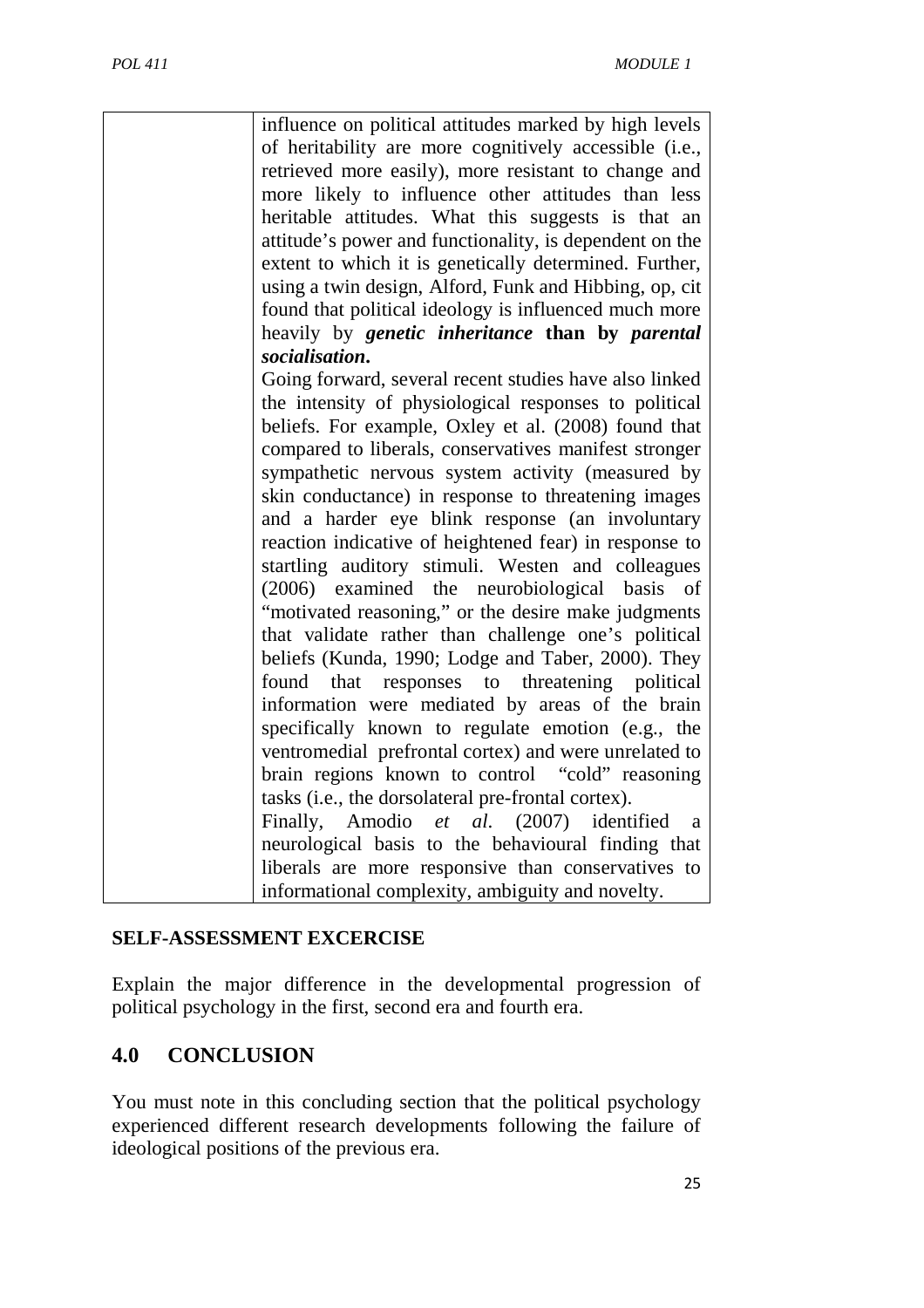# **5.0 SUMMARY**

This unit chronicled the different research developments to date of political psychology in different eras.

### **6.0 TUTOR-MARKED ASSIGNMENT**

- 1. Discuss the main features of the third era.
- 2. Distinguish between the research focus of each of the eras of political psychology development.
- 3. With relevant examples, discuss the intensity of physiological responses to political beliefs as alluded to in the fourth era.

# **7.0 REFERENCES / FURTHER READING**

- Amodio, David M., John T. Jost, Sarah Master, & Cindy M. Lee. (2007). NeurocognitiveCorrelates of Liberalism and Conservatism. *Nature Neuroscience*, *10*, 1246–1247.
- Alford, John R., Carolyn L. Funk, & John R. Hibbing. (2005). Are Political OrientationsGenetically Transmitted? *American Political Science Review*, *99*, 153–167.
- Brader, Ted. (2006). *Campaigning for Hearts and Minds: How Emotional Appeals inPolitical Ads Work.* Chicago: University of Chicago Press.
- Campbell, Angus, Philip E. Converse, Warren Miller, & Donald Stokes. (1960). *The AmericanVoter*. New York: Wiley.
- Cottam, Martha Beth Dietz-Uhler, Elena M. Mastors, Thomas Preston. (2004)*Introduction to Political Psychology.* New York: Taylor & Francis Group
- Downs, Anthony. (1957). An Economic Theory of Democracy. New York: Harper & Row.
- Damasio, Antonio. (1994). *Descartes' Error: Emotion*, *Reason and the Human Brain.* NewYork: Putnam's.
- LeDoux, Joseph. (1996). *The Emotional Brain: The Mysterious Underpinnings of Emotional Life.* New York: Simon and Schuster.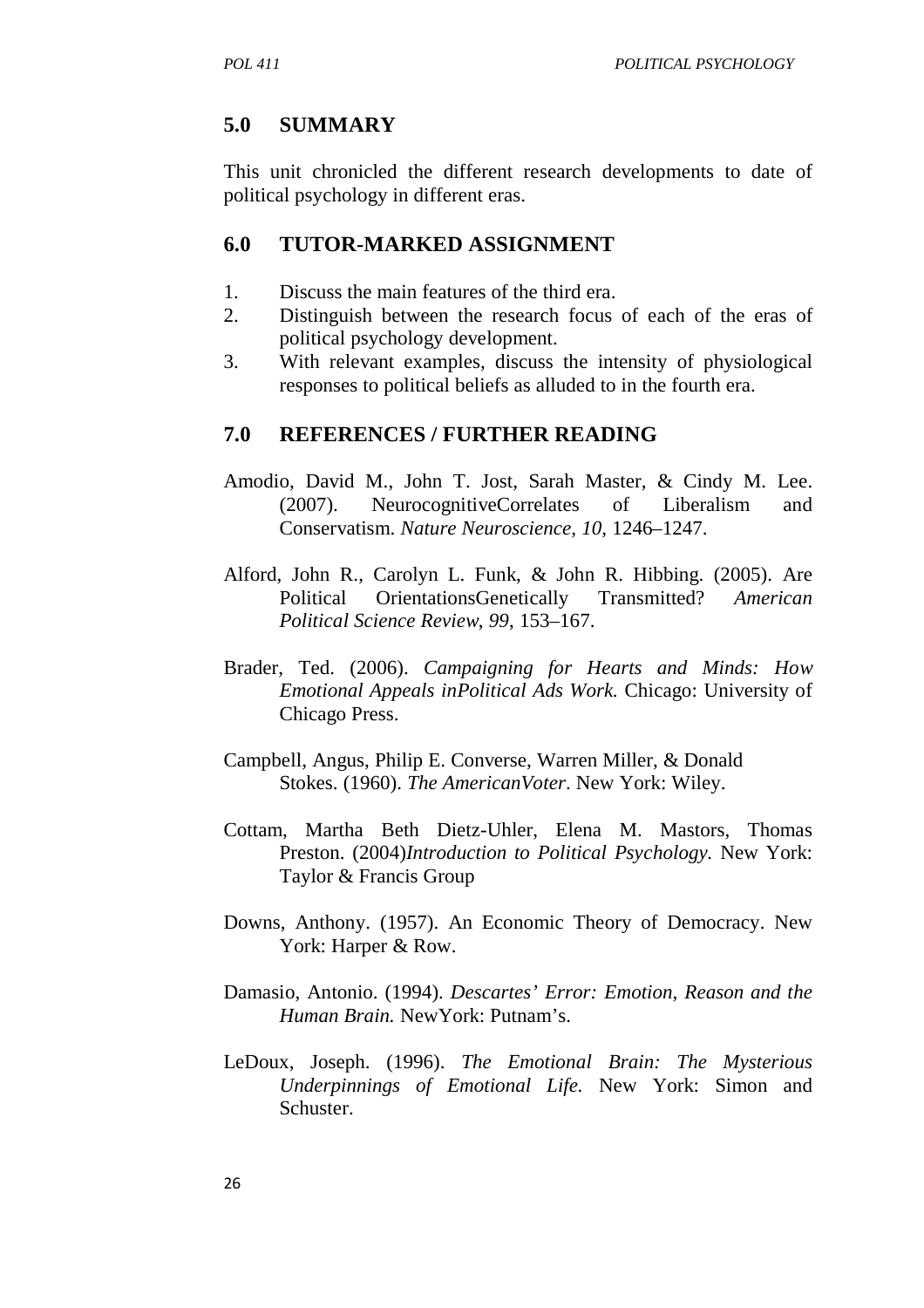- Festinger, Leon. (1957). *A Theory of Cognitive Dissonance*. Palo Alto, CA: StanfordUniversity Press.
- Kinder, Donald R.,& Donald R. Kiewiet. (1981). Sociotropic Politics: The AmericanCase.*British Journal of Political Science*, *11*, 129–161.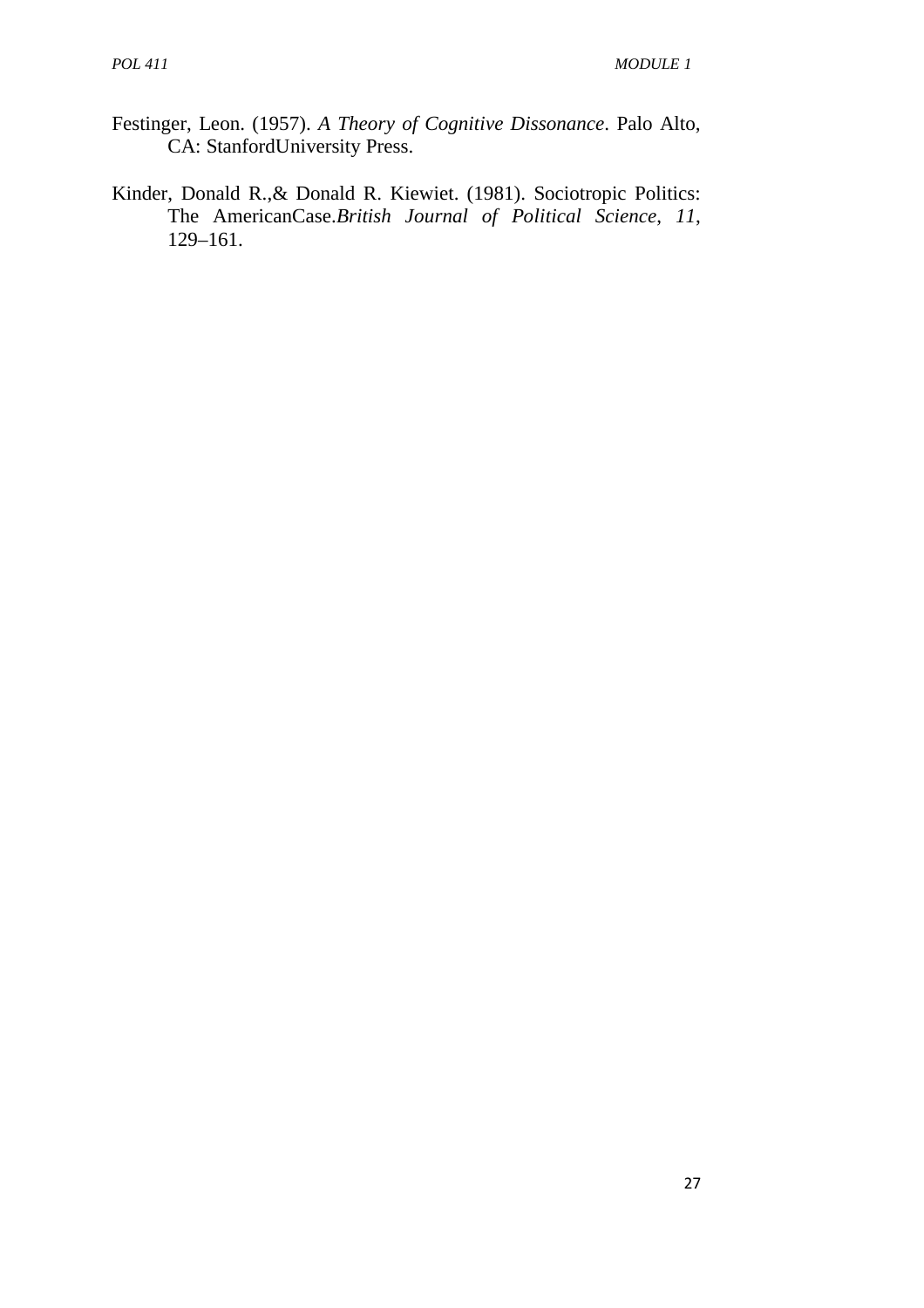### **UNIT 4 THE COMPONENTS OF THE POLITICAL BEING**

### **CONTENTS**

- 1.0 Introduction
- 2.0 Objectives
- 3.0 Main Content
- 3.1 Personality
- 3.2 Attitudes
	- 3.3 Emotion
- 4.0 Conclusion
- 5.0 Summary
- 6.0 Tutor-Marked Assignment
- 7.0 References/Further Reading

# **1.0 INTRODUCTION**

One hazard in the development of political psychology is that related but slightly different concepts such as: personality, values and identity, attitudes/beliefs, emotions and cognitive processes have become popular as explanatory tools for different kinds of political behaviour. Another problem with these varied concepts which exist in the literature of political psychology is that they are rarely discussed in the context of their overlap as well as differences. To therefore, understand the differences in connotations, this unit undertakes some clarification of these internal factors in relation to how and why people think and act politically.

# **2.0 OBJECTIVES**

At the end of this unit, you should be able to:

- explain concepts such as: personality, values and identity, attitudes/beliefs, emotions and cognitive processes
- discuss the political psychology connotations of the above concepts
- examine generally the concepts affect how and why people think and act politically.

# **3.0 MAIN CONTENT**

# **3.1 Personality**

28 This is at the core of one's political being and it is unique to each individual. There are certain personality traits in many people. Although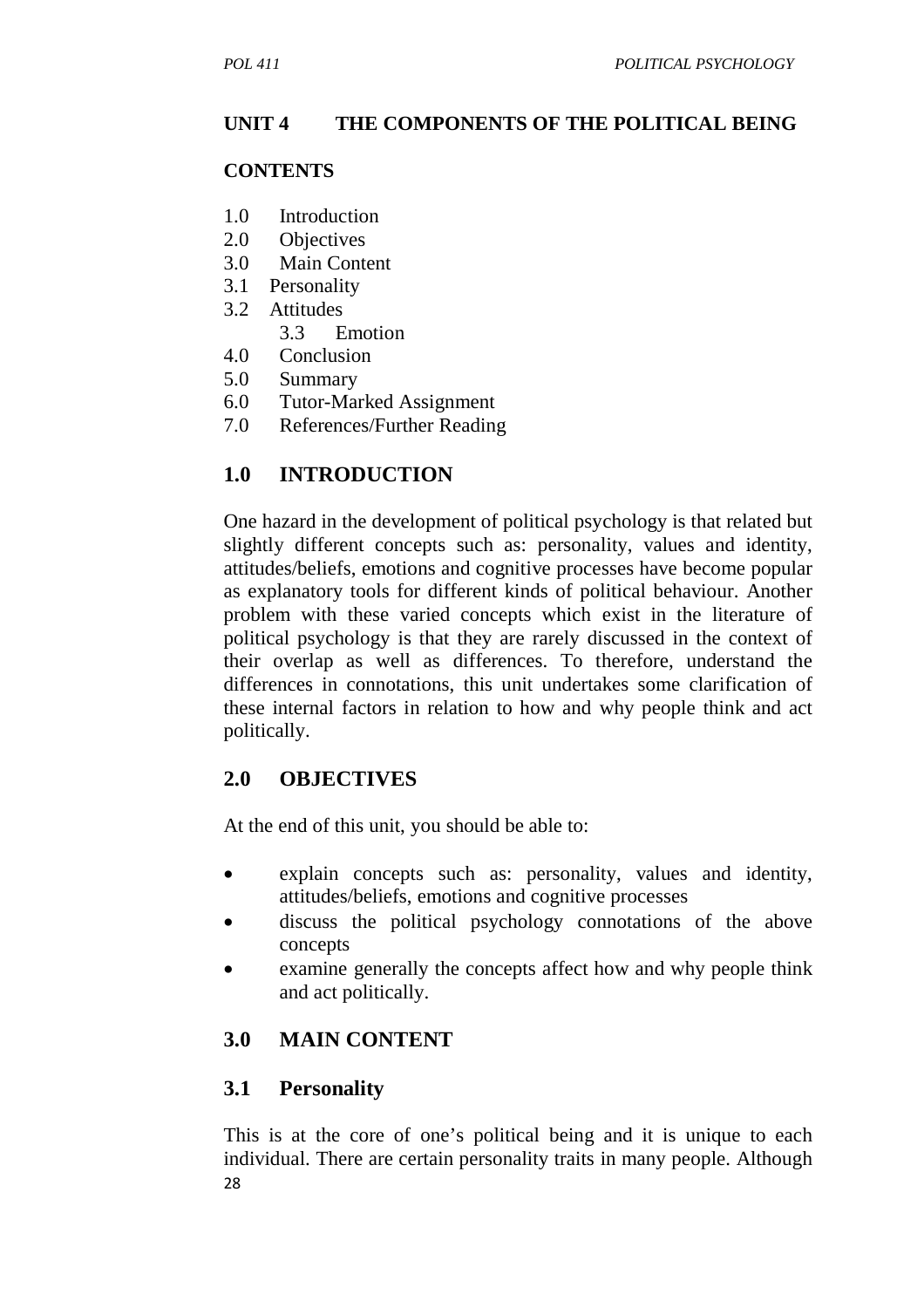the traits are different in each individual but there are still certain common traits which include: (a) degrees of complexity in thinking processes; (b) desires for power and achievement. The combinations of these traits still differ in each individual thereby making each individual unique.

Personality occupies the core of the Political Being's brain (mental activity resulting from biological processes, such as the action of nerve cells and associated chemical reactions ) because of the under listed features:

- (a) It affects other aspects of *the thought process*; the thought process on the other hand, is affected *by life experiences*;
- (b) Tendency to be very stable in relation to amenability to change;
- (c) Its influence on ones behaviour and behavioural predispositions perpetually.
- (d) Affects behaviour non-consciously so much so that people rarely realise the impact of their personalities on their political preferences.
- (e) Drives behavioural predispositions, without one having to give conscious consideration to the sources of those preferences. Considering these features, you will come to the understanding that personality constitutes the core component of political thinking and feeling. In sum, personality in political psychology focuses on the personality traits of political leaders and the impact of combinations of those traits on various dimensions of leadership (see subsequent units).

**Values (and Identity):** Value is an ideal component closely related to the previous feature which is beliefs that reflect whether what one thinks is true, while values reflect what one wishes to see come about, even if it is not currently true. Consistent with this understanding is Rokeach(1973), who posited that there two types of values, *terminal values*, which are goals, and *instrumental values*, that endorse the means to achieve these goals. An example of the terminal value is: the desire for a safe society and the expectation that the police would maintain law and order. This example highlights the well-being of the people. A cogent example of instrumental values is: the value of civil liberties.

In tandem with this deeply etched belief about what is right or wrong (values) equally, is a deeply held sense of who a person is (identity). Values often include a strong emotional component. You will agree that often as individuals we feel strongly about some of our beliefs and goals for ourselves, those we care about, and political principles. For instance,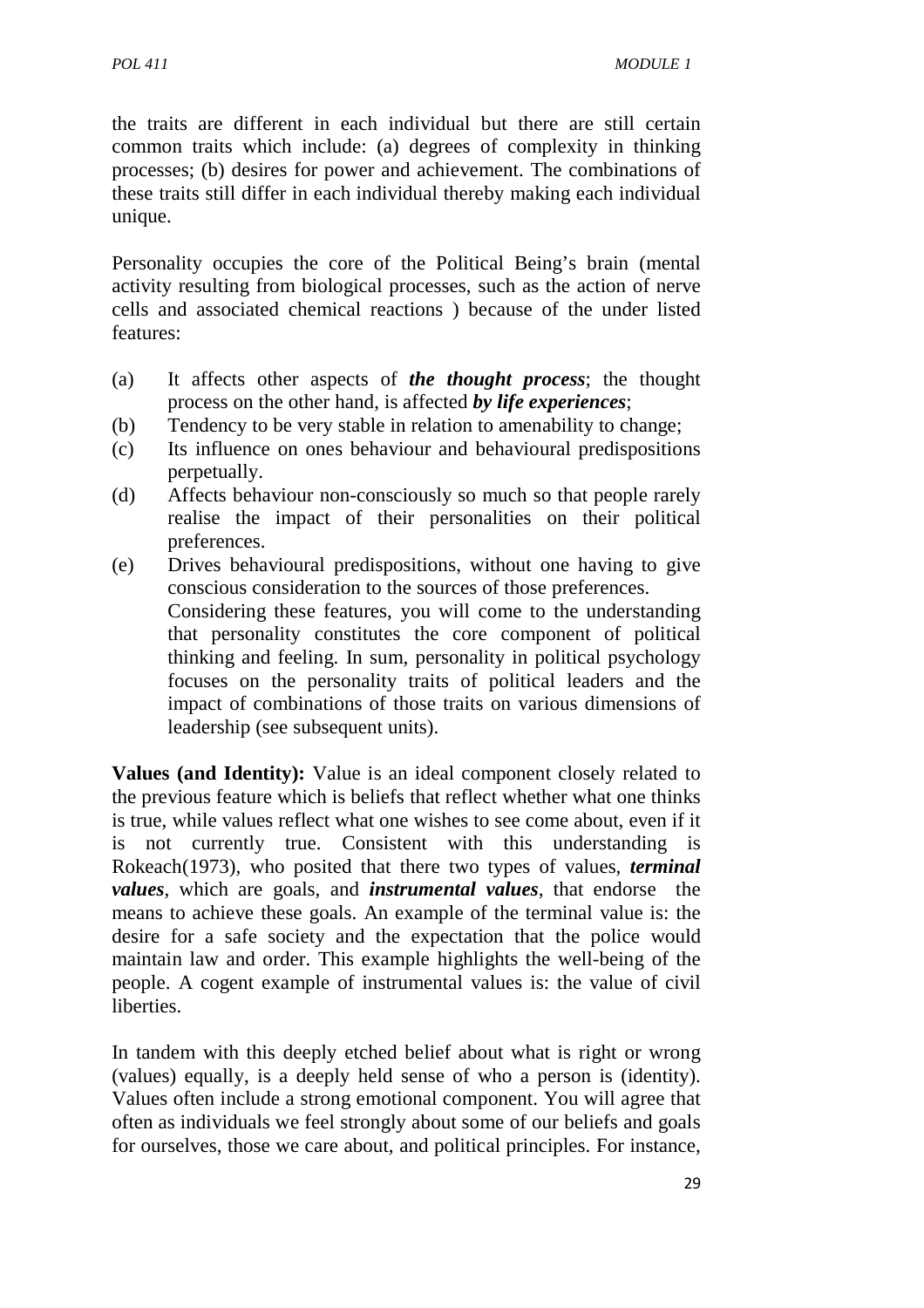a person may have a strongly held value that corruption is an anathema to development of a country, which translates into a political predisposition to oppose corruption, empowers institutions that would thoroughly investigate petitions before prosecution of suspects. In a case like this, such a person's identity like that of President Muhammadu Buhari, involves personal self-descriptions that are usually tied to his repeated saying that 'if Nigeria does not kill corruption, corruption will kill Nigeria.

To walk this talk, the administration has not only set-up an anticorruption panel but has passed on a body-language that places very sharp focus on the issue of corruption. The mass mobilisation, everybody is speaking with one voice on the issue of corruption' (TELL, September 28, 2015: 30&31). With this exposition, it is evident that the president has strong value opposing violence, identity most expectedly may include, a strong attachment to a religion and religious inclination. In other words, being religious forms a part of his identity, and strongly value the religious group which constitutes a part of his identity. From the above analysis, it is evident that values, emotions, and identities (important concepts in case studies of voting, ethnic issues, and nationalism) are deeply held and fairly permanent aspect of one's psychology that is paramount in the core of our Political Being.

### **SELF-ASSESSMENT EXCERCISE**

Explain howpersonality constitutes the core component of political thinking and feeling.

# **3.2 Attitudes**

This concept is defined and thought of differently by psychologists. In general terms, attitudes are units of thought composed of some cognitive component (i.e. knowledge) and an emotional response to it. Specifically, it is conceived as 'an enduring system of positive or negative **beliefs; affective** feelings and emotions, and subsequent action tendencies regarding an **attitude objects**, that is, the entity being evaluated'(Cottam et al,2004). **Beliefs(***or attitudes*) which often used to describe these components of the *cognitive system/processes / components* refer to what happens in the mind or the knowledge organized in our minds while people move from observation of a stimulus to a response to that stimulus. They are also conceived as' associations people create between an object and its attributes (Eagly & Chaiken, 1998). For instance, it is an expected constant that Democrats are liberal. It can also be defined as 'cognitive components that make up our understanding of the way things are' (Glynn, Herbst, Okeefe,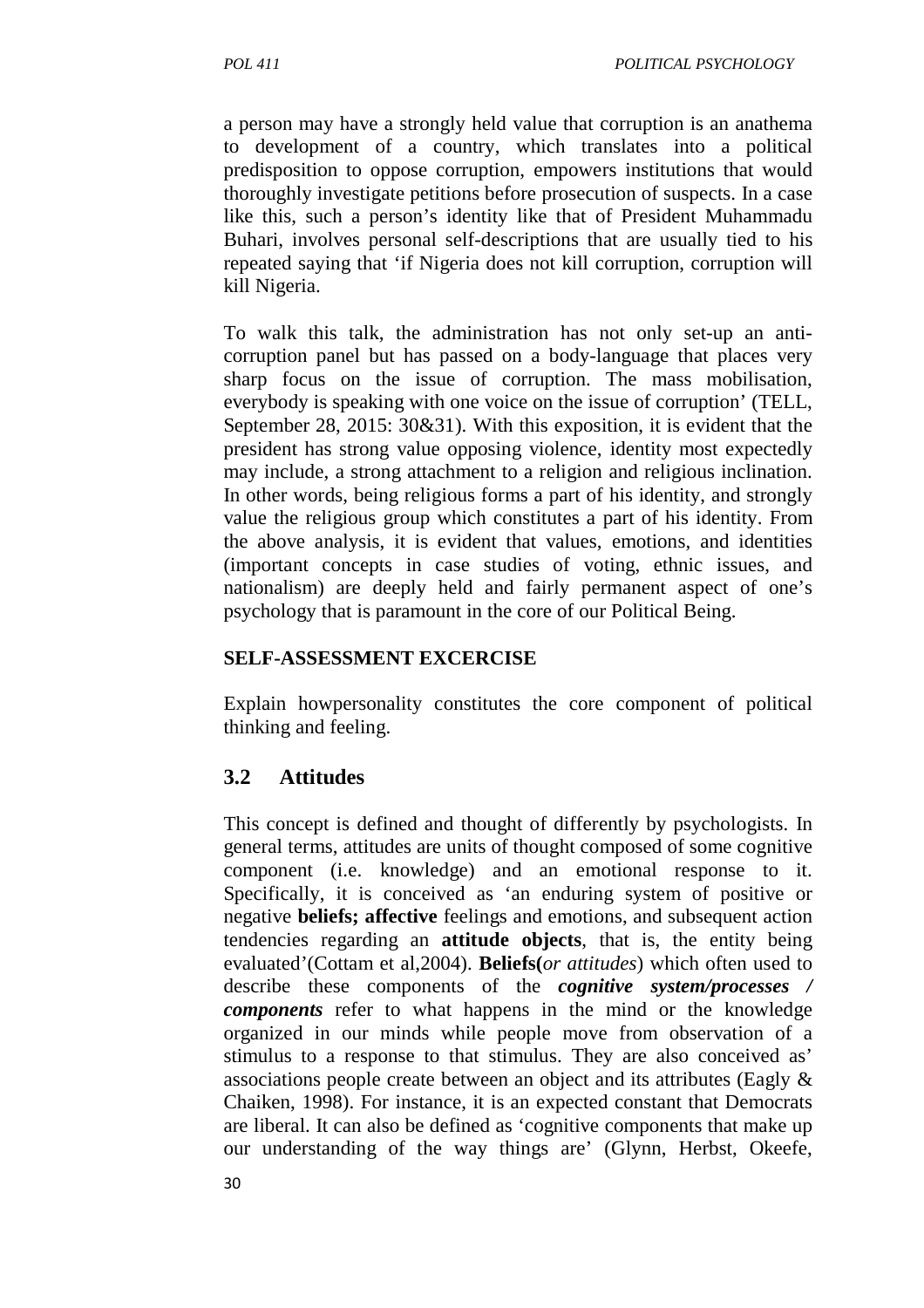Shapiro, 1999:104). Accordingly, a *belief system* refers to when beliefs are clustered together. An example of this (especially for Americans and any democratic state/country), is the belief system about democracy with beliefs as 'free speech is a necessity', 'the people have a right to decide who holds political power'.

Stone and Schaffner (1988:63), define attitudes as 'an organised set of beliefs, persisting over time, which is useful in explaining the individual response to tendencies'. Eagly and Chaiken (1998; 269) conceive it as 'a psychological tendency that is expressed by evaluating a particular entity with some degree of favour or disfavour'.

Of these definitions of attitude, it is important to note the one by Duckitt (1994) which reviews two different ways in which attitudes have been conceptualized in psychology. The first strand is composed of *cognitive, affective, and behavioural components.* However,the criticism with this strand is this: that there is little or no specifics as to how the three components interacted as well as whether there was consistency between the trio. The reason for this scepticism is none other than that affect and cognition are hardly consistent just as it is evident from personal experiences that attitudes and behaviour are often inconsistent.

The second is the behavioural component in the original conceptualisation of attitudes. The controversy here stems from the assumption that a person's attitudes determine his/her behaviour. For instance, a person who prefers a certain candidate for election may likely vote for the candidate or a person who is Muslim or Christian may likely support any candidate of either religious inclination. However, as much as these positions may be true but studies conducted have discovered findings which challenged the notion that there is a direct connection between attitudes and behaviour. A cogent Nigerian example is the 2015 presidential elections which culminated in the win by an opposition-Muhammadu Buhari against an incumbent, which goes a long way to show that people do not always behave in accordance with their attitudes. These concerns resulted to the questioning of when and under what circumstances attitudes and behaviour are likely to coincide.

Attitudes that are strong, clear, and consistent over time, and that are directly and specifically relevant to the behaviour under examination, are more likely to be associated with attitude-behaviour consistency (Fazio & Williams, 1986; Fishbein & Ajzen, 1980; Krosnick, 1989). Inconsistencies may spring from weak or ambivalent affect. Implicitly, the affective and cognitive components of an attitude may be in some conflict, thereby reducing the changes of attitude-behaviour consistency. The following examples are paramount here. Women and men may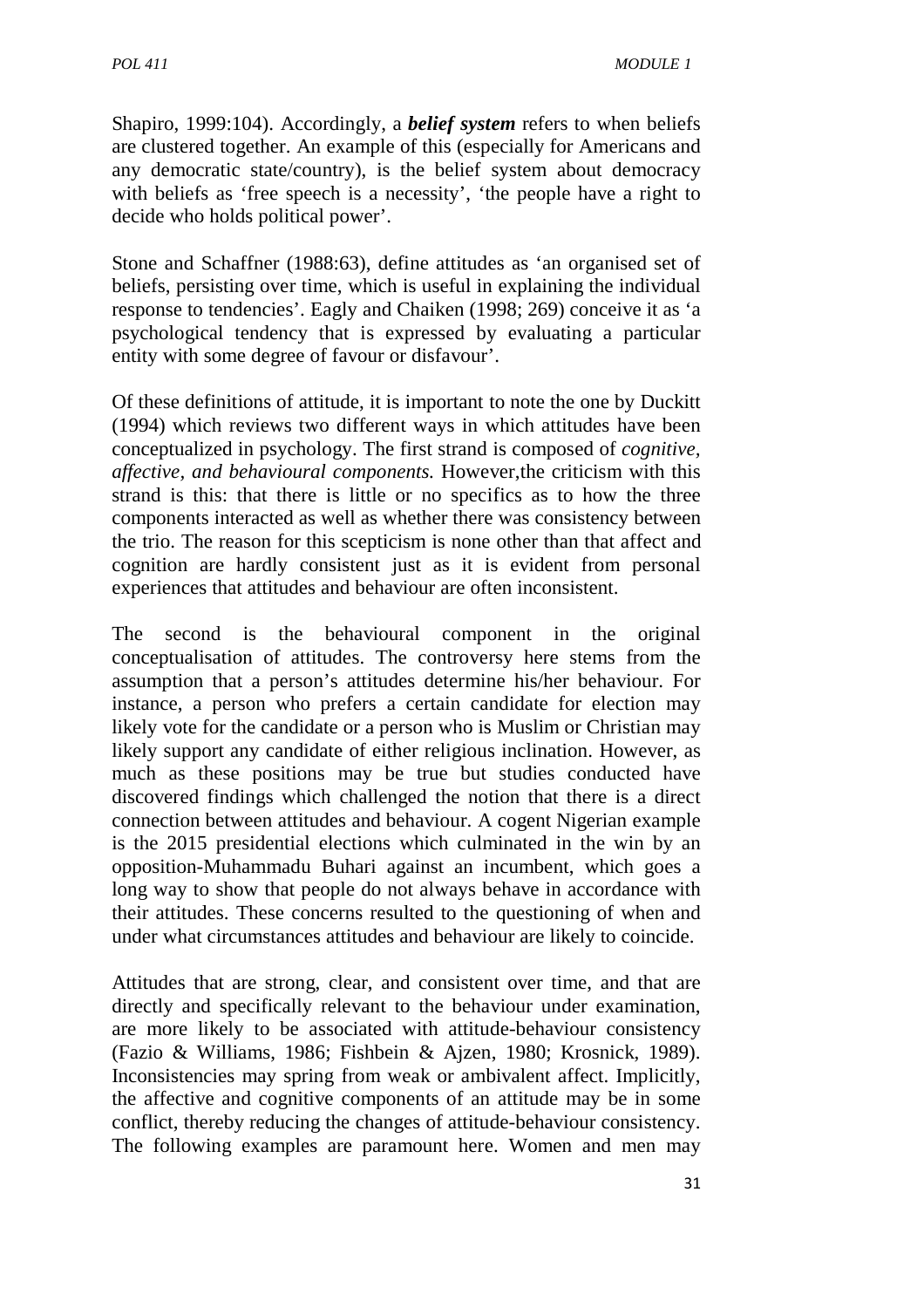think intellectually gender-based discrimination is wrong, while on the other hand, they are emotionally upset when either sex do not conform or adhere to gender-related roles. This goes to show that in the study of the relationship between attitudes and behaviours, observing the behaviours which are related to attitudes, becomes apt in order to get a specific picture of the relationship. Let us consider this too.

Many studies have tried to examine the relationship between religious attitudes and religious behaviour through the asking of people whether they believe in God or consider themselves religious by wanting to affirm if they were church goers. Often, a weak relationship exists between the two. The reason is that going to church is not directly related to belief in God or even to being religious. This is because many people who believe in God do not go to church while some attend church for social reasons. Be that as it may, you have to come to terms with the fact that looking at a series of a person's actions over time in order to get an accurate picture of the relationship between attitudes and behaviour (Epstein, 1979; Fiske &Taylor, 1991). This goes a long way in eliminating interference from situational conditions that interfere in the attitude-behaviour relationship.

The next aspect to address under this concept is *situational pressures.* This can also affect the relationship between attitudes and behaviour. This occurs when an individual engages in overt behaviour, and can be influenced both by their attitudes and by the situation they are in. The point being made here is that when situational pressures are very strong, attitudes are not likely to be as strong a determinant of behaviour as when situational pressures are relatively weak. Situational pressures can include social norms or contextual effects, which heighten the salience of or perspective on, a certain attitude (Bentler& Speckart, 1981).

Accordingly, individual differences are paramount in explaining inconsistencies between what people think and how they behave. The implication of this is that some people are high self- monitors who presuppose that they are very attentive to social norms and the impression they make in social situations. To this end, they are less likely to act consistently on the basis of their attitudes and instead act as they think the situation demands (Perloff, 1993; Snyder, 1987).

Based on the above, other dimensions on attitudes exist. The first is centred on a uni-dimensional approach to attitudes, wherein attitudes are regarded solely as *affect* (Ajzen, 1980). Here, the cognitive and behavioural components are separated based on the contention that both should be observed and measured separately.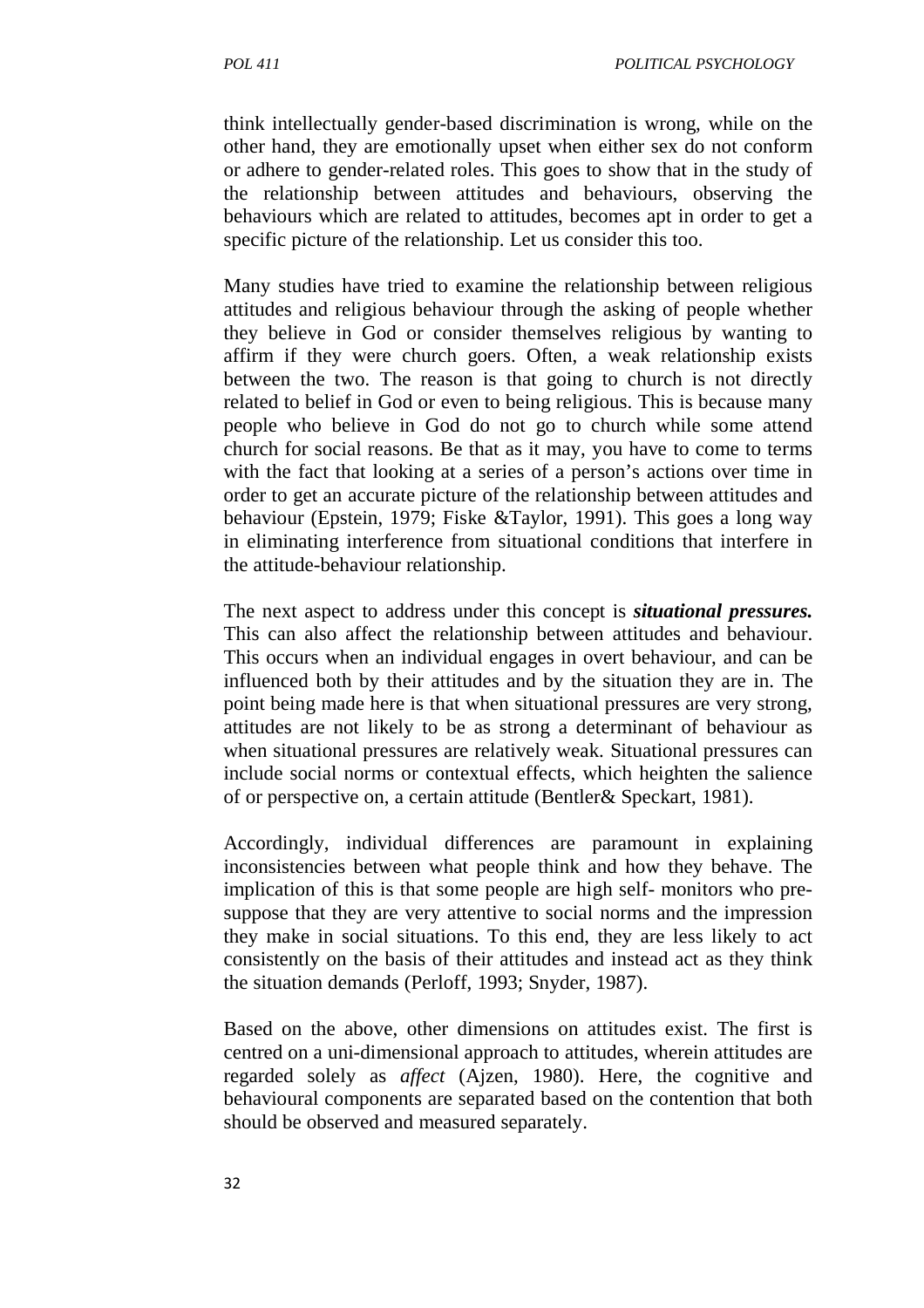Consistent with this stance, the following issues can be teased out from Duckitt (1994:13) explanation of this definition. These are:

- (a) Does not expect a strong relationship between an attitude to an object as well as specific behaviours to that object;
- (b) The prediction of a specific act requires both the attitude to that act and act-specific social norms which need to be considered apt;
- (c) a generalised attitude toward an object should predict the overall tendency to behave in a favourable or unfavourable way toward that object, as aggregating over a variety of different situations and
- (d) Acts should largely average out normative and situational influences.

Others who aligned with Duckitt are Judd and Krosnik (1989:100) who explained an attitude as 'an evaluation of an attitude object that is stored in memory' while Levin & Levin, (1982), restricted attitudes to affect and beliefs solely.

Evidently, the analysis so far portrays the following:

regarding attitudes such as:

- (a) No agreement exists on a universally accepted understanding of what an attitude is and how its component parts relate to each other;
- (b) The attitude concept has been widely used in studies of voting behaviour, persuasion, and media effects on political behaviour;
- (c) the attitude concept can more easily separate cognition and affect, a dichotomy that is apt in the study of voting behaviour e,g U.S where people have political attitudes premised on little and inaccurate cognition;
- (d) An attitude is spurred on by affect, albeit the often inaccurate knowledge embodied in them;
- (e) On the alternative, according to Eagly & Chaiken, (1998),an attitude may be primarily cognitive in content i.e. it would be based solely on beliefs without *affect.* Of concern here, for you as a student of political psychology is to understand that research on political psychology obviously with the focus on America revolves around their subsequent political behaviour with focus on some central questions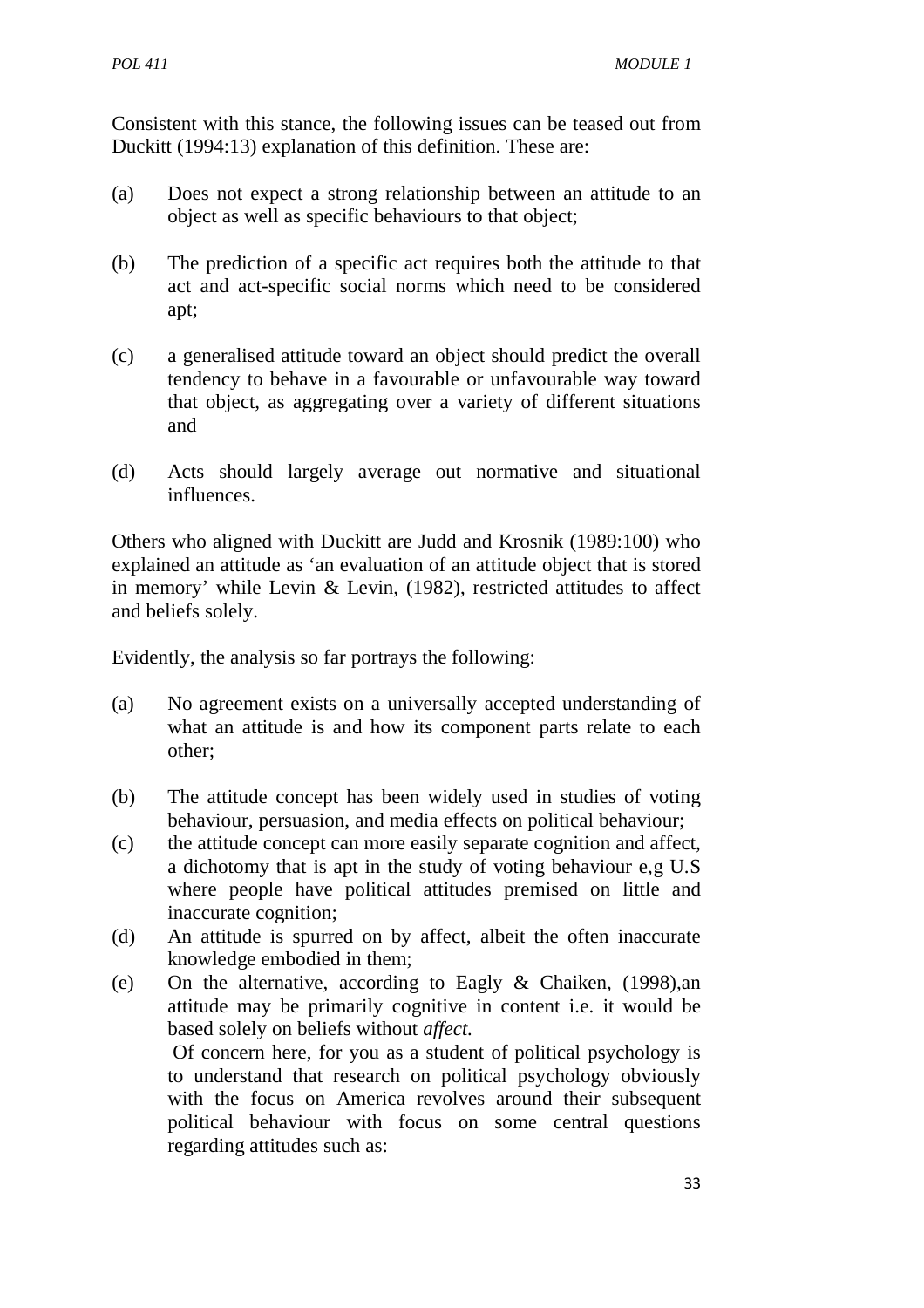- (a) Are attitudes consistent with one another? Implicit in this, is the question about whether people have liberal and consistently conservative attitudes?
- (b) Are political attitudes consistently related to political behaviour? The implication of this is premised on the question: 'do people consider themselves as belonging to one party (Republicans/Democrats or PDP/APC in Nigeria) because they adhere to the political views of the party and subsequently go on to vote for the party candidates?
- (c) How do people use attitudes to process political information?
- (d) How do people acquire their political attitudes?
- (e) How sophisticated are political attitudes in a given population?
- (f) Are they cognitively complex?
- (g) If people do have inconsistent attitudes, how do they balance the inconsistencies?

The above questions bring to bear the fact that attitude or rather most important political attitudes are acquired through socialisation has a long tradition in the study of public opinion or rather, the schema concept which is a new introduction to the study of political psychology.

### **SELF-ASSESSMENT EXCERCISE**

Discuss the controversy that a person's attitude is determined by his/her behaviour.

# **3.3 Emotion**

The previous element culminates into this i.e the emotional responses to political issues, actors, and events as well as to political principles and ideals that they value. This element is difficult to study given the challenge about what it is and how to measure it especially as political science prides itself with rational decision-making that must be devoid of emotions or be unemotional. However, in political psychology, it is pertinent to understand the impact of emotions on behaviour. The reason is none other than that emotion, in the form of prejudice, is more closely associated with behaviour than the cognitive component (Fiske, 1998). In effect, one cannot understand terrorism, mass violence, genocide without unpacking the role of emotions. Within this context, it is evident according to research that emotion is a positive element in decisionmaking. A study by Richards& Gross, (1999) found that suppressing emotion impairs memory. To this end, you will agree that not only is emotion important, but trying to be unemotional can indeed impede key elements of decision-making.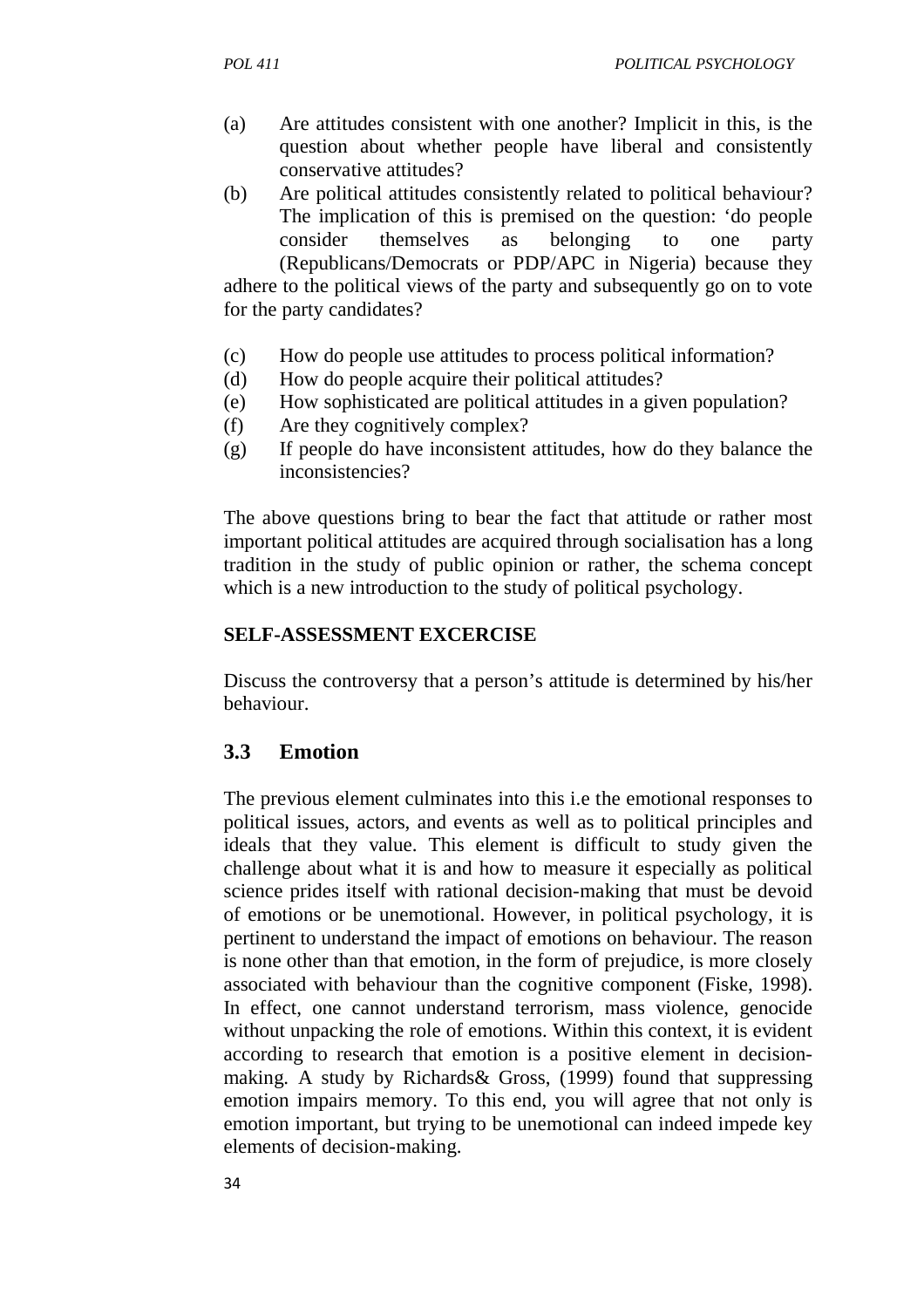Consistent with the above analysis, emotion have been defined differently by varied scholars however, the definition by Fiske and Taylor (1991:411) is that it is a 'complex assortment of *affects*, beyond mere good feelings or bad to include delight, serenity, anger, sadness, fear and more'. An *affect* is defined as 'a generic term for a whole range of preferences, evaluations, moods and emotions' (Fiske and Taylor (op.cit:410). Ottati and Wyer (1995) define emotions as affective states that are more precisely labeled, such as anger, hatred, fear, love, and respect. Emotions clearly influence information processing, decisionmaking as well as behavioural pre-dispositions. Its positive effects according to Isen (1993) are that it promotes improvements in problem solving, negotiating, and decision-making.

 Pre-dispositions for behaviour occasioned by particular emotions such as anger studies have revealed to be associated with moving against, or lashing out at, the perceived source of the anger; similarly, contempt described as cold and distant, lead to depersonalisation and dehumanisation of others: thus, it is because of these characteristics that contempt can motivate murder and mass destruction of people' (Izard, 1977:340). Emotions and the behaviours influenced are interlinked to goals at stake in a situation especially political goal which vary over time depending on the political contexts and values. Be that as it may, the general assumption is that out-groups hinder in-group goals, and therefore the out-group (usually assumed to be different as well as its goals) is automatically with negative emotions. Emotions vary in intensity and can increase in response to certain psychological properties; the nature and impact of events (see characteristics in subsequent units).

### **Cognitive Process**

This is the final component of the mind of the political being. It is the channels through which the mind and the environment initially interact. First, the *concept of cognition* is the core in the understanding of how people process information and understands the world around them. In effect, it is 'a collective term for the psychological processes involved in the acquisition, organisation, and the use of knowledge' (Bullock& Stallybrass, 1977:109). The term *cognitive system/processes* refer to what happens in the mind or the knowledge organized in our minds while people move from observation of a stimulus to a response to that stimulus. The cognitive processes receive and interpret information from outside.

In order words, they are the minds computer, which facilitates a person's ability to process information, interpret the environment which is too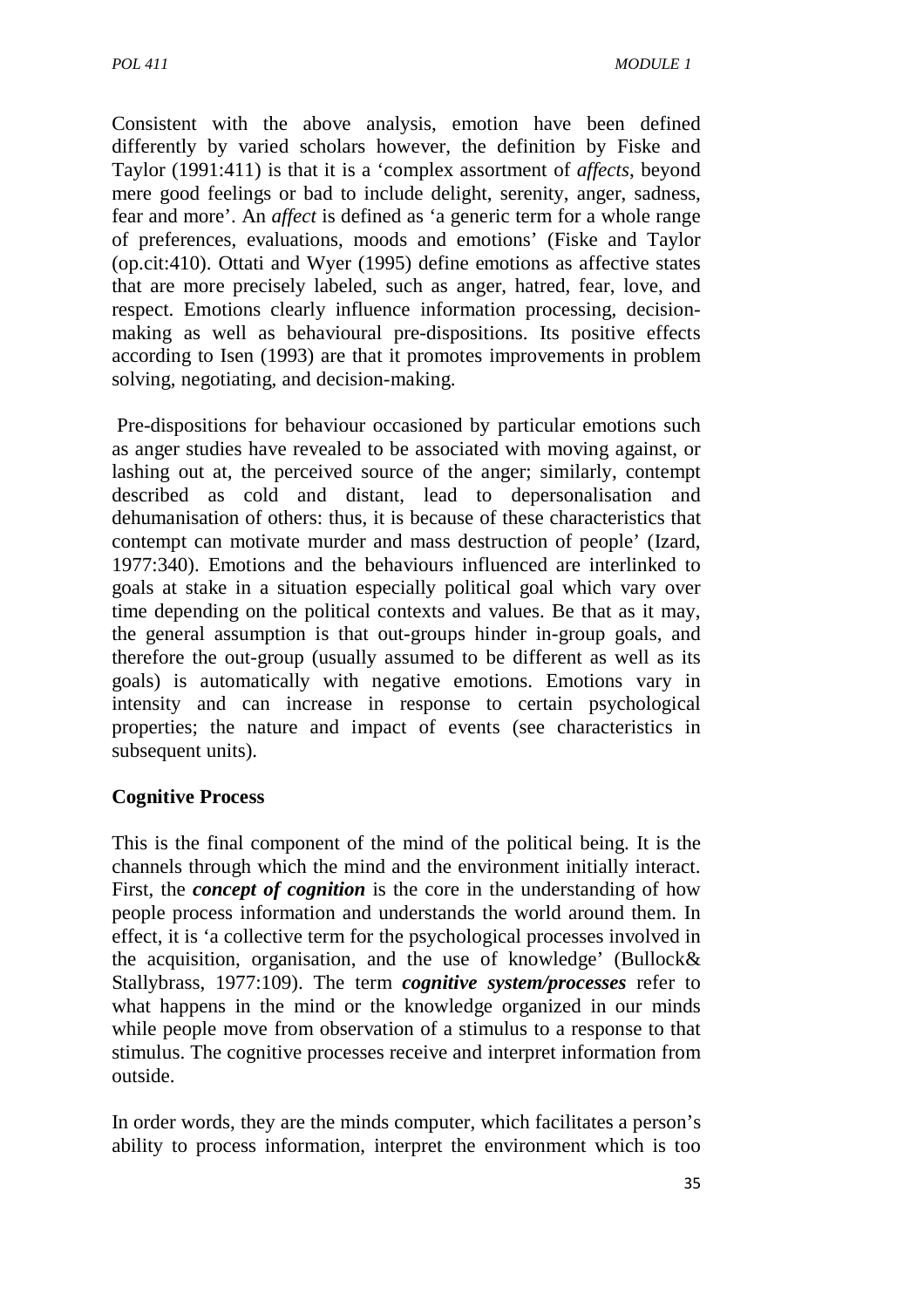complex for any individual or for our brains to handle) without thinking too much and yet manage their environments effectively. The cognitive system in our brains helps us organise that environment into understandable and recognisable units as well as aids in the filtering of incoming information. The essence of this is so that one does not have to consciously access the utility of every piece of information available to one in the environment. For instance, your cognitive system of politicians includes the belief that all politicians are corrupt, if you have evidence both confirming and disconfirming that *politician xyz* has taken a bribe, and then you will believe the confirming evidence. These are cognitive processes in operation. Thus, it helps people understand the environment they live in without paying close attention, process information especially as people tend to accept information that is consistent with our pre-existing ideas, beliefs, attitudes, and assumptions about the environment we reside in.

In sum, cognitive systems help people to organize and simplify the environment, so as to be able to process all the information available in order to make decisions necessary in making sense of complex social and physical realities. Further, cognitive processes include everything from perception, memory, attention, and problem solving to information processing, language, thinking, and imagery.

# **SELF-ASSESSMENT EXCERCISE**

Explain how the cognitive system in our brains helps us organise that environment into understandable and recognisable units.

# **4.0 CONCLUSION**

The unit considered the inner components such as personality, values, emotions, and identities affect political thinking and feeling in case studies of voting, ethnic issues, and nationalism.

# **5.0 SUMMARY**

This unit explored the varied inner deeply held and fairly permanent aspect of one's psychology that is paramount in the core of our Political Being.

# **6.0 TUTOR-MARKED ASSIGNMENT**

1. Use the following: cognitive, affective, and behavioural components, to explain the conceptualisation of attitudes in political psychology.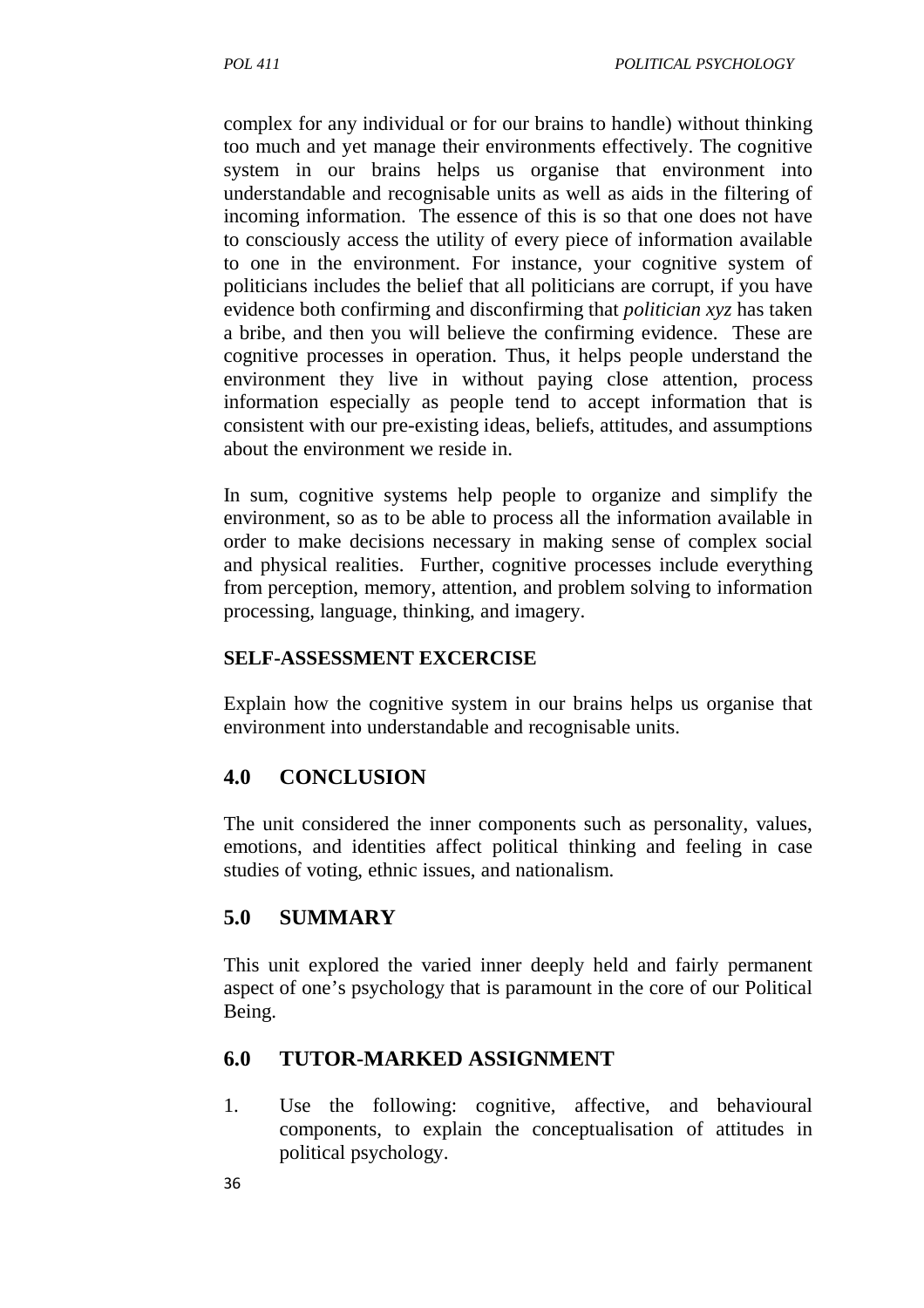- 2. Cognitive systems help people to organise and simplify the environment, discuss.
- 3. Explain how emotions and the behaviours which vary over time depending on the political contexts and value influences interlinked to goals in any polity.

### **7.0 REFERENCES/FURTHER READING**

- Cottam, Martha, Beth Dietz-Uhler, Elena M. Mastors, &Thomas, Preston. (2004).
- *Introduction to Political Psychology.* New York: Taylor & Francis Group
- Eagly, A. H, & Chaiken, S. (1998). Attitude Structure and Function. In, D.T.Gilbert,
- S.T. Fiske, & G.Lindzey.(Eds.). *The Handbook of Social Psychology*.(4<sup>th</sup>) ed.) New York: Mc Graw-Hill.
- Epstein, S.(1979). The Stability of Behaviour:I. On Predicting Most of the People Most of the Time. *Journal of Personality and social Psychology*, 7, 1097-1126.
- Fazio, R. H.,& Williams, C. (1986). Attitude Accessibility as a Moderator of the
- Attitude-Perception and Attitude-Behaviour Relations: An Investigation of the 1984 President Elections. *Journal of Personality and Social Psychology*. 51, 501-514.
- Fiske, S., & Taylor, S.E.(1991). *Social Cognition.* New York: McGraw- Hill.
- Glynn, C., Herbst S., O'Keefe, G.,& Shappiro, R. (1999). *Public Opinion*. Boulder,CO: Westview.
- Isen, A.(1993). Positive Affect and Decision-making. In, M.Lewis & I.Haviland(Eds.), *Handbook of Emotions*(pp.261-277). New York: Guilford.
- Izard, C.E.(1977). *Human Emotions.* New York: Plenum.
- Krosnick, J.(1989). Attitude Importance and Attitude Accessibility. *Personality and Social Psychology Bulletin,* 15, 297-308.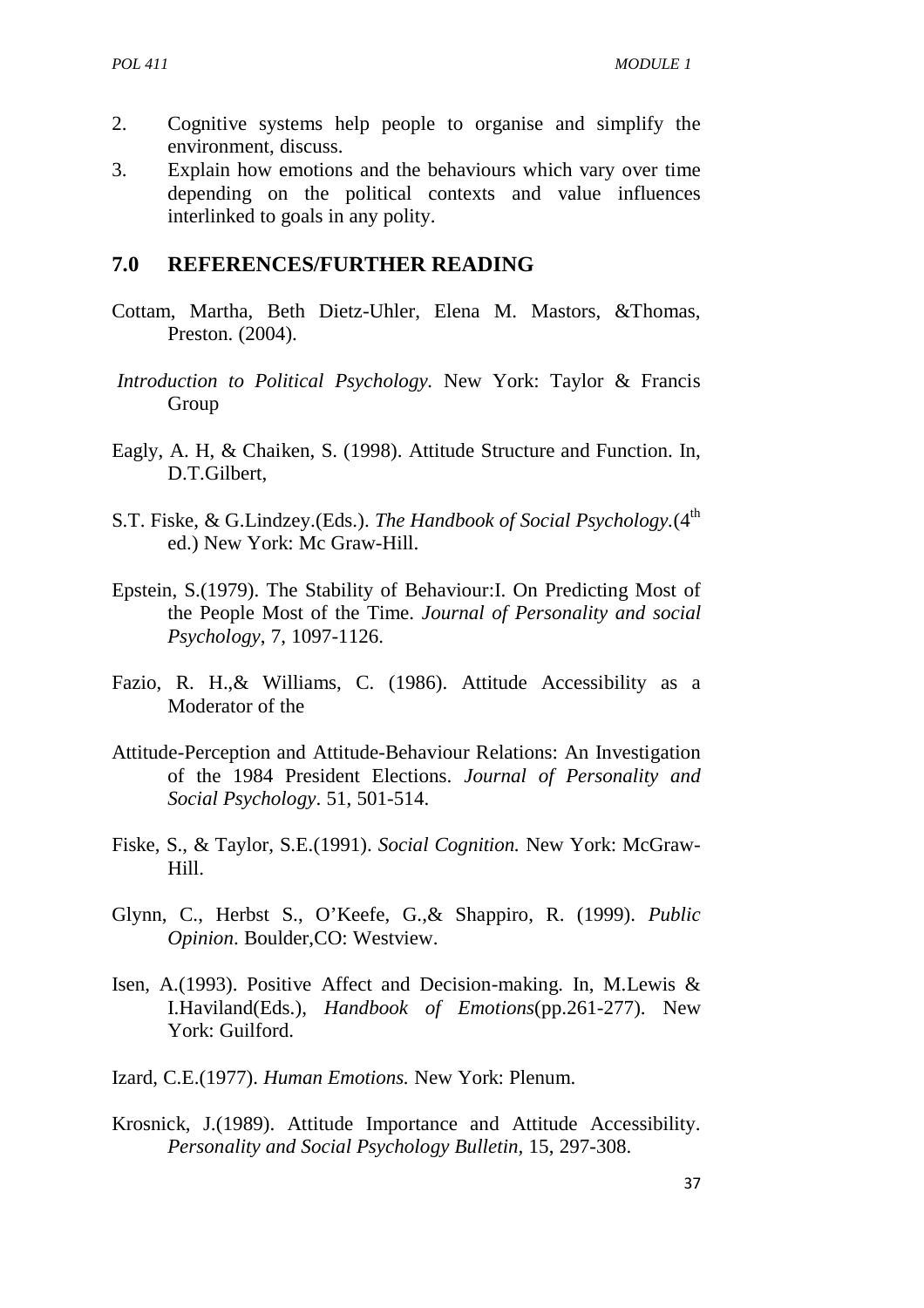- Richards, J.M.,&Gross, J.J.(1999). Composure at any Cost? The Cognitive Consequences of Emotion Suppression. *Personality and Social PsychologyBulletin,* 25, 1033-1044.
- Rokeach, M.(1973). The Nature of Human Values. New York:Free Press.
	- Tajfel, H.(1982). *Human Groups and Social Categories.* Cambridge, UK: CambridgeUniversity Press.
	- Ottati, V.C.,& Wyer, R.S.(1995). Affect and Political Judgement. In, S. Iyengar & W. McGuire.(Eds.) Explorations in Political Psychology(pp.296-315). Durham NC:Duke University.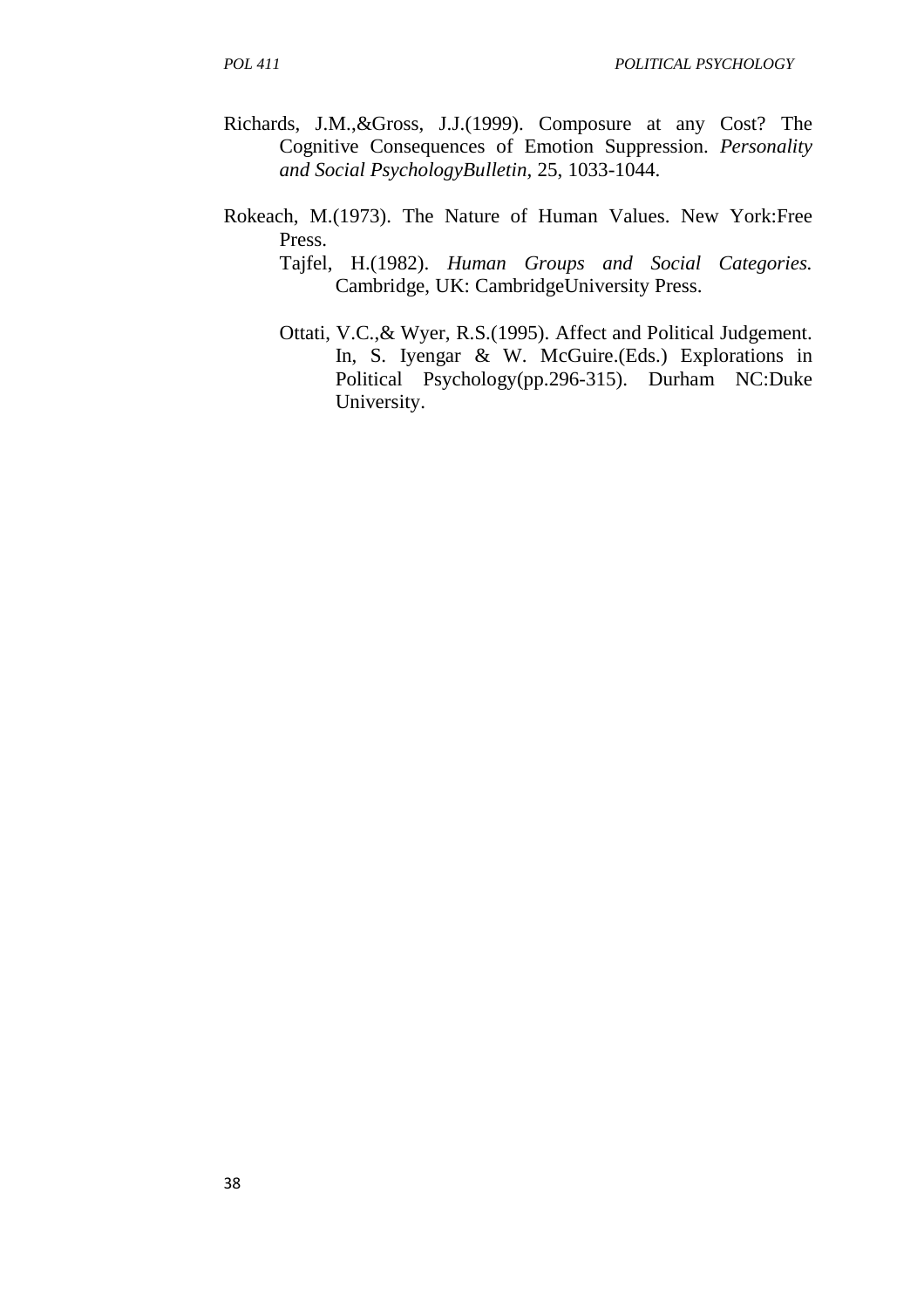# **UNIT 5 THE POLITICAL BEING IN A SOCIAL AND POLITICAL ENVIRONMENT**

# **CONTENTS**

- 1.0 Introduction
- 2.0 Objectives
- 3.0 Main Content
- 3.1 Social Identity
- 4.0 Conclusion
- 5.0 Summary
- 6.0 Tutor-Marked Assignment
- 7.0 References/Further Reading

### **1.0 INTRODUCTION**

This unit explores how political psychology concerns the individual and the individual's interaction with the political environment. The term here, which is relevant to the Political Being, is: *social identity and groups*.

### **2.0 OBJECTIVES**

At the end of this unit, you should be able to:

- explain how the individual interacts with the political environment.
- Understand what constitutes social identity.

# **3.0 MAIN CONTENT**

### **3.1 Social Identity**

You will recall that in the introductory part of this unit, the highlight was about political psychology being concerned about the individual's interactions with their political environment. Be that as it may, it then becomes of essence to know the social units, or groups which are politically relevant to the Political Being and the extent to which that Political Being is equally strongly attached. In effect, this constitutes the assessment of the term Social identity*.* 

But before the definition of the term, you also have to be acquainted with the fact that groups are depicted in the perspective of the Political Being generally in terms of the *in-groups* (those groups people belong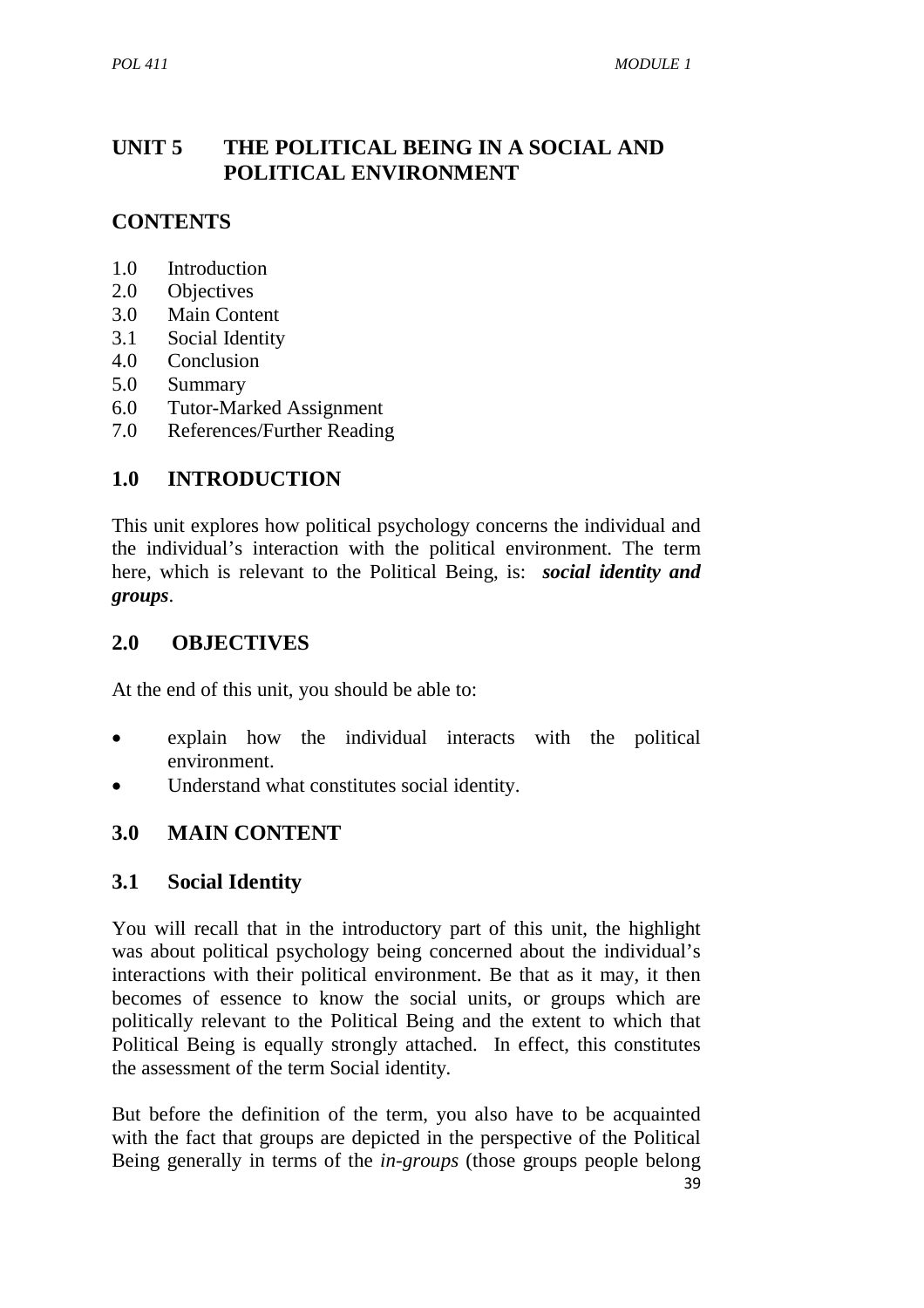to) and *out-groups* (those they do not belong to). Having grasped that, let us consider what social identity is?

Social identityaccording toTajfel (1978:63), posits that is 'that part of an individual's self-concept which derives from his/her knowledge of membership in a social group(s) together with the value and emotional significance attached to that membership'. Further clarification was provided by Tajfel and Turner's (1979) in three theoretical principles namely:

- 1. Group members strive to achieve or maintain a sense of positive social identity.
- 2. The focus of group members favours comparisons being made between *in-group (the groups we belong to or us)* and relevant members of *out–group (the ones we do not belong to or them)*. These political groups (i.e. social categories which are part of the general cognitive organisation of the social and political world), of which individuals are members provide individuals with a social identity. This ensures comparison between in-group(s) with related out-group(s), thereby ensuring an individuals' self esteem, because they allow them to define the members of their group as either better than other groups. The point to note is that in order to gain a positive sense of self, individuals compare their group with other groups, to create a favourable distinction between the groups. In fact, Tajfel and Turner (1979) reiterate that inter-group discrimination is an off-shoot of a motivation to evaluate one's own group more positively than a relevant out group. In effect, by comparing one's in-group to a relevant out group, individuals attempt to differentiate their group from other groups, so as to enhance their social identity.
- 3. An attempt is always made by group members to leave their group or join a more positively distinct group, when their social identity is far from satisfactory.

Further, a necessary pre-condition of social categorisation into the two groups (in-group and out-group) according to Tajfel and Turner's (1979) entail at least three additional variables that should influence inter-group differentiation. The three are:

1. Members of a group must have internalized their group membership as an aspect of their self-concept. Implicit in this variable is the clear perception of themselves as members of the in-group as well as be likely to describe themselves as bona-fide group member(s).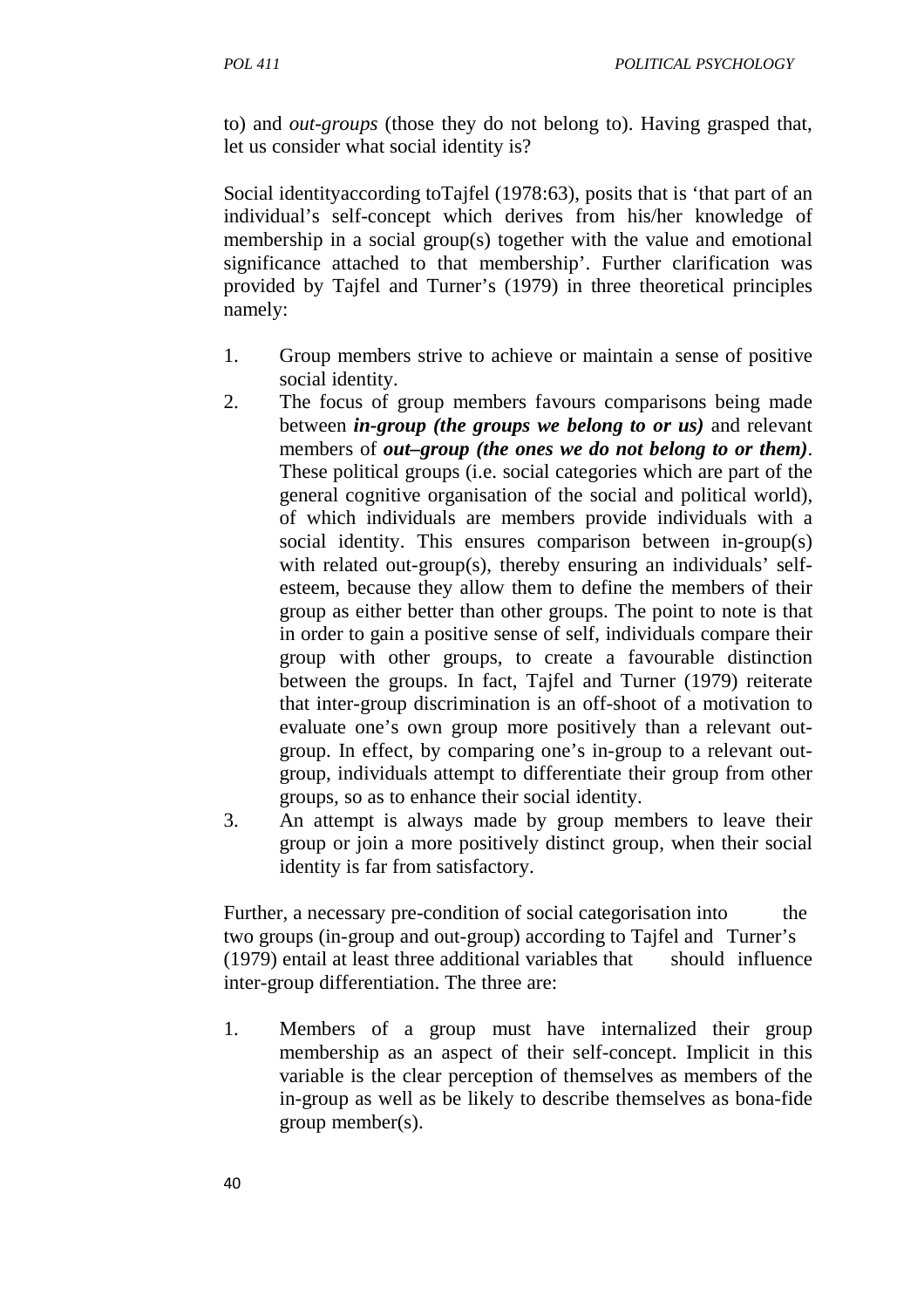- 2. The social situation must allow for inter-group comparisons. However, group members must be able to make evaluative group comparisons, in order to perceive their in-group as positively distinct from the out-group.
- 3. The out-group must be perceived as a relevant comparison group. Here, it is important that members of an in-group do not engage in comparison game of their group to any available outgroup. In place of comparison, rather factors such as similarity, proximity, and situational salience should determine whether an out-group is considered a valid and reliable comparison group (Campbell,1958).

Having understood the above, the next aspect to address is: the ways in which individuals might react to *threatened or actual negative social identity.* 

The reaction of the individual is in three phases as adeptly captured by Tajfel(1978 ) and Tajfel and Turner (1979). These are:

- 1. *Social mobility:* This is the enhancement of positive social identity by advancement to a group of higher status. The implication of this, is none other than that, when any individual's social identity is threatened or is perceived as being negative, the individual will attempt to dissociate themselves from the in group by joining a group that is higher in status. Further, examination of strategies of identity enhancement by Van Knippenberg and Ellemers(1990) concluded that the permeability of group boundaries appears to play key role in the determination of which strategy is used to enhance social identity. The example proferred was that, when it is relatively easy for a group member to move to a higher status group, then that member is more likely to move to the new group than when it is more difficult to change group memberships.
- 2. **Social creativity**: This encompasses three strategies namely: (1) comparing the in-group to the out-group on a different dimension; (2) re-evaluating the comparison dimension, so that previously negative dimension are perceived as positive; and (3) comparing one's in-group to a different or lower status out-group.
- 3. **Social competition**: In-group members might directly compete with the out-group to attain positive distinctiveness or positive social identity.

Having exhausted these categories, research on social identity has tested the original in-group bias effect i.e., whether individuals tend to favour their own group over a relevant out-group. The findings prove this to be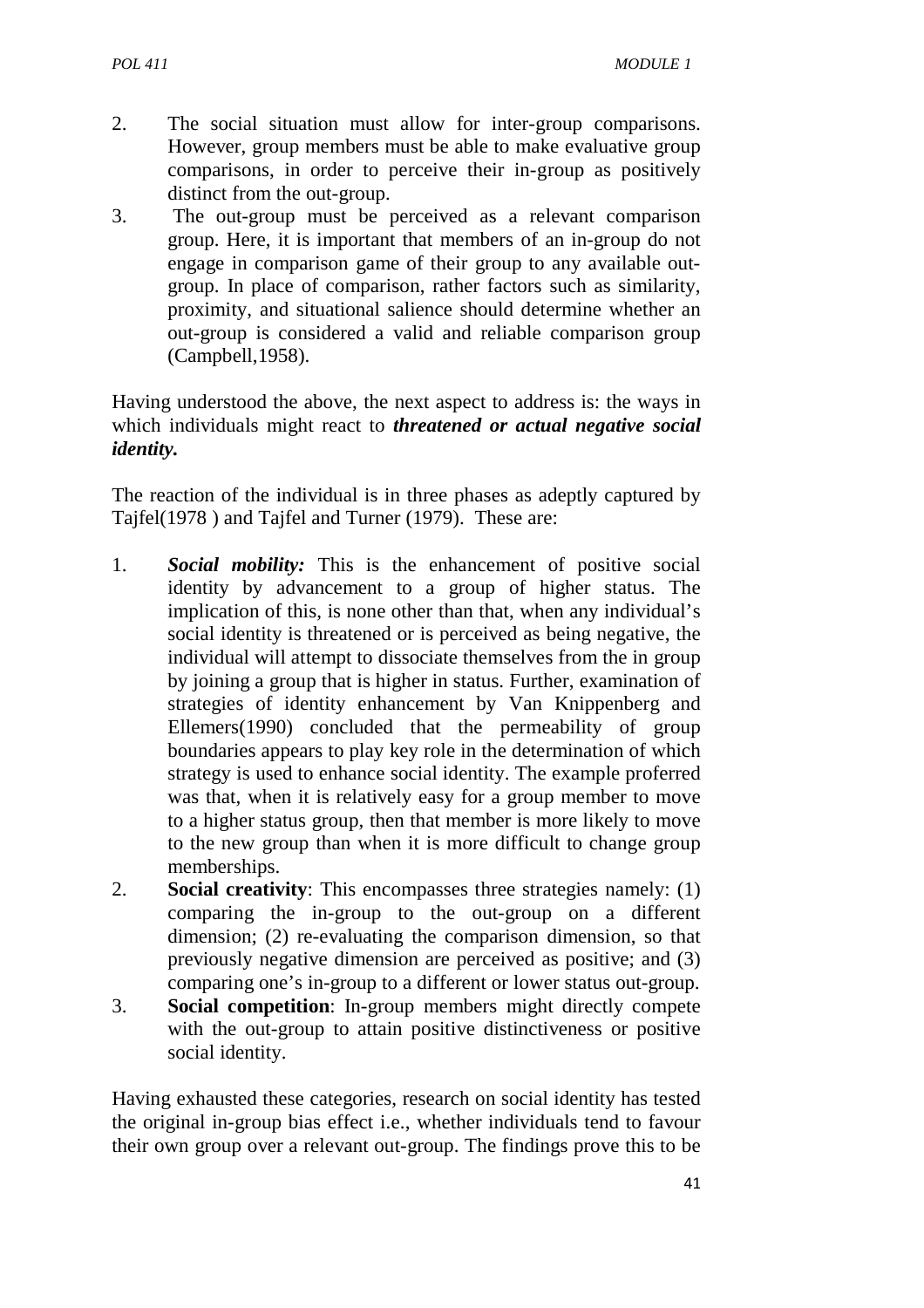true. More so, the arbitrary assignment of individuals to groups has been repeatedly demonstrated to result in preferential reward allocations to ingroups members as well as the further heightening of not only in-group attractiveness but perceptions of in-group similarity and homogeneity. In addition to this is the assignment of positive traits to in-group members. The sum of the above is that when individuals are categorised into two distinct groups, there is the tendency for individuals to favour their own group over another relevant group, presumably to enhance their social identity. The creation of social categories can produce many important behavioural pre-dispositions, including stereotyping, discrimination, and ethnocentrismMeanwhile research seeks to identify ways in which ingroups and out-groups may cooperate with one another or extinguish the tendency to compete. Now let us consider the circumstance that can warrant an individual accepting a group's inferior situation whenever they believe their position is just and legitimate. This was evident in the submission to and eventual rejection of colonial domination e.g. by people in territories that were conquered by such colonial powers as Britain, France, Germany, and others, that often accepted domination. They perceived the colonial powers through the imperialist image hence conceived them as superior in culture and capability. The point to note here is that resisting that domination would have brought severe punishment hence their acceptance of it as just and legitimate until movements of independence progressed with political activists arguing that their subservience to the colonial power was unfair, unjust and illegitimate. With the change in perception, the comparison of their situations with that of the colonial power and the decision reached was that the colonial country was rich while they were poor due to the former taking all their resources to enrich themselves. The result was the agitation for independence because they compared themselves to the other group (the colonial power), having discovered that the comparison to be unacceptably negative. This engagement in other words, is social competition.

#### **SELF-ASSESSMENT EXERCISE**

Explain the manner in which an individual might react when his/her social identity is threatened or tilting towards the negative.

### **4.0 CONCLUSION**

The unit addressed a person's social identities which is akin to how values and attitudes, can motivate behaviour.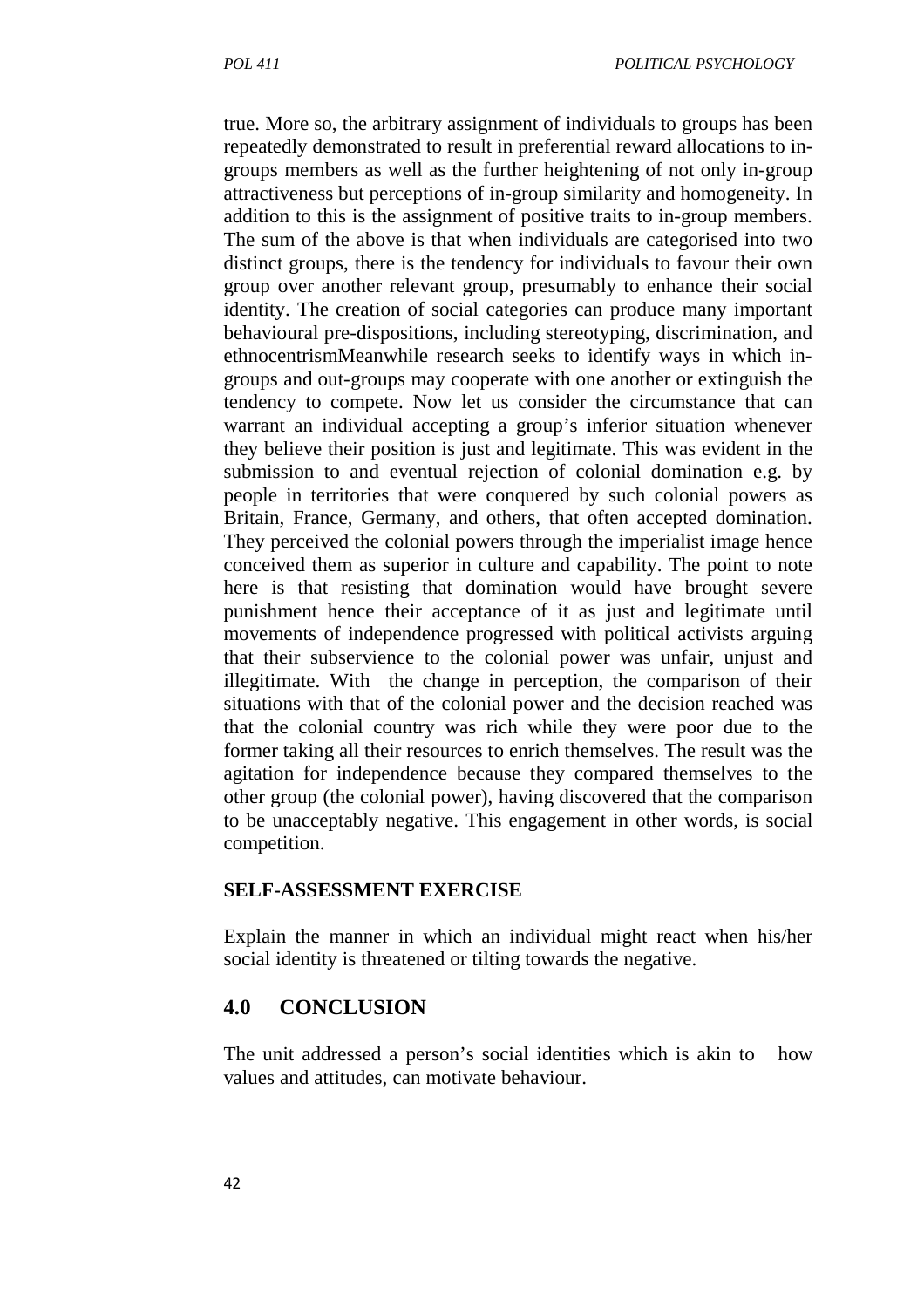# **5.0 SUMMARY**

This unit explored social identity and groups especially as behaviour is impacted upon.

# **6.0 TUTOR-MARKED ASSIGNMENT**

- 1. Discuss how individuals might react to threaten or actual negative social identity.
- 2. Compare and contrast the relevance of the *in-group and out– group* social identity in politics.
- 3. Explain in relation to group bias the circumstance that can warrant an individual accepting a group's inferior situation as just and legitimate.

# **7.0 REFERENCES/FURTHER READING**

- Cottam, Martha Beth Dietz-Uhler, Elena M. Mastors, Thomas Preston. (2004). *Introduction to Political Psychology.* New York: Taylor & Francis Group.
- Tajfel, H.(1978). Social Categorisation, Social Identity, and Social Comparison. In, H. Tajfel.(Ed*.). Differentiation between Social Groups: Studies in the Social Psychology of Inter Group Relations*(pp. 61-76). New York: Academic.
- Tajfel, H., & Turner, J.C.(1979). An Integrative Theory of Intergroup Conflict. In, W.G. Austin & S. Worchel.(Eds.), *The Social Psychology of Intergroup Relations*(pp.33-48). Monterey, CA:Brooks/Cole.
- Van Knippenberg, A., & Ellenes, N.(1990). Social Identity and Intergroups Differentiation Processes. In, W.Stroebe & M. Hewstone.(Eds.), *European Review of Social Psychology*(Vol. 1,pp 137-169). Chicester: Wiley.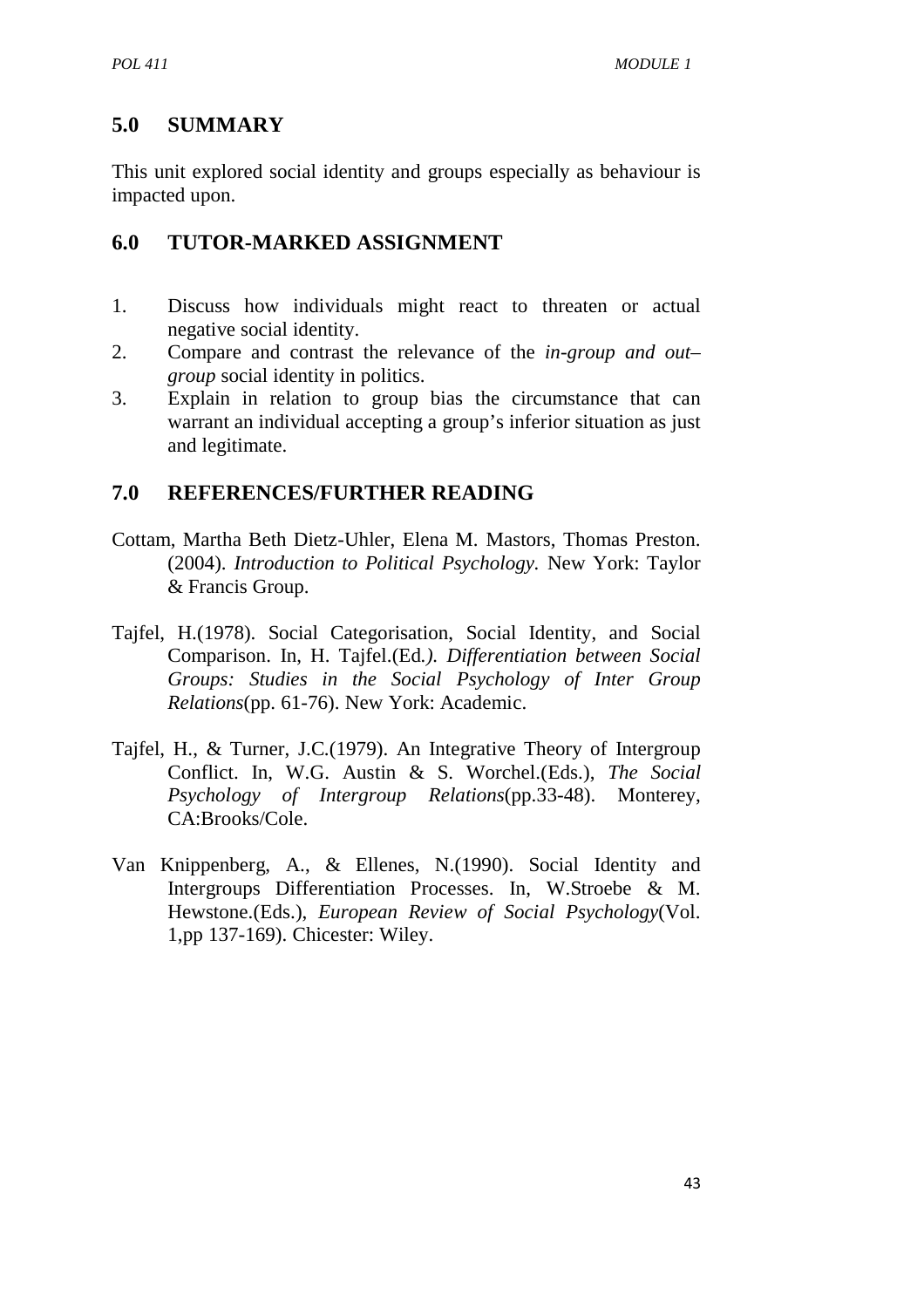# **MODULE 2 PERSONALITY AND THEORIES/APPROACHES**

- Unit 1 Personality: What does it constitute?
- Unit 2 Psycho-Analytic/Dynamic Theory
- Unit 3 Psycho-biographies/Psycho-graphical Method
- Unit 4 Analysing Psycho-Pathologies of Political Leaders
- Unit 5 Personality Trait Theories

# **UNIT 1 PERSONALITY: WHAT DOES IT CONSTITUTE?**

### **CONTENTS**

- 1.0 Introduction
- 2.0 Objectives
- 3.0 Main Content
- 3.1 Personality: What is it?
- 3.2 Of what Relevance is Personality in Politics?
- 4.0 Conclusion
- 5.0 Summary
- 6.0 Tutor-Marked Assignment
- 5.0 References/Further Reading

# **1.0 INTRODUCTION**

This unit introduces you to what personality is in psychology, politics and evidently political psychology. Equally, examined here, is how personality affects political behaviour as well as its relevance in politics or rather what personality characteristics are most politically relevant?

# **2.0 OBJECTIVES**

At the end of this unit, you should be able to:

- explain what personality is within the three disciplines?
- discuss the relevance of personality in Politics?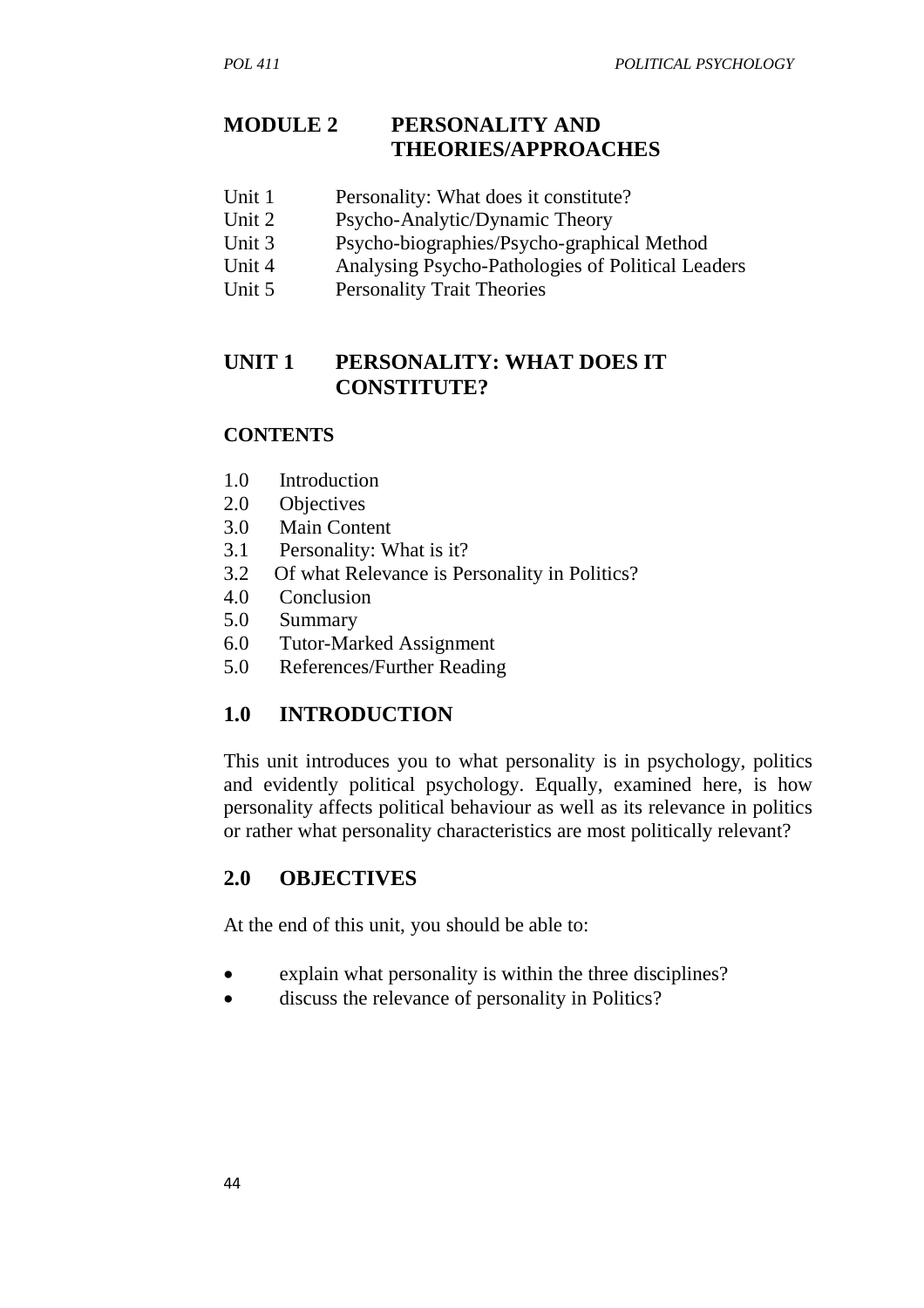# **3.0 MAIN CONTENT**

### **3.1 Personality: What is it?**

From the outset, personality is the most fundamental element in psychology. Why is this so? This is premised on the fact that personality encompasses how individuals think and behave in the political arena including their life experiences. If this is so, you wonder what conception would best capture the essence of personality in political psychology given its general to specific conceptions by psychologists, social psychologists and personality theorists.

Psychology, the parent discipline of political psychology, proffered the working answer thus: "an attempt to provide a commonly agreed upon definition of personality in this field of political psychology is unproductive because none apparently exists" (Ewen, (1998:3; Maddi, 1996; Magnavita, 2002). Be that as it may, now let us consider some of the conceptions as well as analyse their commonalities. Generally, psychologists argue that personality is subsuming as well as comprehensive of all important psychic regularities in an individual's behaviour. Allport (1961:28) conceives it as "the dynamic organisation within the individual of those psycho-physical systems that determine an individual's characteristics behaviour and thought". Greenstein, (1969) obviously embracing the position of personality theorists referred to it as "an inferred entity inferred i.e non-observable phenomena, and not a directly observable phenomenon excluding cognition, affect motivation, and identification, as well as processes of ego-defense. For Di Renzo(1974:16), it is "an individual's acquisition of a relatively enduring, yet dynamic, unique, system of predispositions to psychological and social behaviour". Hermann, Preston and Young's, (1996), position is that it is "a construct that is introduced to account for the regularities in an individual's behaviour in consonance with their response to diverse stimuli".

Social psychologists, conceive it as being limited to a residual category which will not debar emotion, cognition, or motivation (George & George, 1998), but entails "important and relatively stable aspects of a person's behaviour that account for consistent patterns of behaviour which may be observable or unobservable, and conscious or unconscious"(Ewen,1998:3-4). In any case, Weinberg & Gould, (1999), see it as "the characteristics or blend of characteristics that make a person unique". A recent conception of it by political scientists and implicitly political psychologists is that it encompasses "the different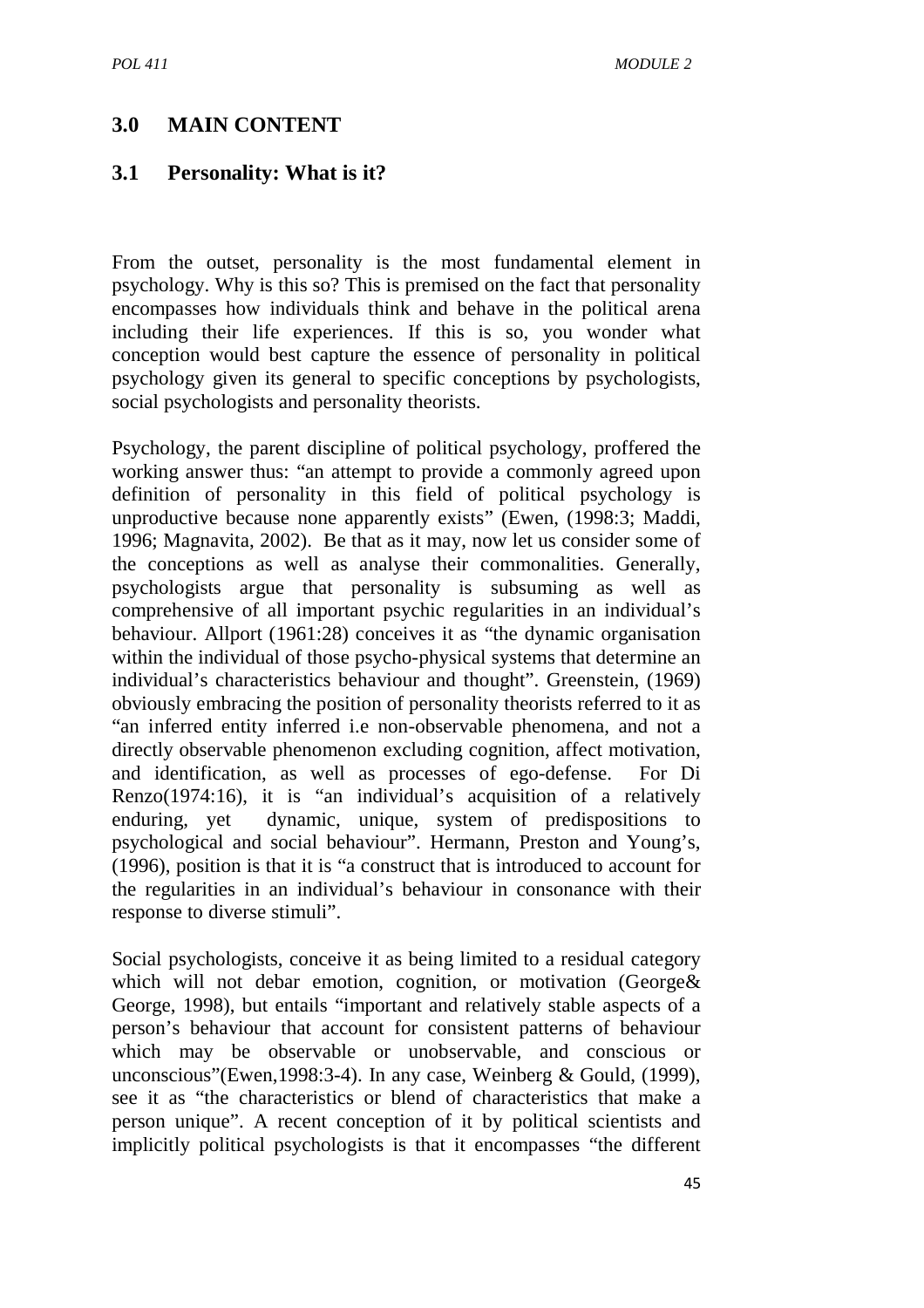behaviour between individuals (who in this case are "politicians") which remain relatively stable across variety of situations' Brehm, et.al, 2005). On the whole, the varied complexities of this remarkable concept, in no way makes either irrelevant or wrong. In spite of this, it is apt to consider of specific knowledge in each. Let us begin thus: Allport(introduced the idiographic and nomothetic views to personality to American psychology in 1937)and Weinberg & Gould reiterate the uniqueness of the individual and consequently highlight what is known as an idiographic view which states that each individual is not only endowed with a unique psychological structure but possesses some traits impossible to compare with another. The information gathering technique adopted here is case studies.

The nomothetic describes the study of classes or cohorts of individuals or a population and their corresponding personality traits and behaviours. This view, in other words, emphasizes comparability among individuals as well as seeing traits as having the same psychological meaning in everyone. It achieves this by using self-report personality questions, factor analysis, etc. given that people differ in their positions along a continuum in the same set of traits. For the political psychology literature the focus was not on the 'specificity of a comprehensive definition of personality' but 'upon how particular aspects of personality translate into political behaviour'. Implicit here, in order to explain behaviour or personality psychologists focused on the specific or particular individual (rather than the whole) differences/ aspects' (e.g.cognition, motivation, affect, ego, attitudes, etc which are not only narrow but restrictive considering the almost all-inclusive aspects (listed above) by personality theorists*)* of an individual's personality make-up whichtranslates into political behaviour*.*

To conclude, personality can be understood, as the patterns of behaviours, attitudes and values that are distinctive characteristics (which may be notable for success as well as failures) of a given individual. Here, the positions highlight that an individual's personality reflects the ability, effectiveness, influence and credibility of a leader. This in turn, explains why the role of personality in leadership is determined not only by the context of the interaction, experiences, expectations and perceptions of the participants by the personalities (Pfeiffer, 1972:186). Comprehensively, it culminates in the 'conjoint development of political personality and political leadership or politics which is the oldest tradition in political psychology (Lasswell, 1948; Leites, 1951).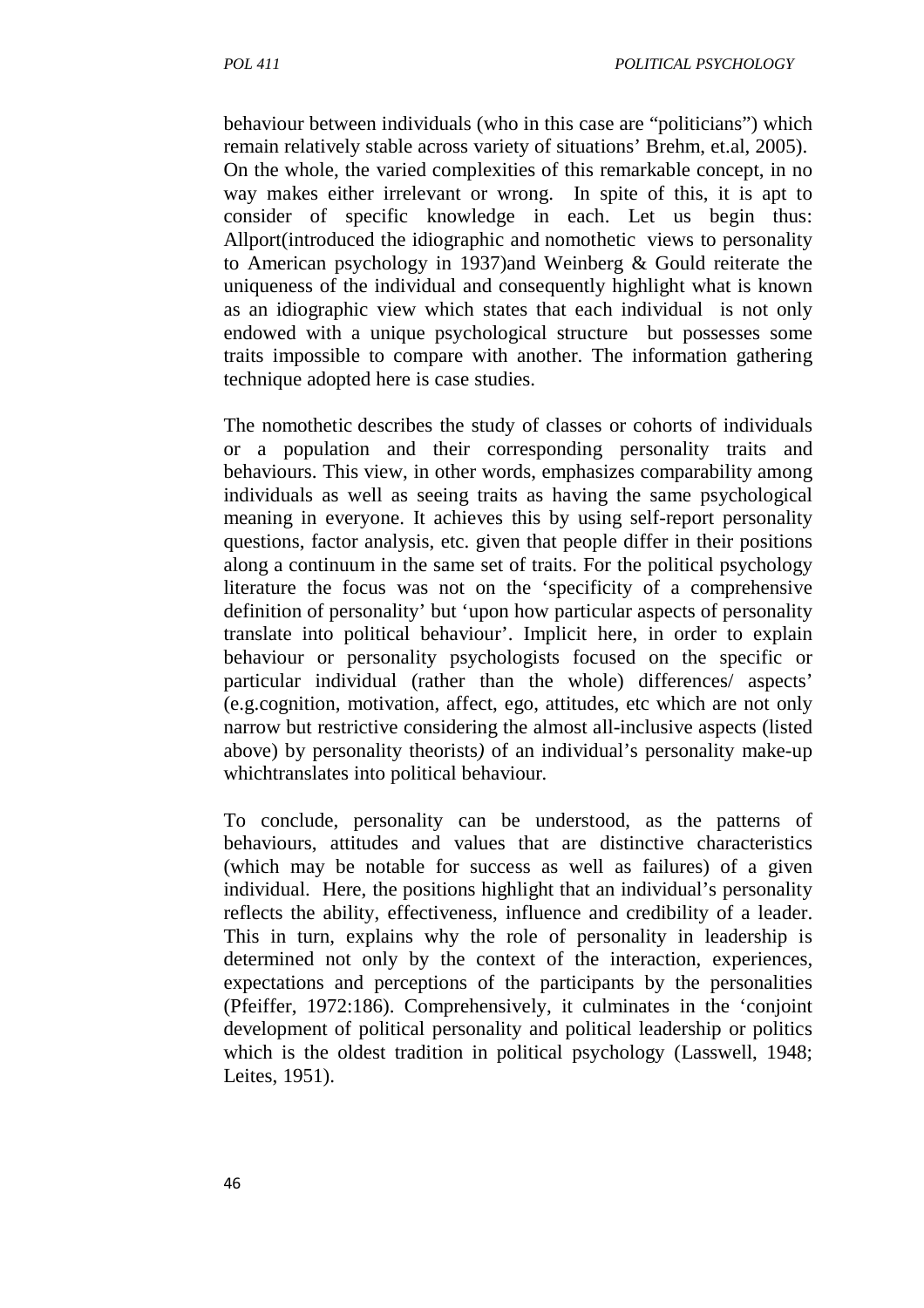# **SELF-ASSESSMENT EXERCISE**

Is the credibility of a leader dependent upon the understanding of his/her personality?

# **3.2 Of What Relevance is Personality in Politics?**

The obvious assumption given the positions/claims from the previous section is that personalities at times may matter in politics especially in relation to making decisions about policies. The paradox, is that its relevance is however limited. While taking into account the contrast of these assumptions in relation to the reality of the question of the relevance of personalities, according to Lewin, (1935), "it is necessary to understand both a person's personality and the context in which the behaviour is observed; while emphasizing that the most important fact in the understanding of individual behaviour is placed on interaction between the person and the situation". From this perspective, Mischel, (1973), proposed a focus of attention on the degree to which situational factors govern behaviour. Still according to this author, whose research on how pertinent personality is in predicting behaviour across a variety of situations yielded results about how people's behaviour could be contradictory to what is expected of them. This revelation prompts a careful consideration of the situation which appears to exert powerful effects on behaviour.

This indeed fits into a general acceptance among scholars in the personality and leadership field who noted that: c*ontext* (or situation) matters more (Preston & Hart, 1999). The wide-ranging impact of their position is obvious. They underscore the scientific stage upon which the person interacts with the environment both in relation to facilitating opportunities for action and constraints which can be anticipated. From this angle, Greenstein,(1969), observed that: "personality may oftentimes be considered unimportant in relation to either political behaviour or policy outcomes. The reason being that the likelihood of personal impact which oscillates between:

- (i) increases to the degree that the environment admits of restructuring;
- (ii) differs with the political actor's location in the environment, and;
- (iii) The variance with the personal strengths and weaknesses of the actor.

The summary of the features above is that: elite' individuals such as the president, vice-president, senate president, speaker of the House of Representative, governors, chairmen of local governments etc who by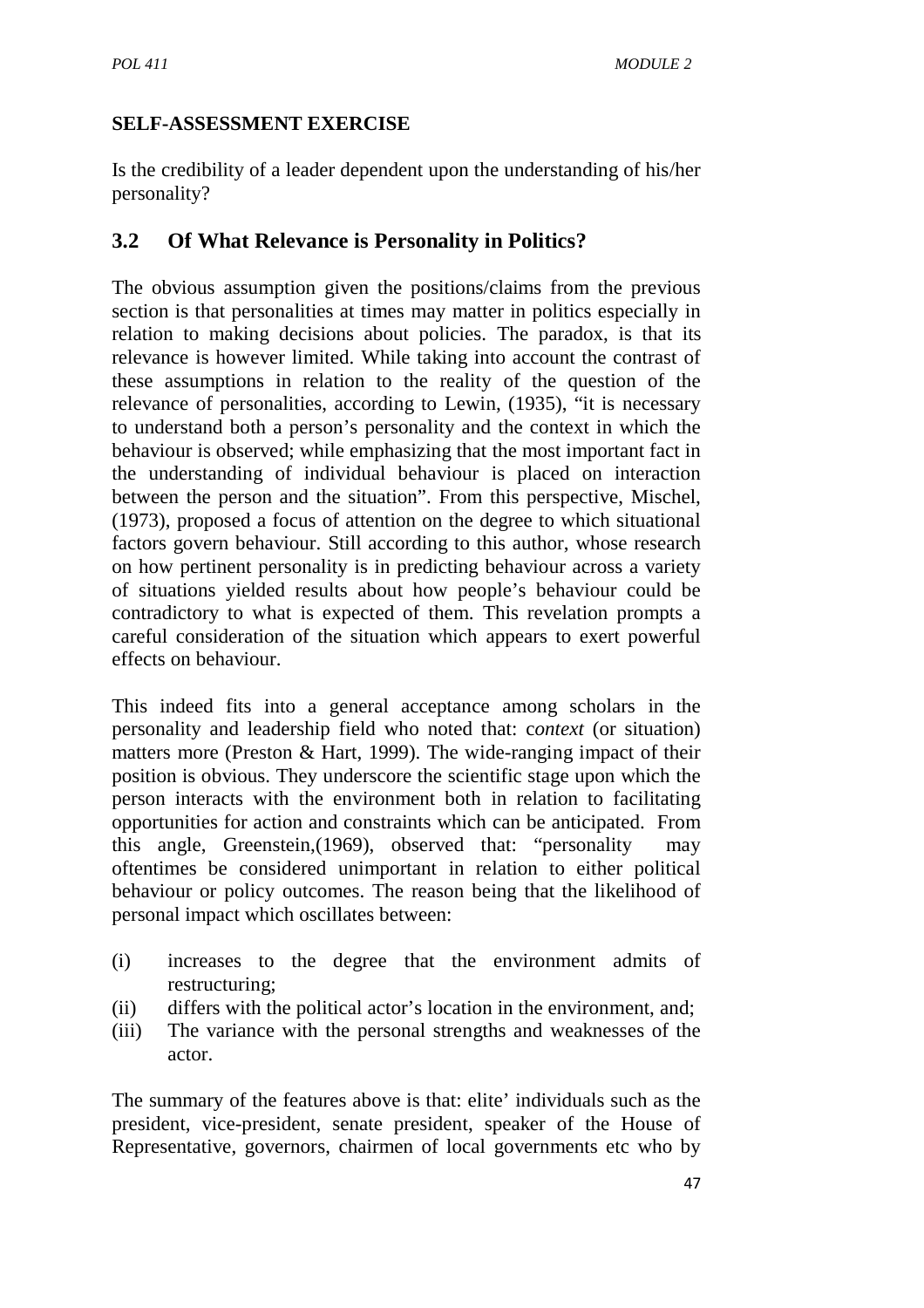virtue of their positions possess personal power resources exert influence on the policy process. Within this context, the strengths as well as weaknesses of these individuals which constitute the embodiment of his/her personality as well as experience definitely will have an impact on any policy. You should note that, barring in foreign policy which enjoys freedom of action, the presidents of America do not exert any influence on any domestic policy given that Congress, the courts, interest groups, etc., play substantial roles in determining policy outcomes (Neustadt, 1990).

There is need to reiterate that policy-making in any given country is being directed by both government and non-governmental bodies which play crucial roles in making process. The primacy of power resource or personality for the individual leader is either positive or negative. For instance, Abraham Lincoln after a contentious vote by his education cabinet in which the votes cast was 11 to 1 ruled that the winner was the sole vote. Implicit in this judgement is making the one vote evidently the count even if the majority apparently held sway. This democratic/liberal example is a contrast in relation to the authoritarian/repressive leadership of Saddam Hussein's use of the power resources within his ambit to invade Kuwait.

In Nigeria, the exertion of power resources by elites or those in governance is subsumed in the principle of federal supremacy as stipulated in the constitution about the overall direction and leadership necessary from the formulation stage through to the implementation and evaluation stage. In other words, decision-making is conducted through the Economic Council presided by the vice-President who advises the president concerning the economic affairs/programmes of various states and their institutions through: ministry of finance and economic planning, the public bureaucracy and non-governmental actors: political parties, interest groups and citizenry.

#### **SELF-ASSESSMENT EXERCISE**

When and how could personality be said to be relevant in politics?

### **4.0 CONCLUSION**

The unit explained the problematic nature of having a common definition of personality; yet still proffered some varied conceptions of the concept with a summary of the definition of the concept as the patterns of behaviours, attitudes and values that are characteristic of a given individual.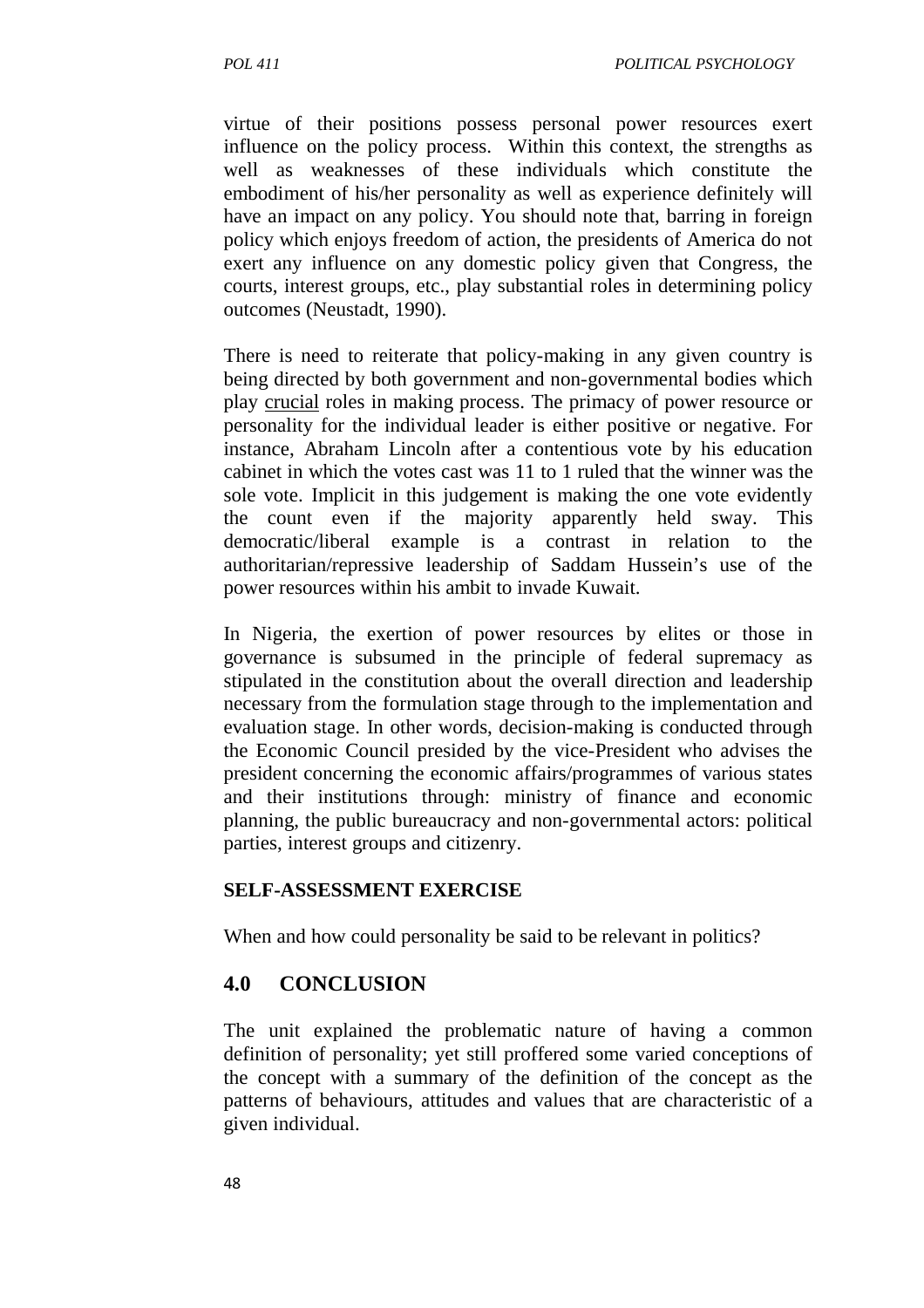### **5.0 SUMMARY**

In conclusion, it is evident from the discussions that the emphasis for political psychologists is 'upon how particular aspects of personality translate into political behaviour', rather than on a concise conception of personality*.* In sum, the focus is on thebehavioural differences of an individual (rather than the whole group of people).

### **6.0 TUTOR-MARKED ASSIGNMENT**

- 1. The definition of personality is problematic. How does this affect your view of it?
- 2. Explain how the study of 'individual differences rather than the whole'constitutes the bane of personality in political psychology?
- 3. Using any leader of your choice, contextualise how an individual's behaviour/personality impacts on any policy-making.

### **7.0 REFERENCES/FURTHER READING**

- Di Renzo, G.J. (1974).Perspectives on Personality and Political Behaviour. In, G.J.DiRenzo(Ed.), *Personality and Politics.* Garden City, NY:Anchor.
- Ewen, R. (1998). *AnIntroduction to Theories of Personality* (5<sup>th</sup> ed.). Mahwah, NJ: Lawrence Erlbaum Associates, Inc.
- Greenstein, F.I. (1969). *Personality and Politics: Problems of Evidence, Inference, and Conceptualisation*. Chicago: Markham.
- George, A. L., & George, J.L. (1998).Presidential Personality and Performance. Boulder, CO: Westview.
- Lewin, K.(1935). *A Dynamic Theory of Personality.* New York:McGraw-Hill.
- Lasswell, H. (1948). *Power and Personality*. New York: Norton.
- Leites, N. (1951). *The Operational Code of The Politburo.* New York: McGraw-Hill.
- Lasswell, Harold. (1930). *Psychopathology and Politics*. New York: Viking.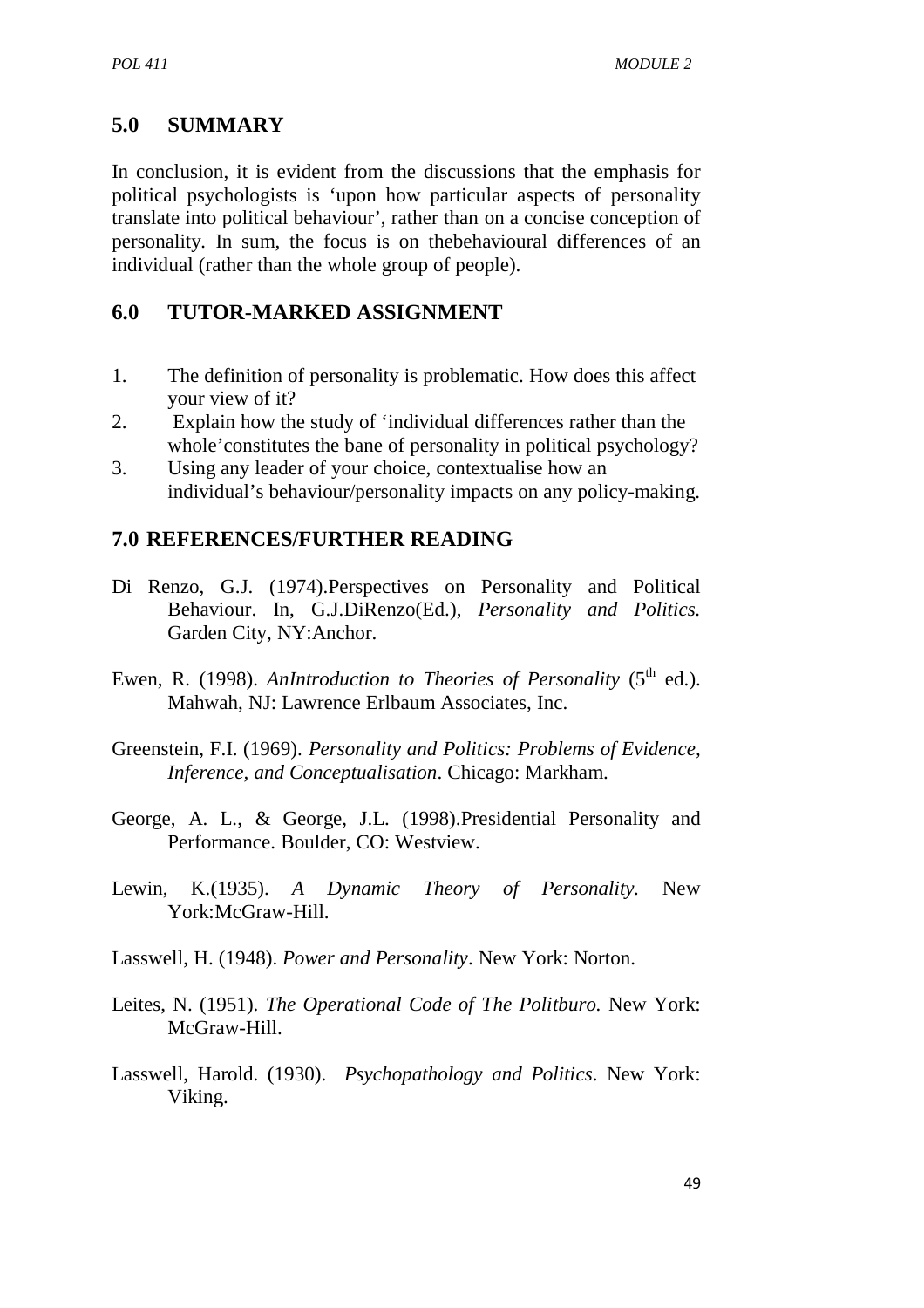- Mischel, W.(1973). Toward a Cognitive Social Learning Reconceptualisation of Personality*,Psychological Review*, 30, 252-283.
- Maddi, S.R. (1996). *Personality Theories: A Comparative Analysis.* (6<sup>th</sup> ed.). Washington D.C: Brooks/Cole.
- Magnavita, J.(2002). *Theories of Motivation: Contemporary Approaches to the Science of Personality.* New York:Wiley.
- Martha Cottam, Beth Dietz-Uhler, Elena M. Mastors, Thomas Preston. (2004). *Introduction to Political Psychology. New York: Taylor & Francis Group.*
- Neustadt, R.E. (1990). *Presidential Power and the Modern Presidents: The Politics of Leadership from Roosevelt to Reagan*. New York: Free Press.
- Preston, T., & t Hart, P. (1999). Understanding and Evaluating Bureaucratic Politics: The Nexus Between Political Leaders and
- Advisory Systems. *Political psychology*, 20, 49-98. Wundt. (1973). *An Introduction to Psychology.* New York: Arno Press.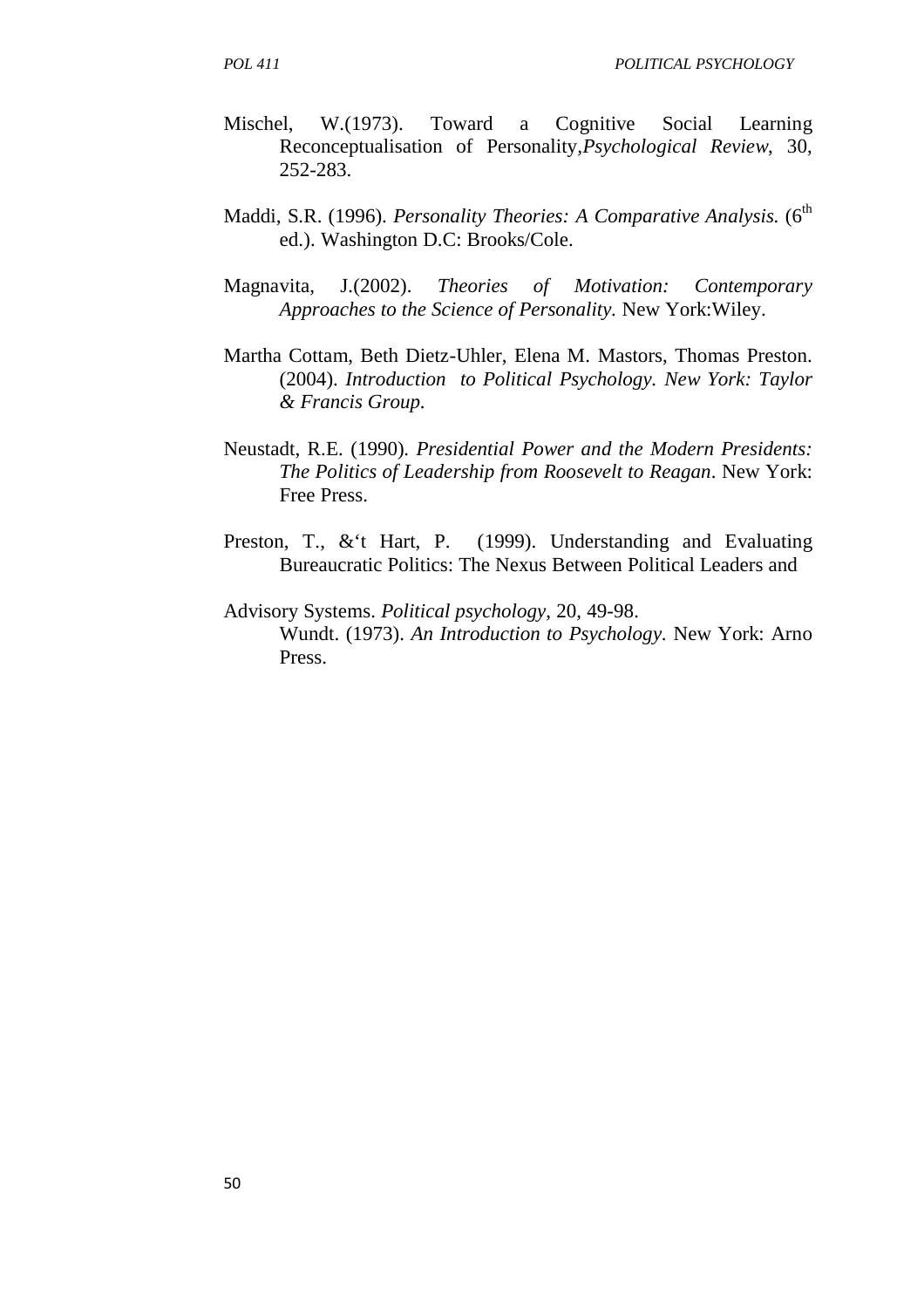# **UNIT 2 PSYCHO-ANALYTIC THEORY OF PERSONALITY**

### **CONTENTS**

- 1.0 Introduction
- 2.0 Objectives
- 3.0 Main Content
- 3.1 Psycho-Analytic or Dynamic Theory
- 3.2 Personality Structures
- 3.3 Mental Techniques/Strategies of the Mind
- 3.4 Techniques Employed in Studying the Theory
- 4.0 Conclusion
- 5.0 Summary
- 6.0 Tutor-Marked Assignment
- 7.0 References/Further Reading

# **1.0 INTRODUCTION**

This unit reviewed the personalities of political individual(s) through the psycho-analytic methodological frameworks. As a result of this, discussions revolved around the development of an individual's personality from the different layers of the mind and their influences on (political) behaviour.

# **2.0 OBJECTIVES**

At the end of this unit, you should be able to:

- explain thepsychoanalytic or psychodynamic theory from the perspective of the conscious and unconscious mind which drives behaviour
- examine the three concepts- id, ego and super ego, which influence personality
- identify techniques/strategies which protect the mind.

# **3.0 MAIN CONTENT**

# **3.1 Psycho-Analytic or Dynamic Theory**

This incidentally is the oldest out of the traditional theories of personality in psychology. It is premised on highlighting the role of the *unconscious mind* (i.e. the motives and drives) which underlie/influence the behaviour of political beings. Having established this, you need to know the origin of psycho-analytism. The initiator of the idea although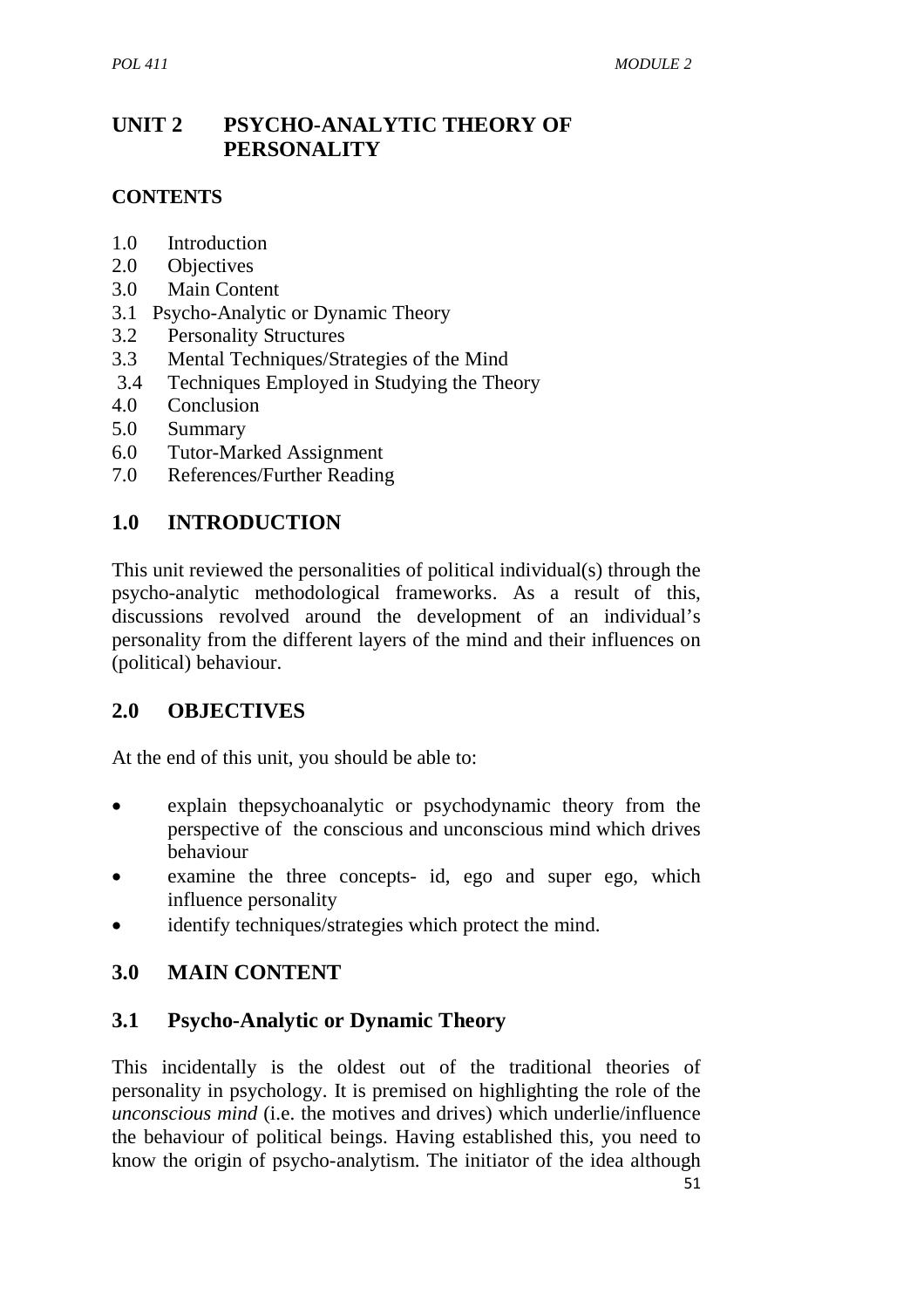relatively unknown however, was popularised by the Jewish physician Sigmund Freud born May 6, 1856, in Freiberg, a small town in the Moravian-Silesian Region of the *Czech Republic*who having observed the two layers of the mind: *the unconscious and the conscious,* was convinced of the mind operation being likened to an iceberg which most times is more or less none existent given its nature of being about 90% underwater, and in other words, this portion is conceived as unconscious while the infinitesimal or small portion which remains visible above water, is referred to as *the conscious*.

The understanding of how conflict occurs below the level of one's consciousness; let us have a peek into Freud's topography of the structure of the two layers of the mind which is divided into three different zones of mental awareness*.* These are as follows:

### **The Unconscious Mind**

This contains psychological forces/material that the mind cannot easily retrieve. These forces which have their origins in the mind are: our drives or instincts, and memories and emotions, wishes, desires –all motives which underlie behaviour. These motives associated with trauma, conflict, anxiety, or pains are not easily available to awareness or accessible to protect the person from distress. Freud conceives the unconscious as the source of one's motivations, however simple the desires/motives may be either neurotic compulsions or innate. This layer of the mind is important because of it is often driven to deny or resist becoming conscious of motives which most times are often available to one only in disguised form(s).

Before moving on to the next layer of the mind, let us consider the critique of the unconscious which is that although the unconscious accounts for some of an individual's behaviour, however, what should be of concern is rather how much and the exact nature of the influence. This argument informed the belief by behaviourists, humanists, and existentialists that (a) contrary to Freud's assessment, only few motivations and problems can be attributed to the unconscious, and (b) the unconscious as he conceived it is not entirely the conduit pipe where activities take place. Occasioned by these criticisms, contemporary psychologists conceive the unconscious as what an individual does not need and as well may not want to see or be associated with. In fact, this explains why some theorists have more or less jettisoned the concept in its entirety.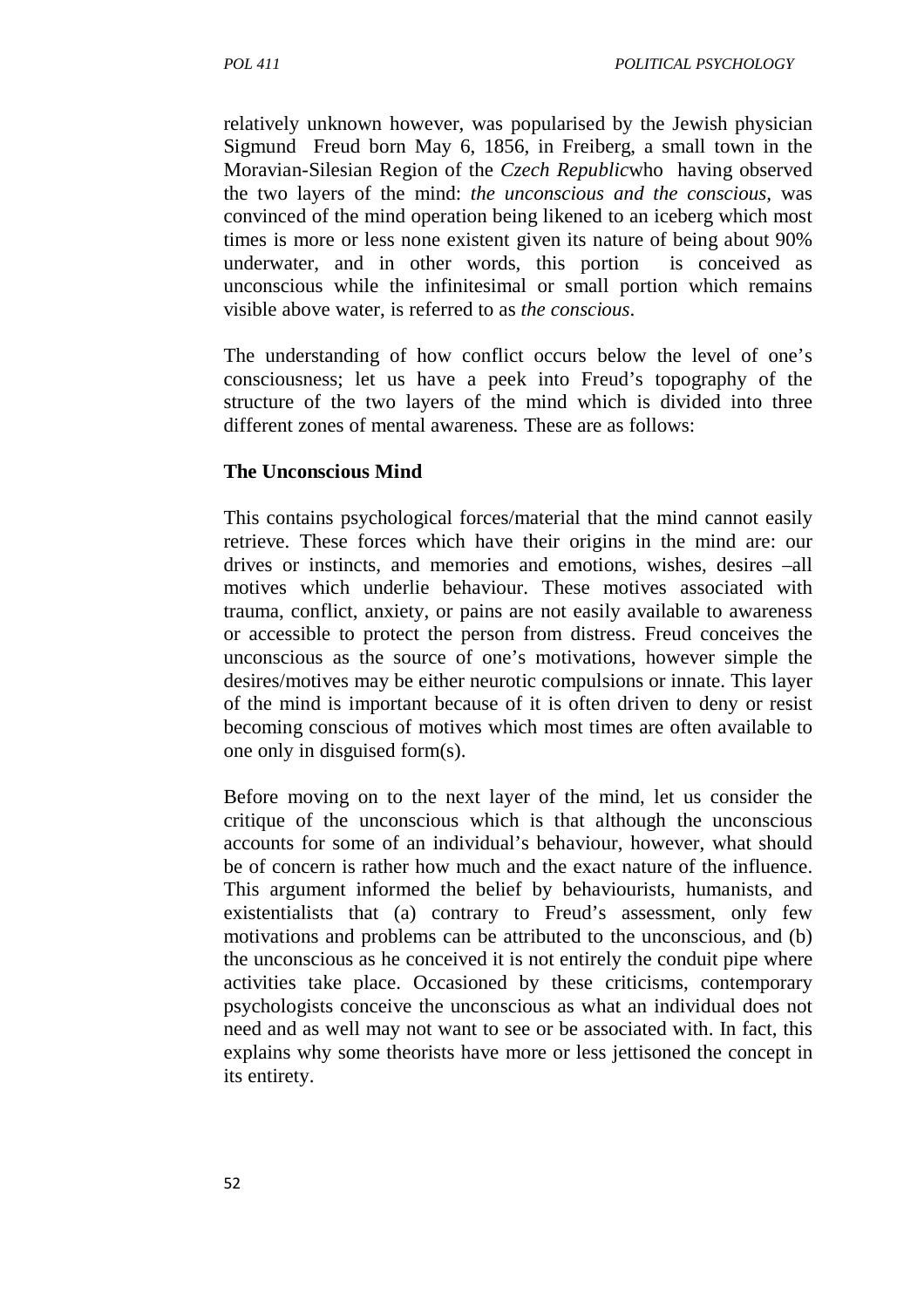### **The Conscious Mind**

This refers to the level or state when people are aware of thoughts at any particular moment. In specific terms, it relates to ones present perceptions, memories, thoughts, fantasies, feelings, etc which readily comes to mind even if at that point one is not at the moment thinking about it.

### **The Pre-Conscious Mind:**

This aligns with the conscious mind given that it is conceived as the 'available memory'. Implicit here, is the understanding of it as the content of thought which may not be in awareness although could be brought to awareness. That said, Freud reiterated that neither of the two layers are in contest with each other; and importantly, the **conscious mind** is the smallest while the largest part is the **unconscious** (i.e. motives and derives) mind.

Consistent with these psychic forces, Freud reiterates that (life) *instincts*  (mental representations), complexities which arise out of biological or physical need are cushioned by the *pleasure principle (i.e.* the seeking of pleasure and the avoidance of pain). This principle serves as an energy system for the aggressive drives with the inevitable consequences in the form of: anxiety, obsessions, and defense mechanisms which constantly motivate people to satisfy with the pleasure principle that should be denied. The reason for this is none other than that the pleasure principle inevitably engenders conflict occurring below the level of one's conscious awareness level irrespective of the unconscious efforts by individuals to suppress and channel the desire to act out in search of satisfaction.

What then is the implication of this in relation to the human mind as well as the political being's personality? Implicit in this, is the need for you to understand the role of the mind especially as people are conscious of only a small part of the mind rather than the majority of the unconscious mind's operation which is like the portion of the iceberg under water. Now, let us consider the personality structures.

### **SELF-ASSESSMENT EXERCISE**

Explain how the unconscious mind can influence the personality behaviour of any political actor.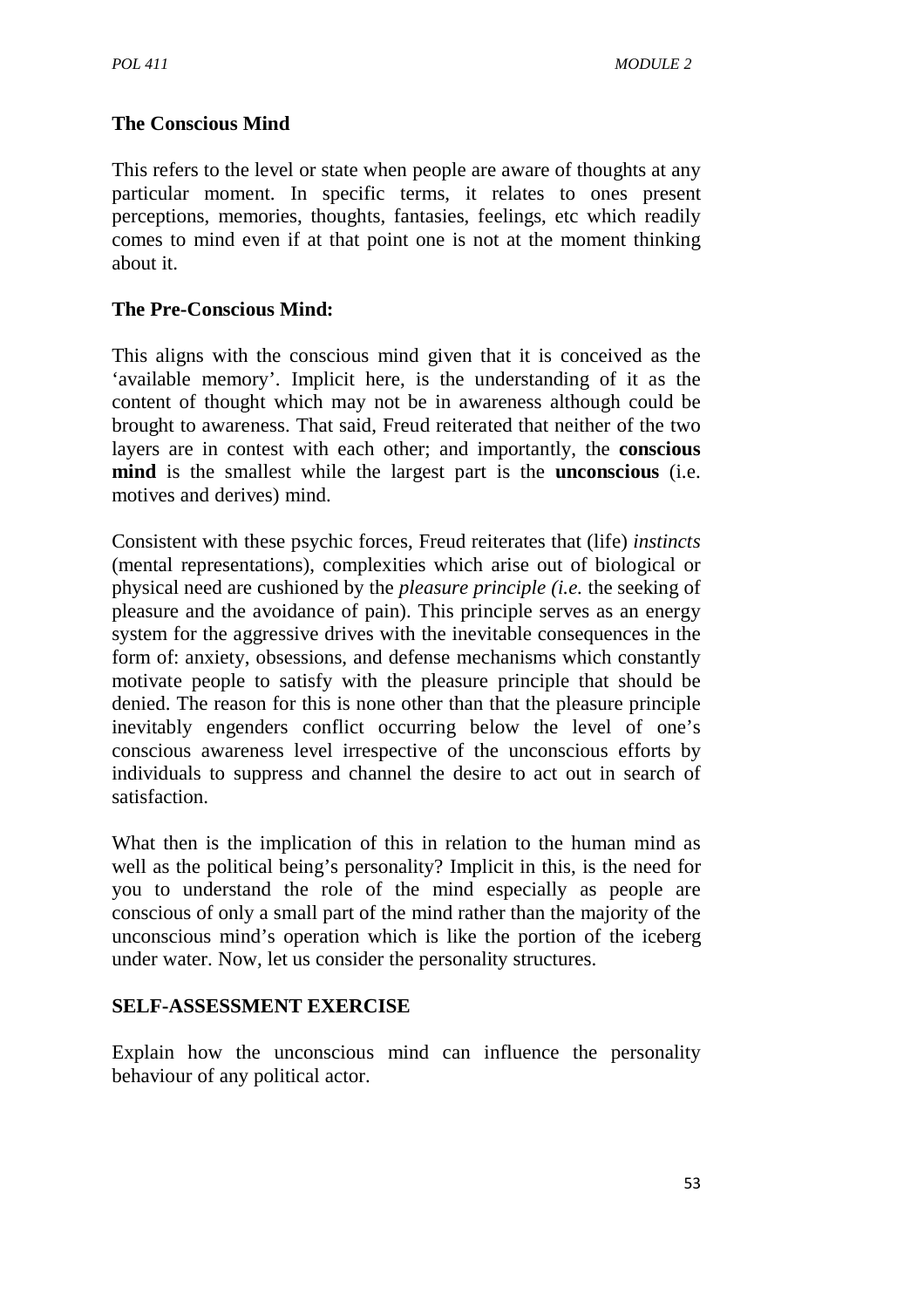### **3.2 Personality Structures**

Consistent with your understanding of the unconscious and conscious mind, is the need to examine **the structures of Personalities**. The personalities of human/political beings according to Sigmund Freud are premised on a tripartite composition of elements of different levels of consciousness which are:

**Id:** This element is at the most basic level submerged in the unconscious. It includes instincts and responses to bodily functions (e.g., hunger) which are evidently inherited impulses and desires which operates according to the pleasure principle. The innate driving force for this element is aggression which is checkmated by the *superego*.

**Superego**: This is the internalisation of societal and parental standards of conduct; otherwise conceived as the moral arm or human conscience of personality (Hall & Lindzey, 1970).

**Ego:** This part of the personality submerged between the *id* and the *superego*, moderates with rational thought the desire for pleasure, and the social realities within the political system. To achieve this, the ego operates within the ambit of the *reality principle, which the* demands of the **id** isblocked or channelled not only in accordance with reality, but with the final element of the personality, the*super-ego.* This personality structure according to Hall and Lindzey, (op cit), is conceived as "the moral arm or conscience of the personality" plays-out during one's interaction with an individual that one is in disagreement with. In effect, this personality *(id)* prompts one to lash out angrily at another while the ego restrains one from doing so, rationalising such behaviour is socially inappropriate, while the superego enjoins one to be humane and forgive all irrespective of their aberrant behaviour.

This is of essence because when the ego is threatened, people feel *anxiety,* which is in two forms namely:

- (a) *realistic or neurotic* anxiety is a fear of being punished for doing something the *id* wants the person to do; while the
- (b) the *moral anxiety* occurs when there is a conflict between the *id*  and *the superego*.

#### **SELF-ASSESSMENT EXERCISE**

Analyse how anxiety impinges on the behaviour of any political actor.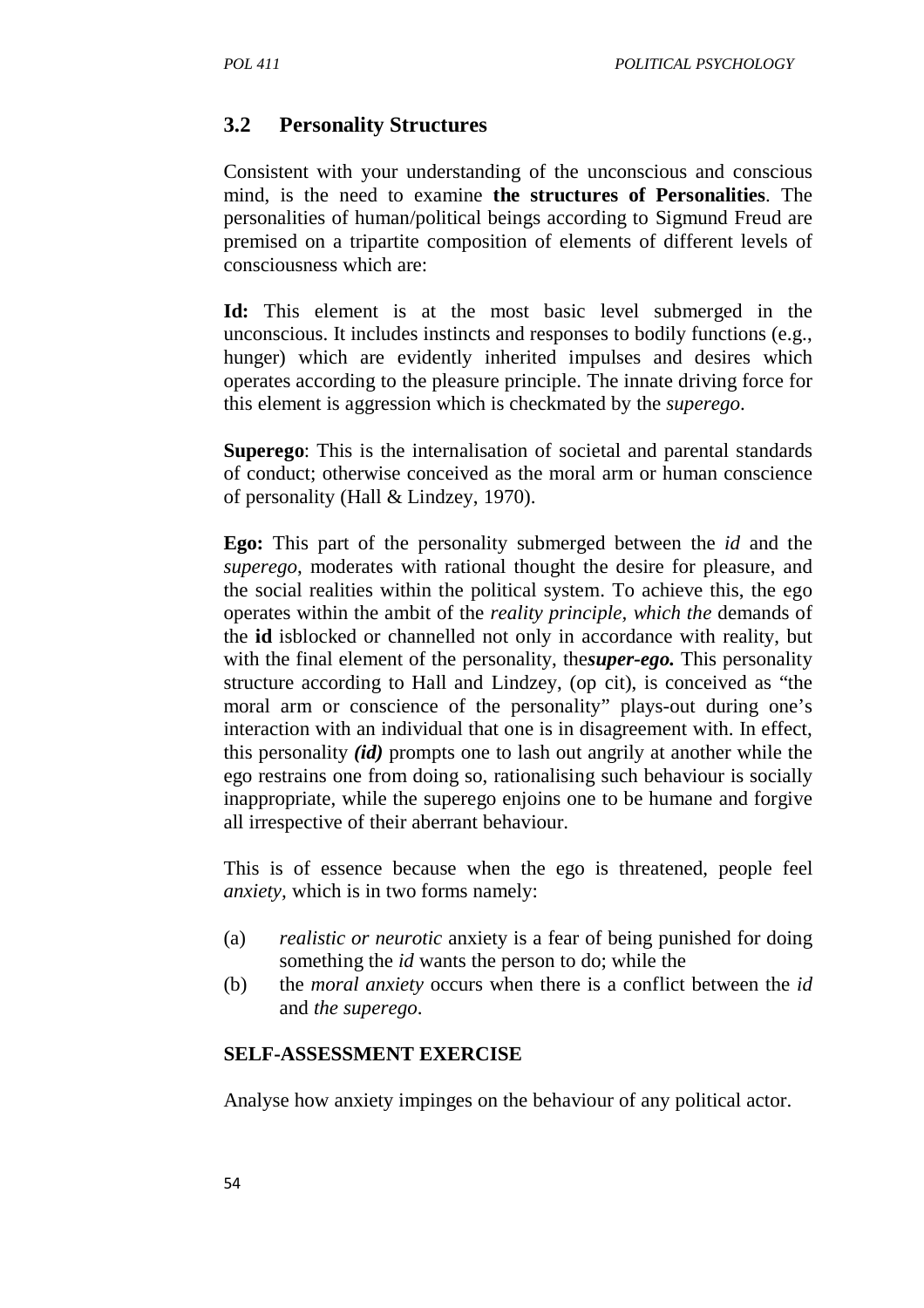# **3.3 Mental Techniques/Strategies of the Mind**

The anxiety which the ego feeling creates in an individual evidently creates conflicts/disagreements which need to be doused or resolved. The *defense mechanisms* (i.e unconscious mental techniques/strategies) or technique employed to shield and protect the mind from distress include the following:

- (a) **Repression***:* This concerns the involuntary elimination of an unpleasant memory.
- (b) **Projection:**This is the attribution of one's own objectionable impulses to another person, or projecting them onto another.
- *c)* **Rationalisation***:* This is in relation to the interpretation of an individual's objectionable behaviour (by blaming situational factors over which they have little control) to make it seem less objectionable.
- (d) **Denial:** This is the denial of reality (such as the denial of the reality of the security implications of the rate of unemployment of youths in the country), on the one hand and on the other, the denial of an impulse (this is as it relates to the proclamation that the country is not at risk of (e.g. book Haram, Kidnapping) when indeed it portends danger).

### **Discussions about Other Contributors to Psycho-Analysis**

Other psychologists spanning from Fromm (1941, 1955, 1964), who succeeded Freud and adopted his psycho-analytic theory ideas, explored the interactions between people and society based on the conviction that freedom from certain restraints (serfdom and slavery), occurs only through change in human society. The caveat in the process which will produce change in people is that alienation and insecurity cannot be isolated. To therefore, checkmate the opposing positions involves: pursuing positive freedom of a humanist society that honours the treatment of people in respect and love; renouncing freedom; and acceptance of totalitarian and authoritarian political social systems.

For Erickson, (1958, 1969), his interest in politics and political leaders centred on the individual stages of personality and development and identity. To reiterate this, he conducted studies on Mahatma Gandhi and Martin Luther, 1958(cf: 2001), with findings that even after the cradle stage of an individual, the ego (see discussion in section on personality structures), is in continuous progression as well as the society which has an impact on the personality of the individual in the society.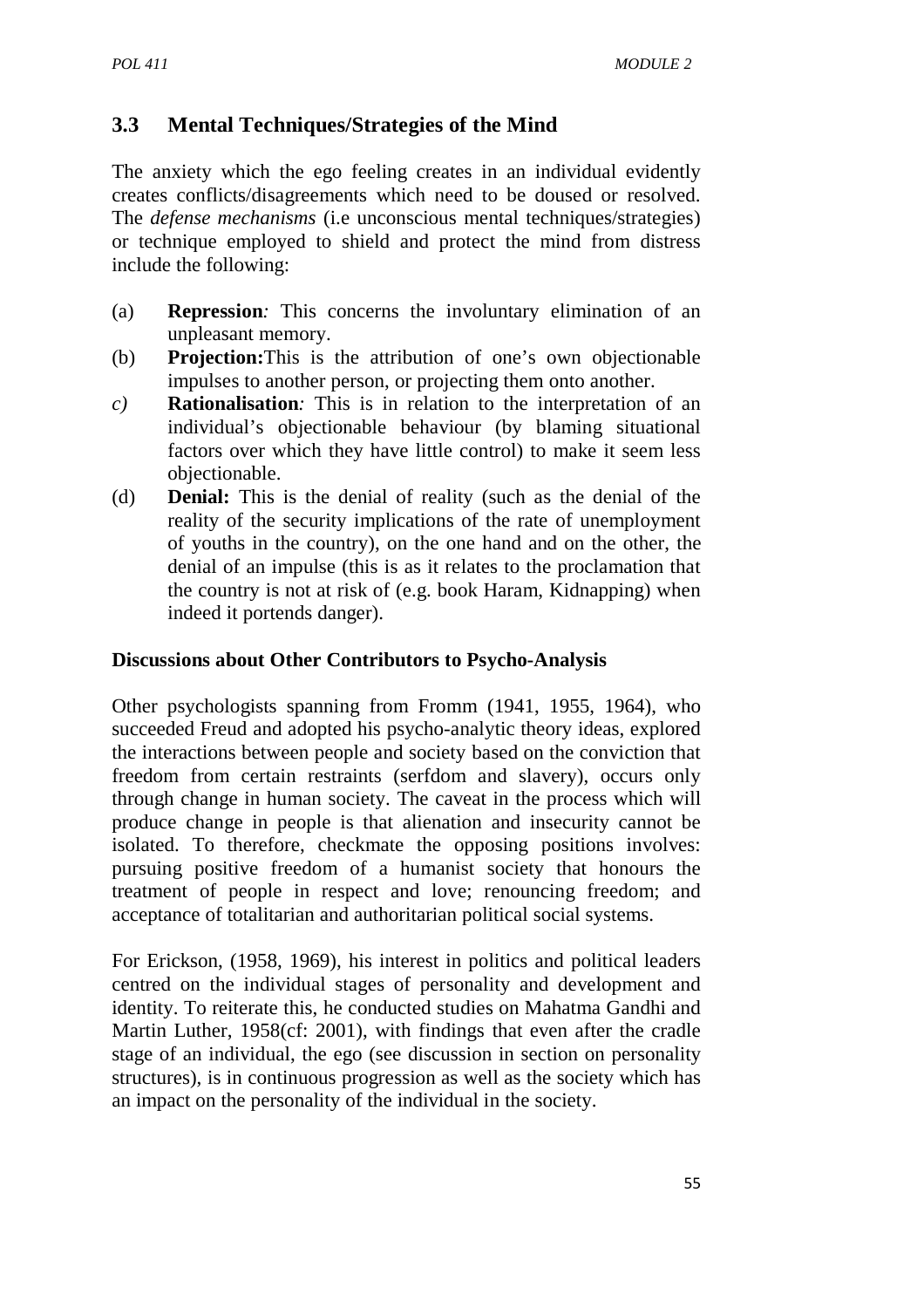### **SELF-ASSESSMENT EXERCISE**

In what ways do you think an individual's daily battles with mental conflicts can be resolved?

# **3.4 Techniques Employed in Studying the Theory**

The numbers of techniques adopted for data collection in psychoanalysis, by political psychologists include:

**(Freudian)Therapy:** Freud and psycho-analysts conceive this as a key component forprojectingthe*repressed ideas and memories to the conscious level',* given the *repression of the unconscious* in order to avoid painful re-collections. For a client tofeel inhibited to express anything, the therapy situation as a unique social situation is devoid of social judgment or ostracism as well as the perception of the nonexistence of the therapist. Implicit too here, is an approach referred to as *free association.* Just as the phrase depicts, it entails an individual freely speaking about almost everything in their mind. The theory is that, with relaxation, the unconscious conflicts will inevitably drift to the fore, making the client talk about anything.

T**he Couch and Dream Analysis:** This therapeutic technique is premised on Freud's belief that dreams are symbolic representations of thoughts, desires, fears, and things which have occurred in the individual's life. His position is that in the physically relaxing couch, dim lights, sound-proof walls, with the stage set and in sleep; an individual is somewhat less resistant to his/her unconscious thus allowing a few things, in symbolic form to come into their awareness. Also, for this analysis, the wishes from the id provide the client is aided to provide more clues for the therapist who is trained to recognise certain clues to problems and their solutions that the client would overlook. One of these clues is resistance(s) such as a client trying to change the topic, drawing a complete blank, falling asleep, coming in late, or skipping an appointment altogether, suggesting that the client is nearing something in his/her free associations that he/she - unconsciously, of course -- finds threatening.

# **4.0 CONCLUSION**

The unit examined the psycho-dynamic theories through the id, ego and super ego concepts in other to explain the influence of the conscious and unconscious mind on the behaviour of political beings.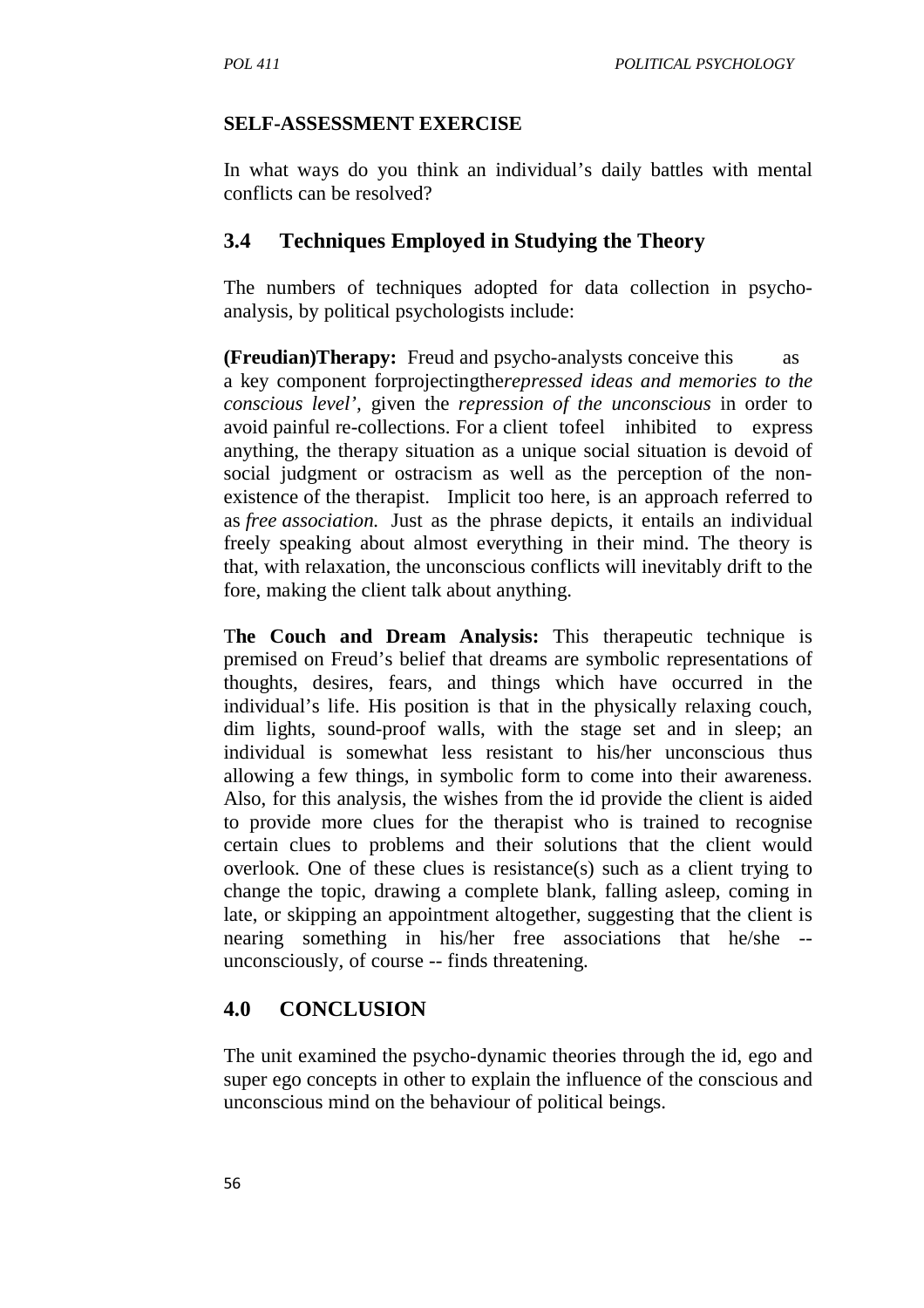# **5.0 SUMMARY**

In sum, the discussion here oscillated between the psycho-analytic theoretical framework and the role of the concepts - id, ego and super ego as the moral arm or conscience of an individual's personality.

# **6.0 TUTOR-MARKED ASSIGNMENT**

- 1. What implications does the unconscious mind have for the political being's personality?
- 2. Analyse how the pleasure principle engenders conflict irrespective of the unconscious efforts by individuals to suppress the desire of satisfaction.
- 3. Discuss each of the tripartite level of consciousness in relation to personality.

# **7.0 REFERENCES/FURTHER READING**

Erikson, E.H. (1958). *Young Man Luther.* New York: Norton.

Erikson, E.H. (1969). *Ghandi'sTruth.* New York: Norton.

- Fromm, E.(1941). *Escape from Freedom.* New York:Holt, Rinehart,&Winston.
- Fromm, E.(1955). *The Sane Society.* New York:Holt, Rinehart,&Winston.
- Fromm, E.(1964). *The Heart of Man.* New York:Holt, Rinehart,&Winston.
- Hall, C., &Lindzey, G.(1970). *Theories of Personality. (2nd ed.).* New York. Wiley.
- Martin,J. L.(2001).The Authoritarian Personality, 50 years later: What Lessons are there for Political Psychology*? Political Psychology,*  22, 1-26.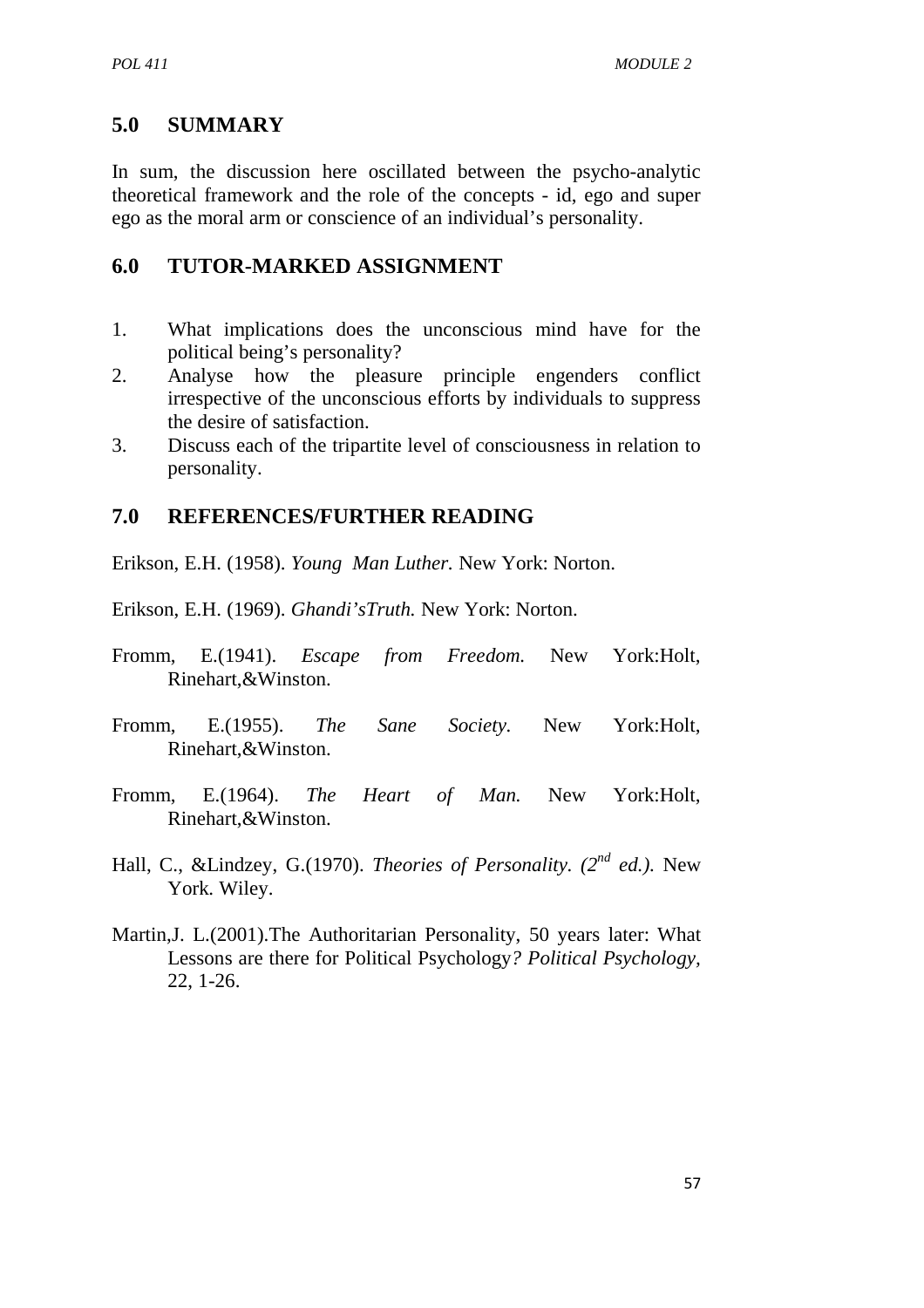# UNIT 3 **PSYCHO-BIOGRAPHIES/** PSYCH-**OBIOGRAPHICAL METHOD**

### **CONTENTS**

- 1.0 Introduction
- 2.0 Objectives
- 3.0 Main Content
	- 3.1 Psycho-Biographies/Pyscho-Biographical Method: What is it?
- 3.2 Classic Examples: Woodrow Wilson; Nelson Mandela
- 3.3 Nnamdi Azikiwe; Ahmadu Bello and Obafemi Awolowo
- 1.0 Conclusion
- 5.0 Summary
- 6.0 Tutor-Marked Assignment
- 7.0 References/Further Reading

### **1.0 INTRODUCTION**

The unit examined psycho-biographies so as to understand the personalities of political actor(s) through their childhood socialisation experiences.

### **2.0 OBJECTIVES**

At the end of this unit, you should be able to:

- explain thepsycho-biographical method
- discuss the classic examples of some political leaders.

### **3.0 MAIN CONTENT**

### **3.1 Psycho-Biographies/ Psycho-Biographical Method: What is it?**

Following two major critiques of the psycho-analytical framework (see previous unit) which are: (a) the non-optional nature of the couch and dream analysis technique of collecting data; and (b) it's accessibility to political leaders (i.e. in relation to person-to-person psycho-analysis), the psycho-biographical method to the analysis of political figures became inevitable. In effect, psycho-biography in politics is conceived as a detailed in-depth case study of individual leaders, which entails the tracing of the personal, social, and political development of a particular leader's behaviour from cradle through adulthood. Implicitly, psycho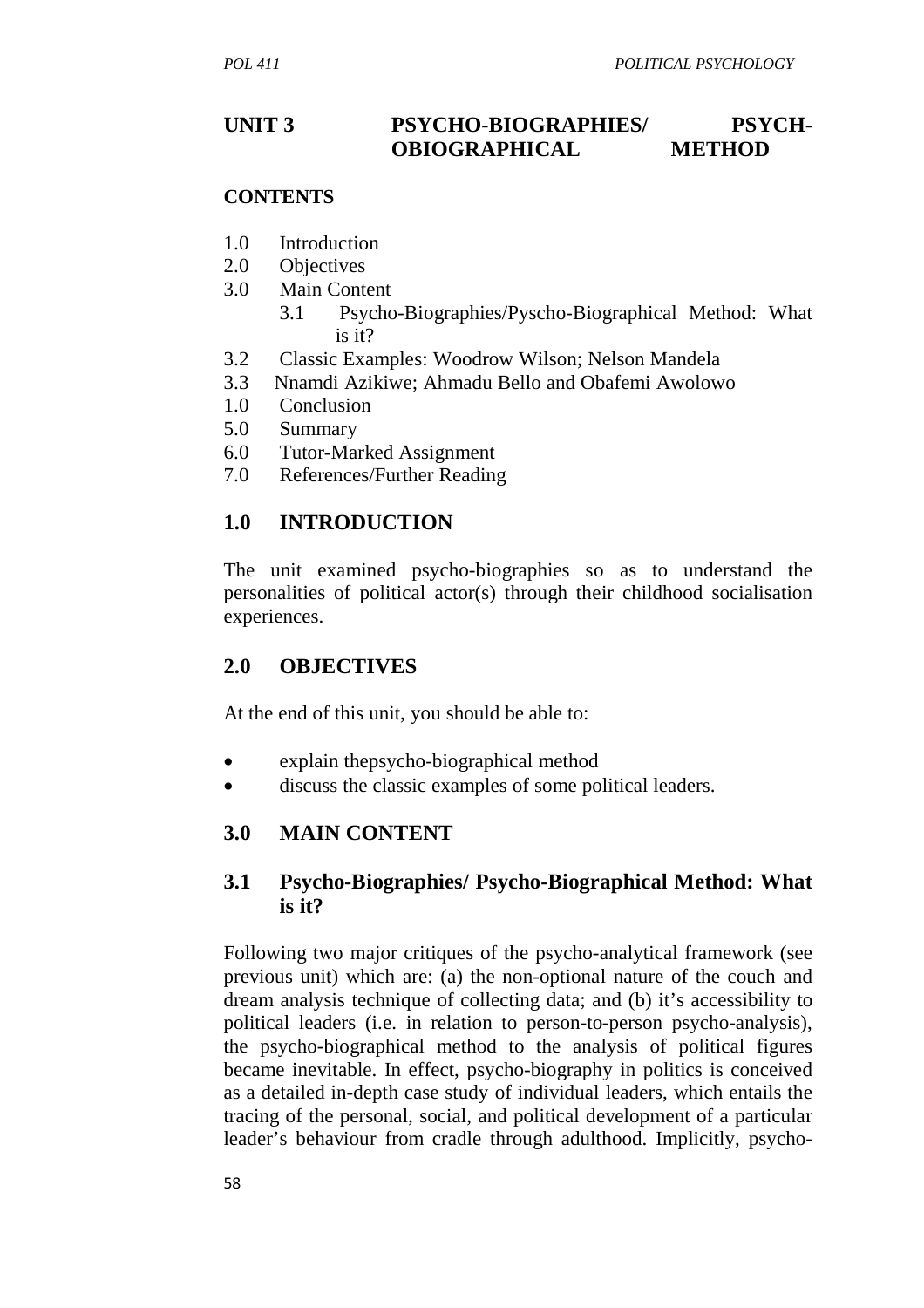biographies examine an individual's political figures life history (George and George, 1998). The common understanding here is that leaders' personalities or political styles are shaped by their early childhood socialisation experiences. Importantly, psycho-biographies evidently identify with *consistent patterns of behaviour* over a long period of time and are susceptible to being explained with the use of psycho-analysis.

### **SELF-ASSESSMENT EXERCISE**

Explain psycho–biography and its origination due to the impracticability of the psycho-analytical framework.

### **3.2 Psycho-Biographies of Leaders**

The classic studies of the psycho biographies of leaders/ political figures discussed here include but not limited to: Woodrow Wilson of America; Nelson Mandela of South Africa; Nnamdi Azikiwe; Ahmadu Bello and; Obafemi Awolowo of Nigeria.

(a) **Woodrow Wilson:** The study byGeorge and George (1964) revealed a highly moralistic, rigid, and uncompromising political figure/personality whose patterns, developed throughout his childhood and young adult life culminated in his political style in the white House. This disposition to leadership was linked to his childhood experiences in a strict Calvinist household where morality and distinctions between good and evil were emphasised above all else so much so that his minister father belittled Woodrow and severely punished him for any perceived transgressions impressed on his leadership personality.

This explains his quest to accomplish great moral deeds to compensate for his own feelings of low self-esteem. This difficult relationship with his stern, disciplinarian father made Wilson to have face-offs with persons in authority because of his conviction that their criticisms were personally against him. Importantly too, not only did he see the world in absolute terms, Wilson felt that compromise on moral issues was immoral. In fact, the Georges(*op cit*), claim that the ultimate reason for the political defeat over his efforts to create the League of Nations, is his political personality that is rooted in his inability to compromise on morality as an issue.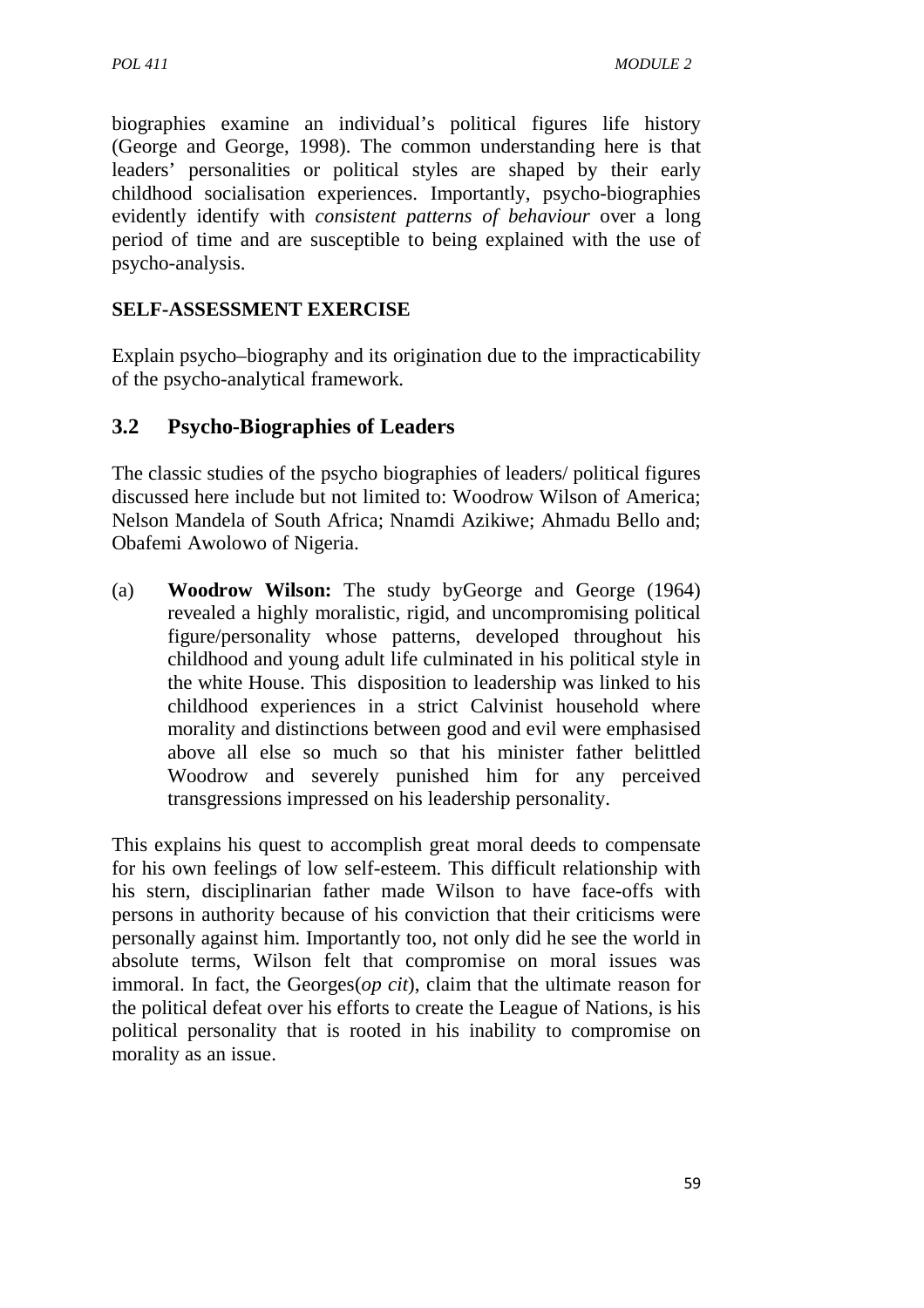### **(b) Rolihlahla Nelson Mandela**

Studies reveal this statesman and former president of South Africa (1994-99), as one who worked to bring about the transition from minority rule and apartheid to black majority rule( through directing a campaign of peaceful, non-violent defiance through the ANC dedicated to sabotage the South African government and its racist apartheid policies); promoted reconciliation between whites and blacks with the 1996 signing into law of the new South African constitution, established a strong central government based on majority rule and guaranteed rights of minorities, women's equality, demanding an end to atrocities, and supporting initiatives to address humanitarian crises and promote democracy and freedom of expression. This groundswell of leadership disposition is traceable to the dramatic change in his life with his adoption by the acting regent of the Thembu people, under whose guardianship he was groomed to assume high office as a counsellor, a position which. Made him sit and learn about how the African people had lived in relative peace until the coming of the white people who not only shattered the fellowship but shared the land, air, and the water which the former later confiscate from the chiefs who came to the Great Palace on official business.

Although he was sentenced to life imprisonment (in Robben Island for which he spent 18 of his 27 years in prison following the launch of a coordinated international campaign for his release), he stated that the words of the elders which initially didn't make total sense to him previously, would work on him and would eventually formulate his resolve for an independent South Africa.

His continued potent as a symbol of black resistance through his commitment to toward peace negotiations amid demonstrations and armed resistance, prevailed in his emergence at age 77, on May 10, 1974 as the country's first black president with de Klerk as his first deputy with whom in 1993, he also shared the Nobel Prize for Peace for their work towards dismantling apartheid.

### **(C) Nnamdi Azikiwe**

The political personality of this foremost West African nationalists and the first president of Nigeria (Nov. 16, 1904- May 11, 1961), was succinctly captured by the *New York Times* in this phrase "a personality who towered over the affairs of Africa's most populous nation, attaining the rare status of a truly national hero who came to be admired across the regional and ethnic lines dividing his country"., was one of the. His disposition to leadership is linked his parents residing in Zungeru,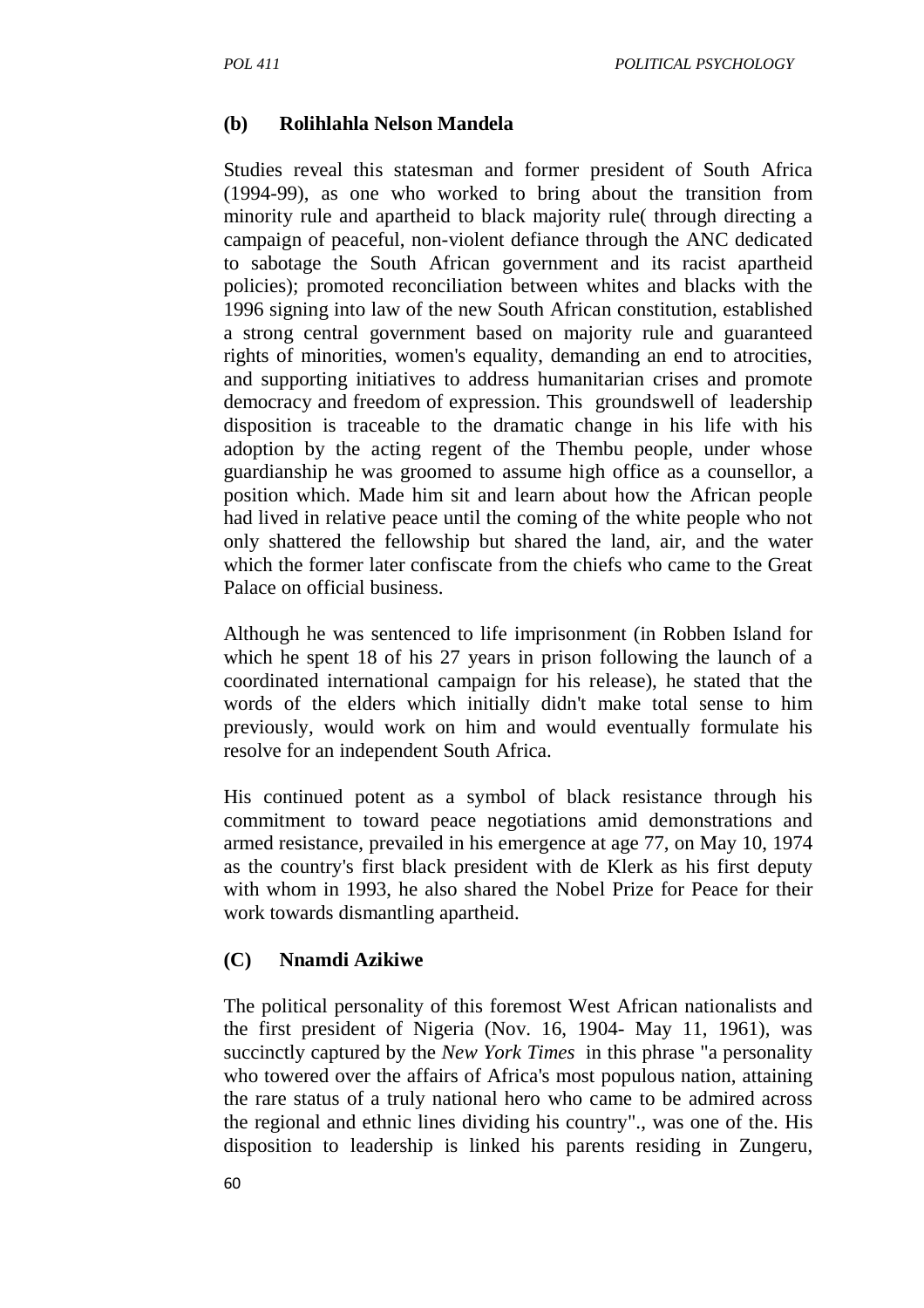Northern Nigeria, where his father worked as a clerk in the Nigerian Regimen, which necessitated his schooling in Onitsha, Lagos, and Calabar, which not only explains his fluency in the languages of the three major ethnic groups (Hausa, Ibo, and Yoruba), but served as a major asset which played out in his future role as a Nigerian nationalist. All these socialisation process culminated into forming his personality as a nationalist which came to bear during the Nigerian-Biafran civil war, May 1967-January1970, when he at first reluctantly supported before campaigning against the secession in August 1969 in favor of a united Nigeria.

## **(D) Al-haji Sir Ahmadu Bello**

Bello, (1962; Paden, 1986), adduce that this Northern Nigeria leader, politician and the first premier of the Northern Nigeria region from 1954-1966, the combination of his traditional leadership qualities with knowledge of Western governance, which garnered him the Knight of the British Empire (KBE) by Elizabeth II of the United Kingdom in 1959, is linked to lineage. He was the son of a district head and heir to the Sokoto Emirate, given his lineage with his great-grandfather being the Sultan Bello, son of the revered Usman Dan Fodio who founded the Fulani Empire, which was the largest in Sub-Saharan Africa. He was educated at the feet of Muslim masters, studying the Quran, the hadith, and Shariah. In fact, history has it that after his unsuccessful bid to become the new Sultan of Sokoto in 1938, the successful sultan subsequently conferred on him the traditional, now honorary, title of "Sarduna" and elevated him to the Sokoto Native Authority Council. In sum, he was concerned about national and Pan-African unity; hence his spirited efforts to develop his region and to adapt from the West what suited Nigeria, while retaining those cultural practices and values that were cherished and integral to Nigerian identity.

### (D) **Obafemi Awolowo**

His most important legacy: the rapid spread of Western education, was shaped by his parents who wanted him to go to school. The education which came with Spartan discipline at the slightest of mistake shaped his disinclination with "any position, status or preferment that comes only by mere patronage or favouritism has never since interested me". At the very core of his work ethic values of defiance, toughness, fearlessness, and truth that developed as a result of individualism that disregards ascriptive rights, and his acquisition of both secular and religious training from missionary education. All these shaped his strong habits of discipline in terms of consumption, hard work, and resoluteness.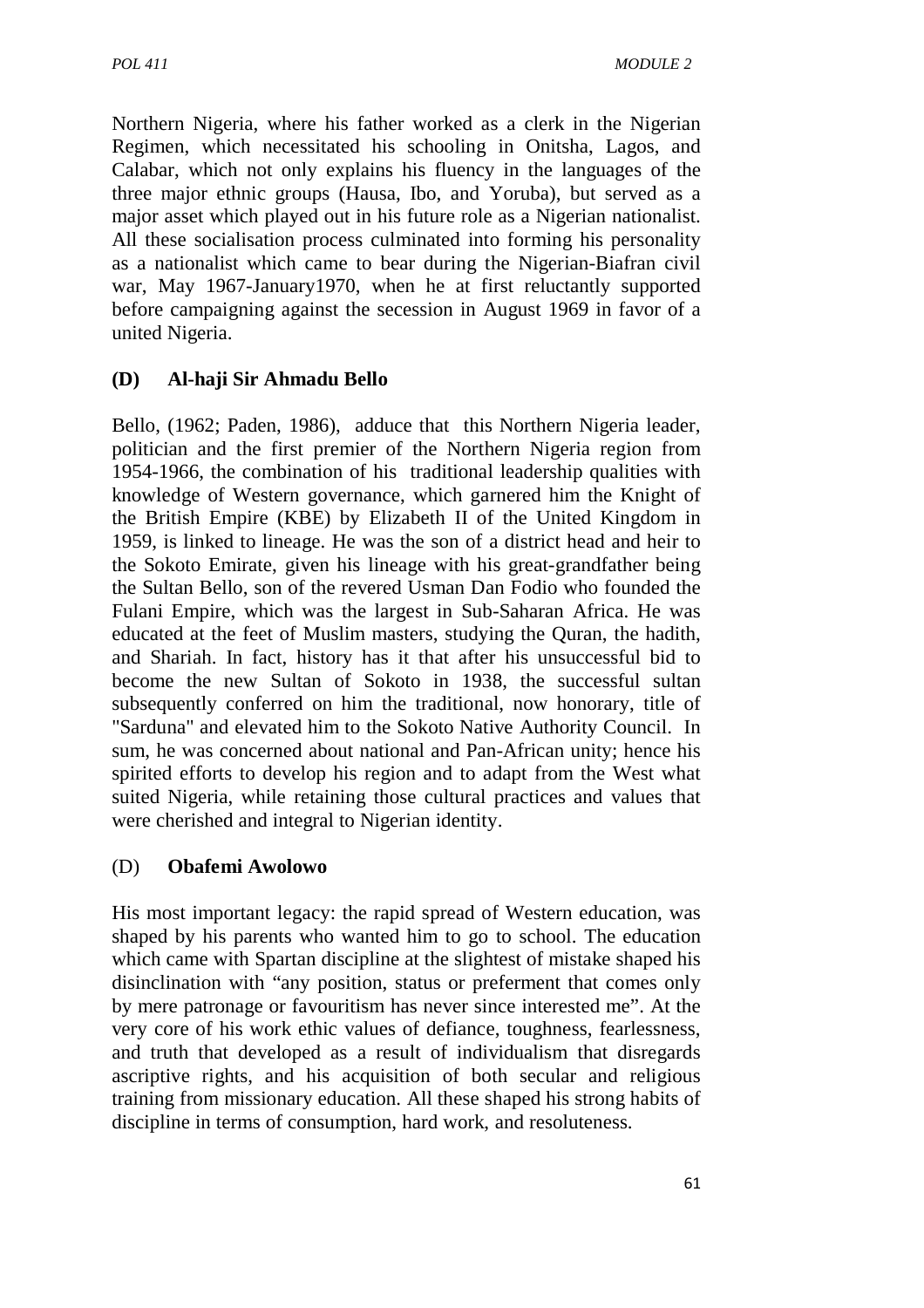He accepted the ideas of the nation -state but, at the same time, he had his own ideas about ethnicity and even the larger project of a continental identity for Africa. Chief some of these assumptions of modernity and the identity that resulted

His belonging to an extended lineage of township, and culture, which resulted in his becoming in 1945 of the leading founders of the Egbe Omo Oduduwa (a formation necessitated by colonial control and the rising politics of decolonisation), his Yoruba identity became a form of political instrumentality. You will recall that his Ikenne roots grew out of Ijebu-Yoruba identity (thus, he became Ijegba, an identity that grew out of living in Abeokuta). For Awolowo and other Africans of the colonial era, their identities were not only multifaceted but often thrown into crises and flux. The Ikenne boy became a Yoruba man and a Nigerian politician. He engaged in local politics, competed at the provincial level, became a regional leader, and aspired to national leadership. In all these identities, the most definitive in Awolowo' s life and career was that of his Yorubaness, that is, of an ethnicity framed by the colonialists as "tribe."

Having explained this much, you need to know here that not all psychobiographies are psycho-analytic (i.e. adhere to the methods of the former). To this end, some psycho-biographies either adopt (a) The Freudian analysis or ego-defense (Link & Glad, 1994; Renshon, 1996); or (b) concentrate on the two personality disorders which Birt, (1993; Post, 1993), conceive as *narcissism and paranoid personality disorders*  (see next unit for further explanations about these disorders).

### **SELF ASSESSMENT EXERCISE**

Considering the classic examples stated herein, discuss how the childhood patterns of development of any political actor in your community impacted on his/her political leadership personality.

## **4.0 CONCLUSION**

This unit discussed the political personality of political figures from the perspective of their early childhood socialisation experiences.

## **5.0 SUMMARY**

The unit re-affirmed that the totality of one's personality is premised on the *consistency of behaviour* which span from childhood to adulthood.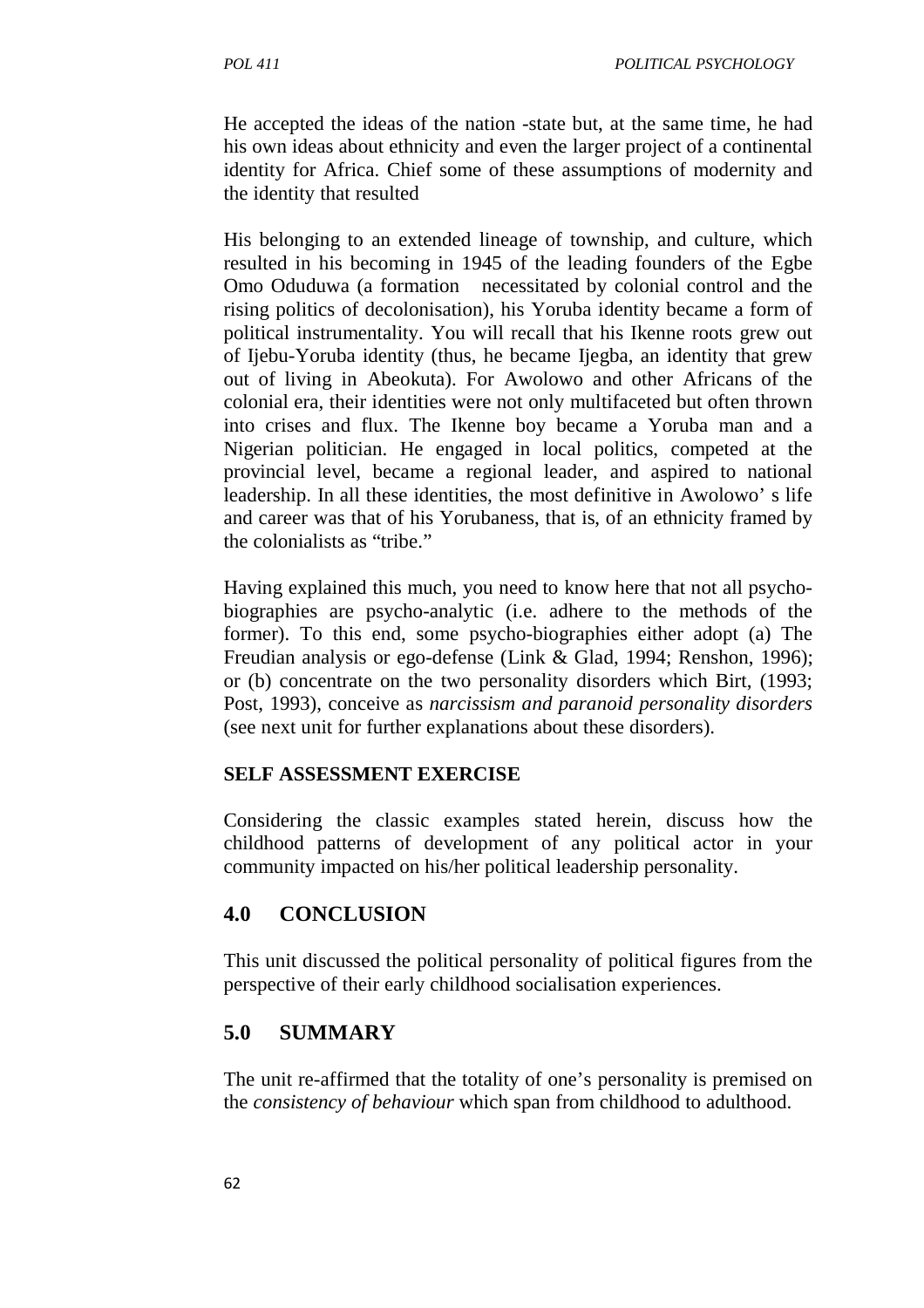## **6.0 TUTORED-MARKED ASSIGNMENT**

- **1.** Discuss the bane of psycho-biography.
- **2.** Explain how Wilson and Mandela align in personality inclinations.
- **3.** Did the personality developments of Nnamdi Azikiwe, Ahmadu Bello and Obafemi Awolowo play a role in their leadership role(s) in the Nigerian nation –state?

# **7.0 REFERENCES/FURTHER READING**

- Ahmadu Bello University, Historical Overview Retrieved February 13,2016.
- Ahmadu, Bello. 1962. My Life. Cambridge:Cambridge University Press.
- Birt, R. (1993). Personality and Foreign Policy: The Case of Stalin. *Political Psychology, 15, 607*-626.
- George, A. L., & George, J.L. (1998).Presidential Personality and Performance. Boulder, CO: Westview.
- Link, M., &Glad, B.(1994). Exploring the Psycho Political Dynamics of Advisory Relations: The Carter Administration's 'Crisis of
- Confidence.' *Political Psychology*, 15, 461-480.
- Olaniyan, Richard. *Nigerian History and Culture.* Harlow, Essex: Longman, 1985.
- Paden, John N. *Ahmadu Bello, Sardauna of Sokoto: Values and Leadership in Nigeria.* London: Hodder and Stoughton, 1986.
- *Post, J.M (1993b).* Current concepts of the Narcissitic Personality: Implication for Political Psychology. *Political Psychology, 14, 99-122.*
- Renshon, S.A.(1996). *High Hopes: The Clinton Presidency and Politics of Ambition.* New York: New York University Press.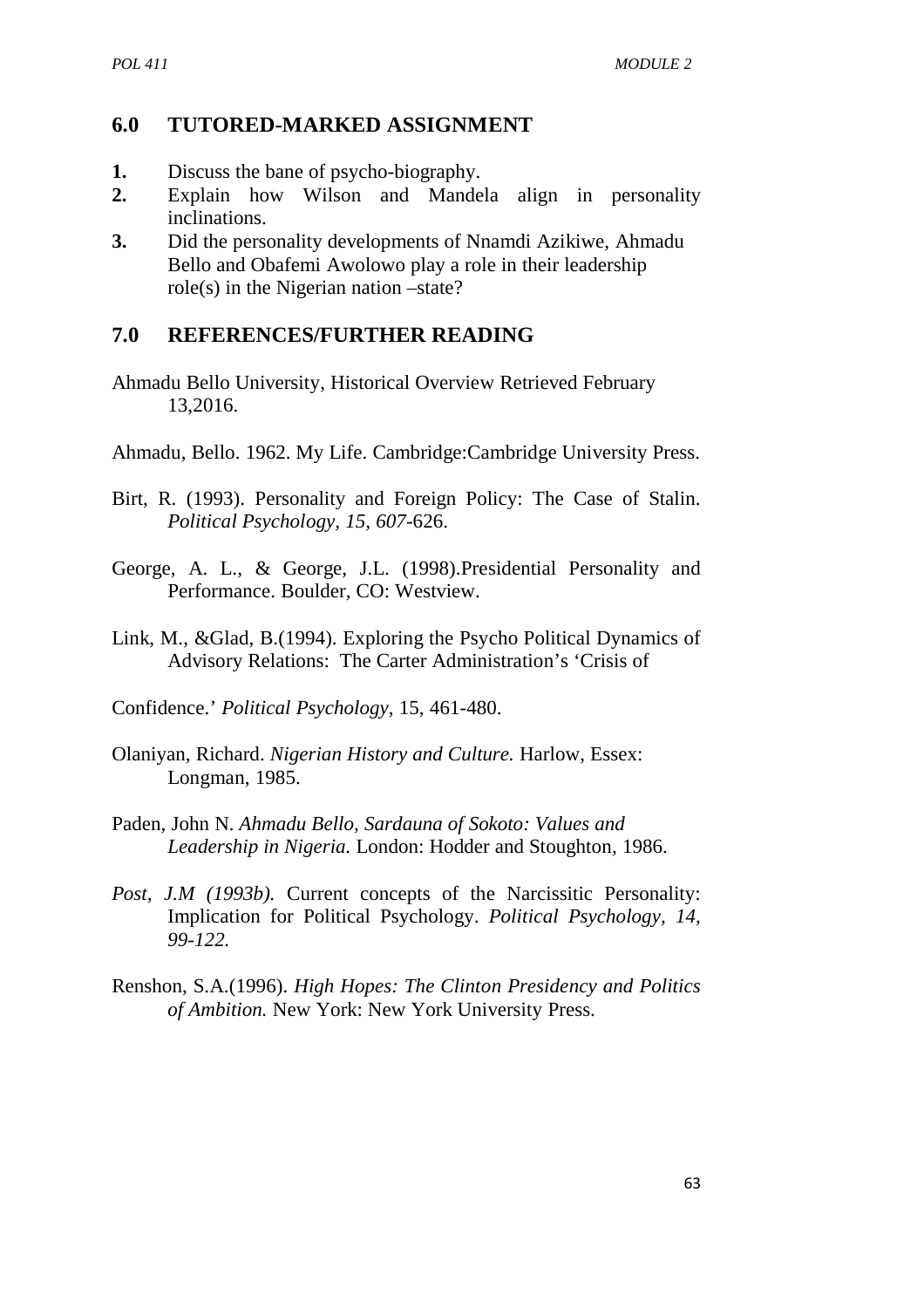## **UNIT 4 ANALYSING PSYCHO-PATHOLOGIES OF POLITICAL LEADERS**

### **CONTENTS**

- 1.0 Introduction
- 2.0 Objectives
- 3.0 Main Content
	- 3.1 Psycho-Pathology
	- 3.2 Examining Personality Disorders in Leaders
	- 3.3 Criticisms of Freud's Theory and Psycho-analysis
- 4.0 Conclusion
- 5.0 Summary
- 6.0 Tutor-Marked Assignment
- 7.0 References/Further Reading

# **1.0 INTRODUCTION**

As a sequel to the discussions in the previous unit, about the psychobiographies of political leaders, this unit will analyse the psychopathology or psychological disorders of political individuals.

# **2.0 OBJECTIVES**

At the end of this unit, you should be able to:

- analysepsycho-pathology;
- examine personal disorders.
- understand the critique of Freud's theory

# **3.0 MAIN CONTENT**

## **3.1 Psycho-Pathology**

This is another branch of psycho-analytical studies of personality and politics, which entails the examination of the behaviour of political leaders', as a possible product of psycho-pathologies. Importantly, although this form of examinationcommenced following Lass well's, (1930) basic argument that the behaviour of some people in political roles is affected by psycho-pathologies; its modern understanding undoubtedly is attributed to Freud's innovative ideas. To therefore, understand it better, political beings/figure are analysed based on identification of their psychopathologies.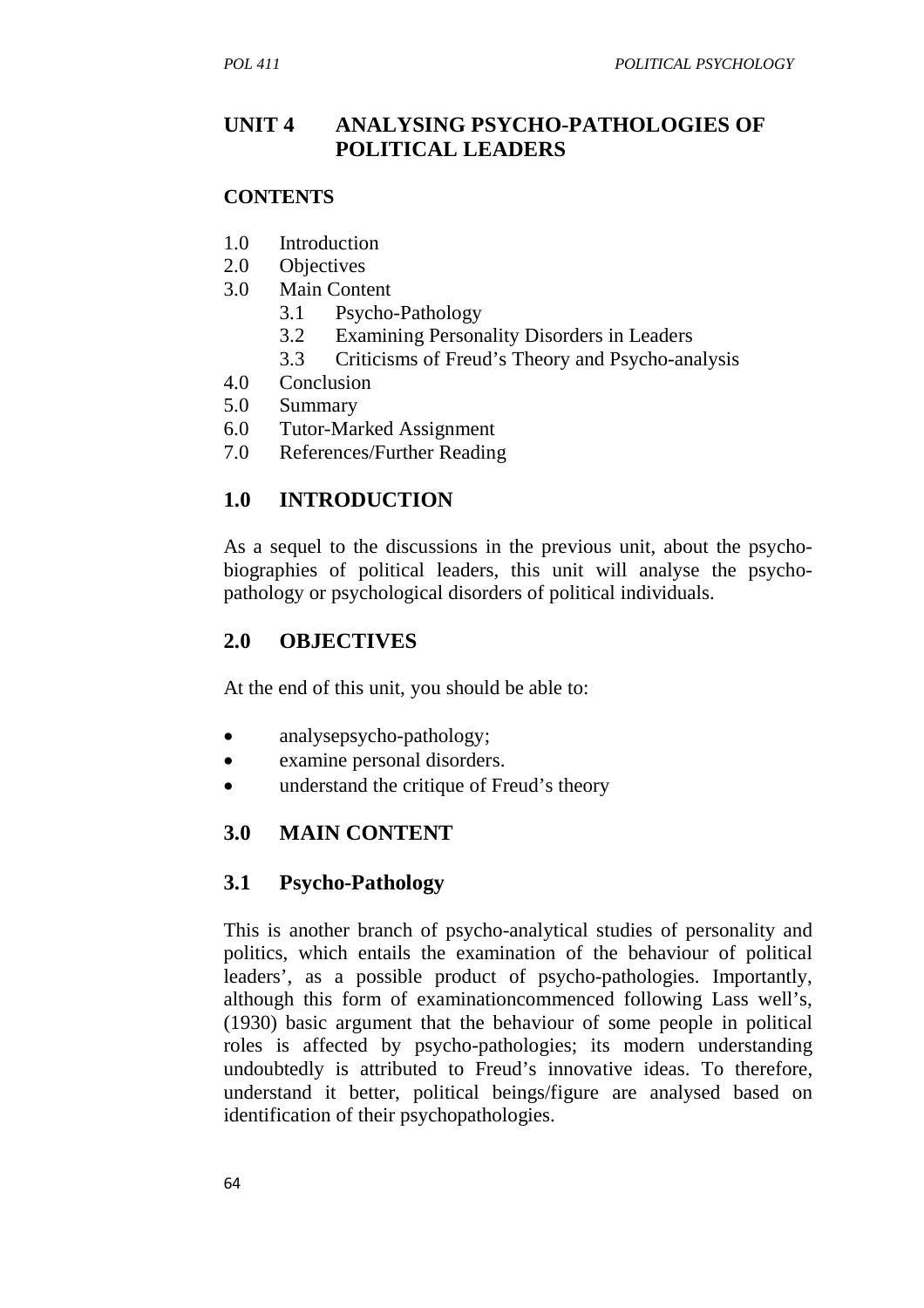Let us now examine these *psycho-pathologies* and their variegated nature*.* These are:

- **(a) Neuroticism**: McCrea and Costa, (1985cf: McCrea, R.(1993) argued that this personality disorder is associated with anxiety, self-consciousness, vulnerability, hostility, depression, and impulsiveness.
- **(b) Narcissism:** This form of disorder Volkan, (1980) posits that people seek leadership roles in a relentless search for power in order to attain it at the expense of others. The paradox with these individuals is that they often seem charismatic, and ascend the ladder of power even in perilous times while followers are searching for strong leaders who will steer the ship of state effectively.
- **(c) Paranoia:** Based on Birt's, (1993) study of Joseph Stalin which discovered that descriptions of his personality align with the pattern associated with paranoia. This disorder is conceived as a pervasive and unwarranted tendency to interpret the actions of people as deliberately demeaning or threatening beginning by early adulthood and present in a variety of contexts. In other words, it is the pervasive pattern of grandiosity (in fantasy or behaviour), lack of empathy, and hypersensitivity to the evaluation of others.

 Complexity is the stock-in-trade of the victims of this personality disorder, so much so that they swing from one end of continua to the other. This explains disorder according to Birt(op, cit), function along two continua: (a)agg*ression:* this manifests itself at one extreme as victim and at the other as the aggressor; *and;* 

*(b) Narcissism:*Thisoscillates between feelings of inferiority to superiority.

This contrasting extreme of complex paranoid personalities again according to Birt's, (op. cit) analysis of Joseph Stalin's personality pattern affected not only the international policies of the Soviet Union, but his career subsequently specifically captured thus:

*...Stalin is the classical example of a paranoid individual whose paranoia helped him rise to the top of a highly centralized political structure and, once there, turn the bureaucratic institutions of the S.U into extensions of his inner personality disorders.* 

 Further findings from the study include how Stalin's personality oscillation between phases affected the Soviet/USSR foreign policy prior the *blitzkrieg attack by Germany* during the Second World War. These phases are: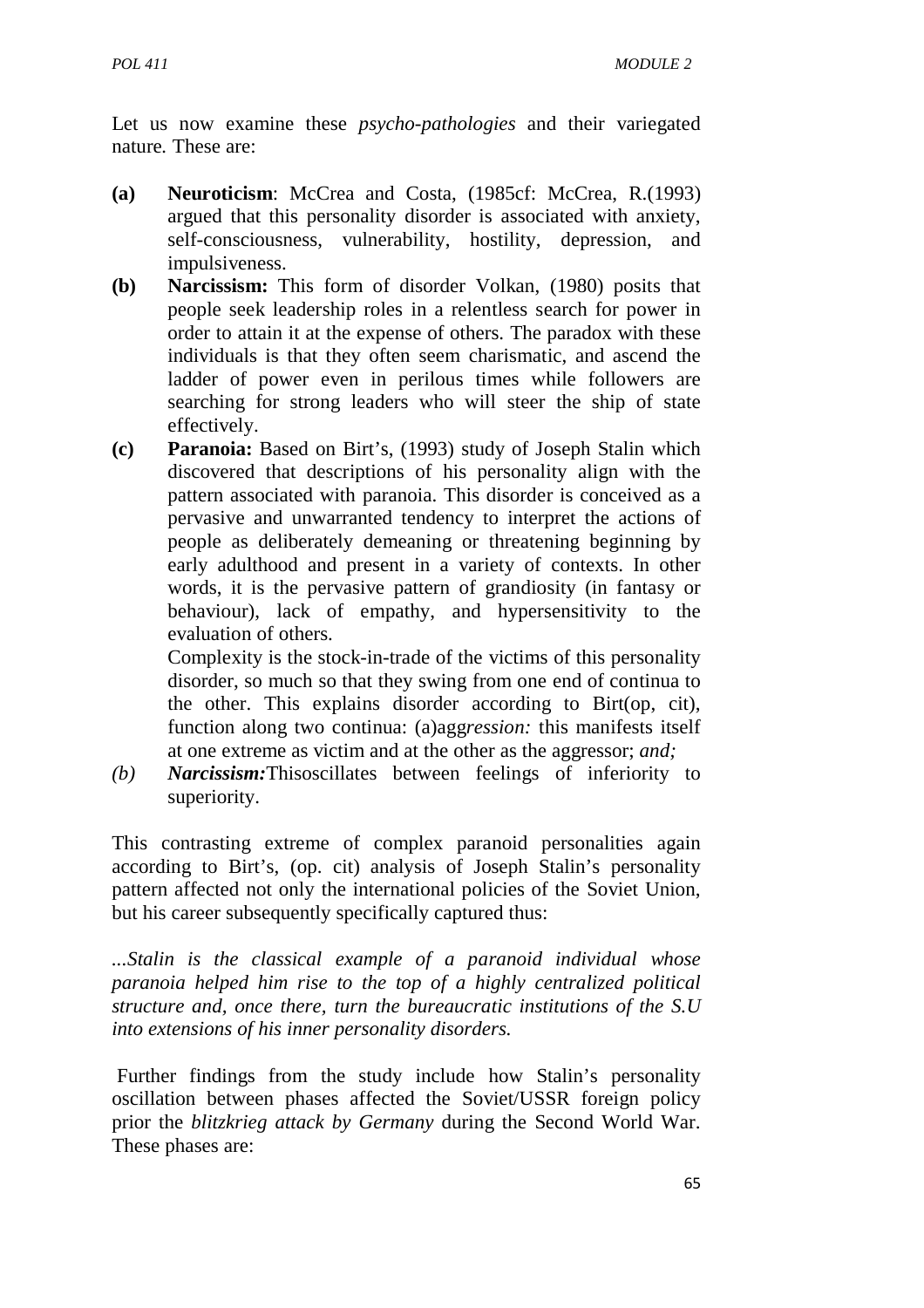- (a) **First: aggressor/superior phase/position.** Here, any individual could be delusional about the possibility of an opponent/enemy attacking just as in Stalin's non-belief that Hitler would attack.
- (b) **Second: victim/superior phase/mode.** Here the 'victim' who usually feels he/she deserves better like Stalin who believed he deserved better from Hitler but was disgraced became a victim of insecurity. Often times when this happens, the personalities/individuals, like Stalin (who assumed his personality rather than the Soviet Union) believe they are under attack.
- (c) **Third: aggressor/inferior stage:** This occurs with the progression of time; and the subsequent culmination into the next stage;
- (d) **Fourth: victim/inferior mode(s):** Here, the individual just as in the typical case of stalin is absolved from depression but relapses into the next stage;
- (e) **Fifth: aggressor/superior mode(s):** This final mode sets the stage for the disposition of any individual in decision/action taking. When the Second World War broke -out, this mode came to bear with our empirical case-study personality-Stalin.

 From these stages or modes which dove-tails into one another abound techniques adopted for data collection (see the next unit) for each of the explained approaches.

### **SELF-ASSESSMENT EXERCISE**

Analyse the possibility of different forms of disorders manifesting at dual extremes in an individual.

## **3.2 Examining Personality Disorders in Leaders**

To guide and structure any analysis of leader personality and behaviour, political psychologists seeking to examine personality disorders employ the method of the *American Psychiatric Association's diagnostic criteria* **(see table 1 below):** This technique is globally accepted in the examination of personality disorders (psycho-pathology or psychological).

|                  |  |  | Table 4.1: DSM-IV Diagnostic Criteria for Selected Personality |
|------------------|--|--|----------------------------------------------------------------|
| <b>Disorders</b> |  |  |                                                                |

| <b>Personality</b>  | <b>FEATURES</b>                                     |
|---------------------|-----------------------------------------------------|
| <b>Disorder</b>     |                                                     |
| <b>Narcissistic</b> | It is a pervasive pattern of grandiosity (either in |
| <b>Disorder</b>     | fantasy or behaviour), which lacks empathy, and     |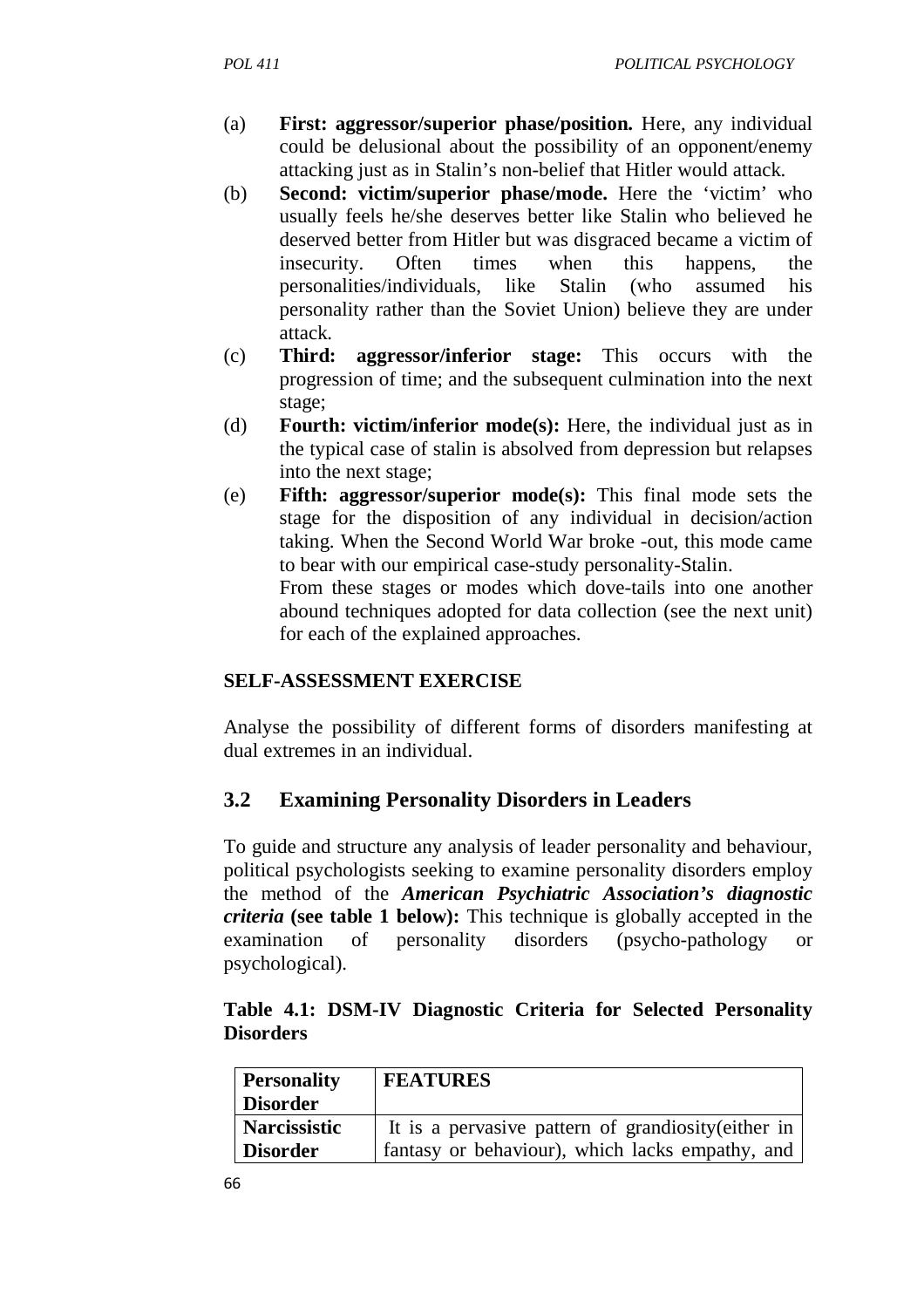|                 | is hypersensitive to the evaluation of others,        |
|-----------------|-------------------------------------------------------|
|                 | beginning by early adulthood and present in a         |
|                 | variety of contexts, as indicated by at least five of |
|                 | the following:                                        |
|                 | (a) The tendency to react to criticism with           |
|                 | feelings<br>$\sigma$<br>shame,<br>rage,<br><b>or</b>  |
|                 |                                                       |
|                 | humiliation(whether expressed or not);                |
|                 | (b) Interpersonally exploitative:<br>the              |
|                 | implication of this is that one with a                |
|                 | narcissistic disorder personality takes               |
|                 | advantage of others to achieve their own              |
|                 | ends;                                                 |
|                 | (c) Possesses a grandiose sense of self-              |
|                 | importance, e.g, exaggerates achievements             |
|                 |                                                       |
|                 | and talents while expecting to be noticed as          |
|                 | 'special' without appropriate achievement;            |
|                 | (d) Has the conception that their problems are        |
|                 | unique and can be understood only by other            |
|                 | special people;                                       |
|                 | (e) Is preoccupied with fantasies of unlimited        |
|                 | success, power, brilliance, beauty, or ideal          |
|                 | love;                                                 |
|                 | (f) Possesses a sense of entitlement which is         |
|                 | unreasonable in the expectations<br>of                |
|                 | favourable treatment. Here, the narcissist            |
|                 |                                                       |
|                 | assumes that he/she does not have to wait             |
|                 | in line when it is evident that others are            |
|                 | aligning:                                             |
|                 | (g) Requires constant attention and admiration.       |
|                 | To this end, the constancy in the quest for           |
|                 | compliments is their stock-in-trade;                  |
|                 | (h) This personality not only lacks empathy           |
|                 | but is riddled with the inability to recognize        |
|                 | and experience how others feel;                       |
|                 | (i) Is pre-occupied with feelings of envy             |
| Paranoid        | This pervasive and unwarranted tendency<br>is         |
|                 |                                                       |
| <b>Disorder</b> | evident from the cradle through adulthood in          |
|                 | oscillating between<br>varied<br>contexts<br>the      |
|                 | interpretation of actions of people as deliberately   |
|                 | demeaning or threatening. The under listed four       |
|                 | features depict this disorder:                        |
|                 | (a) Expects most at times without sufficient basis,   |
|                 | to be exploited or harmed by others;                  |
|                 | (b)questions, without justification, the loyalty or   |
|                 | trustworthiness of friends or associates;             |
|                 |                                                       |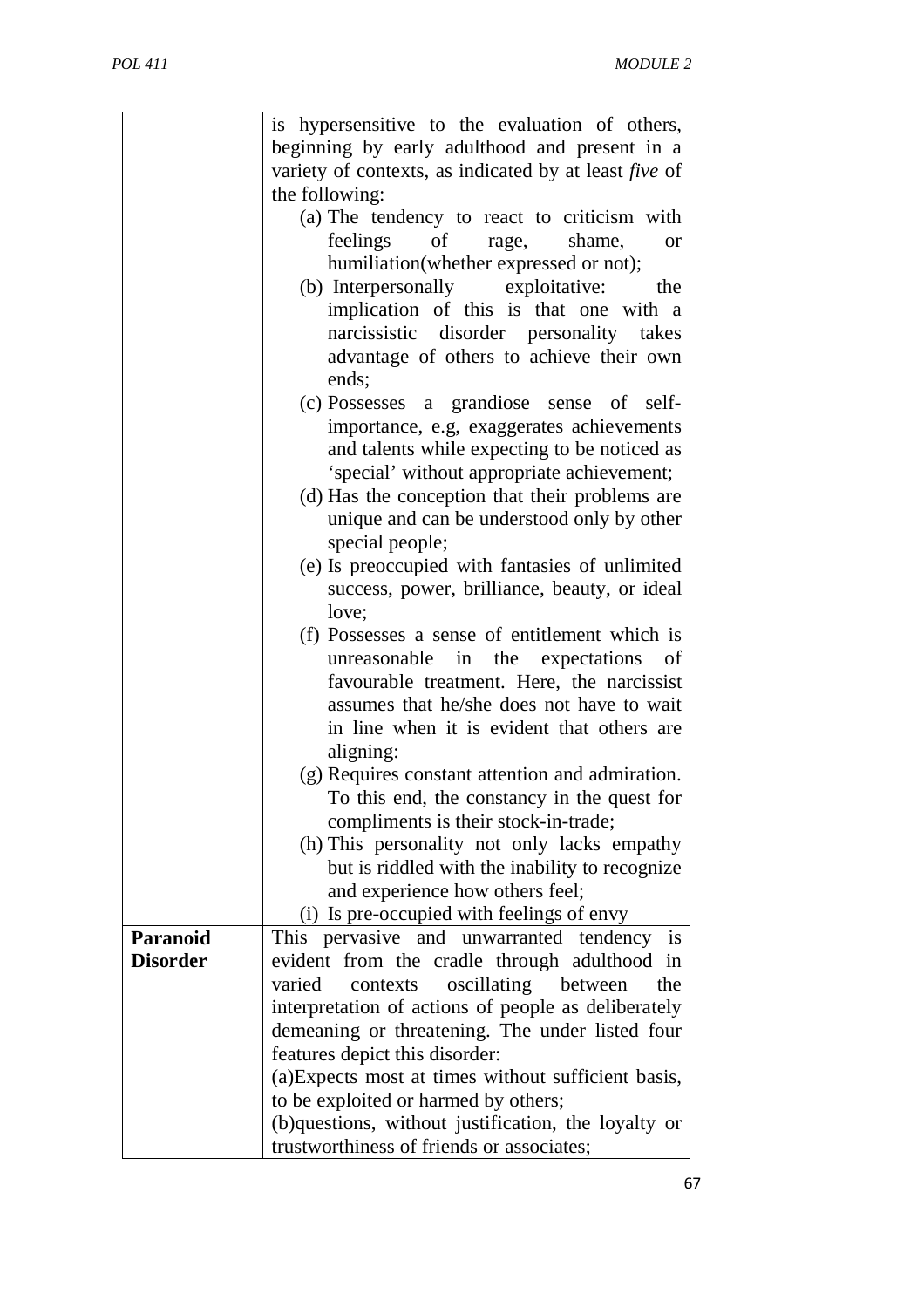| (c) interprets hidden or threaten meanings into     |
|-----------------------------------------------------|
| benign remarks or events or actions;                |
| (d) bears grudges or is unforgiving of insults or   |
| slights                                             |
| (e) reluctance in confiding in others, occasioned   |
| out of baseless fear that the information may be    |
| used against them;                                  |
| (f)easily slighted and quick to react with anger or |
| to counter-attack                                   |
| (h)questions, without justification, fidelity of    |
| spouse or partner                                   |
|                                                     |

Adapted from: *Diagnostic and statistical manual of mental disorder* (4<sup>th</sup>) ed., text revision; pp.690-714) by American Psychiatric Association, Washington, D.C: Author. Copyright by *American Psychiatric Association*.

## **SELF ASSESSMENT EXERCISE**

Discuss the techniques of understanding personality disorders.

### **3.3 Criticismsof Freud's Theory, and Psycho-Analysis**

The 'attack, revile, ridicule, and slander' (Hall and Lindzey, 1970:68), are of two strands:

- **(1) Empiricism:** This is based on the stance that Freud's research was not controlled, given his reliance upon recollections of therapy sessions with patients, most at times recorded after the process. The query here is his tendency to present findings as personal conclusions, without the original data (due to reliance on his own recollection of discussions). These biases evidently made his conclusions subject to query by Hall & Lindzey, *op cit*: 69) on the grounds that "his method of arriving at conclusions neither revealed nor systematically presented qualitative or quantitative empirical findings.
- **(2) Non-amenability to Empirical Testing**: This critique is two edged; one is the part blame on Freud's theory about personality as unobservable abstract ideas; and two, the existence of so many theoretically possible behaviours that are manifestations of psycho-analytic issues which an individual may possess. To buttress this, again Hall & Lindzey, (*op cit*), proffered a cogent example in the study of Stalin's paranoia\* with a finding that if diametrically opposite patterns of behaviour can result from the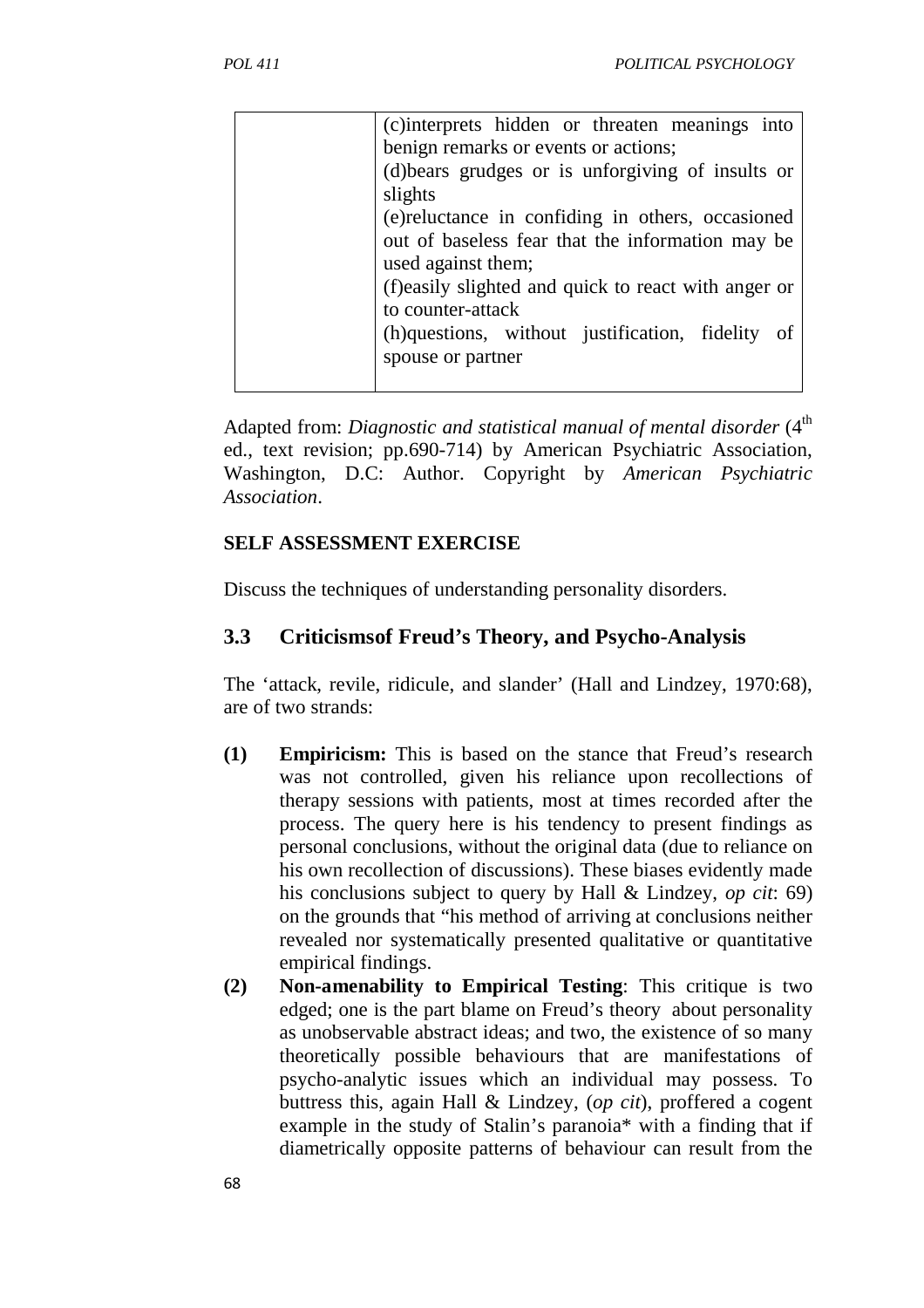same psycho-analytic condition, then developing testable, and therefore falsifiable, hypotheses is a difficulty.

# **4.0 CONCLUSION**

The unit examined the psycho-pathology or psychological disorders of political individuals, the technique used in examining personality disorders (psycho-pathology or psychological) and importantly, the critique of Freud's psycho-analysis.

# **5.0 SUMMARY**

The issues examined here include: *psycho-pathologies* as a strand of *psycho-analytical studies* of personality and politics, its examination of personality disorders through the adoption of the *American Psychiatric Association's diagnostic criteria* and lastly, the attack on the Freudian psycho-analysis.

# **6.0 TUTOR-MARKED ASSIGNMENT**

- 1. Explain the Narcissistic and paranoid disorder using the DSM-IV Diagnostic criteria.
- 2. The criticisms of Freud's theory and psycho-analysis indict his ideas on psycho-pathology. Analyse.
- 3. What are the phases which an individual must undergo in personality change(s)?

# **7.0 REFERENCES/FURTHER READING**

- Birt, R. (1993). Personality and Foreign policy: The case of Stalin. *Political Psychology, 15, 607*-626.
- Hall, C., & Lindzey, G (1970). *Theories of Personality. (2nd ed.).* New York. Wiley.
- Lasswell, H. (1930).*Psychopathogy and Politics.* Chicago: University of Chicago Press.
- Martha Cottam, Beth Dietz-Uhler, Elena M. Mastors, Thomas Preston. (2004) *Introduction to Political Psychology. New York: Taylor & Francis Group.*
- McCrea, R.(1993). Moderated analysis of longitudinal personality stability. *Journal of Personality and Social Psychology*, 65, 577- 585.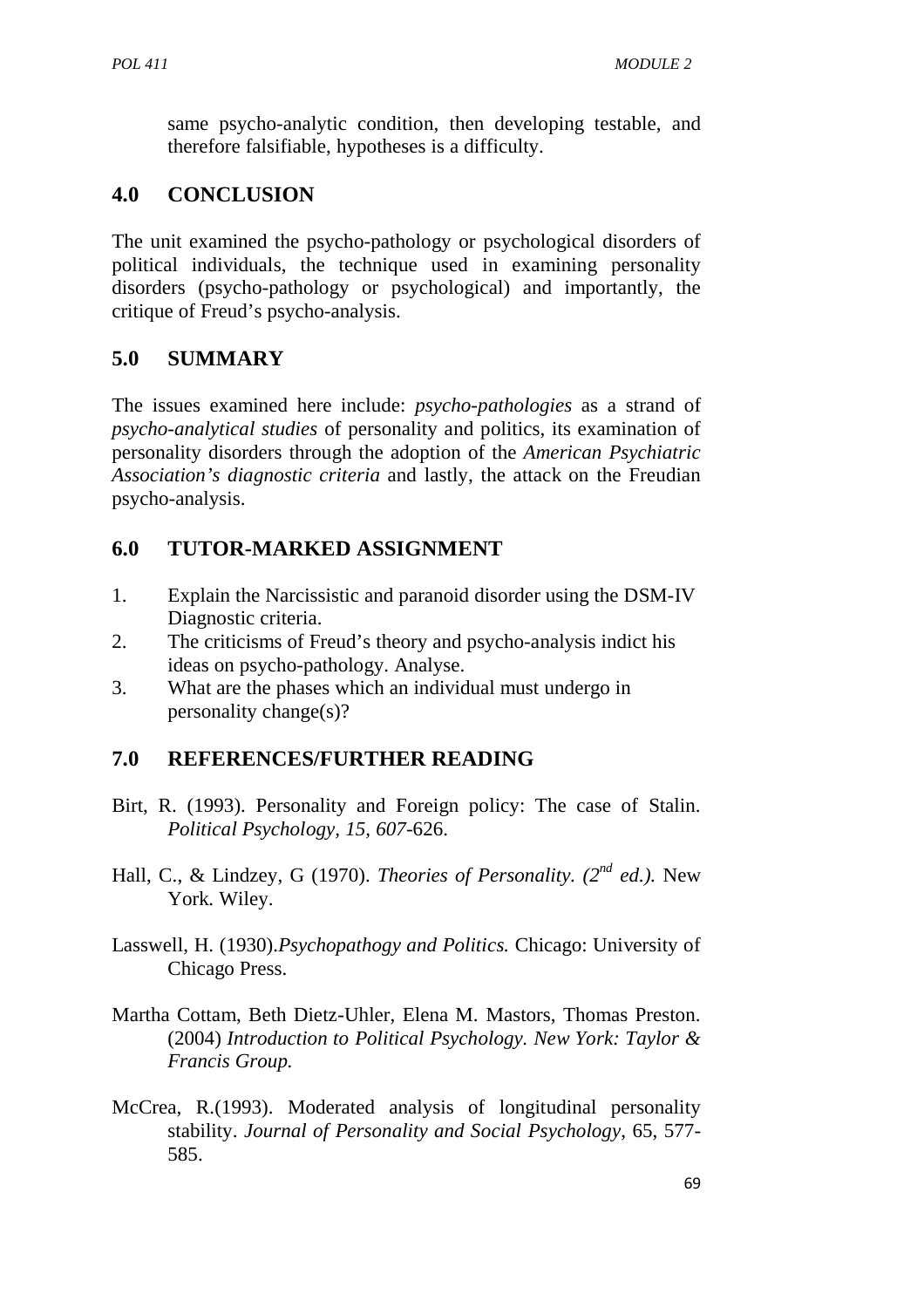Volkan, V. (1980). Narcissistic personality organisation and reparative leadership. *International Journal of Group Psychotherapy*, 30, 131-152.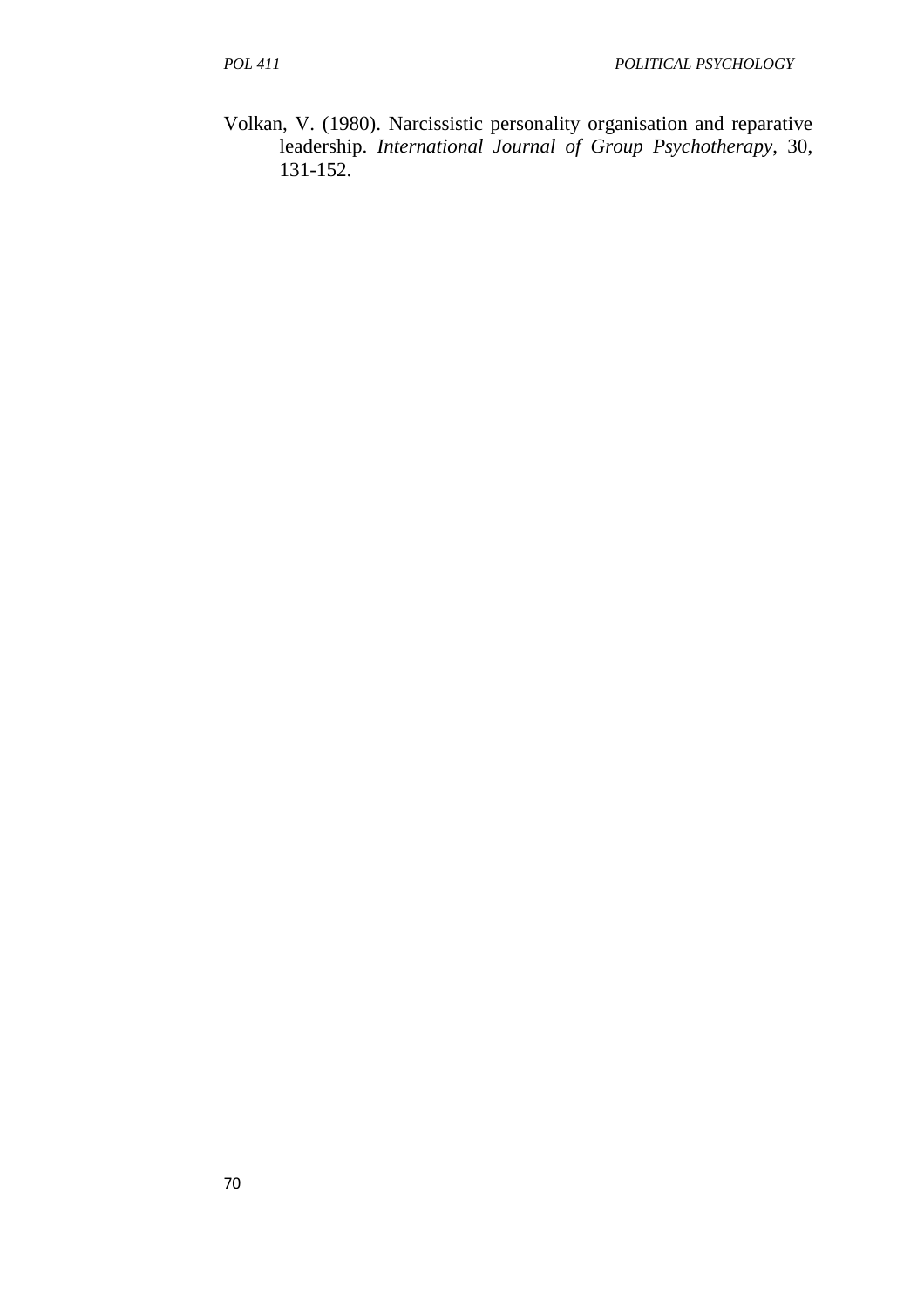# **UNIT 5 PERSONALITY TRAIT THEORIES**

## **CONTENTS**

- 1.0 Introduction
- 2.0 Objectives
- 3.0 Main Content
	- 3.1 Personality Trait Theories
	- 3.2 Personality Assessment Measures
- 4.0 Conclusion
- 5.0 Summary
- 6.0 Tutor-Marked Assignment
- 7.0 References/Further Reading

# **1.0 INTRODUCTION**

This unit examines one of the additional personality theories in psychology, known as the traits/ trait-based theoretical framework that borders on the understanding of the individual characteristics (traits) of political beings in the political environment in relation to decisionmaking, inter-personal interaction, information processing, and management of political office/leadership.

## **2.0 OBJECTIVES**

At the end of this unit, you should be able to:

- explain personality traits
- discuss personality assessment measures.

# **3.0 MAIN CONTENT**

## **3.1 Personality Trait Theories**

Broadly, these are traits used to characterise not only ourselves but the personality of others. Specifically, traits are personality characteristics that are stable or consistent over time and in different situations are conceived as traits (Pervin & John, 1997). Its consistency facilitates the production of predispositions to think, feel, or act in particular patterns toward people, events, and situations. For instance, if you were asked to describe Mohammed Buhari, the incumbent president of Nigeria, the obvious trait that comes to mind is 'incorruptible, disciplined and uncompromising'.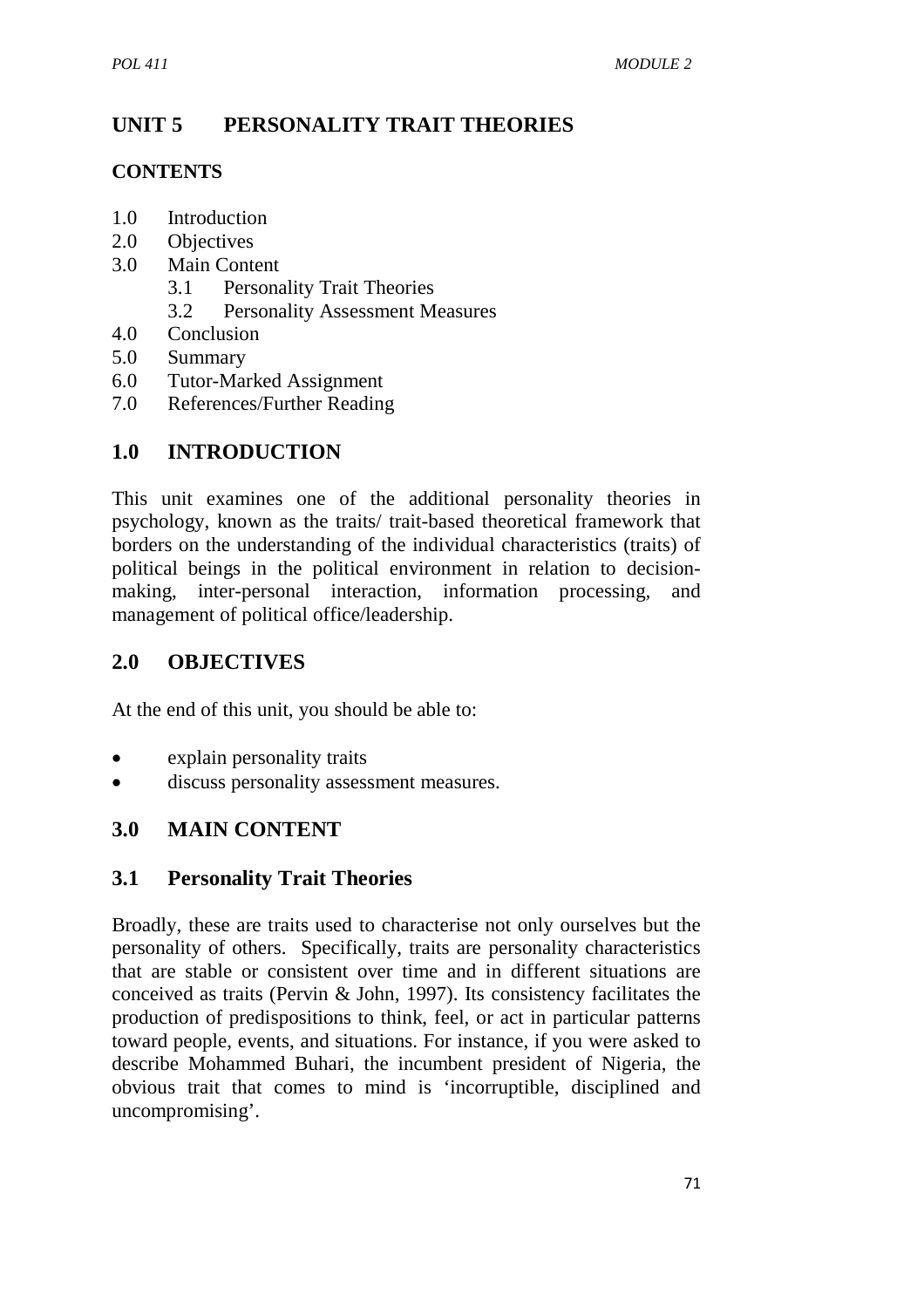Trait theories originated following the traceable to the disagreements by Allport (1937, 1961, 1968), over the following contentions Freud: (a) that personality dynamics are governed by the unconscious. The basis of disagreement is premised on the belief that childhood experiences are less important in the adult's personality, contrary to Freud's proposition. Advancing further, Allport conceived personality as a central determinant in how individual's respond to their environments. Following this, he proposed three dimensions of addressing an individual's personality. The dimensions arranged in the order of importance are: *cardinal, central, and secondary traits*(see tables below)

## **Table 5.1: Dimensions of Traits by Allport**

| Cardinal       | These traits explain an individual's personality                                                                                                                                               |
|----------------|------------------------------------------------------------------------------------------------------------------------------------------------------------------------------------------------|
| <b>Traits</b>  | characteristics. They are rare which explains why most<br>people have little or none at all of it albeit it's being<br>critically important. An example of this trait is:<br>authoritarianism. |
| <b>Central</b> | This trait affects people regularly although not in all                                                                                                                                        |
| <b>Traits</b>  | situations. An example is : honesty or sincerity                                                                                                                                               |
| secondary      | This is the least important and most irregular in affecting                                                                                                                                    |
| traits         | behaviour.                                                                                                                                                                                     |

### **Dimensions of Traits by Eysenck**

Eysenck, (1975; 1979), is another political psychology trait theorist who also identified three other personality trait dimensions namely: *introversion-extroversion, neuroticism, and psychoticism.* 

| 1 ame 9.4                 |                                     |  |
|---------------------------|-------------------------------------|--|
| introvert-extrovert trait | This refers to how extroverted or   |  |
|                           | outgoing an individual is.          |  |
| neuroticism trait         | This bothers on the emotional       |  |
|                           | stability of an individual.         |  |
| psychoticism trait        | This refers to how isolated and     |  |
|                           | insensitive to others an individual |  |
|                           | is.                                 |  |

### **Table 5.2**

To further understand personality, psychologists in recent years further developed taxonomy of personality traits which constitute the basic units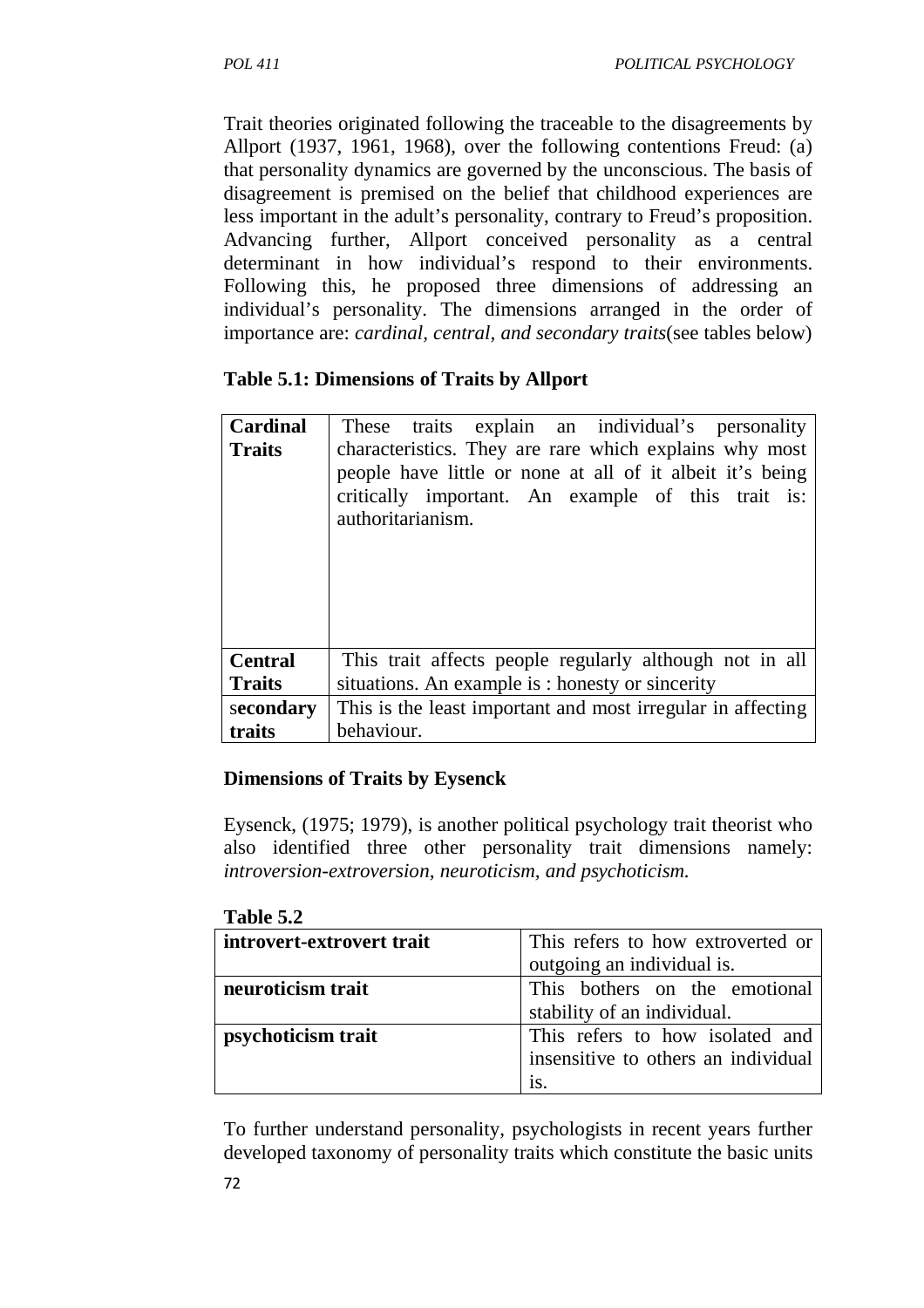of personality. This was achieved using several different research techniques, including *factor analyses of trait* terms commonly used in everyday language, and the analysis of trait questionnaires. What were achieved were five central personality traits known as the Big Five personality dimensions. The traits which are: *neuroticism, extraversion, agreeableness, openness to experience and conscientiousness* (Costa & McCrae, 1985), are arranged on a continuum.

### **Table5.3: Big Five Personality Dimensions**

| <b>Neuroticism</b>       | This personality trait is fundamental in the study          |
|--------------------------|-------------------------------------------------------------|
|                          | of psychology traditionally called <i>neuroses</i> . It has |
|                          | been adjudged as having an enduring tendency of             |
|                          | an individual to experience negative emotional              |
|                          | conditions/states. Individuals with this trait (i.e.        |
|                          | neuroticism) more often than not experience such            |
|                          | feelings as anxiety, anger, guilt and depressed             |
|                          | mood (Matthews and Deary, 1998). Specifically,              |
|                          | those high in neuroticism is a characteristic of            |
|                          | people who worry and are nervous, insecure and              |
|                          | creative, while those low in neuroticism is                 |
|                          | associated with calmness, being secure<br>and               |
|                          | unemotional/ low emotional intelligence(this                |
|                          | involves emotional regulation, motivation, and              |
|                          | interpersonal skills) self-consciousness, shy and           |
|                          | may have trouble controlling urges and delaying             |
|                          | gratification.                                              |
|                          | Within the context of the feelings expressed                |
|                          | above, the tendency is for an individual withhigh           |
|                          | neuroticism to interpret everyday situations as             |
|                          | threatening, and minor frustrations as herculean.           |
|                          | Neuroticism has been included as one of the                 |
|                          | dimensions that comprise core self-evaluations (a           |
|                          | concept first examined by Locke) which has                  |
|                          | proven to have the ability to predict several               |
|                          | specifically, job<br>outcomes,<br>satisfaction/             |
|                          | performance as well as in political leadership.             |
| <b>Extraversion</b>      | Here, individuals <i>high</i> in extraversion<br>are        |
|                          | sociable, optimistic, fun-loving and affectionate,          |
|                          | while those low in extraversion are quiet, reserved         |
|                          | and aloof                                                   |
| <i><b>Opennessto</b></i> | An individual <i>high in openness</i> is curious,           |
| experience               | creative, and has many interests, while one low in          |
|                          | openness is conventional and has narrow interests.          |
| <b>Agreeableness</b>     | Individuals who are high in agreeableness trust,            |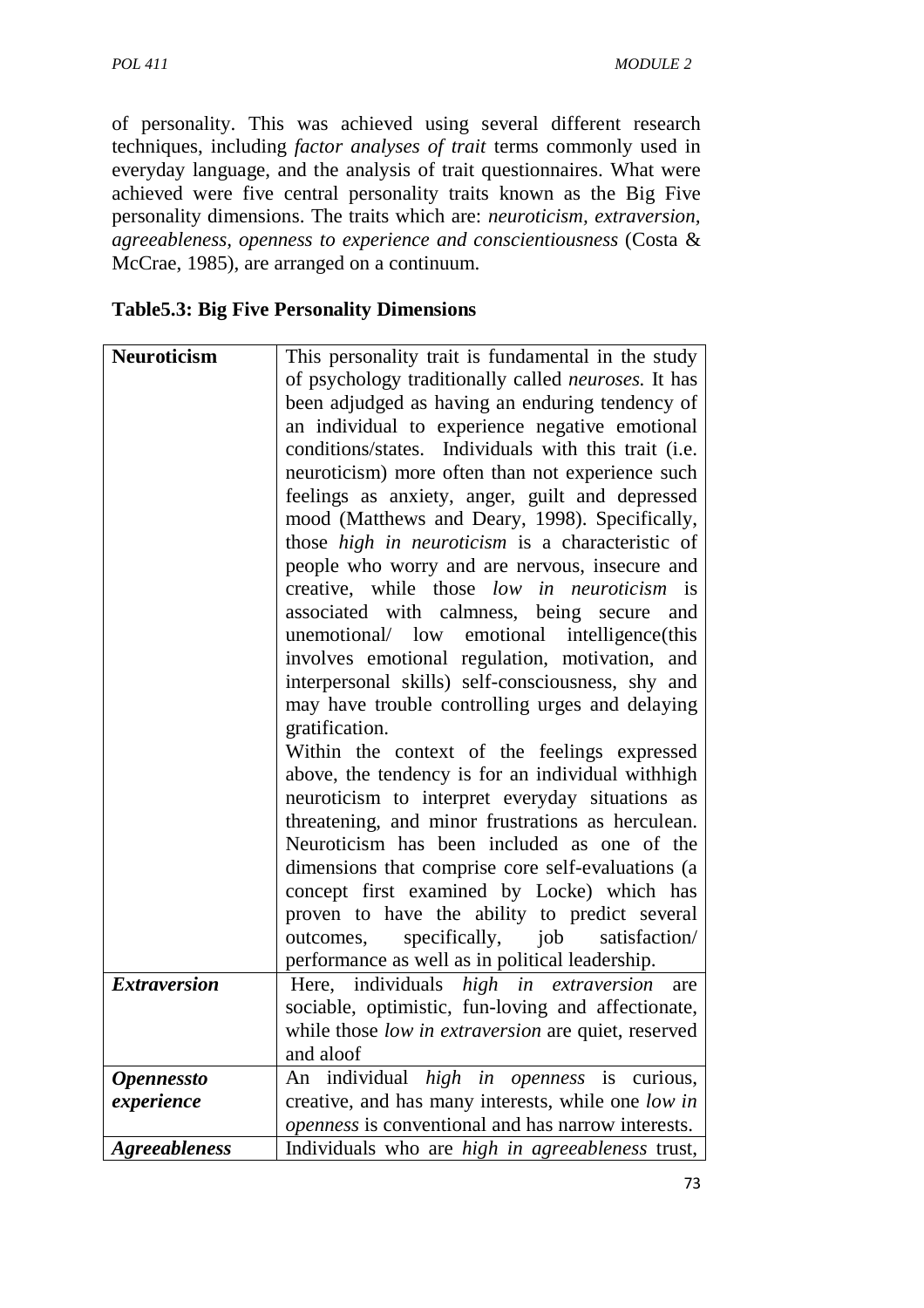|                   | good natured, helpful and soft-hearted, while a<br>person low in agreeableness have the tendency to                                                                                               |
|-------------------|---------------------------------------------------------------------------------------------------------------------------------------------------------------------------------------------------|
|                   | be cynical, rude, irritable and uncooperative.                                                                                                                                                    |
| Conscientiousness | A person high in conscientiousness is organised,<br>hardworking and reliable, while a person low in<br>conscientiousness is aimless, unreliable, negligent<br>and hedonistic(Pervin &John, 1997). |

#### **SELF-ASSESSMENT EXERCISE**

Explain the personality assessment measure using Allport's dimensions of traits*.*

### **4.0 CONCLUSION**

The unit examined how personality characteristics are consistent hence its role in explaining the predispositions of how an individual thinks, feels, or act in particular patterns toward people, events, and situations.

## **5.0 SUMMARY**

Here, we looked at the theory of trait, and the relationship between the Big Five personality traits; and social comparisons were examined.

## **6.0 TUTOR-MARKED ASSIGNMENT**

- 1. Discuss traits as personality characteristics that are stable over time and in different situations.
- 2. Examine the personality trait dimensions.
- 3. How does the big five personality trait impact on personality behaviours of political leaders?

### **7.0 REFERENCES/FURTHER READING**

- Allport, G. (1937). *Personality: A psychological Interpretation.* New York: Holt, Rinehart & Winston.
- Allport, G. (1961). *Pattern and Growth in Personality.* New York: Holt, Rinehart & Winston.

Allport, G. (1968). *The Person in Psychology*. Boston: Beacon.

Cattell, R.B., & Child, D.(1975). *Motivation and Dynamic* Structure*.* New York: Wiley.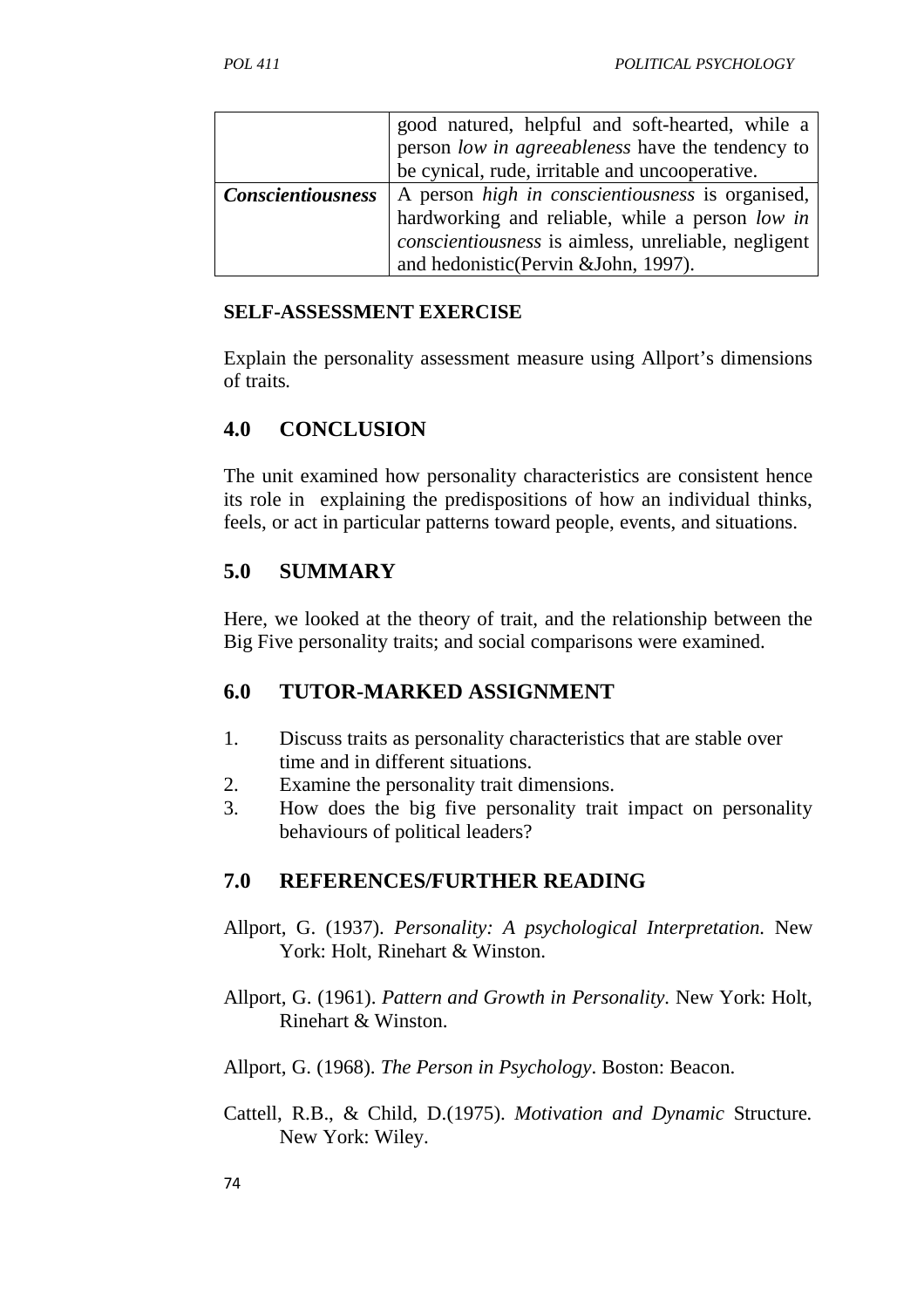- Costa, P.T., & McCrae, R.(1985). *Revised NEO Personality Inventory (NEO PI-R) and NEO Five-Factor Inventory (NEO- FFI):Professional Manual.* Odessa, FL:Psychological Assessment Resources.
- Eysenck, H. J.(1975). The Inequality of Man. San Deigo, CA:Edits Publishers.
- Eysenck, H. J.(1979). The Conditioning Model of Neurosis. *Behaviour and Brain Sciences,* 2, 155-199.
- Martha Cottam, Beth Dietz-Uhler, Elena M. Mastors, Thomas Preston. (2004) *Introduction to Political Psychology. New York: Taylor & Francis Group.*
- McCelland,D. C.&(1975). Power: The Inner Experience. New York: Irvington.
- McCelland,D. C., & Boyatis, R. E. (1982). Leadership, Motive Pattern and Long Term Success in Management, *Journal of Applied psychology*, 67, 737-743.
- Olson, D. V. A., & Evans, D. L.(1999). The Role of Big Five Personality Dimensions in the Dimension and Affective Consequences of Every Day Social Comparisions. *Personality and Social Psychology Bulletin,* 25, 1498-1508.
- Schimmock, Oishi, Diner, E. & Suh, E, (2000). Facets of Affective Experiences: A frame work for Investigations of Trait Affect. *Personality and Social Psychology Bulletin*, 26, 655-668.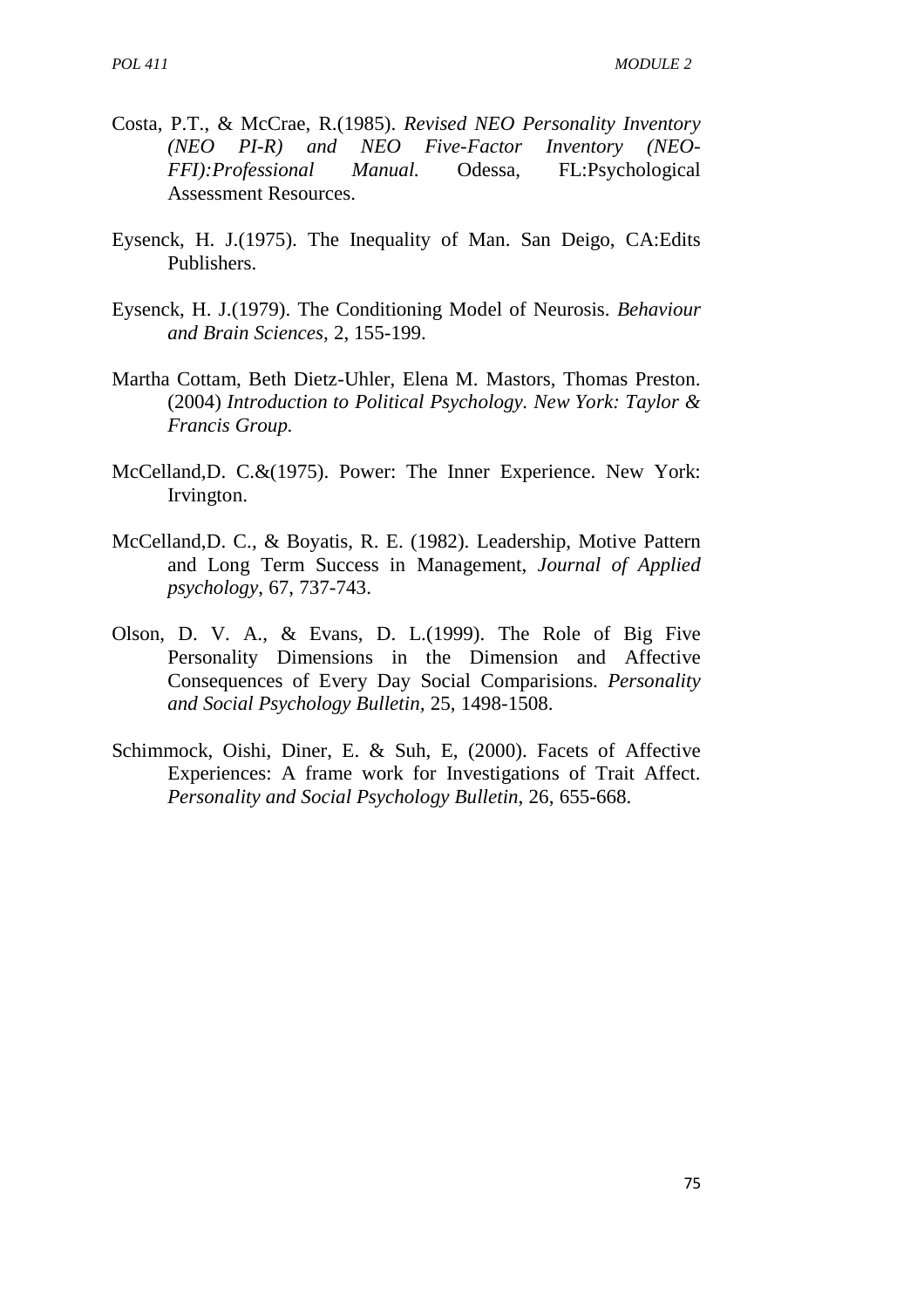### **MODULE 3 MANIFESTATIONS OF PSYCHOLOGICAL THEORIES IN LEADERSHIP, POWER AND POLITICS**

- Unit 1 Explaining Power
- Unit 2 Political Culture
- Unit 3 Public Opinion
- Unit 4 Political Information Processing and Decision-making
- Unit 5 Perceptions and Foreign Policy

# **UNIT 1 EXPLAINING POWER**

# **CONTENT**

- 1.0 Introduction
- 2.0 Objectives
- 3.0 Main content
	- 3.1 The Concept of Power
	- 3.2 Forms of Power
	- 3.3 The Nexus between Power and Politics
- 4.0 Conclusion
- 5.0 Summary
- 6.0 Tutor-Marked Assignment
- 7.0 References/Further Reading

# **1.0 INTRODUCTION**

Central to the study of politics is the concept of power. Power as the ability to make individuals, groups and societies make and take decisions which they will not do without being forced is an essential and key element in political discourse. As a matter of fact, politics will not be complete without power as power complements the politics. Power of the state to compel obedience and enforce laws, power in the quest and struggle amongst political actors to acquire political power and remain relevant in a polity, power to be global and regional hegemony remains a crucial factor in the study of politics. This unit therefore will analyse these two important concepts in the study of Political Science.

## **2.0 OBJECTIVES**

At the end of this unit, you should be able to:

- explain the concept and forms of power
- discuss the concept of politics
- state the nexus between politics and power.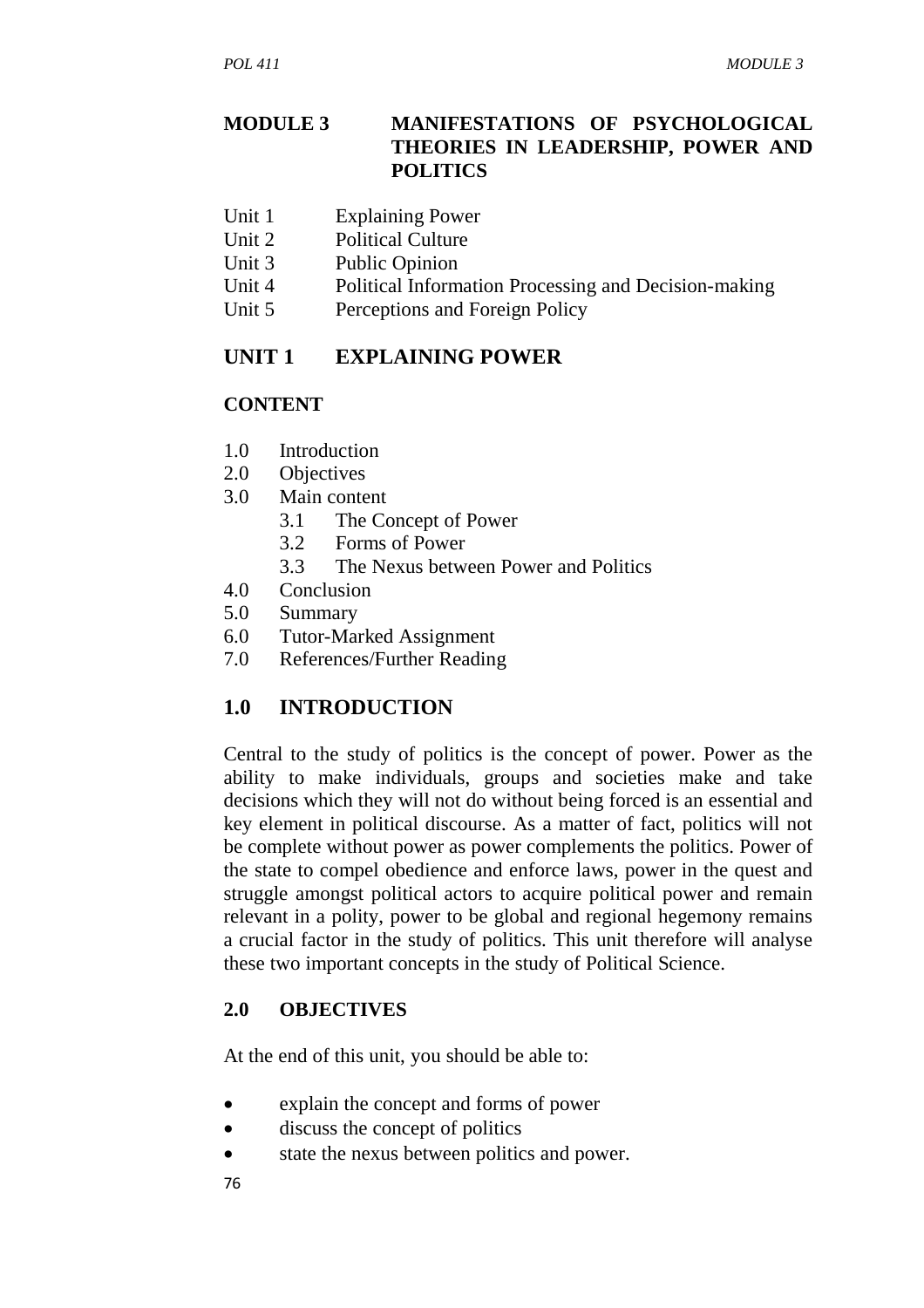# **3.0 MAIN CONTENT**

### **3.1 The Concept of Power**

Defining any concept in the Social Science is an enormous task owing to the divergent views on such concept. Power as a concept has been defined to mean different things. Max Weber (1947: 152) defined power as 'the Probability that one actor within a social relationship will in a position to carry out his own will despite resistance, regardless of the basis On which this probability rests'. For Roskin et al., 2010, power is a connection among people, the ability of one person to get others to do his or her bidding. Henderson, 1997, defines power as the capacity of one actor to persuade or coerce another, thus allowing for the control of that actor. From a different but similar perspective, Akeke (2000) defined power as the use of force by groups or institutions against one another. In his main words:

> ...power is generally understood today as ability backed by control of the means of coercion of an individual or institution to compel another person or group to accede to an action that is contrary to his interest (Akeke, 2000:3)

Also, Power is the ability to influence others to believe, behave, or to value as those in power desire them to or to strengthen, validate, or confirm present beliefs, behaviours, or values. Hence, Power is an essential element of human existence and we can find signs and manifestations of power in every dimension of social life, from interpersonal relations through economic transactions, to religious and political disputes (Pallaver, 2011). From all these definitions power can be defined as the ability of one person, group or institutions to get others do his/her bidding.

### **3.2 Forms of Power**

Having understood what power constitutes, let us now consider the different levels and forms of power as power. There are basically four forms of powers thus:

**Political Power:** as the name connotes political power implies power that revolve itself around the state and this means power that comes from the government. Hence it means that political power are power that can be found in the both the arms and levels of government in going about the administering of the state. Here political powers are used to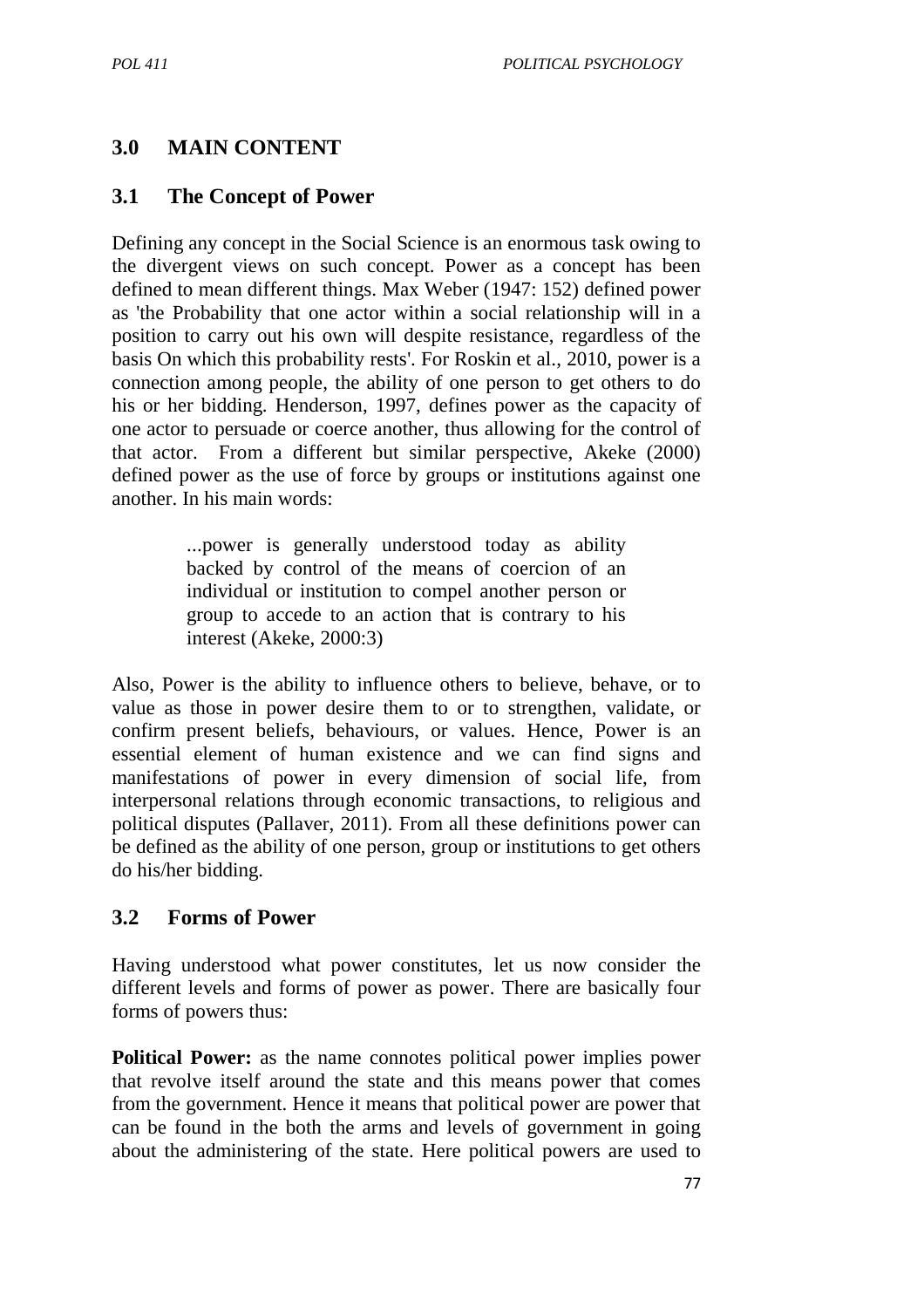make and enforce laws and ensure the compliance of rules and regulations of the state. As Maclver, 1965 states it,

> ... the power of government is one aspect of power among many. It is formally supreme, in the sense that government alone has the ultimate right to use direct coercion ... (Maclver, 1965: 68)

As the most important agent of the state, the government has the legitimate monopoly of the use of force to compel obedience in a state which in sum means political power and this in turn involve persons (President, Vice president Law makers, Governors, e.t.c). Political power is strongly tied with economic power

**Economic Power:** This is one of the most important forms of power. Economic power has to do with the economy of the society in terms of capitals, finance, industry etc. The group, individuals that owns this power controls the majority of the populace as the case maybe. In the words of Maclver, 1965: 68 which best connotes the meaning of economic power :

> ... for the first place, economic power is multi-centred and is the scene of internecine warfare, business against business, industry against industry, capital against labour, industry seeking to cheapen agriculture and vice versa, primary producer against manufacturer, manufacturer against retailer with wholesaler jockeying for position against borrower, white collar class squeezed between the demands of other interest, and so on through multifarious jumble relationships

From the above, economic power exists at different levels as both micro and macro level of politics and it is used for the holders to make certain decisions on their behalf. An example at the micro level is Dangote in Nigeria he has the economic power to have some decisions made on his advantage because he has different company that he has invested to in Nigeria and this has helped the growth of the Nigerian economy making him a force to reckon with in the Nigerian Polity. At the macro level of political analysis, the United States of America and the members of the Security Council of the United Nations are examples of states that have economic power hence other developing states dance to their tune and make decisions and policy that are in tandem with the dictations of the super powers. The Anti gay law in Uganda is a typical example when the USA threatened to withdraw support from Uganda because of its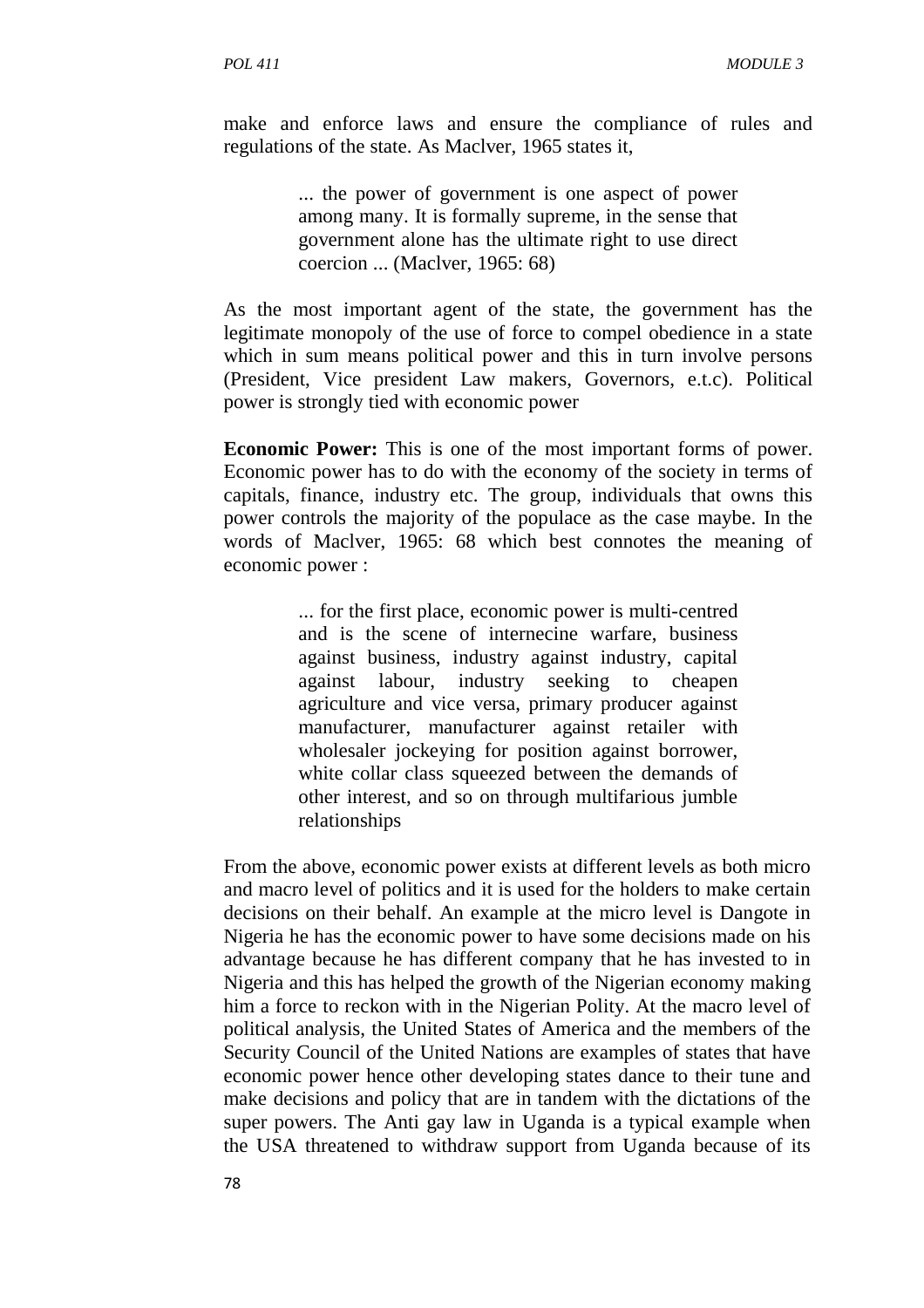Anti-Gay law the Ugandan government soft pedal on the policy because it has lots to gain from the United States of America. During the war on Iraq the United States of America used her economic strength to convince her allies to support her on the war which she succeeded.

At this point, it is apt you get acquainted with the indices of economic power which includes:

- High level of industrialisation
- Stable and buoyant economy
- Strong currency
- Low rate of unemployment

On the other hand, at the intra state level of analysis indices of economic power includes: Ownership of industries, Employment of labour and Ownership of capital.

**Military Power:** This form of power is the most dangerous out of all the forms of power as it involves the use of weapon of all sorts and it is negative as lives and properties are destroyed during usage. Military form of power involves the use of armaments of various kinds to achieve various aims. States are judged in terms of their military capability both in terms of military equipment and technology, and the number of their military prowess. The United States of America have one of the best military capabilities in the world and their military is well funded so also is China and the some developed countries. In terms of the relation of states with another, the military prowess of a state can determine her status in the international political system and can be used to make and influence decisions. Military power complements economic power.

**Physical Power:** This form of power has to do with the strength of individual. Even though this is a form of power it is less relevant in political analysis but also counts as individuals might use their psychical power over the weak in the society and that will result in the other weak individual doing with her or she will not want to do if given a choice.

These sources of powers mentioned above are the conventional sources of power but does not represent the whole foray of forms of power. For instance the education status of an individual can also be a source of power depending on the society in question. The physical attribute of an individual can also serve as a source of power. The character and behaviour of an individual can also serve as source of power and this varies across societies. Individual such as the Late Princess Dianna Princess of Wales (formerly lady Diana Frances Spencer) of the Great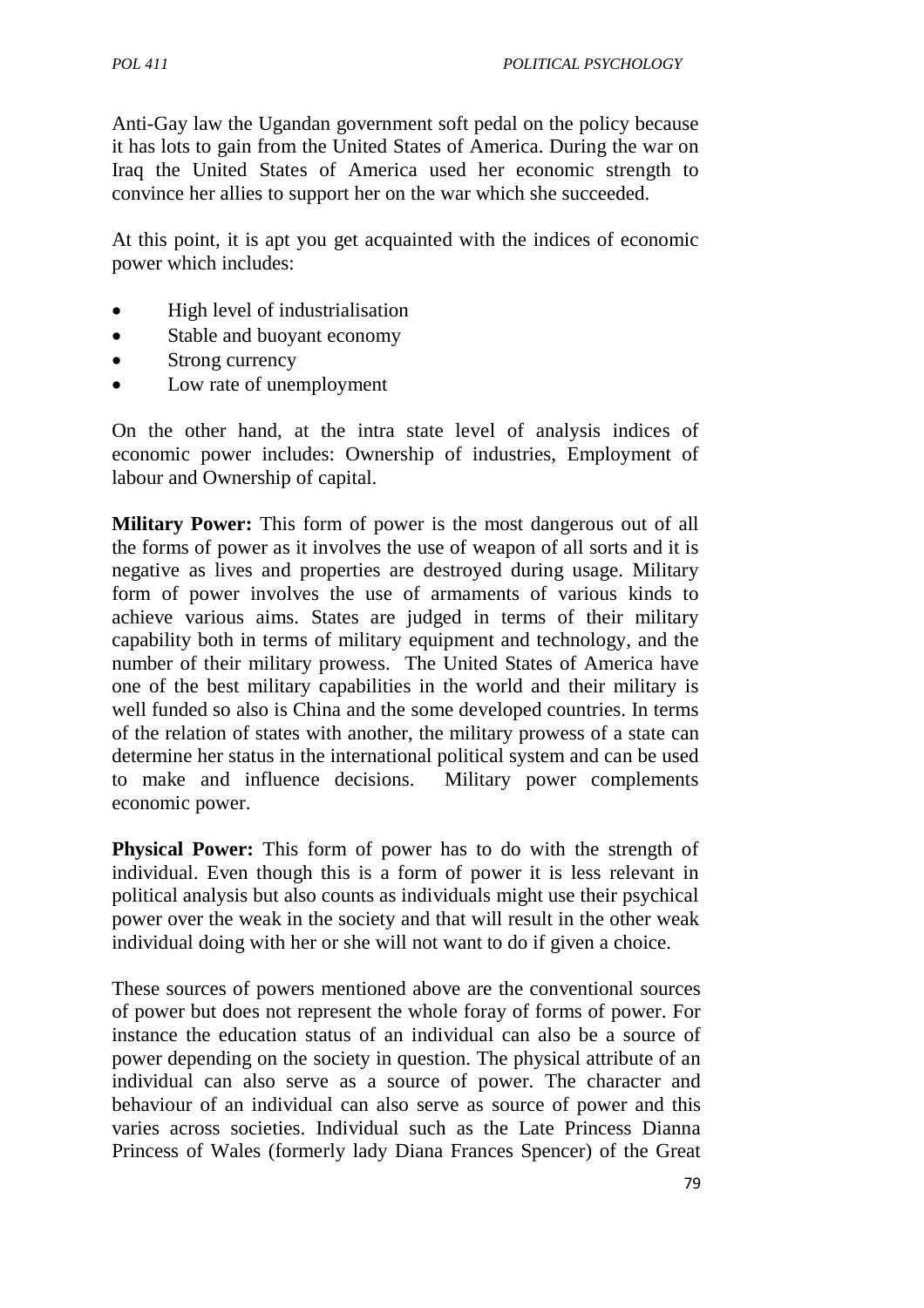Britain is an example of this she was loved by all and till date is still idolized based on her personality. Entertainment star such as Beyonce Knowles, Oprah Winfrey have power and control the mind set of people based on their persona. In the just concluded 2015 general elections in Nigeria entertainers were used by politicians to campaign in order to win the votes of the populace. Hence the persona of an individual can serves as a form of power.

#### **SELF-ASSESSMENT EXERCISE**

What is your understanding of power and its varied forms?

### **3.3 The Nexus between Power And Politics**

Politics and power are two concepts in the study of political science that are mutually in exclusive. As a matter of fact, government cannot maintain peace, guarantee security, promote economic growth or pursue effective policies without the use of power. Power is a tool that is to be used through politics. At different level, political power comes to play in the achievement of aims of individuals or groups as the case may be. As in international politics, economic powers of developed states like the United States of America, China and Russia, Germany, France, Great Britain use their economy influence to make developing countries do their bidding. Economic incentives are given to these developing countries to keep them under their control. Embargo of products are placed on the goods of countries that are found wanting and do not want to dance to the bidding and dictates of the powerful countries hence showing the importance of economic aspect of power.

 The Military form of power is also utilised by states as form of deterrent to other states and is eventually used by states to suppress another state. Example is the United States of America in the Middle East the USA has embarked on war against terrorism in Iraq and Afghanistan using her military strength in these countries. The military prowess of the United State of America is a crucial factor in the USA relations with other states hence; the United States of America has an upper advantage in international politics against other countries.

Even at the state and intra state level of politics, power is eminently visible in these spheres. In the making of decisions there is a constant struggle for power amongst political actors in a state in the quest for the authoritative allocations of values.

The jostling for the head (Senate President) of the upper chamber (The Senate) in the Nigerian upper legislative arm is an example of the power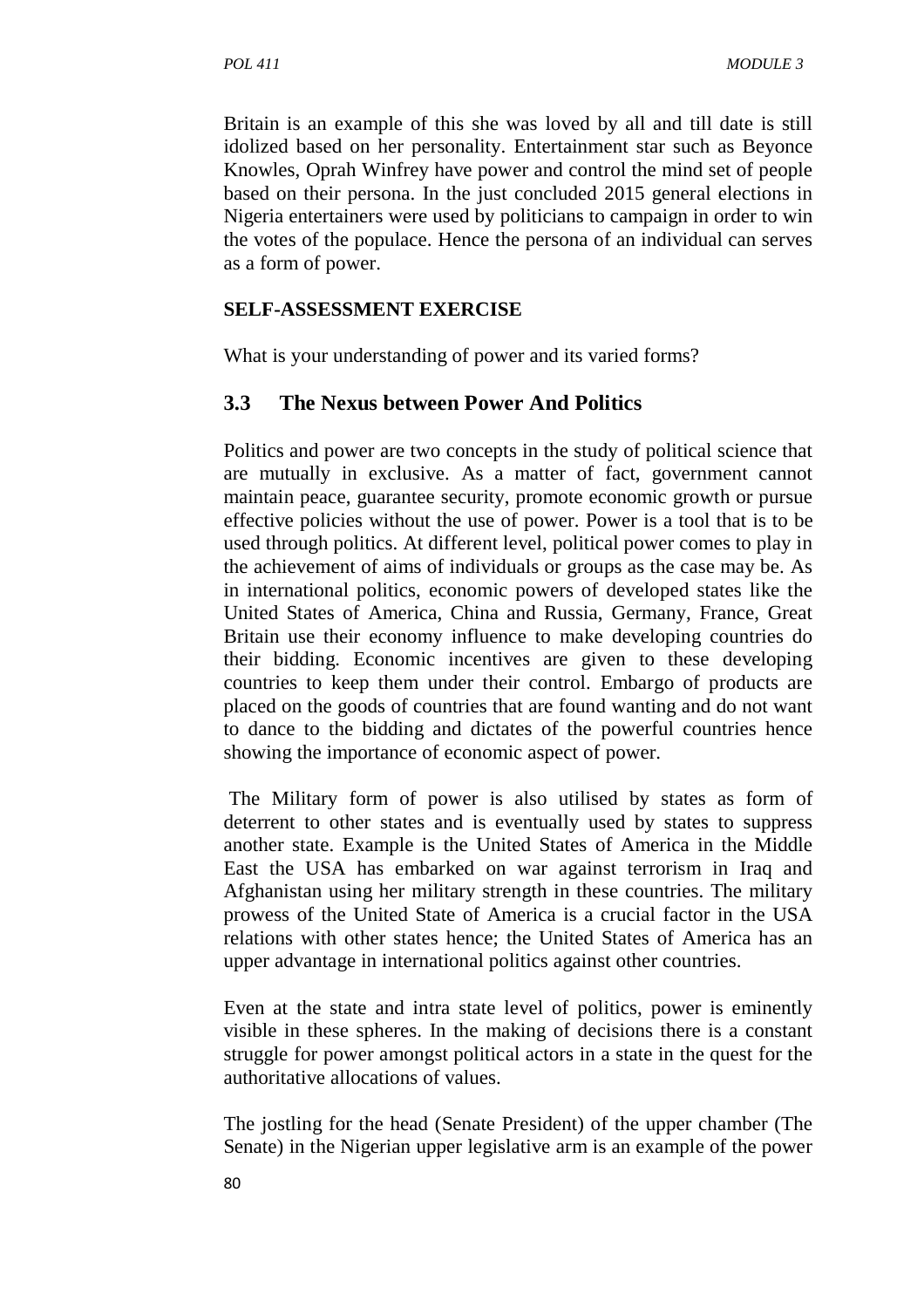struggle in politics which bring the definitions of Harrold Lasswell who gets what and how. Politics is which individual or group has the control of power in a polity. Therefore, there is constant struggle for power in a polity as there are a lot to gain when in control of political power. Even at the intra state level of politics there is constant struggle to head organisations and associations owing to the incentives that comes along with it. So power and politics are two important concepts in political discourse that are mutually in exclusive.

# **4.0 CONCLUSION**

This unit explored the concepts of "Power and Politics". Equally, highlighted were how different types of power helped in identifying which aspect of politics one would be interested in analysing.

## **5.0 SUMMARY**

The unit examined power as an important element in politics and its different levels of use.

# **6.0 TUTORED-MARKED ASSIGNMENT**

- **1.** Discuss power in relation to its use in your polity.
- **2.** Explain how Power and Politics are inseparable concepts in political psychology.
- **3.** Discuss how peace, security, and economic growth project power

## **7.0 REFERENCES/FURTHER READING**

- Akeke, O.A. (2008). *Foundation of Political Science.* Ababa Press Limited Sango Ibadan.
- Henderson, C.W (1997). *International Relations Conflict and Cooperation at the Turn of the 21st Century. McGrawHill 1997*
- Magstadt, Thomas .M (2011). *Understanding Politics Ideas, Institutions, and Issues.* Wadsworth Cengage Learning international edition  $9<sup>th</sup>$  edition.
- Matteo Pallaver. (2011) Power and Its Forms: Hard, Soft, Smart. A thesis submitted to the Department of International Relations of the London School of Economics for the degree of Master of Philosophy. London, October 2011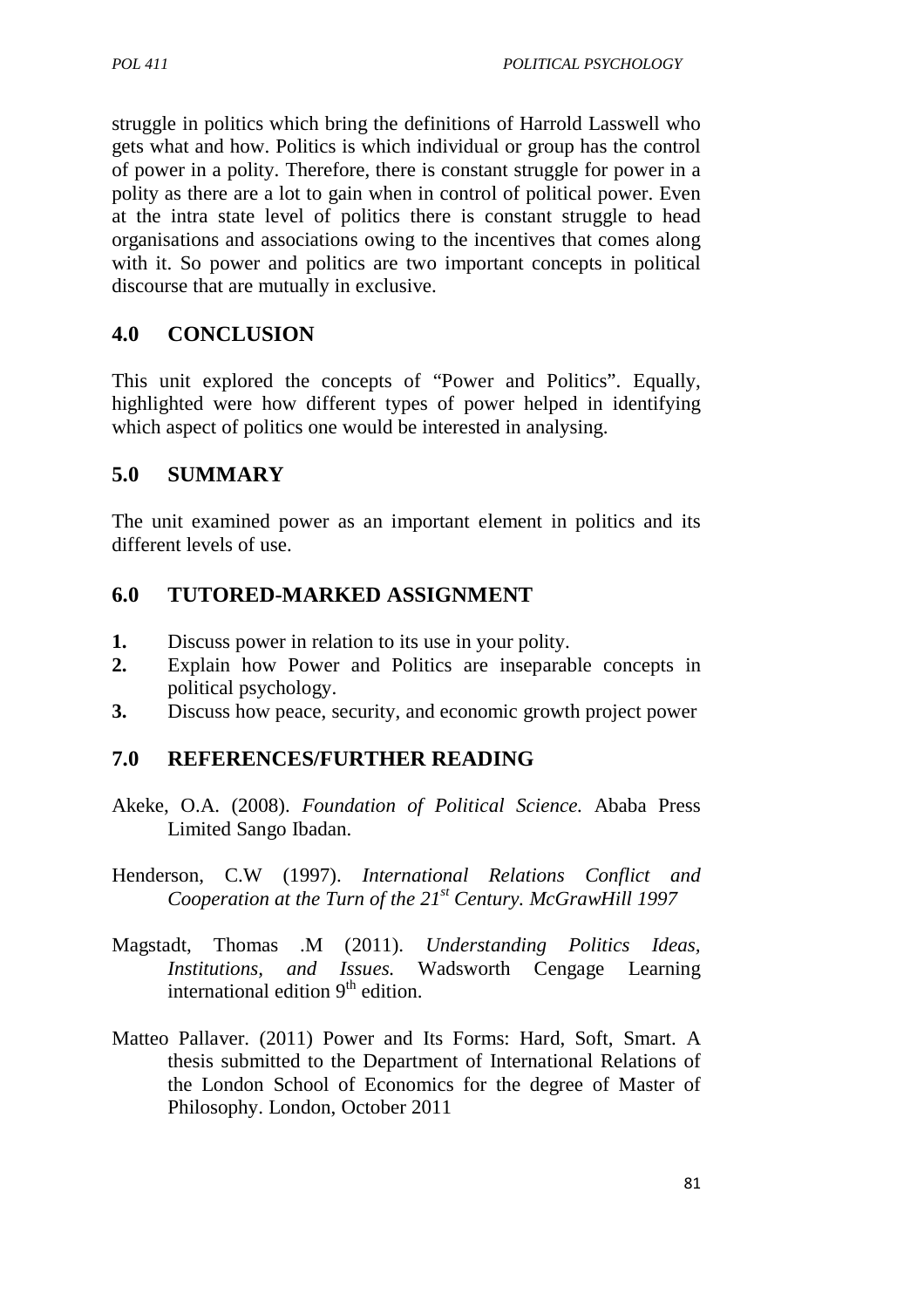- Oji, O.R. (1997). *An Introduction to Political Science.* MaryDan Publishers, 3 Neni Street Enugu
- Roskin, M.G, Cord, R.L, Medeiros, J.A, Jones, W, (2010). *Political Science An introduction Pearson education Inc Eleventh Edition*
- Weber,Max.(1947) The Theory of Social and Economic Organisation, (trans.A.M.Henderson and Talcott Parsons). New York: The Free Press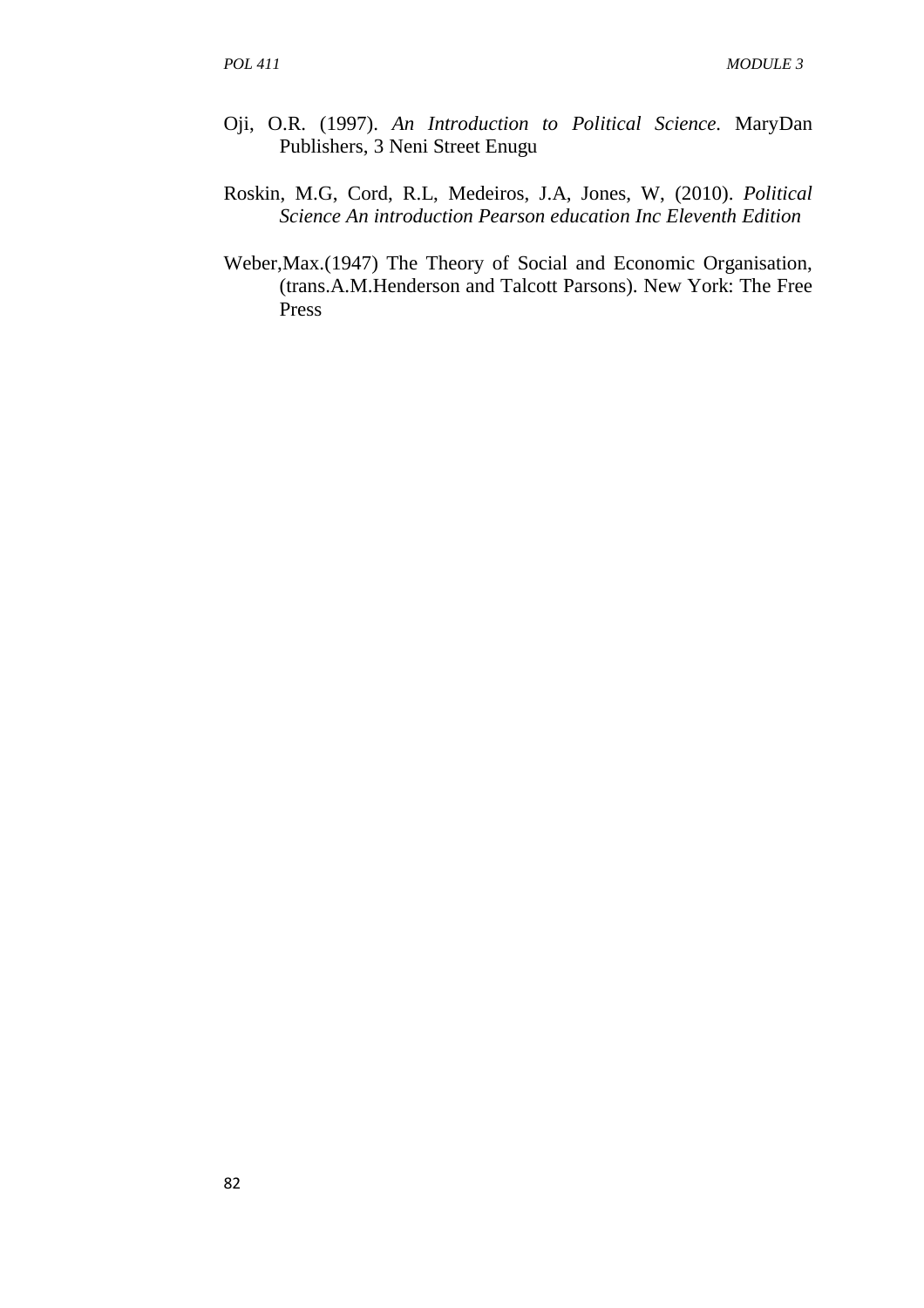# **UNIT 2 POLITICAL CULTURE**

## **CONTENTS**

- 1.0 Introduction
- 2.0 Objectives
- 3.0 Main Content
	- 3.1 What is Political Culture
	- 3.2 Types of Political Culture
	- 3.3 Assessment of Political Culture in Nigeria
- 4 Summary
- 5 Conclusion
- 6 Tutor-Marked Assignment
- 7.0 References/Further Reading

# **1.0 INTRODUCTION**

Political culture is one factor that influences the political behaviour of individuals in a polity. To this end, this unit focuses on Political Culture and examines the nature of political culture in politics.

## **2.0 OBJECTIVES**

At the end of this unit, you should be able to:

- explain political culture
- identify types of political culture
- assess political culture in nigeria.

### **3.0 MAIN CONTENT**

The focus of this unit is political culture and its nature. Also, explained here, are its different types and the illustration of the concept in Nigeria.

## **3.1 What is Political Culture?**

**What is Culture?** Culturerefers to those shared beliefs that people learn from society. While all human beings hold beliefs, they do not all hold the same beliefs. Members of the same culture acquire a common belief system. Those shared beliefs also set norms expectations of how people are expected to behave.

Culture affects the way people think, including the way they process and order information. Culture shapes who we are, how we see the world, and what values we place on what we see.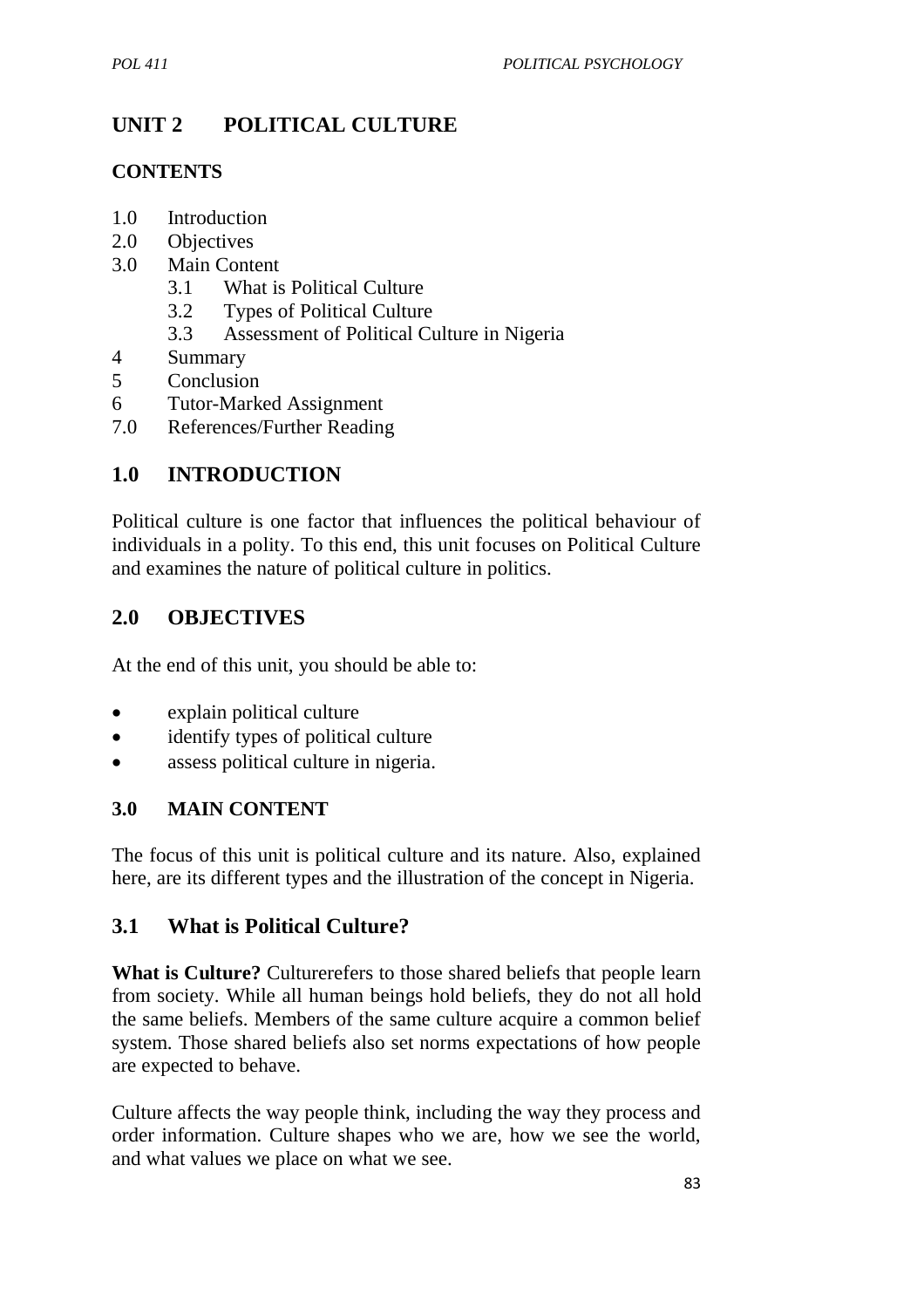Culture is also an important source of identity. Identity is the way people define themselves and are defined by others. Identity also satisfies the need people have to be part of something bigger than them. Culture is the total way of life of some people or groups in a particular society. The culture will include particular attributes of specific society such as their political systems, economic system, religious system, and family patterns.

Having created an understanding of what culture is, you then need to know: what then is P**olitical culture?** Like any other concepts defining political culture differs across societies and climes as culture differs across societies so those contents differ too. This was rightly noted by Kolb, 1978 in her main words thus:

> … Culture also differs with respect to their permeation throughout the society and the intensity of attachment of people to prevailing beliefs. In some countries a distinct cultural pattern or creed is dominant in that it prevails among most people and it is either explicitly subscribed to, or unquestioningly accepted by, most members of the society (Kolb, 1978:91)

Political culture was first proposed by Gabriel Almond (1956) and subsequently employed in *The Civic Culture* (Almond and Verba 1963 cited in Pavone, 2014 ), the term promised to solve in a scientific, cross culturally valid way the micro-macro problem: the classic problem of specifying how people affect their political system, and vice-versa (Chilton, 1988). Since the employment of the topic by Almond, political the concept has been used to explain political phenomenon. Political culture is the pattern of individual attitudes and orientations toward politics among members of a political system (Almond and Verba, 1963). To Elkins &Simeon, 1979 political culture defines the range of acceptable possible alternatives from which group or individuals may, other circumstances permitting, choose a course of action. Lowell Dittmer (1977: *566)* defines political culture as "a system of political symbols, and this system nests within a more inclusive system that we might term 'political communication'." These symbols differ across climes and affect the political behavoiurs in the society an example is the British political system which is parliamentary even though the British practice democracy there is still respect for the monarchy due to the culture as a matter of fact, the monarchs are respected in the society and they influence decision-making in the society.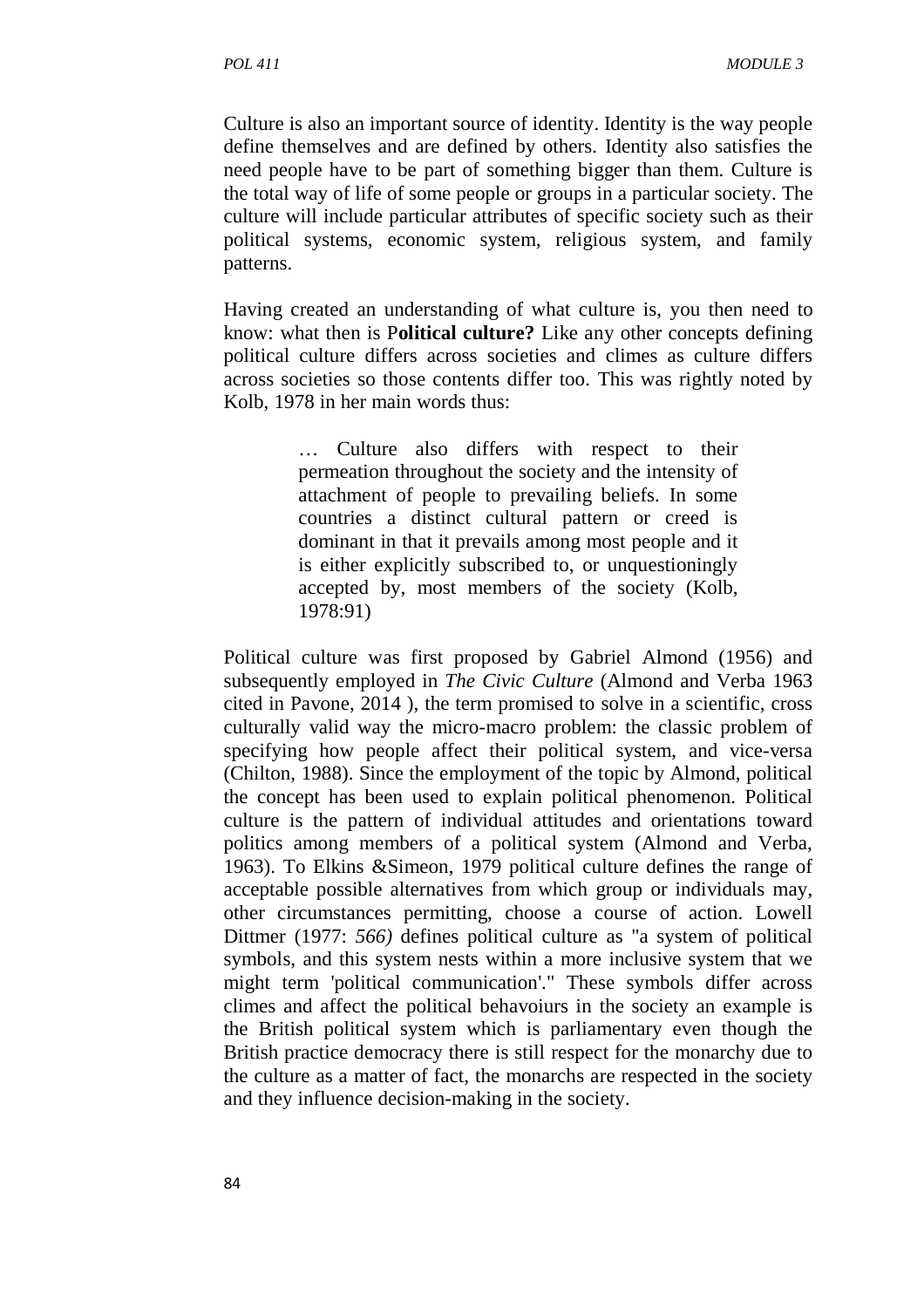Political culture refers to the belief system and value or value orientations, which influence political behaviour, institutions and processes of these various cultures (Kolb, 1978). In sum, you can conclude that, Political culture consists of people's shared, learned beliefs about their political system and their role within that system. Political culture influences the way people see their political world. Political culture also influences what people value most in their political world. Some political cultures place a high value on individual freedom while other cultures prize community solidarity. An example is the northern Nigeria women are not allowed to participate in governance as compared to other regions in Nigeria and women in that part of the country adhere to that rule you rarely find women in politics.

Also, in the same region, due to the nature of their pre-colonial political organisation which was centralised, the political leaders are respected and not questioned in that part of the country. This can be attributed to the centralised nature of the political system in the pre-colonial northern Nigeria were power, influence and authority revolve around the Sultan of Sokoto during the Sokoto caliphate. During that period, the Sultan of Sokoto was also the head of the Muslim community hence he had so much power and was respected. Therefore, even with the demise of that political system in northern Nigeria, northern leaders are still respected by the populace this could be the reasons for the high level of unaccountability by the politician in that region. This is one reason (Olojo, 2013) attributed the Boko haram insurgency to the lack of development in the northern region. The leaders focus on religion and other scrupulous policies that are unproductive. This simply illustrates how the cultures of certain communities have impact on their political culture which transcends to generations.

### **SELF-ASSESSMENT EXCERCISE**

Explain what political cultures projects in politics.

### **3.2 Types of Political Culture**

Let us begin by examining Gabriel Almond and Sydney Verber's typologies.

Gabriel Almond and Sydney Verber were American social scientist scholars who in their work "political culture"tried to measure citizen's participation in politics in five different states the United States of America, Great Britain, Germany, Italy, and Mexico in an attempt to examine the political culture in these states and the people's active participant or non-participant in politics. This research was considered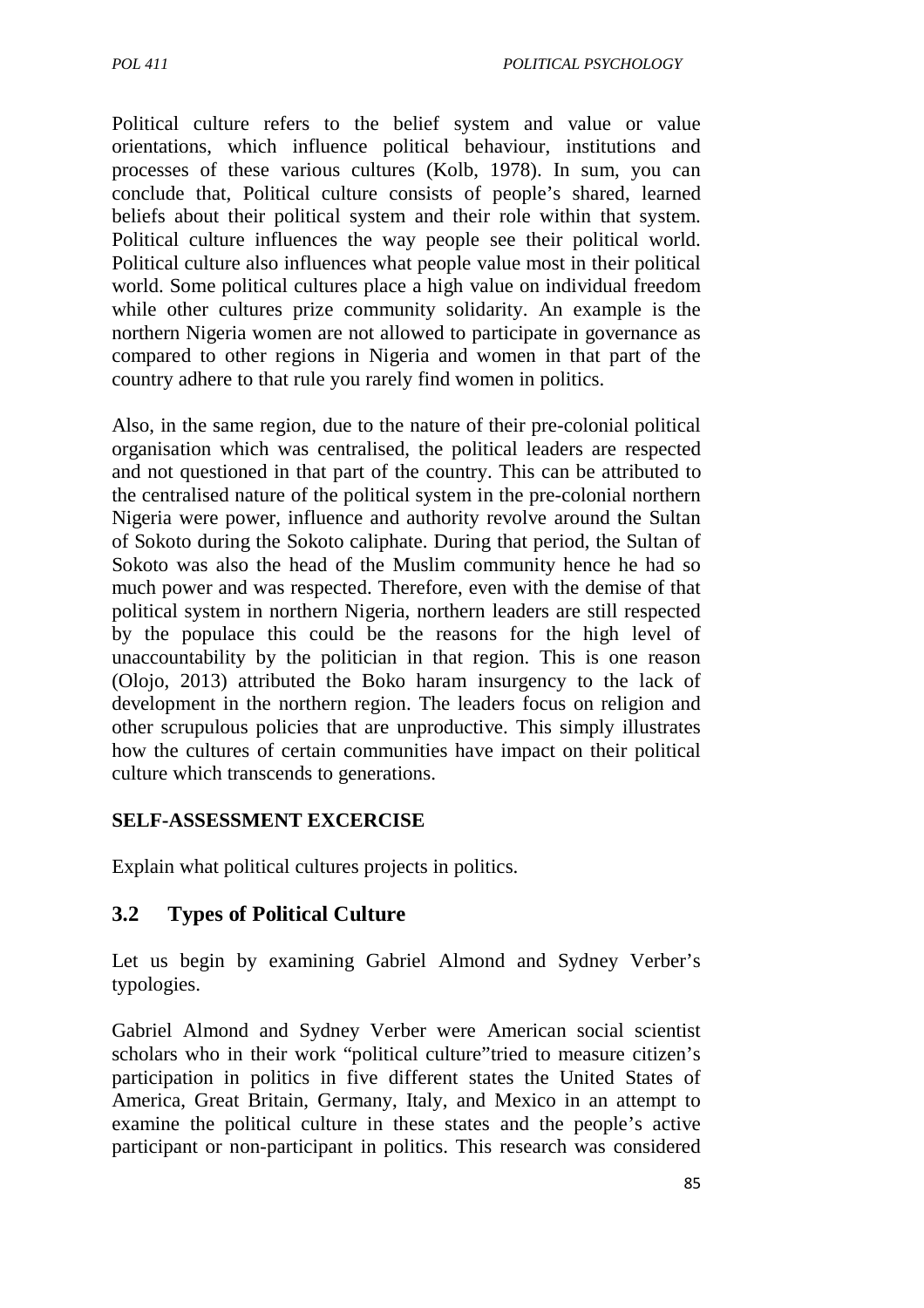ground breaking as it was the first systematic collected data measuring citizen's behaviours across different states.

They compared and contrasted the patterns of political attitudes in the five countries and contended that, across states, a democratic system required a political culture encouraging political participation. Hence, there are factors which are psychological that influences and accounts for a certain group political behaviour. The civic culture is not taught in school but transferred from generations to generations true different social institutions in the society such as the family, peer groups, political institutions amongst others. In their analysis they identified three types of political culture namely:

- Parochial
- Subject
- **Participant**

**Parochial:** This according to Almond and Verba they are the political sleepwalkers, who are not involved in politics, and have little or no knowledge or interest in the domestic political system. They do not care about laws or policies made by government they just take it as they see it.

**Subject :** The category of people in this group are somewhat aware of political institutions and rules which is a huge departure from the Parochial group who are not involved and interested in politics at all.

**Participant:** People in this group possess a strong sense of influence, competence and confidence in understanding the domestic political system. They influence decision-making by the government and also are involved in politics (Chen, 2005).

The above are classifications of political culture by Gabriel Almond and Sydney Verba. There are other classifications of political culture notably among which is Arend Lijphart. In his analysis, Arend Lijphart classified political culture into two namely:

First classification consists of two main classes which are

- Mass political culture
- Elite political culture

The mass political culture consist of people who are in the lower carder of the society these are people who are poor and they do not really influence the decision-making bodies.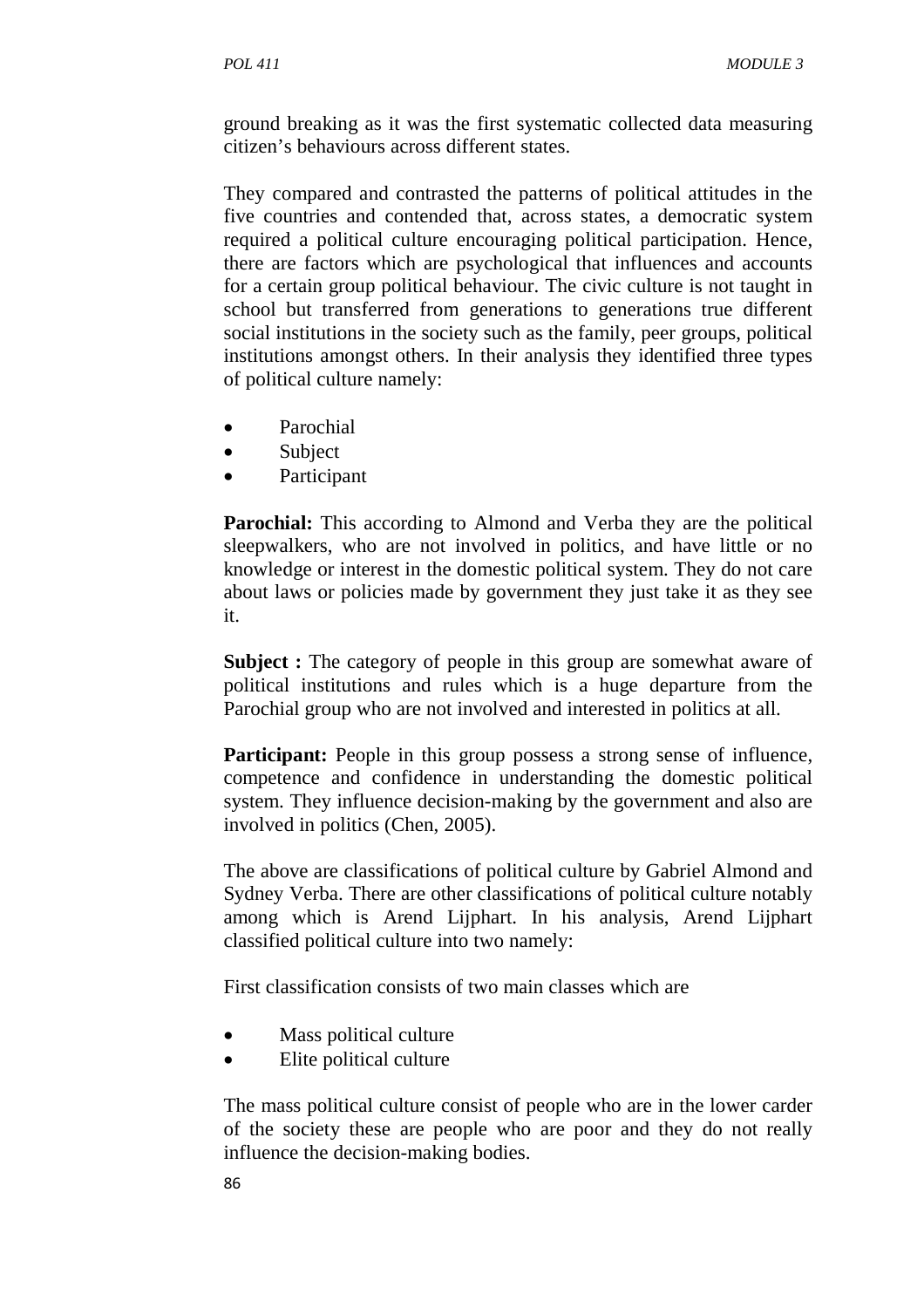The elite political culture as the name implies consists of the elite who are crem de la crem of the society. They influence policies and of the government. They consist of the rich and powerful in the society.

Political culture has also been classified by different scholars in different ways apart from the above mentioned classification but the above are the basic conception of political culture.

# **3.3 Assessment of Political Culture in Nigeria**

With the description of the meaning and types of political culture, it is then imperative to examine its application in Nigeria. From the above, you can see that there are different types of political culture and each of these exist in any society.

Nigeria as the most populous Black Country in the world is made up of different ethnic groups with the Igbo's Yoruba's and Hausa's being the majority. With this diversity exists different cultures and practices which have implications on their political activities. The political culture amongst these three ethnic groups in Nigeria is greatly influenced by the nature of their pre-colonial political system. During the pre-colonial era in northern Nigeria, the political system that existed was centralised with power, influence and authority revolving around the Sultan of Sokoto in the Sokoto caliphate. This is coupled with the fact that the sultan of Sokoto was the head of Muslim community at that moment he had so much powers which was absolute. That cultural orientation still exists to date.

The political culture of the northerner is one as such that their political leaders are not questioned and held accountable in office, their leaders are being respected and seen as symbols of worship which accounts for the high rate of poverty and underdevelopment in that region. In the eastern Nigeria, the political organisation is different from that of northern Nigeria. The pre-colonial political organisation in eastern Nigeria was decentralised system of governance were by there was no central political authority who has power to make and enforce laws as found in other regions (Northern and Southern), rather political power was decentralised this has influenced the political culture of the region till date.

While the political organisation in the Northern region was centralised, the political organisation in the western region was also centralised but not absolutely centralised as there were checks and balances put in place to checkmate the excesses of the king. The Oyomesi and the Ogboni cult of elders serve as institutions of checks and balances against the central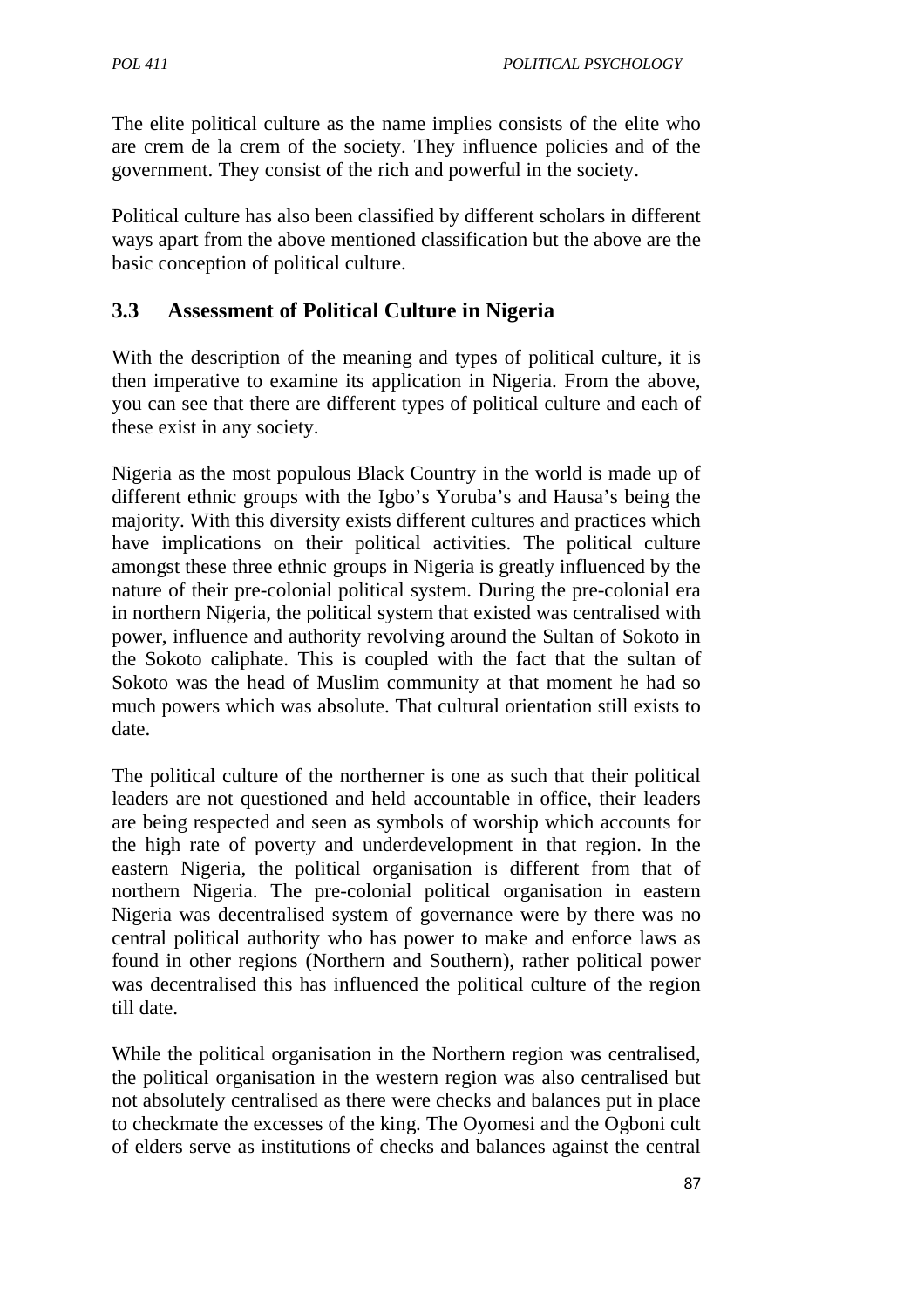political authority which was the Alafin of Oyo. These political systems have over the years influenced the political culture in Nigeria. The voting patterns and political behaviours in different parts of the nation are determined by the political cultures of these regions. As a matter of fact, in northern Nigeria, women were not allowed to vote until 1979 (Tsebee, 2010). With this, it can be seen that political culture in Nigeria is that of ethnic rivalry and bigotry. This has been the norm throughout the years and has slowed down the pace of development in the country. Tesebee, 2010 summarises the state of political culture in Nigeria. In his main words:

> …There is a general culture of violence, which has come to be accepted as a norm and which has unfortunately come to pervade our entire sociopolitical consciousness as well as appear to have been canonized. Under this setting, there is the tendency that some people see killing, brutality and intimidation as "normal" ways of living and gaining political power. This is the culture that has created past and present Nigerian political class as well as creating the future political class. Those at the winning side celebrate while those at the losing side mourn and bury their dead (Tsebee: 142; 2010)

This has been the nomenclature in Nigeria. Majority of the citizens in Nigeria do not care about the government because they have been let down by the government over the years. Elections are rigged; votes do not reflect the true mind sets and choices of the Nigerian populace. All these have affected the political culture in Nigeria. Most Nigerians are best said to be parochial in nature as they are unconcerned in decisionmaking with the elite and few members of the society that have lots to gain concerned and interested in politics. This has also been compounded with the prolonged military rule in Nigeria. There have been cases of bad governance and leadership on the part of the government and which have lead to corruption (Ogbeidi, 2012). All these have lead to the bad state of Nigeria political culture which has not lead to Nigeria's development.

#### **SELF-ASSESSMENT EXCERCISE**

What factors do you think have affected the political culture in Nigeria?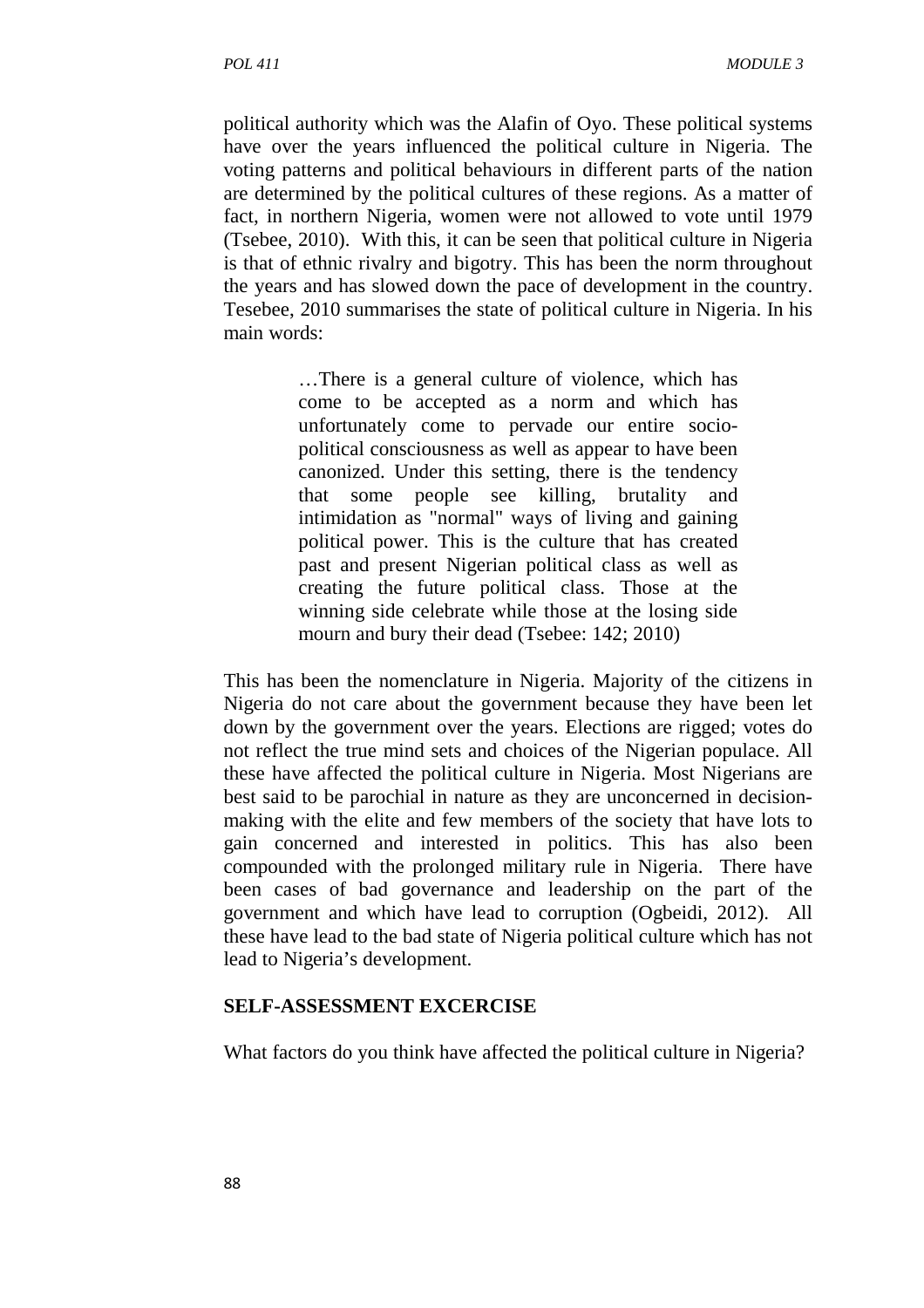# **4.0 SUMMARY**

In this unit, you have learnt the meaning of political culture, different types of political culture as well as political culture as it is experienced in Nigeria especially what influences it.

## **5.0 CONCLUSION**

From the above, it is clear that political culture of a society affects the political behaviour of that particular society. Political culture also differs across climes and this explains development and underdevelopment of societies because the political culture of a particular society influences the pace of development.

# **6.0 TUTOR**-**MARKED ASSIGNMENT**

- 1. Analyse what political culture is and its varied types.
- 2. With your understanding so far of political culture, assess it in relation to Nigeria.
- 3. How does the diversity which exists in different cultures and practices have implications on their political activities?

# **7.0 REFERENCES/ FURTHER READING**

- Almond, G &Verba, S. *The Civic Culture: Political Attitudes and Democracy in Five Nations.* Princeton, NY: Princeton UP; 1963 cited in Pavone, T.(2014) "Political Culture and Democratic Homeostasis: A Critical Review of Gabriel Almond and Sidney Verba's *The Civic Culture" Available at :http://tommasopavone.yolasite.com/resources/Almond%20%26 %20Verba- %20The%20Civic%20Culture%20(Critical%20Review).pdf.*
- Chen, J. (2005) "The civic culture: political attitudes and Democracy in five Nations Gabrieal Almond and Verba Sydney". Anna Rulska Rev. Essay #2 Feb  $15<sup>th</sup>$  2005. Available at http://ww2.odu.edu/al/jchen/Comparative%20Politics%20%28Gr aduate%29/Review%20Essays/Week%207/Anna%20Rulska.pdf.
- Ogbeidi, M.M. (2012). "Political Leadership and Corruption in Nigeria Since 1960: A Socio-economic Analysis". Journal of Nigeria Studies volume 1 number 2 fall 2012. Available at: http://www.unh.edu/nigerianstudies/articles/Issue2/Political\_lead ership.pdf.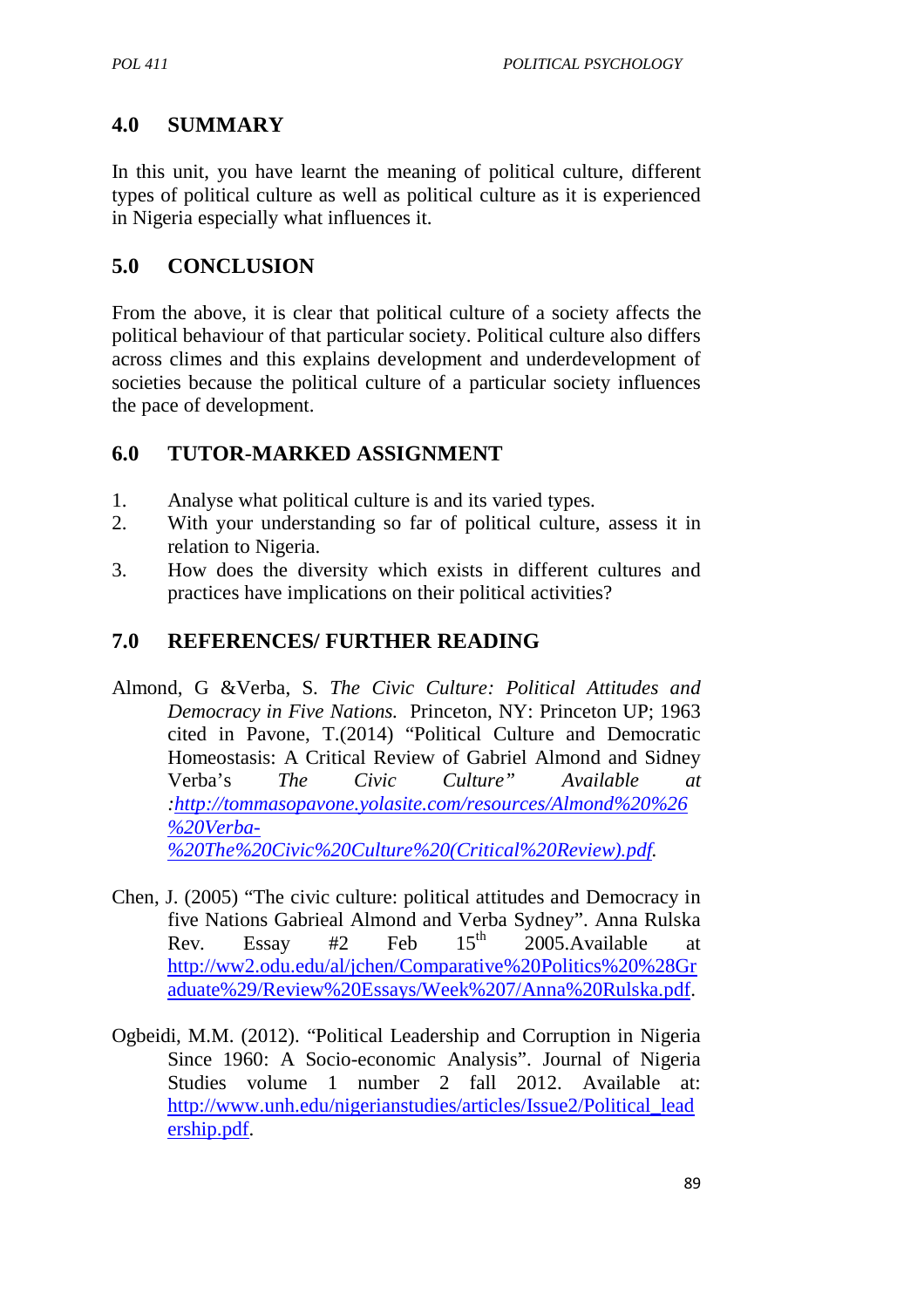- Olojo,A. (2013). "Nigeria's Troubled North: Interrogating the Drivers of Public Support for Bokoharam". International Centre for Counter Terrorism – The Hague Research paper. October 2003. Available at: http://www.icct.nl/download/file/ICCT-Olojo-Nigerias-Troubled-North-October-2013.pdf.
- Tsebee, K. A. (2010). "Mass Media and Political Culture in Nigeria". *Journal of Communication and Culture: International Perspective.* Vol.1 No.3, December, 2010.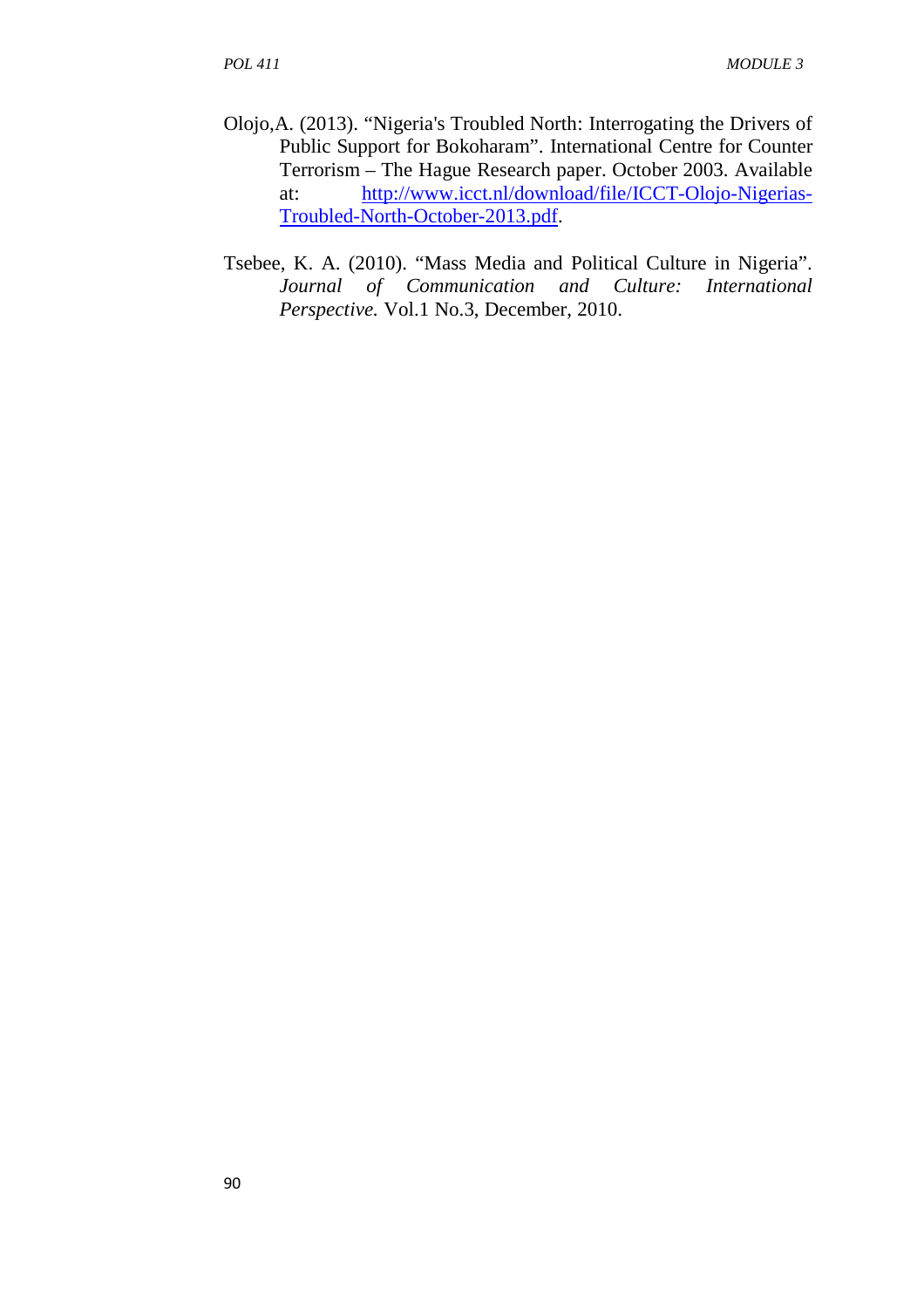# **UNIT 3 PUBLIC OPINION**

## **CONTENTS**

- 1.1 Introduction
- 2.0 Objectives
- 3.0 Main Content
	- 3.1 Concept of Public Opinion
	- 3.2 Elements of Public Opinion
	- 3.3 Means of Measuring Public Opinion
- 4.0 Summary
- 5.0 Conclusion
- 6.0 Tutor-Marked Assignment
- 7.0 References / Further Reading

# **1.0 INTRODUCTION**

Human beings as Political beings behave in certain ways based on their political socialisation or political culture in politics. Assessing or gauging people's perception on political issues, public opinion is needed as it is a means of getting people's views on matters of relevance to the development of the state. To this end, this unit reviews the conceptualisation of public opinion, means of measuring it, its types and the processes of its formation.

## **2.0 OBJECTIVES**

At the end of this unit, you should be able to:

- define public opinion
- describe how public opinion are formed
- explain the means of measuring public opinions.

# **3.0 MAIN CONTENT**

## **3.1 Concept of Public Opinion**

In conceptualising public opinion, the two basic concepts will be explained. The term public, from the Latin publics meaning "the people," similarly had several discernable meanings. In some of its earliest uses it referred to common access, with areas open to the general population deemed public (Habermas, 1962/1989 cited in Donsbach, 2007). In a second usage, public referred to the common interest and common good, not in the sense of access (or belonging to) but rather in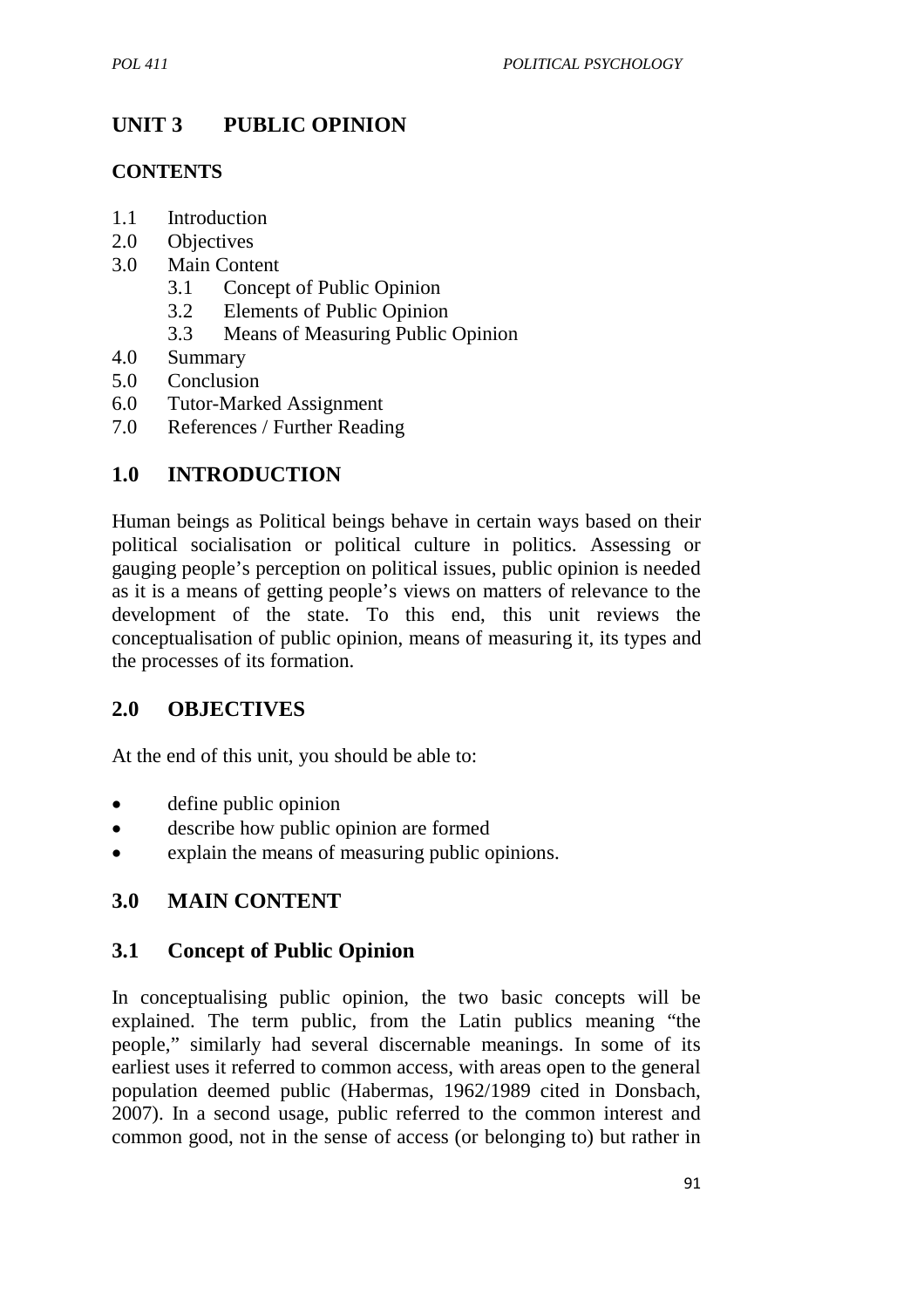the sense of representing (that is, in the name of) the whole of the people.

As any other concept within the social sciences, public opinion has been defined differently by various scholars. Bernays, 1928 defined it as the thought of a society at a given time towards a given object which might be political, economic or cultural. In early usage, public opinion referred to the social customs and manners of this growing class of prosperous "men of letters" but by the close of the century it was being used in an expressly political context, often in conjunction with cousin phrases such as "common will," and "public conscience."(Donsbach, 2007)

As a matter of fact, there was transformations overtime of the meaning of public opinion. Barker (1990) argued that, the change from absolute monarch rule in England brought about public opinion as a new source of authority. In his words Baker:

> Baker (1990) argues that with the dissolution of absolute monarchical power, both the crown and its opponent alike invoked public opinion as a new source of authority and legitimacy, largely in rhetorical fashion and without any fixed sociological referent. Hence the term remained, in some sense intentionally, vague. (Baker, 1990 cited in Donsbach; 2007)

It was linked quite explicitly with free and open discussion of political affairs among educated men of financial means. Yet it often acquired (as in the writings of Rousseau, 1762/1968) an abstract and almost superhuman quality as an expression of the common will, divined through reasoned debate, and framed as a powerful new tribunal for checking and thus controlling, as right would have it, the actions of the state. Despite these communitarian origins, however, the concept of public opinion came to acquire much of its contemporary meaning from its deployment in the work of later liberal thinkers, particularly "utilitarian" philosophers such as Mill (1820/1937) and Bentham (1838/1962).

Also, the meaning of public opinion has changed over the years to include and suite different variations of research. (Converse, 1987) It relates to "action or readiness for action with regard to a given issue on the part of members of a public who are reacting in the expectation that others in the public are similarly oriented toward the same issue."(Davidson, 1958). Hence public opinion can be summed up to mean, different views of the populace about different issues on the state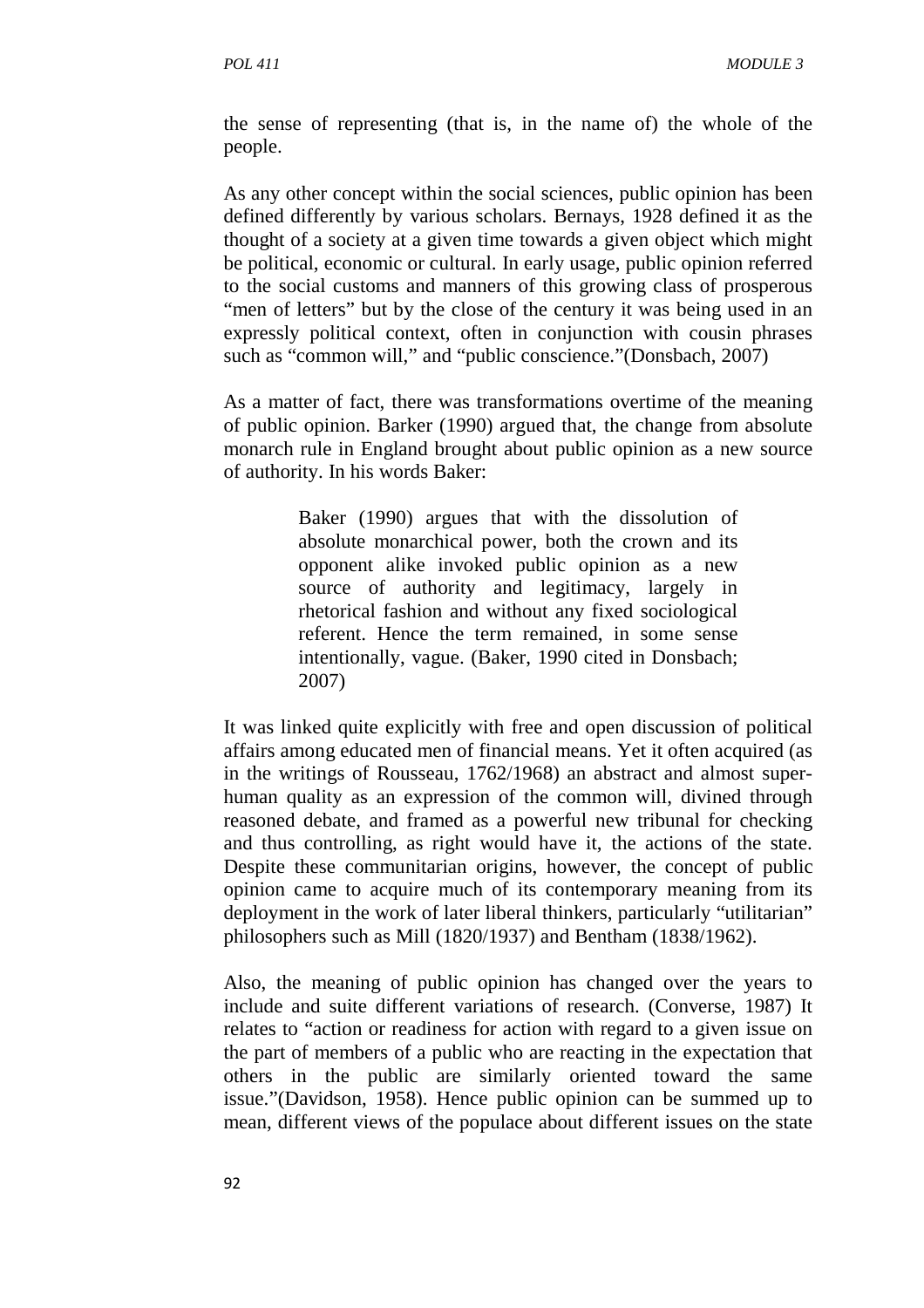in total most especially in a democratic dispensation (Lax &Philip, 2009).

### **SELF-ASSESSMENT EXERCISE**

Examine public opinion as a concept in the Social Sciences.

### **3.2 Elements of Public Opinion Process**

This has to do with the various forms and types of public opinions; as there are different aspects to public opinion which covers different range of subjects which can be political, social-cultural, economic etc. The followings are the elements of public opinion process

#### • **Issues:**

These relate to the topics about which people have opinions. These topics can fall within or cut across the three public opinion dimensions—i.e., cognitive/theoretical matters of truth, or normative/practical matters of rightness, or expressive/evaluative matters of sincerity and authenticity. Issue agendas are typically set by opinion leaders and by the mass media. Also, issues have their own dynamics of development, and these dynamics set parameters for the development of public opinion.

#### • **Communication:**

This concerns the social and/or technologically mediated channels through which opinion circulates. Most public opinion forms through combinations and interactions of interpersonal and mass-mediated communication.

### • **Perceptions of Reality:**

People's perceptions of "what the case is" in the material world, in the social world, and in themselves, as well as their judgments about how those three levels of reality intersect.

### • **Demographic, Social, and Psychological Characteristics:**

These are different attributes or tendencies that vary across, and often within, individuals. Many of these characteristics are potentially relevant to public opinion research, including the following: race, class, gender, age, educational level, cultural tastes, group affiliations, access to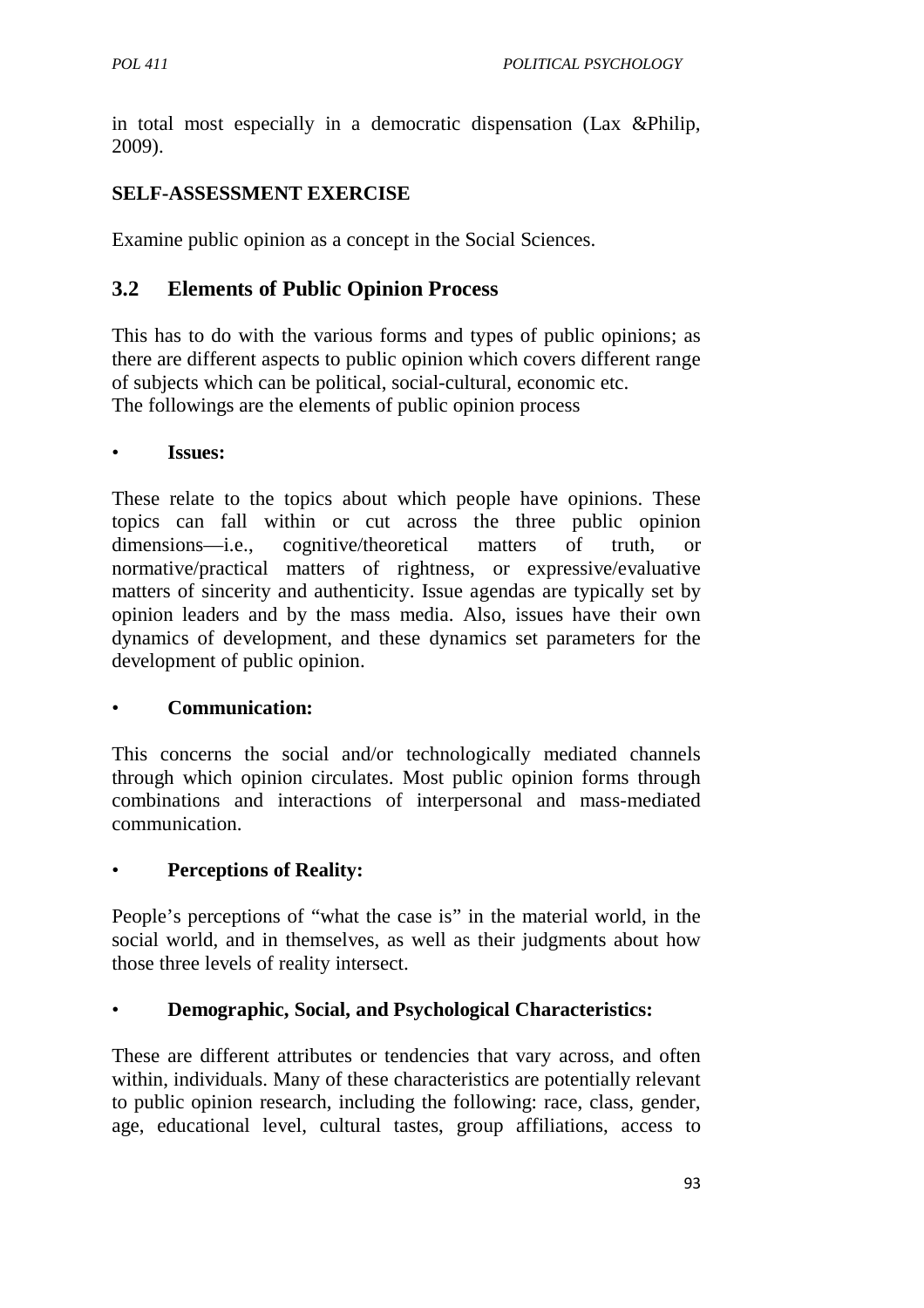information, media use, social position, occupation, opinion leadership etc

### **3.3 Means of Measuring Public Opinion**

There are different methods in measuring public opinion. Basically, the methods can be divided into two: Formal way of measuring public opinion consists of methods that are scientific and systematic. Under this means of measuring public opinions, it involves painstaking and rigor procedures methods. In this category, methods of measuring public opinion are classified into quantitative and qualitative approach. Formal ways of measuring of public opinion includes:

**Sample surveys:** This is the simplest form of measuring public opinion. Basically, there are three ways of conducting sample surveys they include:

**Face-to-face interviews / in-depth interviews:** this was the most common means of measuring people's opinion on different issues. The interviewer talks to the respondents in person and asks relevant questions which is then recorded by the interviewer. The advantage of this method is that it is easier to use and none expensive. There are also disadvantages of this method. First it is time consuming as the interview might take a long time to be conducted hence consuming a lot of time. Another disadvantage is the validity of the interview as the respondent will not like to give negative answers to the questions asked and some of them are influenced by the interviewee.

**Telephone:** Telephone interviews are also formal means of gathering public opinion conducted via the phone. One of the advantage is that is it easier, shorter and precise unlike face to face interview which can take a long time to conduct. The disadvantage is that it is costly to use and because of the cost the essence of the interview might not be achieved.

**Mail surveys:** This method of opinion collection is not commonly used as the other methods of formal measuring of public opinion have over shadowed it. It involves the use of mails in getting public opinions. The disadvantages of this method is that not everyone reply's mails and the mails might be replied lately, hence, the objective of the research will not be achieved. The advantage is that it is cheaper and easy to use and responses of the respondents are not controlled.

The disadvantages of sample surveys therefore are: The informal ways of measuring public opinions are ways that not scientific. These are methods which are not measured by any scientific methods and the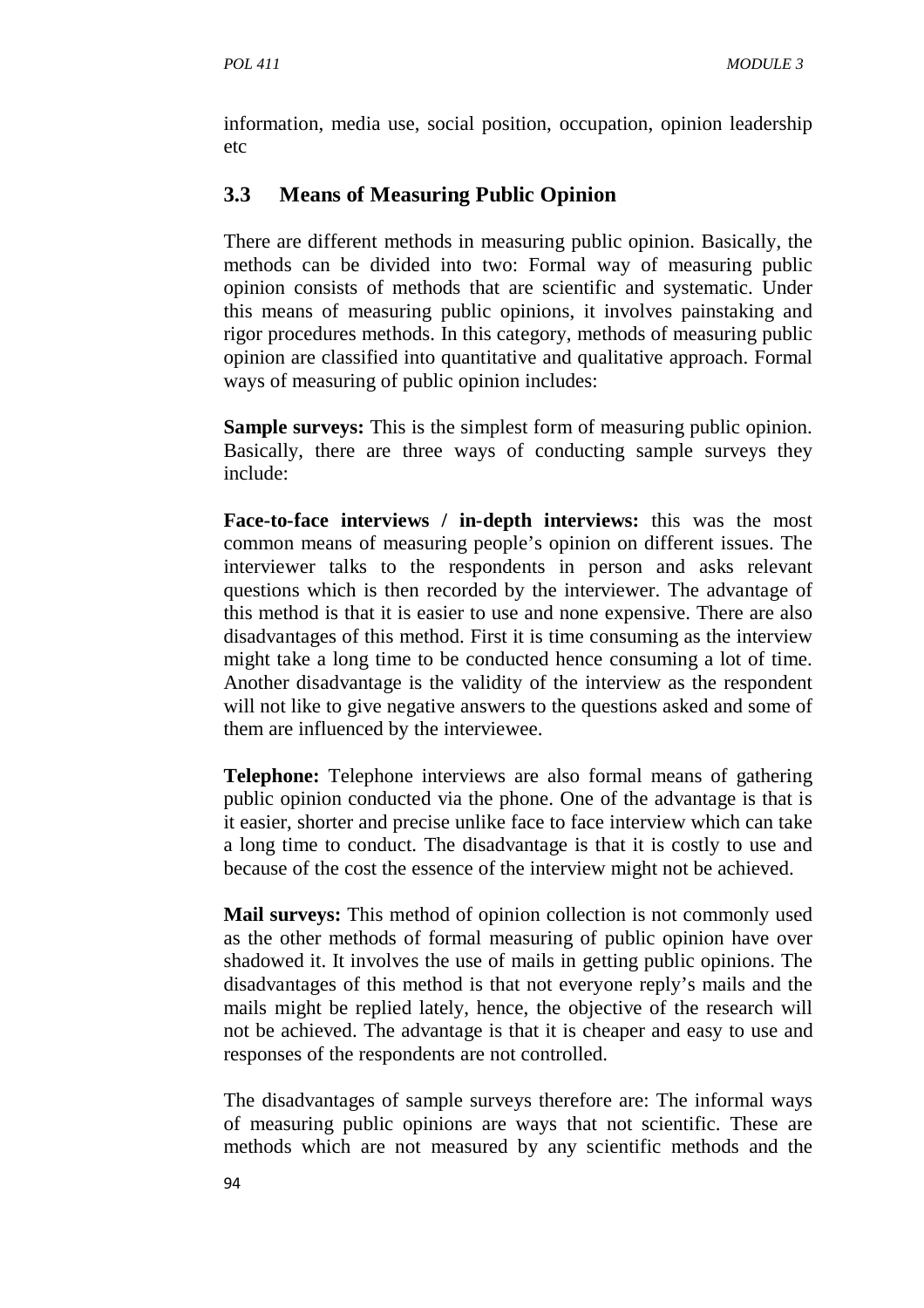processes are not rigor. Equally, there are no guidelines in their processes of elections, interests group and lobby, the media and during protest

### SE**LF-ASSESSMENT EXERCISE**

Discuss the quantitative and qualitative approach in measuring Public Opinion.

### **Elections**

The most common way for a democratic government to learn about public opinion is through elections. Elections are built into the system, at regular intervals in Nigeria and at irregular intervals in other democratic countries. They are important because they determine who staffs the government, and they are also one way for the public to express its feelings about politics. But they are not a particularly precise method for ascertaining public opinion.

Politicians and researchers may try to figure out why one person won an election rather than another, but usually there are so many factors that it is impossible to single out one or a few and "the" reason or reasons. A candidate may have won because he or she is in touch with the voters and understands their needs better than any other candidate. But, on the other hand, a candidate may have won because he or she is a better speaker or because of more or better television advertisements. Even if a candidate won on "the issues," it may be difficult to determine which issues were most important. Some voters may have decided on the basis of economic issues, while others decided on the basis of a candidate's stand on abortion or gun control.

In the end, all that elections tell us about "what the public wants" is that they preferred one candidate over another and not why. Just like the current Nigeria's President Mohammed Buhari majority of Nigerians elected him because of his stance on corruption the president was against corruption and promised to fight corruption to the last and the Nigerian populace voted for him. Elections are also imperfect measures of public opinion because they reflect only the opinions of those who voted. Certainly, in societies in which all adults have the right to vote, elections can reflect the various views of all the people. But in practice, not everyone votes especially in United States, where only about half the eligible voters participate in presidential elections, and even fewer do so in other elections. Therefore, elections tend to reflect the views of those who vote, who are not necessarily representative of the public. As we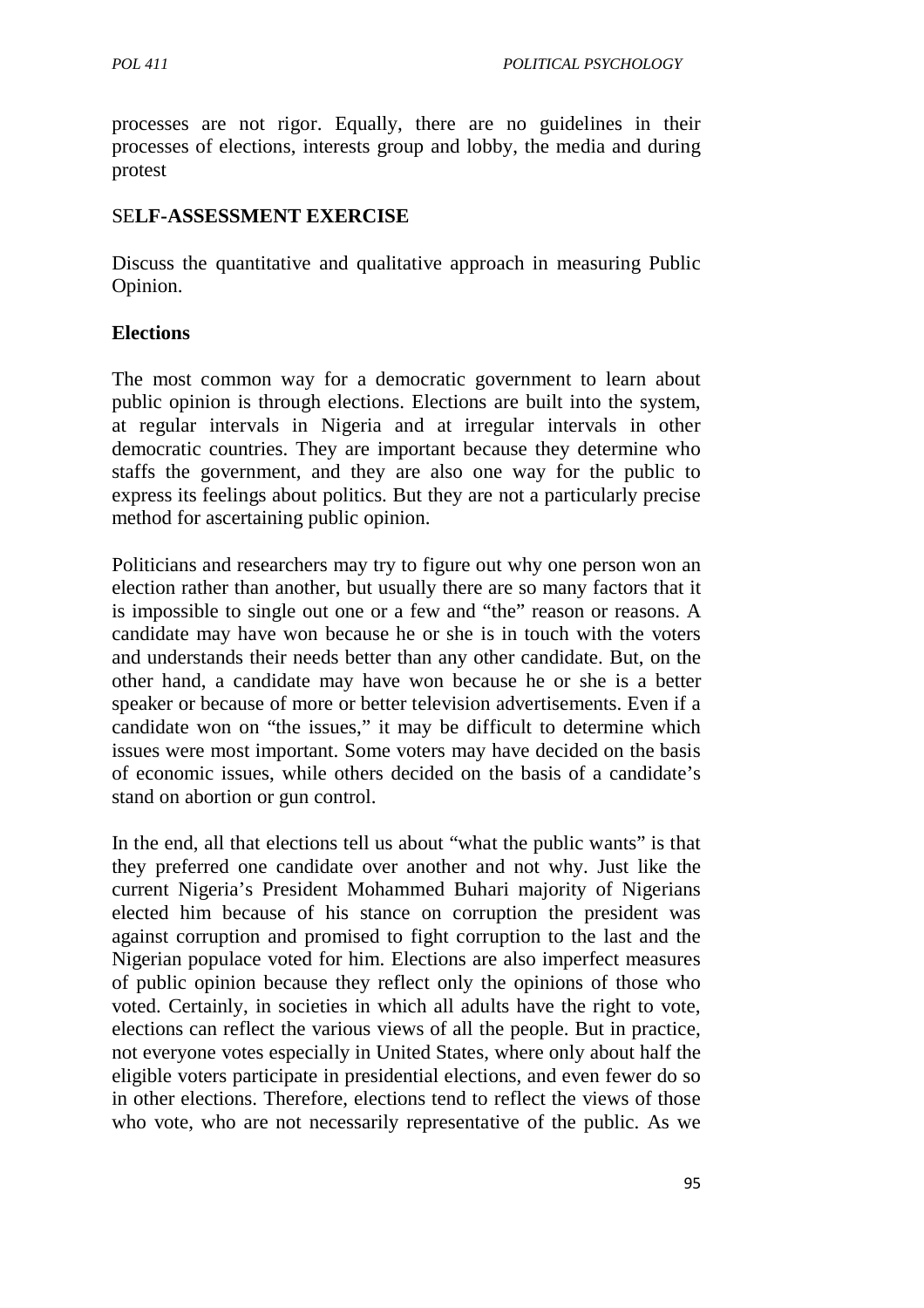shall see later, elections tend to reflect the viewpoints of more educated, wealthier citizens.

While elections are a blunt measure of public opinion, they are the most effective means by which public opinion can control the government and public policy. Elected politicians, who are future candidates, will avoid taking especially unpopular positions on issues because they know that voters might notice and could show their displeasure at the polls. If voters do not notice a candidate's position on their own, opposing candidates will be happy to point it out. In this way, elections serve to hold politicians accountable to voters' opinions even latent opinions that the voters may not consciously hold. Politicians' perceptions of public opinion, then, may be as important as the actual public opinion itself. A state legislator may refrain from voting for an obscure but unpopular bill because she is afraid that constituents would be offended and vote for her opponent in the next election even if, in fact, they would never know Just as the Nigerian senators voted against the same sex bill in Nigeria.

### **Interest Groups and Lobbying:**

Interest groups are also means through which public opinions are measured. It may seem unlikely that interest groups would be valid measures of public opinion. They are remarkably unrepresentative of the public as a whole. The wealthy and the educated members of society are much more likely to be organised into interest groups and employ representatives. The poor and uneducated are much less able to speak to the government through lobbyists. Nevertheless, legislators, staffers, and other government personnel do pay attention to what interest groups say. They have good reason to do so. Good lobbyists tend to be well informed about their issues concerning their employers, they have access to facts necessary to write laws, they understand the political process, and they are present when necessary to answer questions.

### • **The Media:**

In this  $21<sup>st</sup>$  century the media is one avenue for the measurement of public opinions as people in a polity expresses their opinions through the mass media. Many government officials, and many regular citizens, look to the media to understand the views of the public. In Herbst's study, she found that legislative staffers also considered the media to accurately present public opinion. The media are important in understanding people's opinions, and we will devote an entire chapter to the media later in this book. Media, such as television, newspapers, and magazines are important because of the news they choose and how they portray the issues. In other terms, they are important in determining the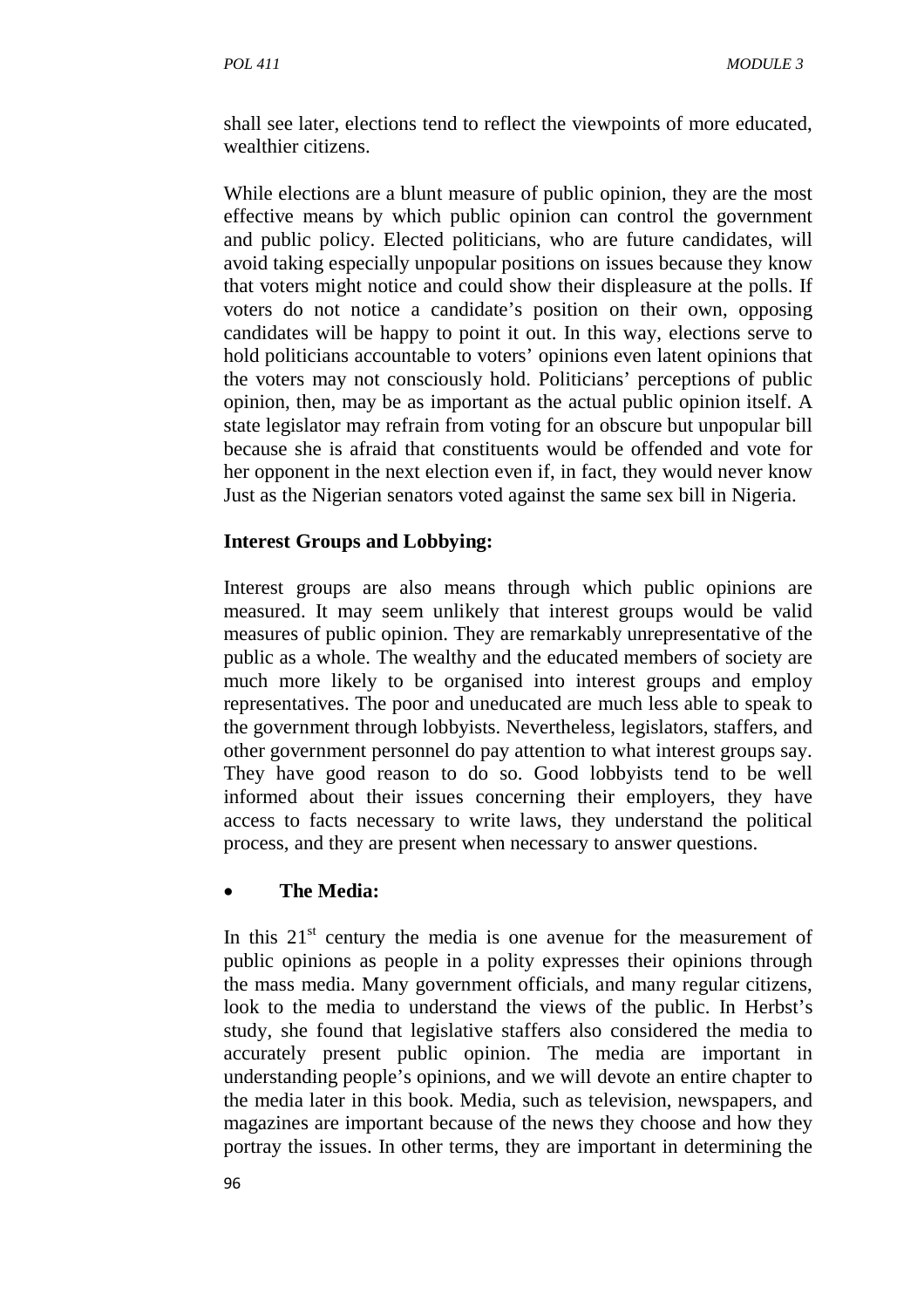political agenda (what people in the government are thinking about) and in framing the issues (how the issues are being considered).

The print media are also important as conduits of opinions from editorialists, columnists, and ordinary people who write letters to the editor. Most large newspapers print the opinions of their editors and run the articles. Most also print letters to the editor that that allow ordinary people the power to express practically any sort of opinion. Some magazines, such as The Nation newspaper and Punch cover politics in an essentially nonpartisan way, but there are many more magazines that represent practically any political point of view in the Nigerian political spectrum. Media houses such as African Independent Television (AIT), Nigerian Television Authority (NTA) Silverbird TV have programmes whereby the people express their views on the polity.

#### • **Protests:**

In democratic governments as well as dictatorships, protests have served governments as indicators of citizens' dissatisfaction with government policies. In Nigeria, especially in the last 40 years, protests have been a staple way of communicating with the government. The goal of protest is to get the media, and by extension the public and government officials, to notice a problem they have been ignoring. The fuel subsidy protest was witnessed in Nigeria in 2012 whereby the Nigerian populace protested against the fuel increase to demonstrate their dissatisfaction.

Another example of protest is that of Martin Luther King, Jr. was a master a handling the media to magnify the impact of protests. King wanted his protest marches in the south to show the brutality of the Jim Crow, segregationist, political and legal system. He aimed his protests at the most visibly brutal Southern lawmen, such as Sheriff Jim Clark in Selma and Bull Connor in Birmingham, Alabama. By being brutalised on television, King and the other civil rights workers showed that the southern legal system needed physical coercion to main white supremacy. These protest marches were very successful; they turned the attention of the media and Presidents Kennedy and Johnson and the Congress to the southern oppression of African Americans and resulted in the passage of the Civil Rights Act of 1964 and the Voting Rights Act of 1965. Since the success of the civil rights protests, many other groups have adopted protests as part of their repertoire in communicating with the government. The women's movement, the pro-life and pro-choice forces, and the gay rights movement have used protests over the last thirty or so years. But what was novel in the early sixties is commonplace today, and it is increasingly difficult to attract the media's attention and to be noticed in protests.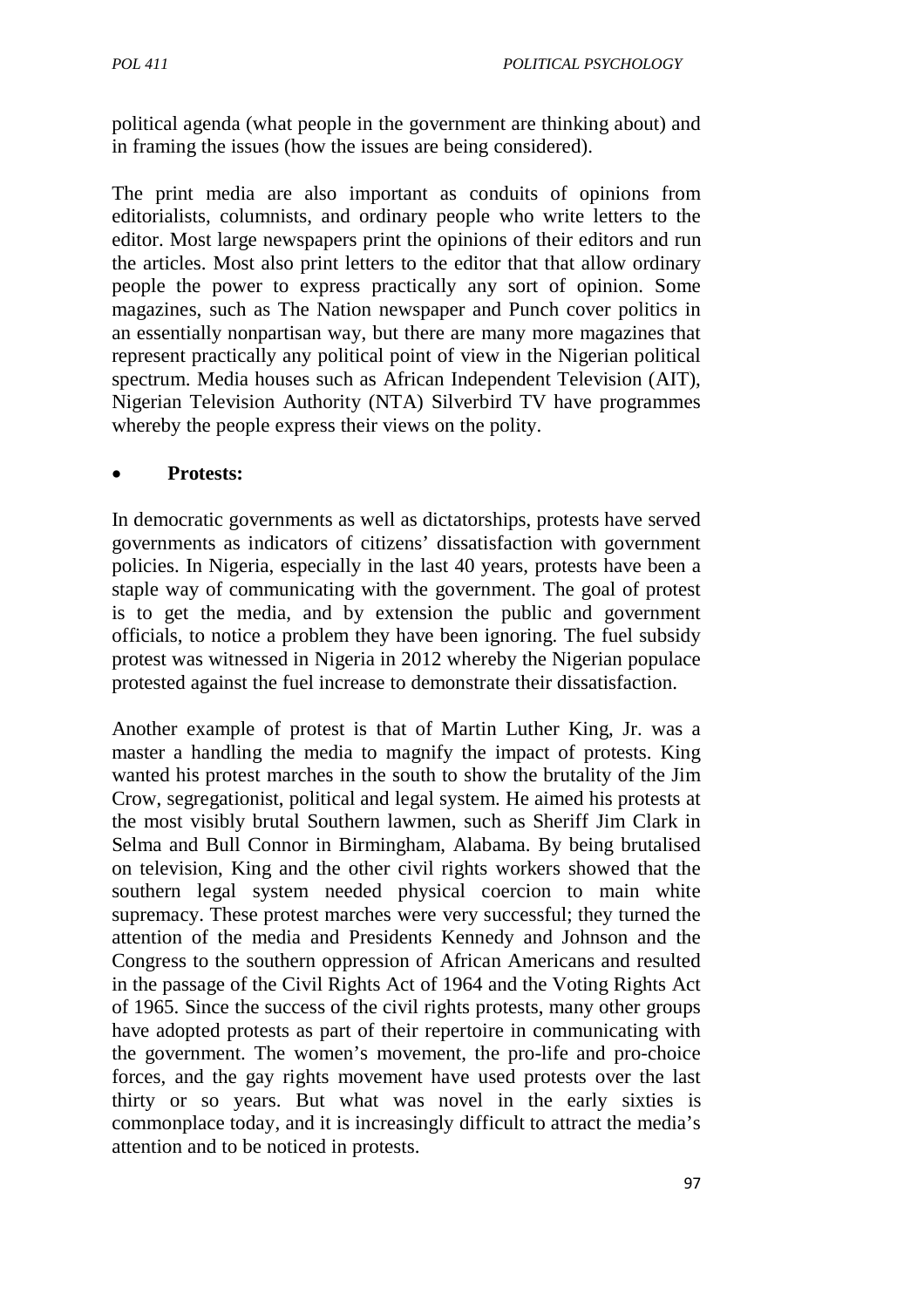In the 2003 Iraq war, there were numerous anti-war protest marches, but they attracted minimal media attention and did not appear to change government policy at all. Again, protests are not especially useful for determining what the public as a whole thinks. While protest seems to be a method that anybody, even the poorest people, could use, in fact, those citizens who are better educated and have higher incomes tend to protest more than others. Protest, like the other "informal" methods of ascertaining public opinion, is skewed toward the well-off segments of the public. Protests are allowed in a democracy and not in an authoritarian regime. Even during colonialism in Nigeria, there were protests against colonial rule. You will recall the Aba women riot.

#### **SELF-ASSESSMENT EXERCISE**

Protests have served governments as indicators of citizens' dissatisfaction of their policies Discuss.

## **4.0 SUMMARY**

In this unit you have learned about public opinion. Public opinion is viewed as the views of the people about the government in a state. It also means people's view of different activities of the state and it is a form of assessing the performance of the government. Furthermore, you have learnt different way by which public opinion are being measured. These methods are categorised into two with different subdivisions such as Media, Mail Survey, Mail Survey, Interviews etc.

## **5.0 CONCLUSION**

From the above, Public opinion is important in a democratic administration as it helps to checkmate and assess the performance of political authority in a polity through the views of the people in the polity.

## **6.0 TUTORED-MARKED ASSIGNMENT**

- 1. List and explain the informal methods of measuring Public Opinion.
- 2. Explain how Interest groups and the media are means through which public opinions are measured.
- 3. Discuss the elements which public opinion process.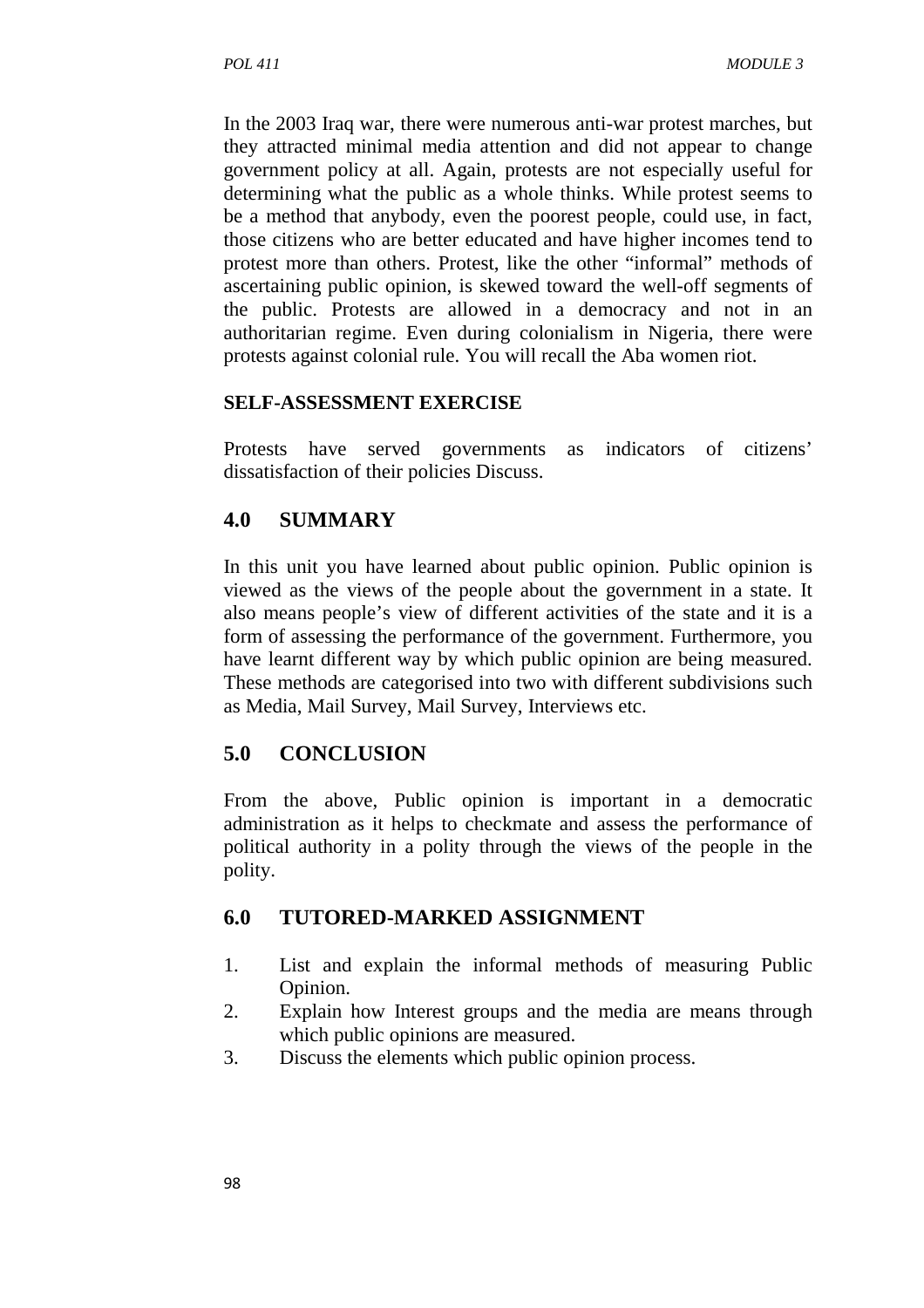## **7.0 REFERENCES/FURTHER READING**

- Lax, R.J & Philips .J.H( 2009) " How Should We Estimate Public Opinion in The States?" *American Journal of Political Science*, Vol. 53, No. 1, January 2009, Pp. 107–121
- Converse, Philips (1987) "Changing Concept of Public Opinion in the Political Process" Public Opinion Quarterly 1987 University of Chicago Press
- Davison, W. P. (1958). The Public Opinion Process. *Public Opinion Quarterly, 22*, 91–106; also see Allport, F. (1937). Toward a Science of Public Opinion. *Public Opinion Quarterly, 1*, 7–23.
- Converse, P. E. (1987). Changing Conceptions of Public Opinion in the Political Process. *Public Opinion Quarterly, 51*, S12–S24.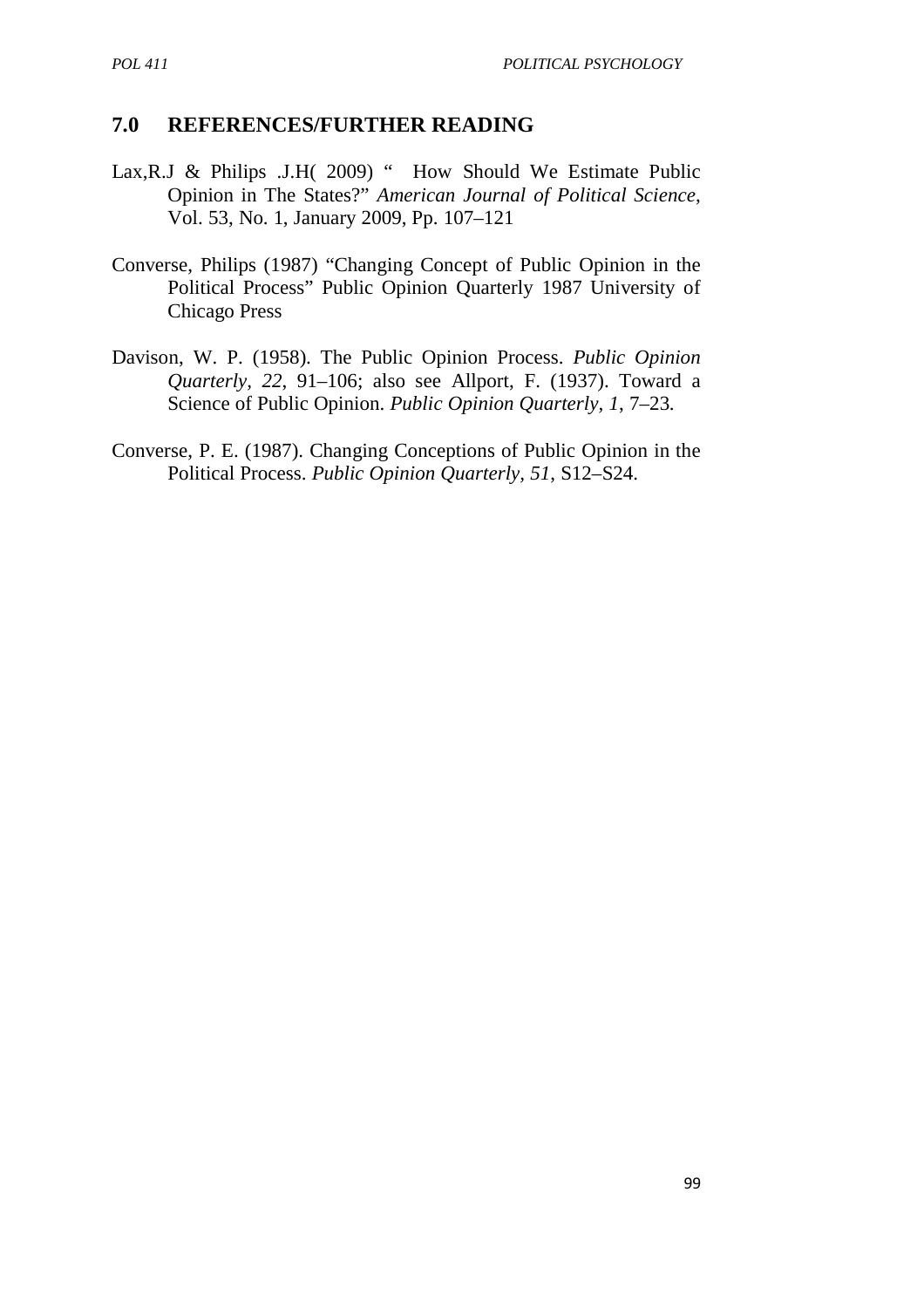## **UNIT 4 POLITICAL INFORMATION PROCESSING AND DECISION-MAKING**

#### **CONTENTS**

- 1.0 Introduction
- 2.0 Objectives
- 3.0 Main Content
	- 3.1 Processing of Political Information
	- 3.2 Factors Influencing Judgment and Decision-Making
- 4.0 Conclusion
- 5.0 Summary
- 6.0 Tutor- Marked Assignment
- 7.0 References/ Further Reading

## **1.0 INTRODUCTION**

In a political system, Political Information is important as it serves as an avenue through which political office holders gets information from the citizens on issues bothering on governance, public policies and decisions of governments all in quest to attain the goals of the state. By so doing there are different processes in processing political information and there are factors that influence the judgments and decision-making of political office holders as the processing of political information is paramount in democratic consolidation. This unit discourses the processing of political information and factors that influences judgments and Decisions-making amongst political office holders in political systems.

## **2.0 OBJECTIVES**

At the end of this Unit, you should be able to:

- explain the processing of political information
- identify factors that influences judgments and decision-making
- explain factors that influences judgments and decision-making.

# **3.0 MAIN CONTENT**

## **3.1 Processing of Political Information**

Political information is an important element in a democracy. As the goals of Modern economies are the provisions of pure public goods by the government. As a matter of fact, Political information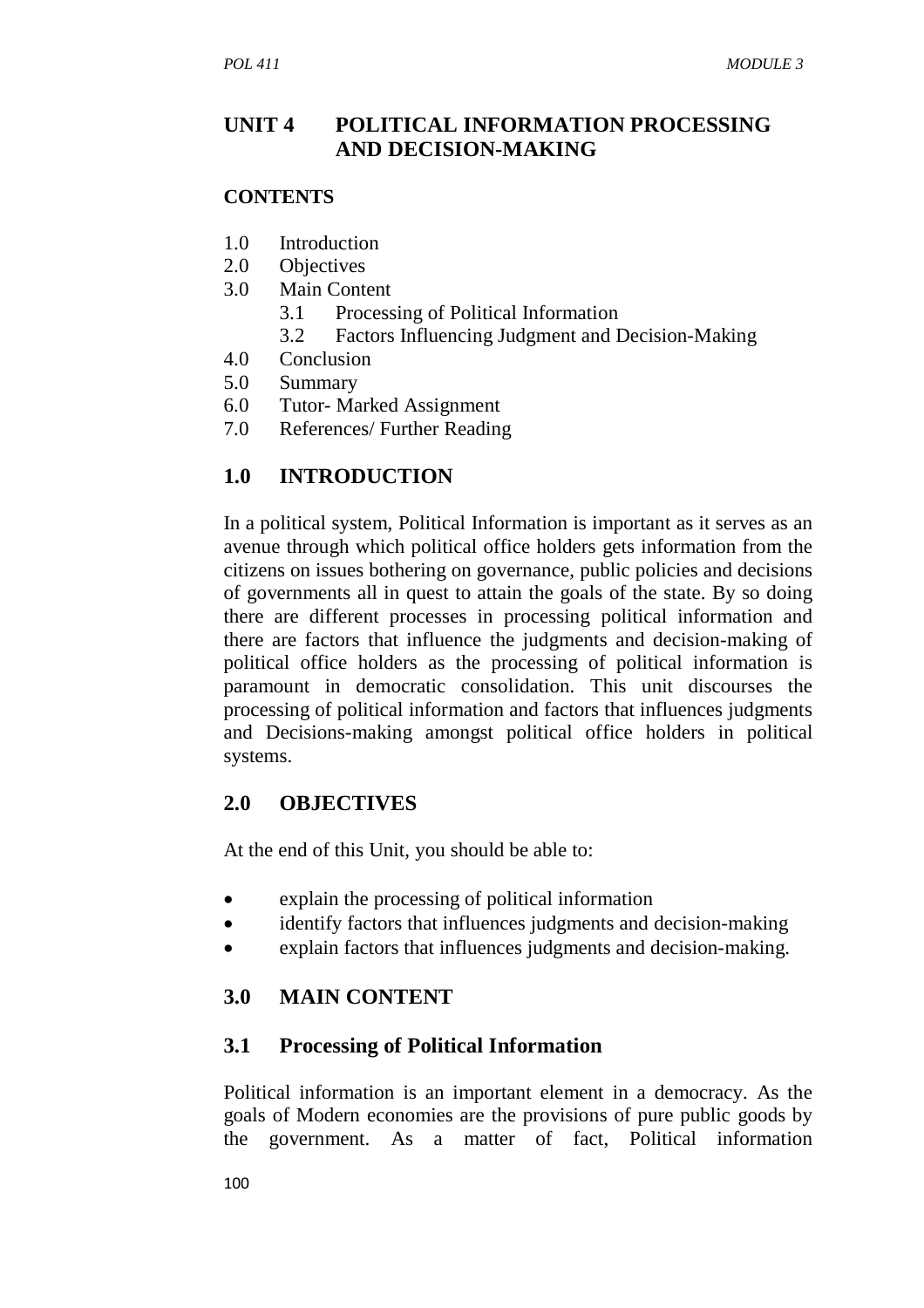politicalinformation will have a polarising impact on democracy as media users become less likely to encounter information that challenges their partisan viewpoints. As a matter of fact, information processing approaches are argued to provide a language for expressing theories for political decision-making with greater than before (Sylvan *et al*., 1990). Politics is about solving, or at least dealing with, real problems (and the associated solutions and preferences).

Information is the trigger of the responsive process. Politics is about tackling societal problems and governments are expected to attend to, and try to solve, real world problems (Green-Pedersen and Mortensen 2010). For example during his tenure, President Jonathan was made to meet the Chibock girls parent due to the outcry of the populace and his attention was diverted to other duties that were burning during his tenure based on the political informed gathered from the populace. Also several times the good luck administration had to reduce the price of fuel as the people were not happy with the fuel price. Political processing has been analysed using different methods such as Bem, Daryl J.1978 Model used by Bishop *et al*., 1982 Hence this shows how political leaders react or make decision that were not among their manifesto during campaign based on the political information gathered. Political processing has many steps which includes:

- 1. Information gathering
- 2. Information processing

These two key steps are vital in processing political information before decisions are made in any polity.

- 1. Information gathering: here in information from the public are gathered true various means such as television, radio, the internet, opinion poll, vox pop etc., here in government gets the reactions and the views of the people on burning issues in the society which are key to the development of the state.
- 2. Information processing: after the information has been gathered through various means, then the processed through various methods such as meetings, dialogues between the political office holders to come up with what they will do with specific information gathered.

After these steps, decisions are now made based on the information gathered after the information processing.

Systems approach by David Easton illustrates how political information is processed.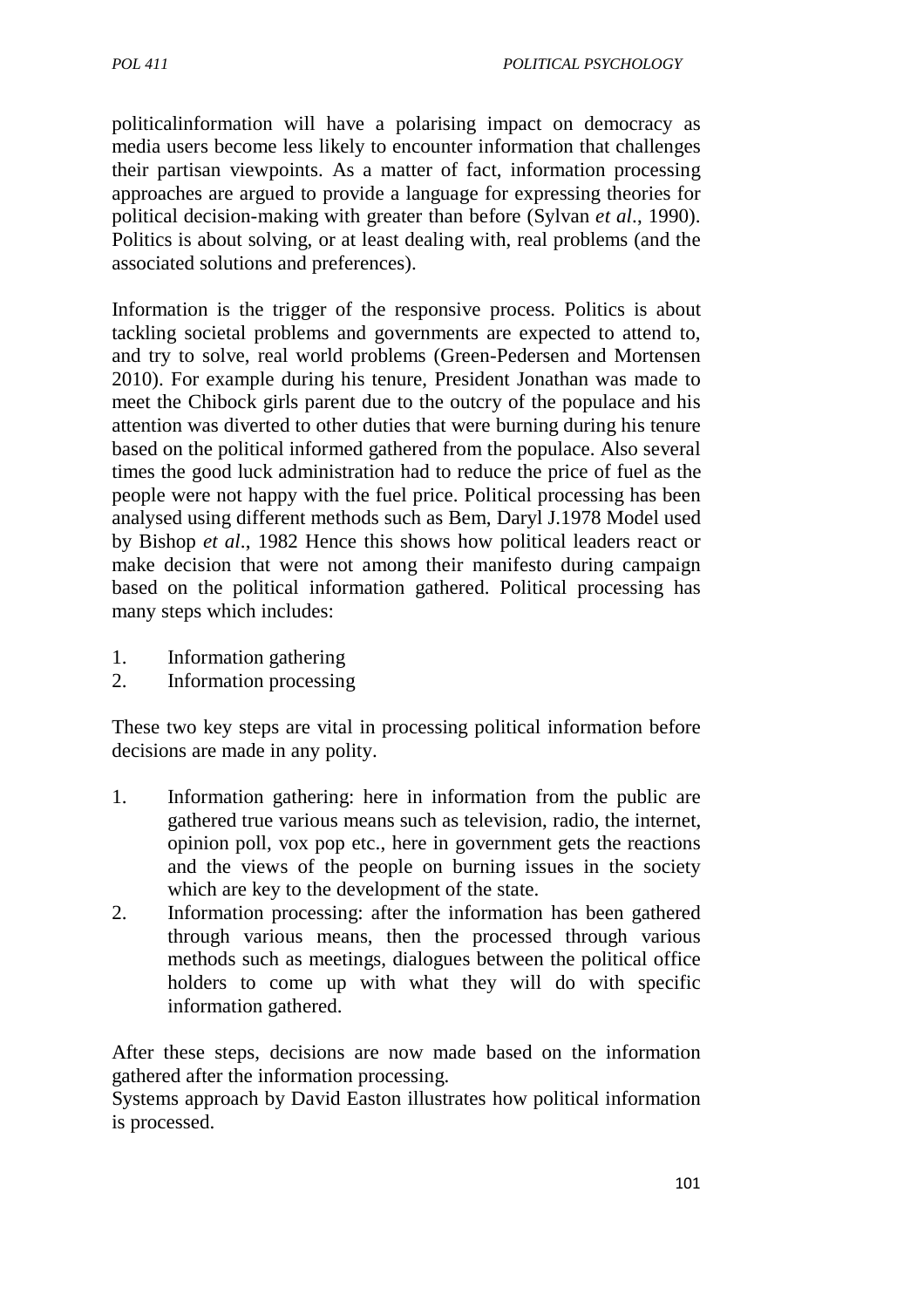

It is useful to view political life as system of behaviour.

- 2. Environment. A system is distinguishable from the environment in which it exists and opens to influences from it.
- 3. Response. Variations in the structures and processes within a system may usefully be interpreted as constructive or positive alternative efforts by members of a system to regulate or cope with stress flowing from environmental as well as internal sources.
- 4. Feedback. The capacity of a system to persist in the face of stress is a function of the presence and nature of the information and other influences that return to its actors and decision-makers.
	- From the following, it can be understood how political information is being processed and used in a polity. After the processing of political information these information are now implemented as policies this brings us to the Factors that influences Judgments and Decision-making.

#### **SELF-ASSESSMENT EXERCISE**

Explain the processing of political information.

### **3.2 Factors Influencing Judgments and Decision-Making**

From the above it has been explained how political information is processed in a polity after the processing, the information gathered are acted upon and used as a course of actions by the government to make laws and policies. Decision-making is a broad term that applies to the process of making a choice between options as to a course of action (Thomas *et al.* 1991) for Donald *et al.*, 1990 in their work stated that, :

> ... Decision-making behaviour of political units we argue is the result of interactions between these political and information in processing mechanisms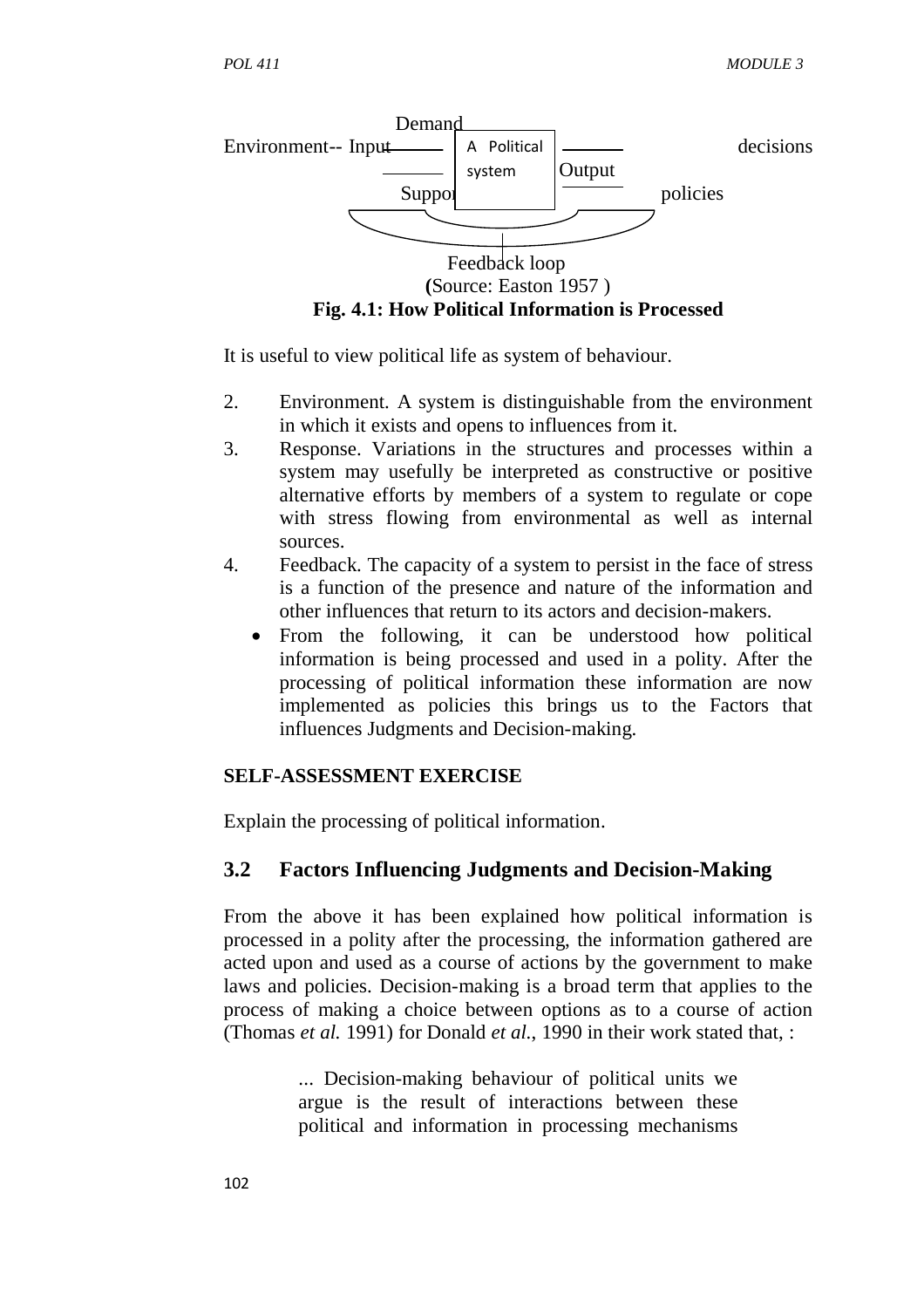*POL 411 POLITICAL PSYCHOLOGY* 

depending upon the norms of a political culture (Donald et, al., 1990)

The process of decision-making is one of the most complex mechanisms of human thinking, as various factors and courses of action intervene in it, with different results (Lizarragr *et al*., 2007). In going about this, there are many factors that influence judgments and decision-making of political office holders so also are there many processes to be taken in the making of decisions. In the words of Halpern, 2007:

> ...There are several steps that must be followed in order to arrive at a decision: one must realize that it is going to be necessary to make a decision, determine the goals to be achieved, generate alternatives that lead to attaining the proposed goals, evaluate whether these alternatives meet one's expectations and, lastly, select the best alternative, the one that implies an efficient global result (Halpern, 1997)

Factors that influences judgment and decision-making varies across situations for example decision-making in business differs from decision-making in politics or in health matters as this exist so does the factors that influences decision-making differs. For the purpose of this course, the factors that influence political decision-making will be assessed.

There are many factors that affects political decision-making and they differs across climes based on the nature of the polity. The factors include:

- 1. Religion
- 2. Economic factor
- 3. Ethnicity
- 4. Environment
- 1. Religion: Religion is a key factor that affects decision-making of political office holders. The religion of the political individual affects and influences his or her decision-making such as a Muslim leader will make laws that are in line with their religion.
- 2. Economic factor: The economic factor of the society determines the decision-making of the leaders. How strong the economic is determines and influences the decisions made by leaders in a polity. An example is the USA when George Bush Junior embarked on war in the Middle East for security reasons; but when president Barack Obama came into office, the US economy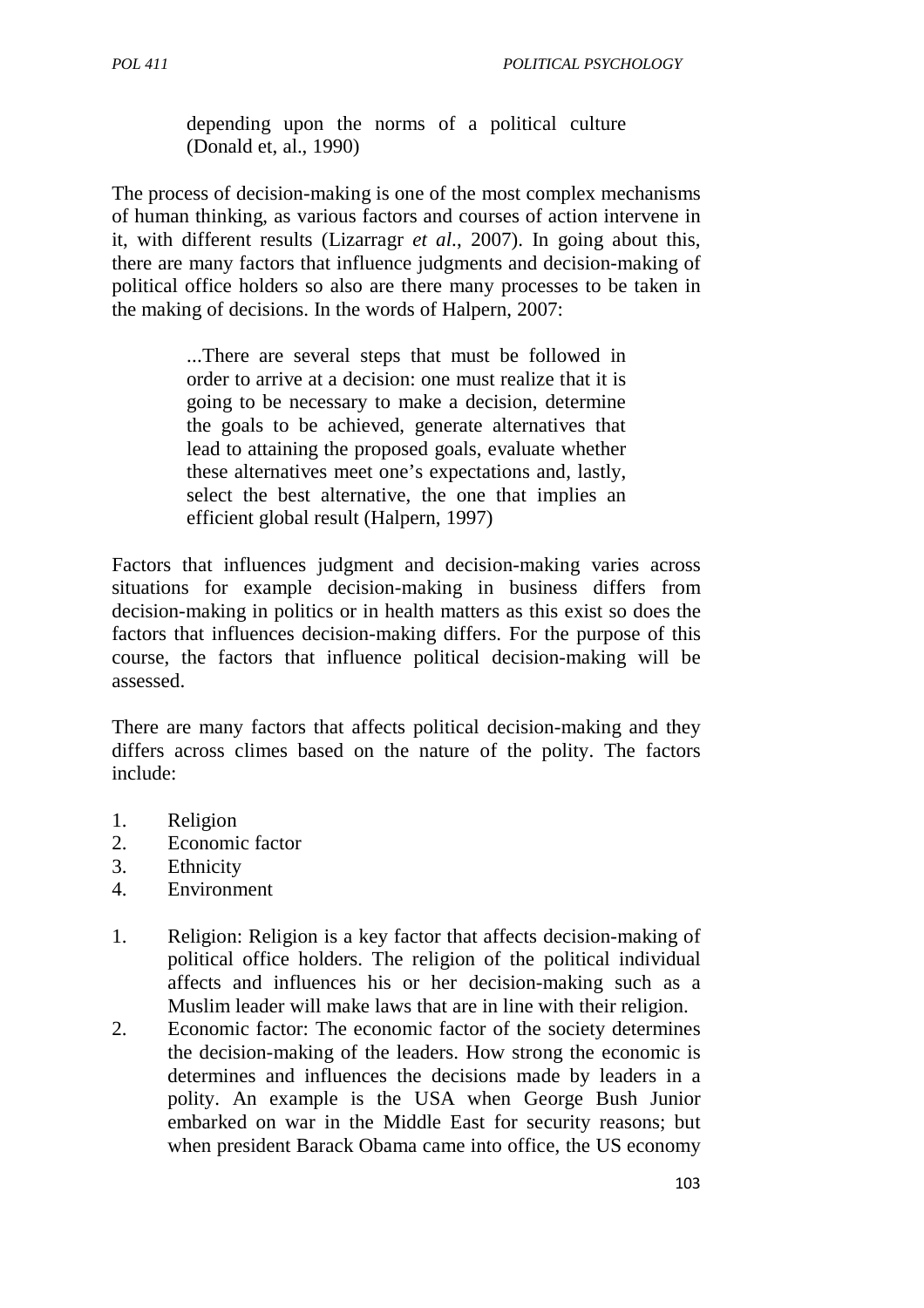was bad and Obama could not afford to go on with wars; rather the foreign policy of president Obama was diplomatic in nature to avert any war with rival super-powers. This is how the economy affects the decision-making.

- 3. Ethnicity: This one key factor that influences decision-making most especially in developing climes. The tribe an individual belongs to influences the individual in making choices or decisions. This has been the most influential factor in decisionmaking in Sub- Saharan Africa as political office holders show strong affiliations to their tribe and sometimes favour their tribe in decision-making.
- 4. Environment: Out of all the factors that influence decisionmaking, the environment is one key factor that influence and determines the decision-making of political office holders. The ecology of the environment (peaceful, violent, chaotic) influences the choice of policy or polices that will be made by political office holders. Because of this fact, policy formulators' asses the environment before making of polices as this can be detrimental to the success or failure of the policy. Lack of acknowledgement of this factor is the Fuel hike by President Goodluck which resulted into series of protest by Nigerians.

The environment can be divided into two types based on the type of policy or decision in question. The two environments are namely:

- 1. Foreign environment
- 2. Domestic environment
- 1. Foreign environment: This refers to environment outside that of the origin of the decision-making. Here it is the receiver of the decision that is to be made by decision makers in a polity. Normally, foreign polices decisions are examples of foreign environments that falls within this category as they are meant for the outside world. An example of this is Uganda when she enforced an anti gay law for anyone practicing homosexuality but the law was rebooked by the lawmaking body because the United States of America threatened to withdraw financial support from the country. Another example is that of North Korea and Iran in their quest for Nuclear weapon they knew that this will pitch them against the United States of America. Hence before laws and decisions are made, the receiver environment is studied to understand the nature and consequences of these decisions.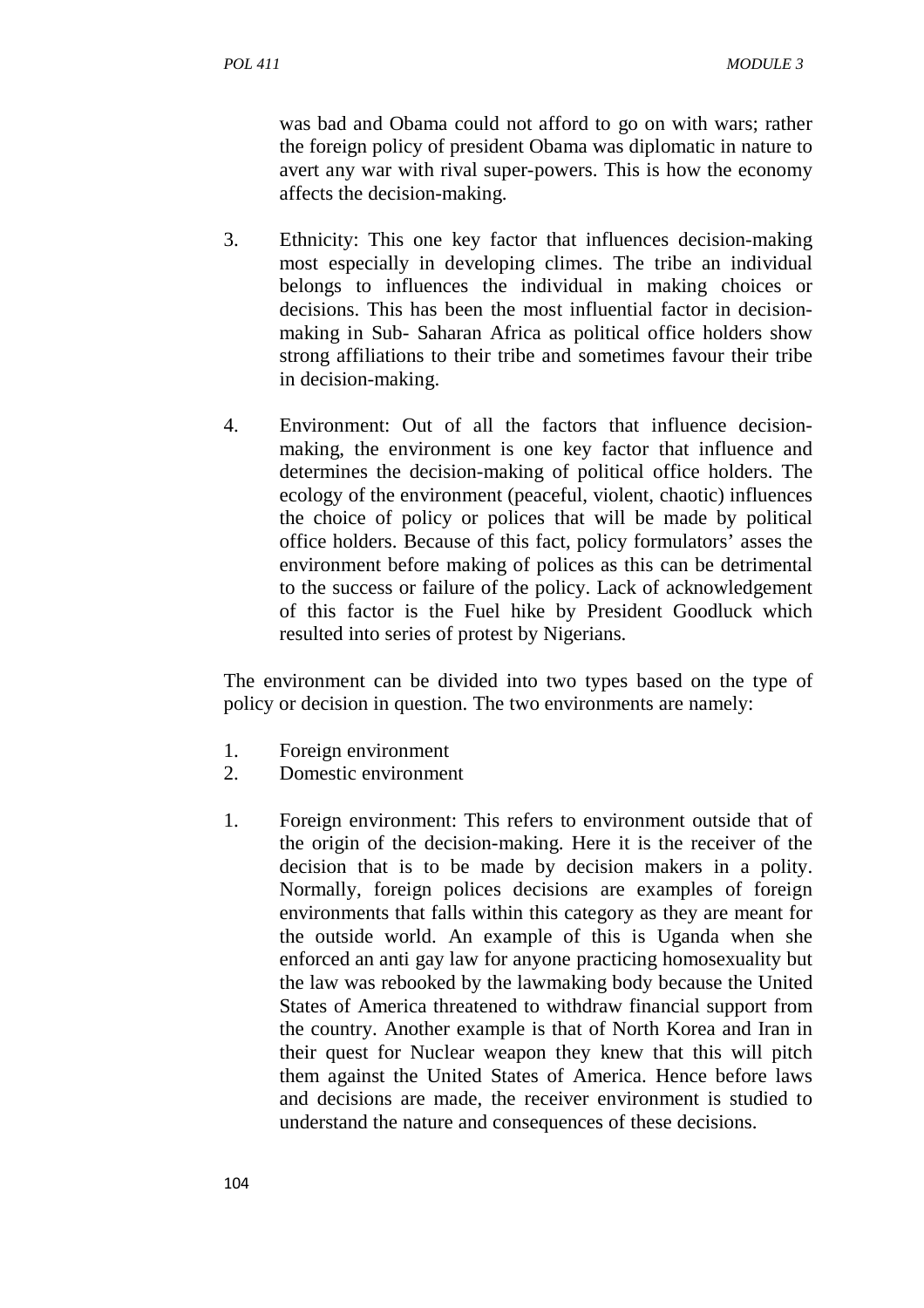2. Domestic environment: This environment has to do with the local environment of from where the decision-making originates from and the decisions that originate from any decisions made are directed towards the domestic populace. Most policies of decision makers are directed towards this environment.

In spite of all these, decision-making in third world countries are not based on critical rational approach rather decision-making are based on ethnic and religious motives. Such is the example of privatisation policies in Nigeria. Despite the fact that privatisation policy has failed to produced the much desired result in Nigeria, government after government have continue to privatise government public enterprises.

In 2011 the senate committee on privatisation after an inquiry on privatisation policy in Nigeria where erstwhile director bureau of public enterprises were invited and interrogated, they concluded that, privatisation policy in Nigeria has failed despite this subsequent governments are still embarking the policy. This shows that decision-making is not based on critical rational thinking in developing and Sub-Saharan Africa as compared to other parts of the world. Also the fuel hike in Nigeria by President Jonathan in January 2013 is another example.

#### **SELF-ASSESSMENT EXERCISE**

Examine the domestic environment of decision-making

### **4.0 CONCLUSION**

Political information is crucial in democracies as it bridges the nexus between political office holders and the populace. Political information processing takes several stages which are important to the political process. Also, there are factors that influence decision-making in a political system, but vary across climes. In third world countries most especially in the Sub-Saharan Africa decision-making are not based on rational thinking.

### **5.0 SUMMARY**

In this unit, you have learnt that about the processing of political information and the factors that influences decision-making amongst leaders. You have also learnt about the differences in the environments in decision-making in a polity and how it affects decision-making.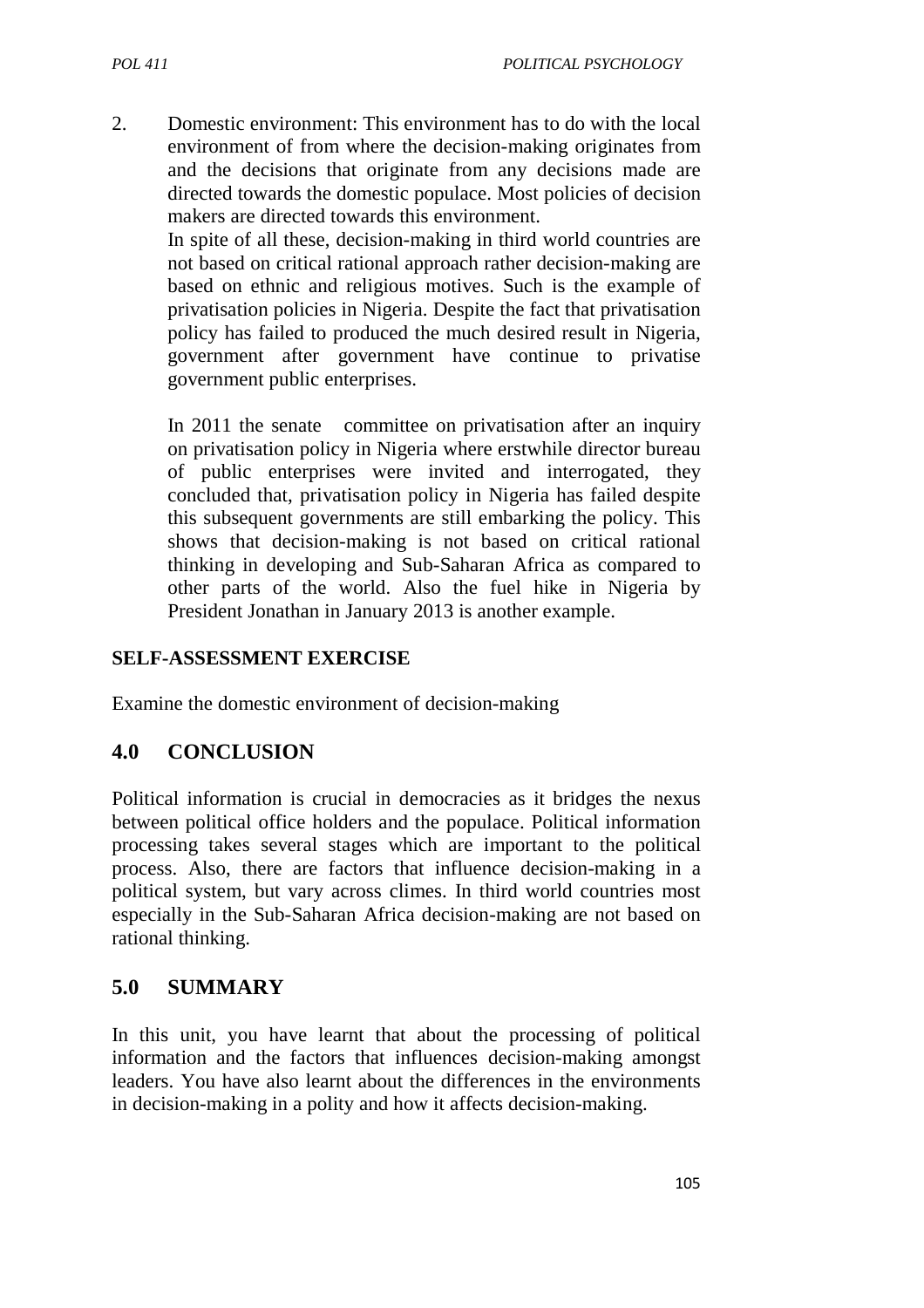### **6.0 TUTOR-MARKED ASSIGNMENT**

- 1. Explain the processing of political information.
- 2. List and explain the factors that influence decision-making.
- 3. Differentiate between the domestic environment and the foreign environment in decision-making.

### **7.0 REFERENCES/FURHER READING**

Easton, David. (1957) "An approach to the analysis of political systems" world politics VOL. 9 NO 3 PP. 383-400 Available at http://online.sfsu.edu/sguo/Renmin/June2\_system/Political%20S ystem\_Easton.pdf.

Onyeoziri Fred. (2005) *The citizen and the State*. Ibadan university press

- Donald A. Sylvan, Ashok G., B. Chandrasekaran (1990) *Analysing Decision-making from an Information- Processing Perspective:* JESSE. University of Texas Press: Available at: https://home.cc.gatech.edu/dil/uploads/jesse-90.pdf
- Bishop, F. George, Robert W. Oldendick, Alfred J.Tuchfarber, (1982). "Political Information Processing: Question Order and Context Effects" Political Behaviour. Agathon press Vol. 4. No 2. : Available at a state of  $\alpha$  at a state of  $\alpha$  at a state of  $\alpha$  at a state of  $\alpha$  at a state of  $\alpha$  at a state of  $\alpha$  at a state of  $\alpha$  at a state of  $\alpha$  at a state of  $\alpha$  at a state of  $\alpha$  at a state of  $\alpha$  at http://www.rochester.edu/College/faculty/mperess/ada2007/Politi cal\_Information\_Processing.pdf.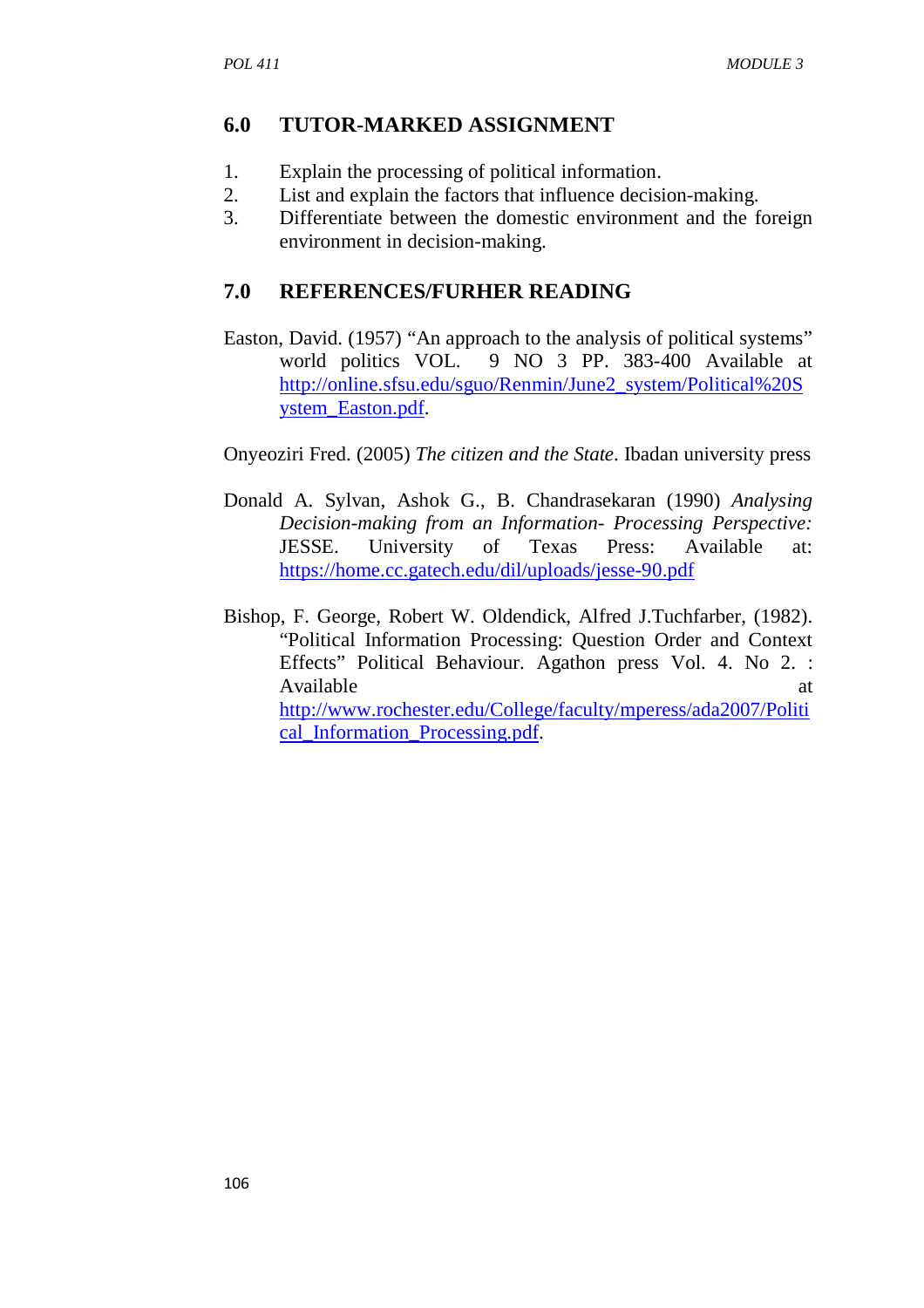# **UNIT 5 PERCEPTIONS AND FOREIGN POLICY**

### **CONTENTS**

- 1.0 Introduction
- 2.0 Objectives
- 3.0 Main Content
	- 3.1 The Concept of Foreign Policy
	- 3.2 Aims of Foreign Policy
	- 3.3 Factors Influencing Foreign Policy Decision-Making
- 4.0 Conclusion
- 5.0 Summary
- 6.0 Tutor-Marked Assignment
- 7.0 References/ Further Reading

## **1.0 INTRODUCTION**

The international political system consists of states (countries) which interact with one another. The interactions of states in the international political system vary across climes. Countries interact with one another based on their national interest. Hence countries establish different guidelines in their interactions with other countries. That guideline which serves as a framework in the conduct of relations between states is known as Foreign Policy. There are several factors that are considered before the formation of a foreign policy of a State these include the nature of the external environment (international political system), the state of the economy, and the national interest of the nation. Hence, these are some of the factors that influence the perceptions amongst foreign policy advisers in making decisions on states relations with another. This unit explores the intricacies of foreign policy and perceptions amongst foreign policy makers.

## **2.0 OBJECTIVES**

At the end of this unit, you should be able to:

- explain the intricacies in foreign policy making
- discuss the factors that influences the perception of foreign policy advisers
- state the aims of foreign policy.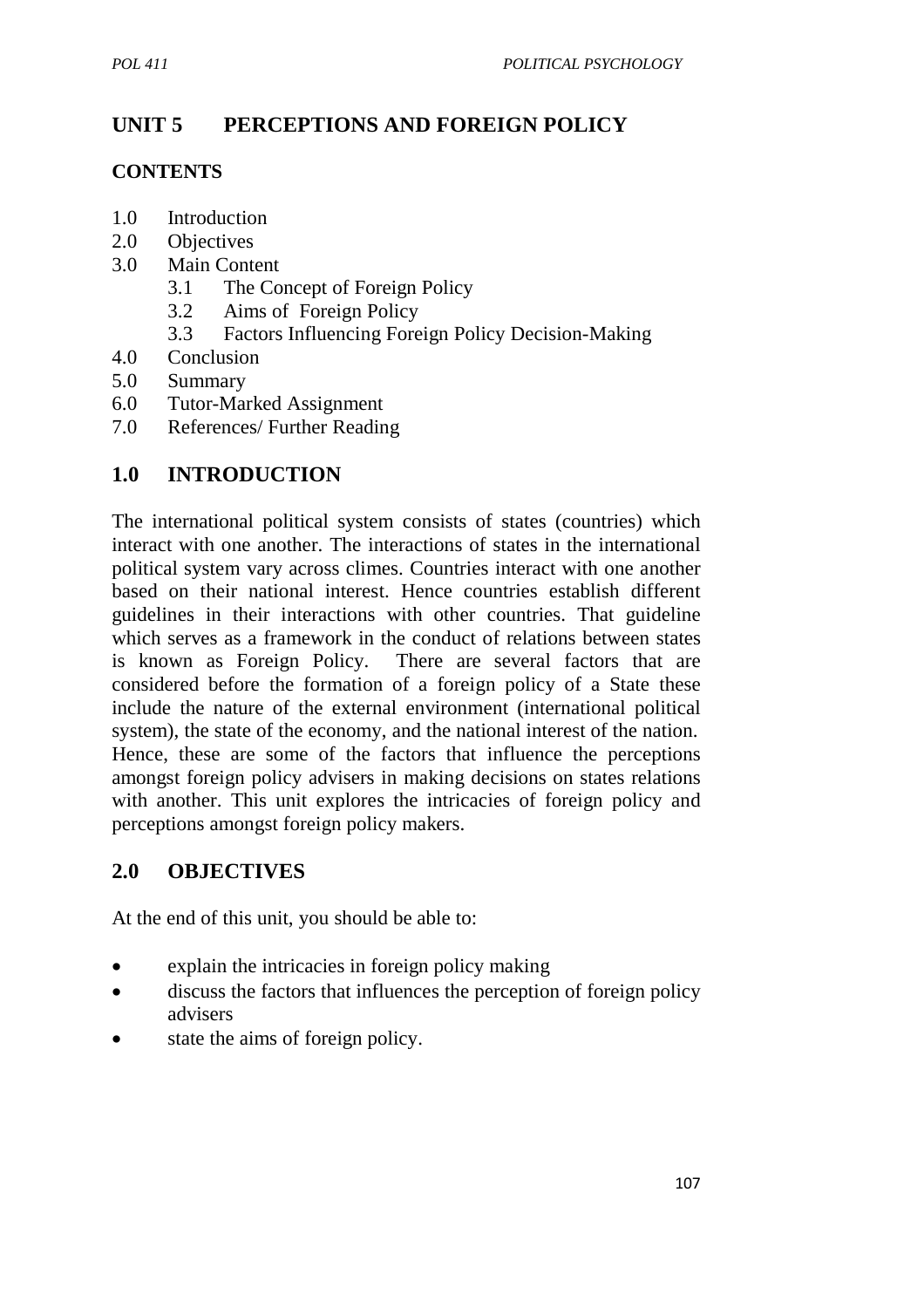## **3.0 MAIN CONTENT**

#### **3.1 The Concept of Foreign Policy**

As any concept in the Social Science foreign policy has been defined by different scholars to have different meanings. For easy understanding of the concept of foreign policy, we begin with conceptualising the first term: "foreign." We typically make the distinction between foreign policy and domestic policy. "Foreign" is meant to apply to policy toward the world outside states' territorial borders, and "domestic" is meant to apply to policy made for the internal political system (Kaarbo *et al*., 2012). Going to war with another country, signing an international trade agreement, or aiding a rebel insurgency in another country are examples of foreign policy. Taxes, education standards, and civil rights are examples of domestic policy (Ibid).

 *For Pearson and Rochester, 1997 foreign Policy refers to: ... the set of priorities and precepts established by national leaders to serve as guidelines for choosing among various course of actions (behaviour) in specific situations as they strive to achieve their goal (Pearson and Rochester, 1997: 127)* 

The existence of a "foreign policy" presupposes a distinction between inside an actor and its domestic context and outside/foreign the environment the actor faces -, and some form of political relationship between the two (Schunz, 2008). These two environments are important in the making of foreign policy as it determines the success or failure of the policy.

 In a sum foreign policy are set of rules and guidelines that guide a state in her relations with another state. These rules serve as templates in the relations of one state with another which is in tandem with their national interest. It is important to note that, there are two environments in the making of foreign policy the domestic and external environments. Foreign policy is meant for the external environment as the receiving stimulus of the foreign policy.

From all these, we can define foreign policy as:

- A policy that guides a state in its relations with other state
- A framework that guides a state in its interactions with others.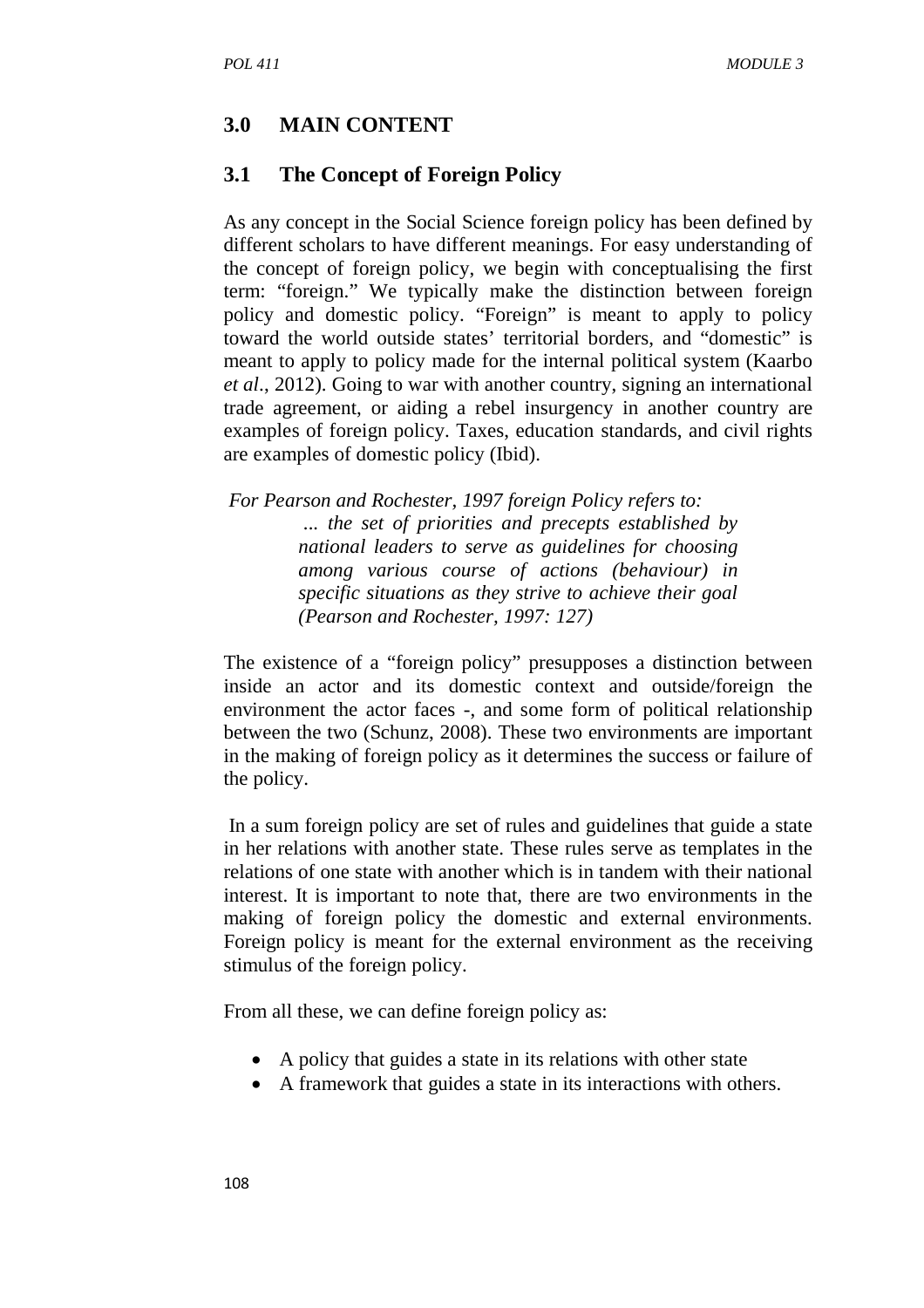# **3.2 Aims of Foreign Policy**

Foreign policy as deduced from the conceptual clarification is set of rules that serve as guidelines in the conduct of state relations. Basically, the aims and objectives of foreign policy differ across states as different states of the world have different aims and objectives in their interactions with other states e.g. Africa has been the centre piece of Nigeria foreign policy over the years and this has been passed to different governments.

This accounts for Nigeria peace keeping mission in the continent over the years. Also the United States of America has over the years been an advocate of democratic rule and thus has been at wars with states that are not democratic this which is in tandem with her foreign policy. Also the United States of America's relation with states of the world "its quest and maintenance of her hegemonic power" it based on its foreign policy hence the aims of foreign policy differs. In Nigeria, Africa has been the centre piece of its foreign policy with the aim of promotion of peace and prosperity, stability and development in Africa, international cooperation, and eradication apartheid in South-Africa and all forms of discrimination (Ashaver, 2014)

Generally, the aims of foreign policy are to ensure peaceful conduct of relations amongst states based on the personal national interest of each state. This means that the major aims of foreign policy is to propagate and attain national interest of states which of course varies across states. In the words of Arnold Wolfers, an intelligent observer of international relations in his analysis of foreign policy behaviour briefly explains what foreign encapsulate, cited in Pearson and Rochester, 1997:

> ... all foreign policy behaviour ultimately boils down to three possible patterns: (1) self-preservation (Maintaining the status-quo); (2) self extension (revising the status quo in ones favour) and self abnegation( revising the status quo in someone else's favour ); and (3) self abnegation (revising the status quo in someone else's favour).

At the heart of the field of foreign policy analysis is an investigation into decision-making, the individual decision- makers, processes and conditions that affect foreign policy and the outcomes of these decisions (Alden, 2011).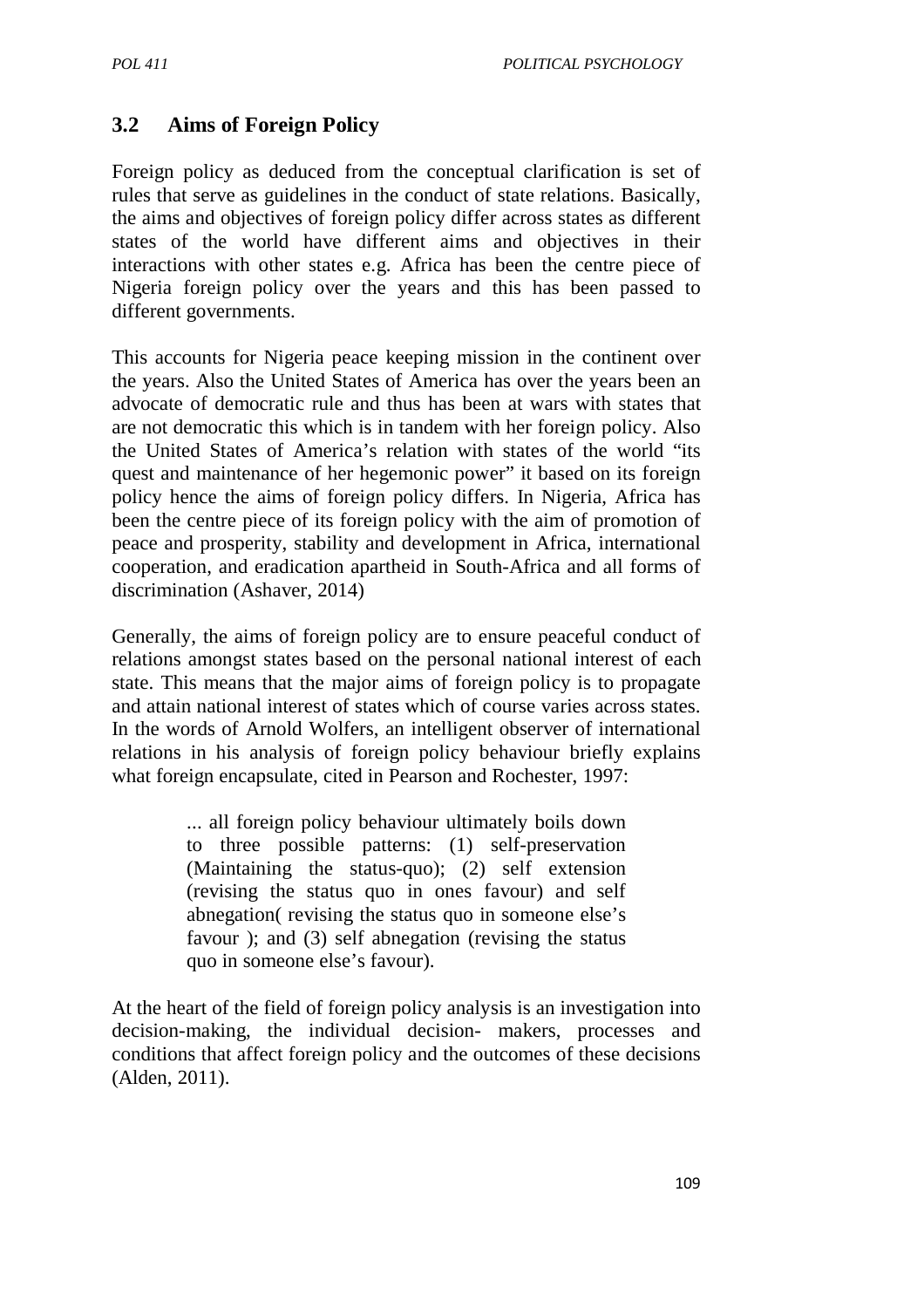# **3.3 Factors Influencing Foreign Policy Decision-Making**

The primary responsibility of all framers of foreign policy is to articulate in clear terms their country's national interest and to relate them to those of other nations within the international system (Ashaver, 2013). In the making of foreign policy, there are many factors that influence the decision of foreign policy makers. These factors vary across climes and can be divided into two. These are:

- domestic determinants of foreign policy
- external determinants of foreign policy.

Domestic determinants of foreign policy are those factors that emanates from the internal environment from where the foreign policy is developed. These determinants ranges includes,

- The type of government
- Perceptions of the leaders
- National interest of the country

**Type of government:** the type of government matters as it influences the type of foreign policy decision made. The form of government in existence determines the foreign policy made in a state as foreign policy made by military governments tends to be different from that of a democratic system of government. An example under the military era in Nigeria, Nigeria's foreign policy was not based on Nigeria's national interest Africa has remained the centre piece of Nigeria's foreign Policy and this raises many questions on the Nigerian state as subsequent governments. As stated in the words of Okpokpo (2000:34)

> **.**.. Our vital national interests have to be redefined. Does Africa still represent the cornerstone of our foreign policy when we have more respect from other countries than we get from African nations despite our whole-hearted commitment to them? If yes, what are the benefits we get from the choice? If the response is no, then we should reorient our foreign policy towards more profitable ventures like economic, scientific, cultural and technical cooperation with more advanced countries including Asia…

Furthermore, under the military regime Nigeria's foreign policy was most powerful notably under the Muritala Administration Nigeria foreign policy was vibrant as Nigeria spearheaded many events in Africa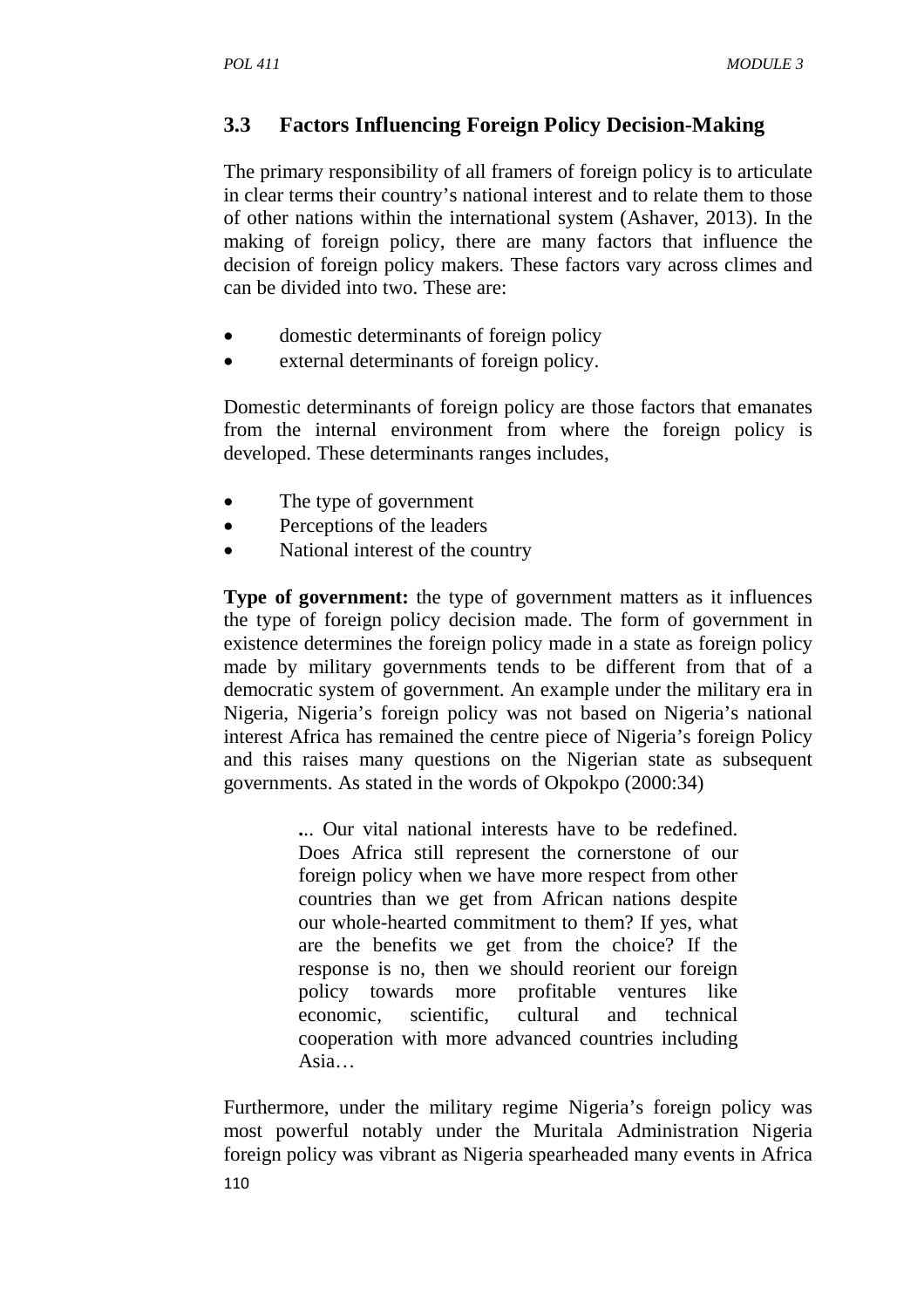during this period also contributed to many peacekeeping missions (Foluke, 2011). As a matter of fact, Ashaver, 2013:291 noted that this period (1975-1979) was the golden era of Nigerian Foreign Policy. He further stated that, "As a precursor to a vibrant foreign policy, the Mohammed Regime embarked on a cleaning exercise domestically, intended to rid Nigeria of rotten eggs that populated the civil service"( Ibid). This showed the nature of Nigeria's foreign policy under the military regime most especially the period (1975-1979). The Angolan crisis provided the leadership with the opportunity to demonstrate their new orientation in Nigeria's foreign policy (Ibid).

**Personal Interest of leaders**: The perception and personal interest of the leader at the helm of affairs of a state notably the president or Prime Minister as the case may be influences the making of a foreign policy. The personal interest of the leader comes to bear in the making of foreign policy decisions. For example, during the George Bush Jnr's Administration the USA foreign policy was much pronounced as it embarked on series of wars against terrorism and extremist regimes most especially in the Middle East. These acts could not be divorced from the personal interest of George Bush Jnr as his personal vendetta to kill Sadam Hussein which his father George Bush Snr. failed to do. Hence, the personal motives of leaders come to play in the making of foreign policy decisions.

**National interest of the country:** The national interest of a country influences the foreign decisions making of states in the making of foreign policies. Over the years the National interests of countries have been a driving force in the making of foreign policy decisions. For example Nigeria's foreign policy has been the same over the years as Africa has consistently been the focus and centre piece of her foreign policy as Nigeria aim is poised towards maintaining her status quo as the giant of Africa and Africa's big brother. This has seen Nigeria embarking on series of peacekeeping missions in the continent and spearheaded the agitations of independence of many African states. Hence subsequent Nigerian governments have maintained this viewpoint in Nigerians foreign policy and follow suit. The United States of America is another example the quest to remain as a world super power has been the major aim of most American government after the Second World War. This and the promotion of a democracy throughout the world and the protection of her citizens and allies when need be. These national interests have guided the conduct and relations of the United States of America and other states.

It is important to note that foreign policy decisions are collectively made by stakeholders (diplomats, foreign affairs ministry) and are given as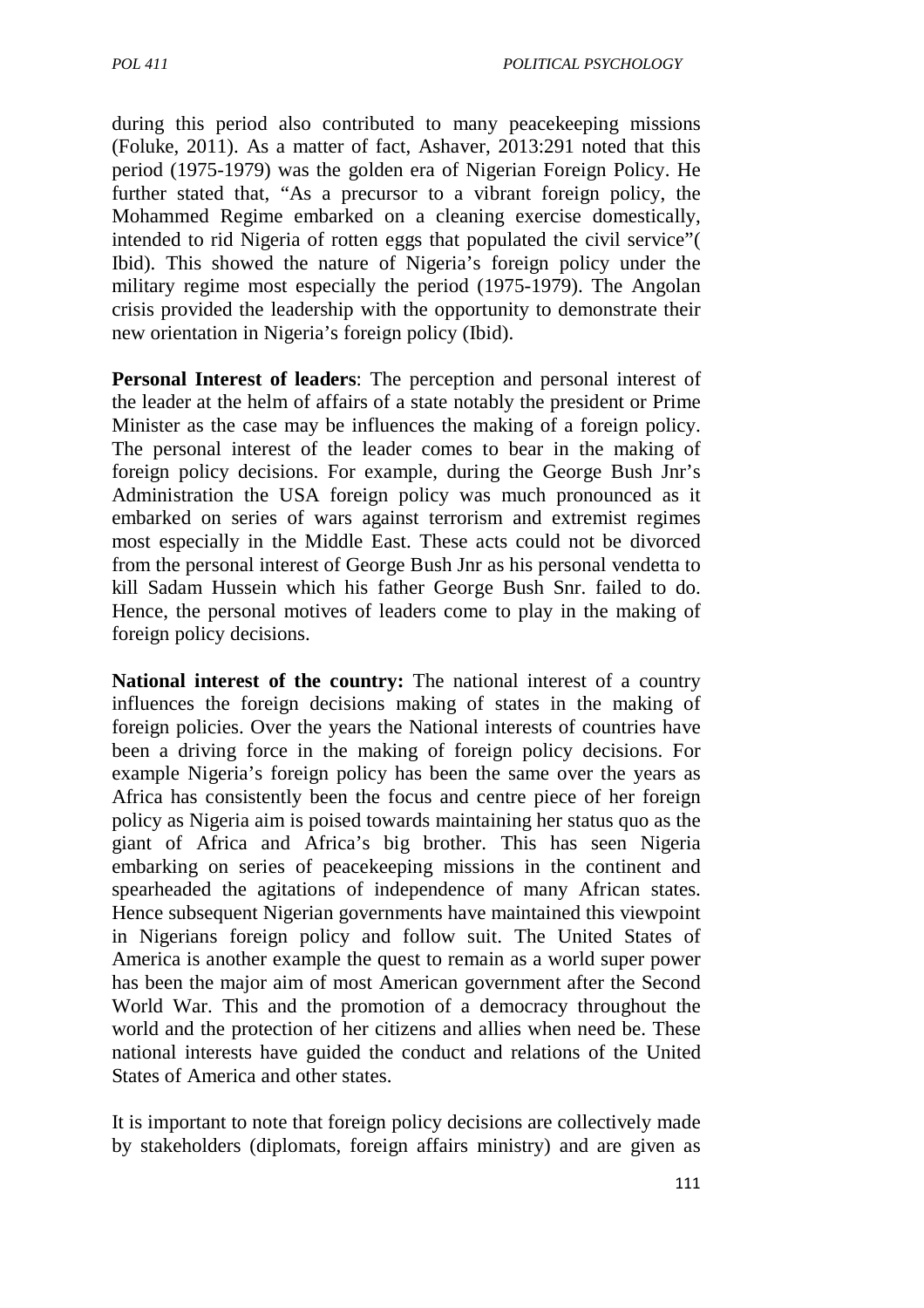"suggestions" to the head of the state as the case may be and the head to state has the final say in the making of foreign policy decisions and most times, foreign policy decisions are made and based on the perception and personal interest of the leader (president, prime minister) and are influenced by the above mentioned factors.

## **4.0 CONCLUSION**

In this unit, you have been able to learn that foreign policy is framework and guideline that guides a state in her relations with other states based on her national interest. Also, we have been able to examine the factors that influence the perceptions of foreign policy advisers. From that, it was established that advisers of foreign policy differs across climes but are mostly diplomats, international relations scholars and permanent secretaries as the case may be. Even though their perceptions are influenced by series of factors in the making of foreign policy their decisions are not final and are tentative and are subjected to the head of the government (the president or prime minister or as the case may be). Hence, foreign policy decisions balls down to the head of government.

## **5.0 SUMMARY**

This unit has been able to conceptualise foreign policy as set of rules and guidelines that guide a state in her relations with another state and it serve as templates in the relations of one state with another which is in tandem with their national interest. Also from this unit it was deduced that, the aims and objectives of foreign policy of states differs across climes as different states have different aims and objectives in their interactions with other states. Also from this unit it was learnt that factors such as the type of government, personnel interests of the leaders, and National interest of the country.

## **6.0 TUTOR-MARKED ASSIGNMENT**

- **1.** Discuss foreign Policy
- **2.** List and explain the factors influencing foreign policy decision making.

## **7.0 REFERENCES/FURTHER READING**

Ashaver, T.B. (2013).. "Continuities and Discontinuities in Nigerian Foreign Policy", *International Journal of Development and Sustainability*, Vol. 3 No. 2, pp. 286-305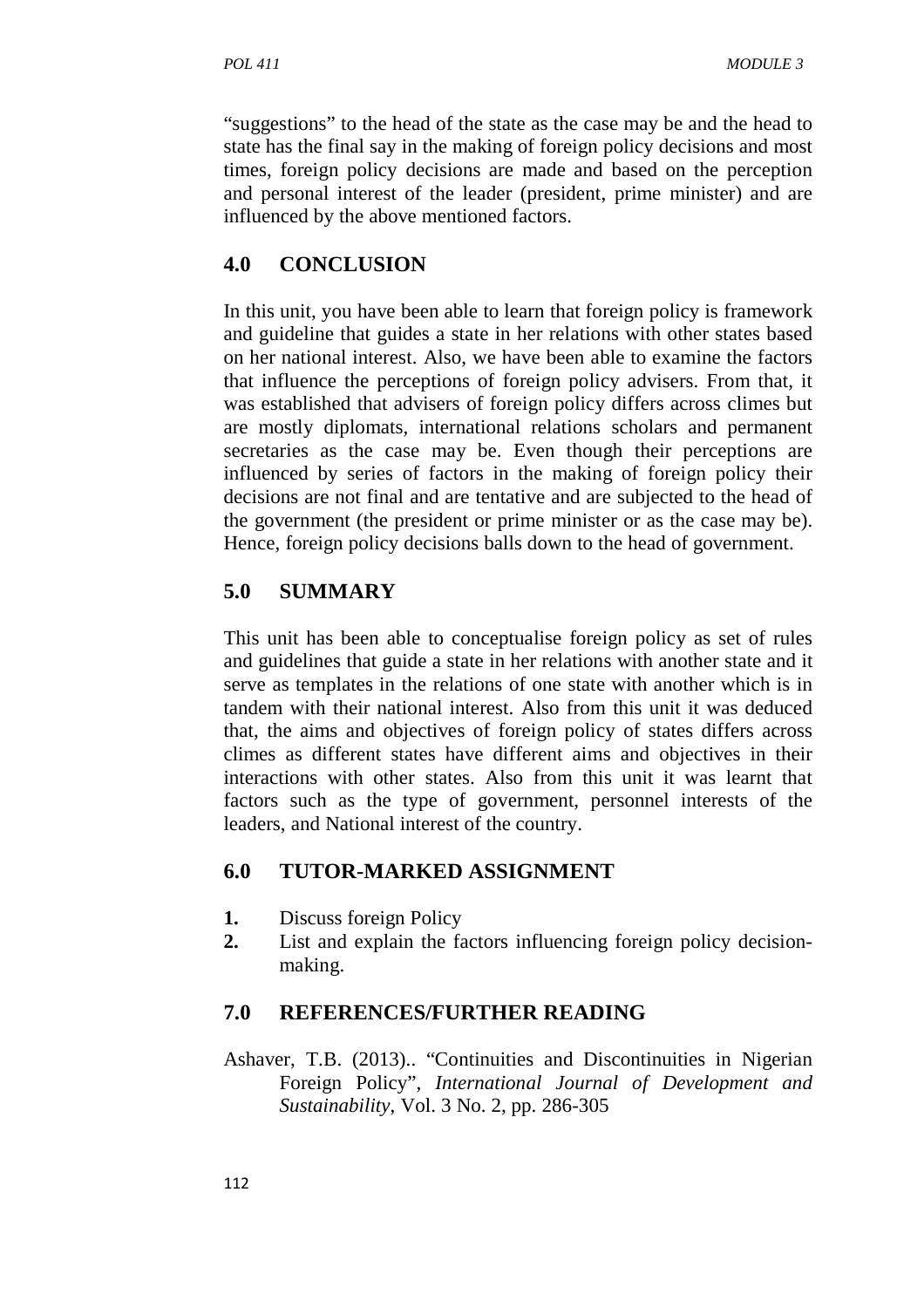Okpokpo, E. (1999). The Challenges Facing Nigeria's Foreign Policy in the Next Millenium 3(2): 4. [Online] URL: Millenium http://web.africa.ufl.edu/asq/v3/v3i3a16.htm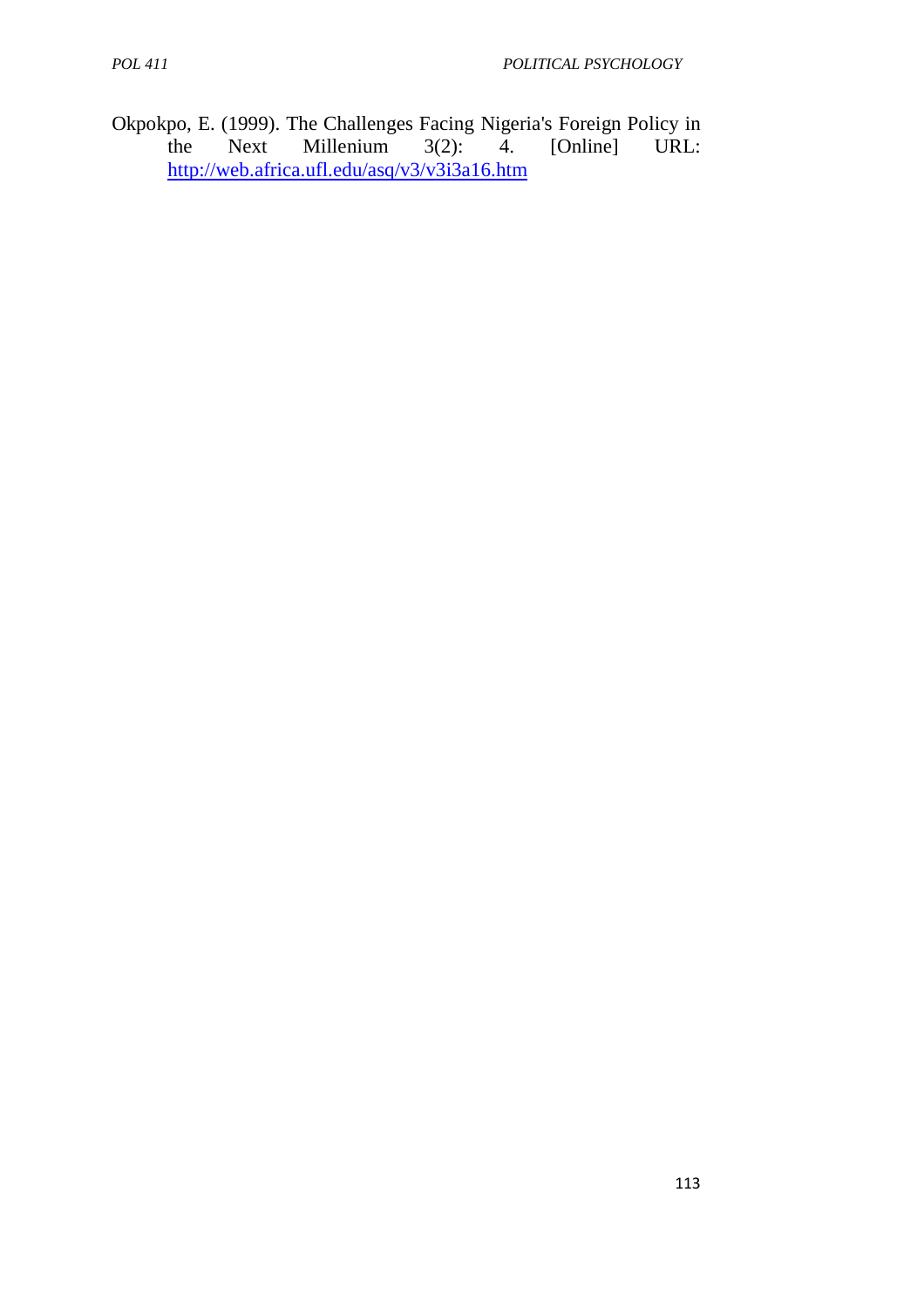# **MODULE 4 ELECTIONS AND ELECTORAL BEHAVIOUR**

- Unit 1 Understanding Elections
- Unit 2 Personality of Politicians
- Unit 3 Political Socialisation

## **UNIT 1 UNDERSTANDING ELECTIONS**

### **CONTENTS**

- 1.0 Introduction
- 2.0 Objectives
- 3.0 Main content
	- 3.1 Definition of Election
	- 3.2 Nexus between Election and Democracy
	- 3.3 Factors that Influence Electoral Behaviour
	- 3.4 Electoral Agencies
- 4.0 Conclusion
- 5.0 Summary
- 6.0 Tutor-Marked Assignment
- 7.0 Reference/Further Reading

## **1.0 INTRODUCTION**

Election is an essential feature in a democratic administration as it helps to curb dictatorship by change of government. It is a means whereby the citizens of certain polity vote to change or usher in new government. The conduct of elections differs across climes as the factors and conditions that affect voting behaviours vary as a result of their political culture, religion, environment and economy of the clime. Hence, the preparation of elections by the electoral agencies (body) also differs across climes. Therefore, this unit assesses the essence of elections in a democratic dispensation.

# **2.0 OBJECTIVES**

At the end of this unit, you should be able to:

- explain essence of elections in a democratic dispensation and
- explain the factors that influences electoral behaviours in a polity
- discuss the impact of electoral agency on elections.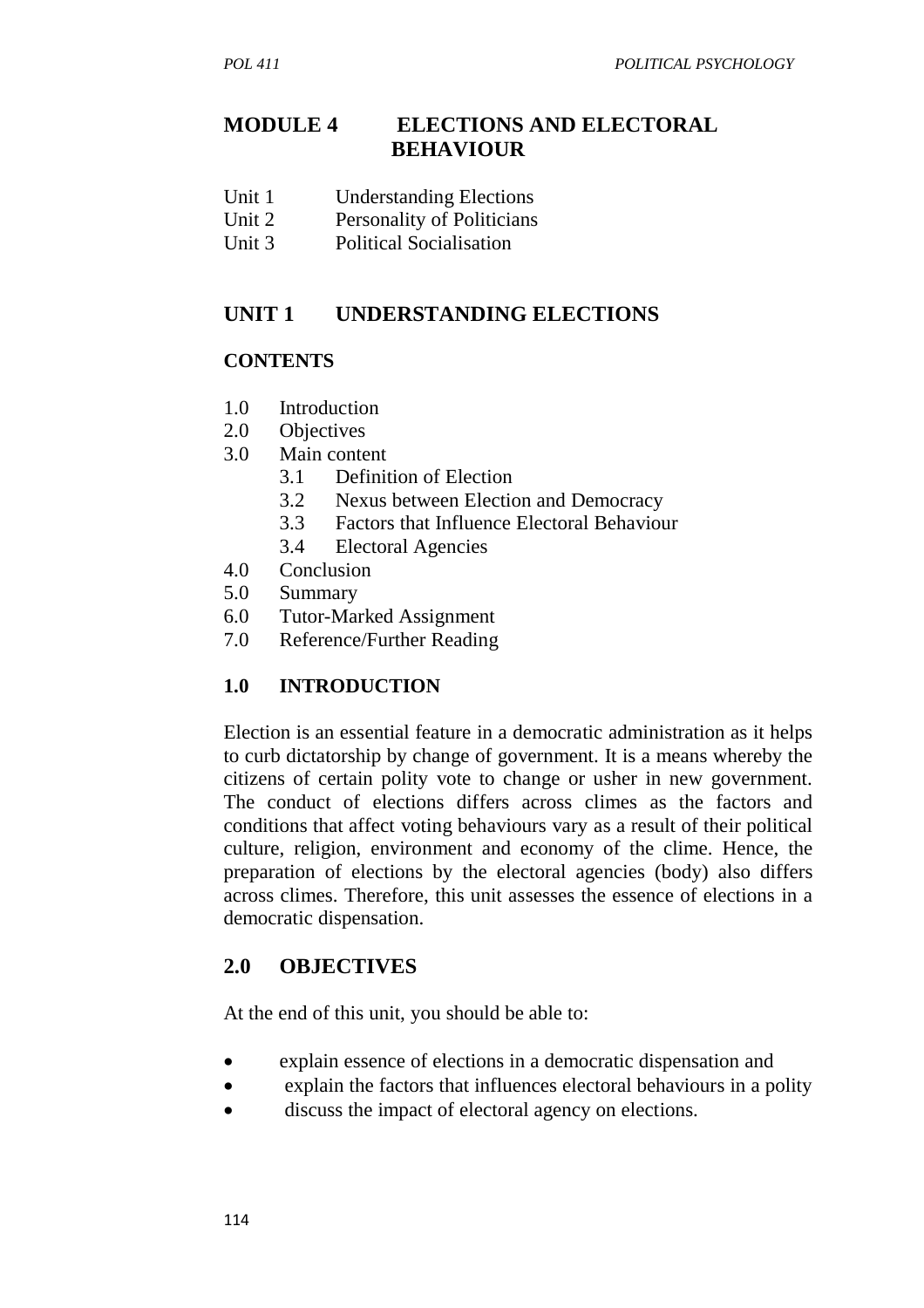# **3.0 MAIN CONTENT**

### **3.1 Definition of Election**

The concept of election is associated with so many meanings that it is hardly difficult to say its exact meaning. Election can be defined as a procedure that allows members of an organisation or community to choose representatives who will hold positions of authority within it (Awopeju, 2011). According to Omonijo *et al.* (2007) cited in Awopeju, 2011 , election is the act of choosing public officers to fill vacant posts by vote, it is an act of choosing those that govern a state; it may be conducted periodically. Elections can also be defined as a means by which people in a polity vote in their leaders to rule on their behalf.

In sum, Elections are central institution of democratic representative governments. The reason is that, in democracy, the authority of the government derives solely from the consent of the governed. The principal mechanism for translating that consent into governmental authority is the holding of free and fair elections.

## **3.2 Nexus between Election and Democracy**

Elections provide a mechanism for aggregating private information, ensuring a better collective decision (Feddersen and Pesendorfer, 1997). Democracy here is defined as a social system of administrating a nationstate where political parties and independent candidates compete for elective positions in a free and fair election atmosphere, and in which the citizens are legally empowered to choose those who will run the affairs of the state in a given period (Obakhedo, 2011)*.* As a matter of fact, the authority of the government in democracies derives solely from the consent of the governed (Agbor *et. al.*, 2011). This shows the importance of elections in a democratic administration. As averred by Aristotle, cited in (Ibid) the fundamental principles of ruling and being ruled are derived from election as a basic feature of democracy. Democracy as a principle whereby power comes from the people to elect their chosen representatives to lead and govern on their behalf will be incomplete without elections as elections is the process whereby citizenry of a polity elect their representatives to rule on their behalf hence through elections democracy will be put to test in a polity.

Elections may be conducted, but the failure of the voter registration process or the denial of a level playing ground for the political parties to operate or the lack of independence of the electoral management body or uncertainty in the constitutional and legal framework for the conduct of elections may produce results that may not be acceptable to the generality of the people. In an exhilarating discussion of the popularity of election in democratic rule, Pammet (1981) cited in Agbor *et. al*.,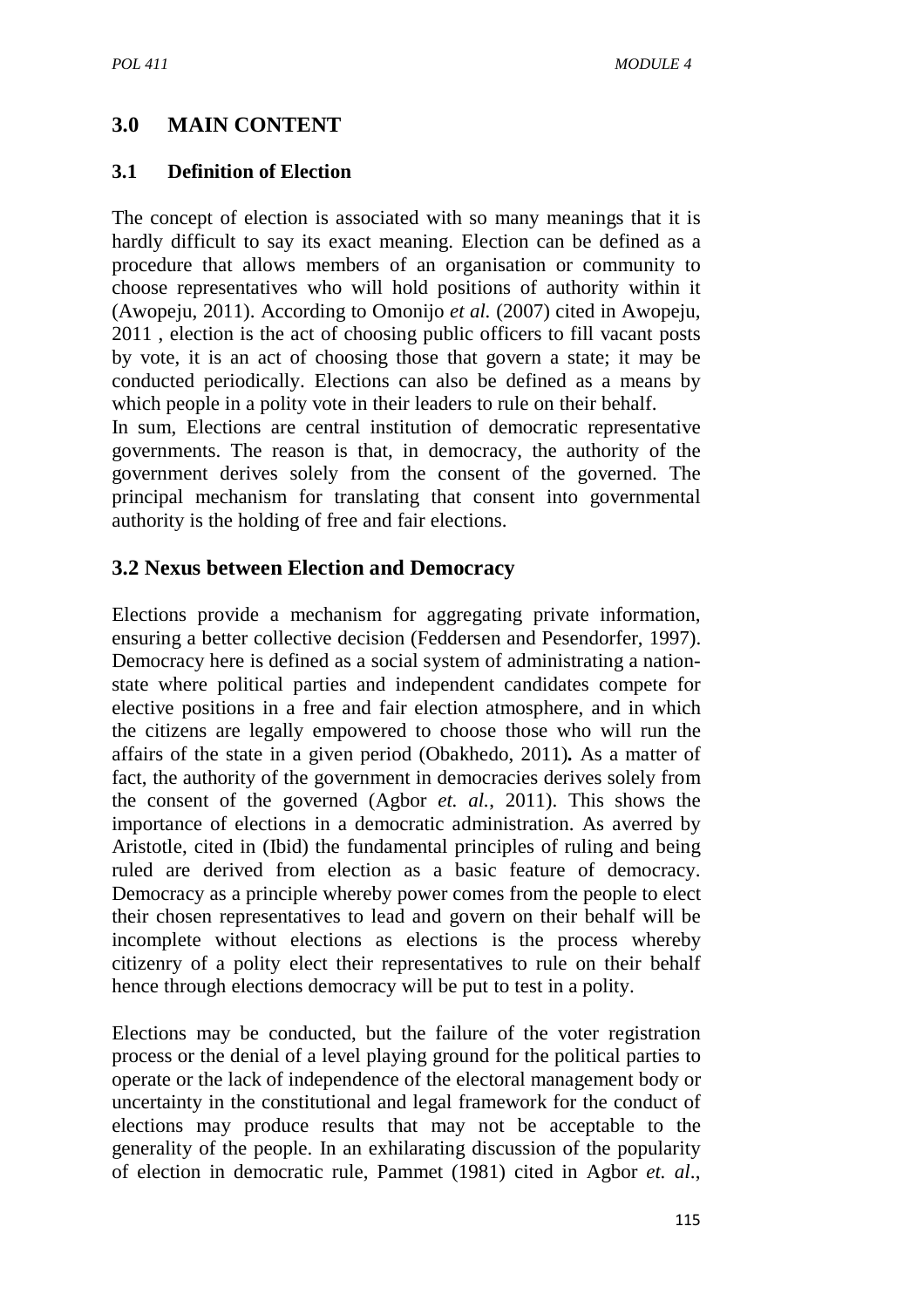2011 has argued that elections are virtually omnipresent institutions of the nations of the modern world. This was corroborated with Luqman, 2009. In his words:

*…that election is at the heart of democracy and democratization process has become widely acknowledged. Election performs indispensable roles and thereby remains central to the whole essence of democratic process (Luqman, 2009: 59)* 

From the above, it is quite clear that elections in a democracy are important and vital for the growth and sustenance of democracy. As Schumpeter (1942) puts it "democracy means only that the people have the opportunity of accepting or refusing the men who are to rule them" Be that as it may, the conduct of elections in democracies differs across climes. The conduct of elections has been a recurring problem in third world countries and emerging democracies (Kuhne, 2010). Africa's experience with electoral democracy has been mixed: progress has been made, but challenges remain. The various elections in the past several years from Kenya and Zimbabwe to Ghana and Sierra Leone have become historical landmarks for different reasons, varying drastically in their conduct and outcome (Cyllah, 2010*).*

Newly democracies have problems in the conducting elections as there are problems of election riggings, ballot box snatching, and election inconveniencies due to lack of preparations by electoral agencies in charge this is no difference in Nigeria. The Nigerian experience with general elections has shown that the political elite have not fully come to terms with the referents of elections for democratic sustenance and national security.

> *…in some advanced democracies, elections are such a routine matter, that the credibility and validity of each electoral process and cycle is assessed on the quality and performance of new technologies and innovations and how well such creative enterprises bolster the performance of the electoral management body and enhance voters' confidence (Okoye, 2013: 5-6).*

#### *He further noted that:*

*…In other countries, including Nigeria especially those with a history of military dictatorship, one party and "big man" rule, the process of holding elections as a peaceful and orderly means of power transfer has been problematic (Ibid)*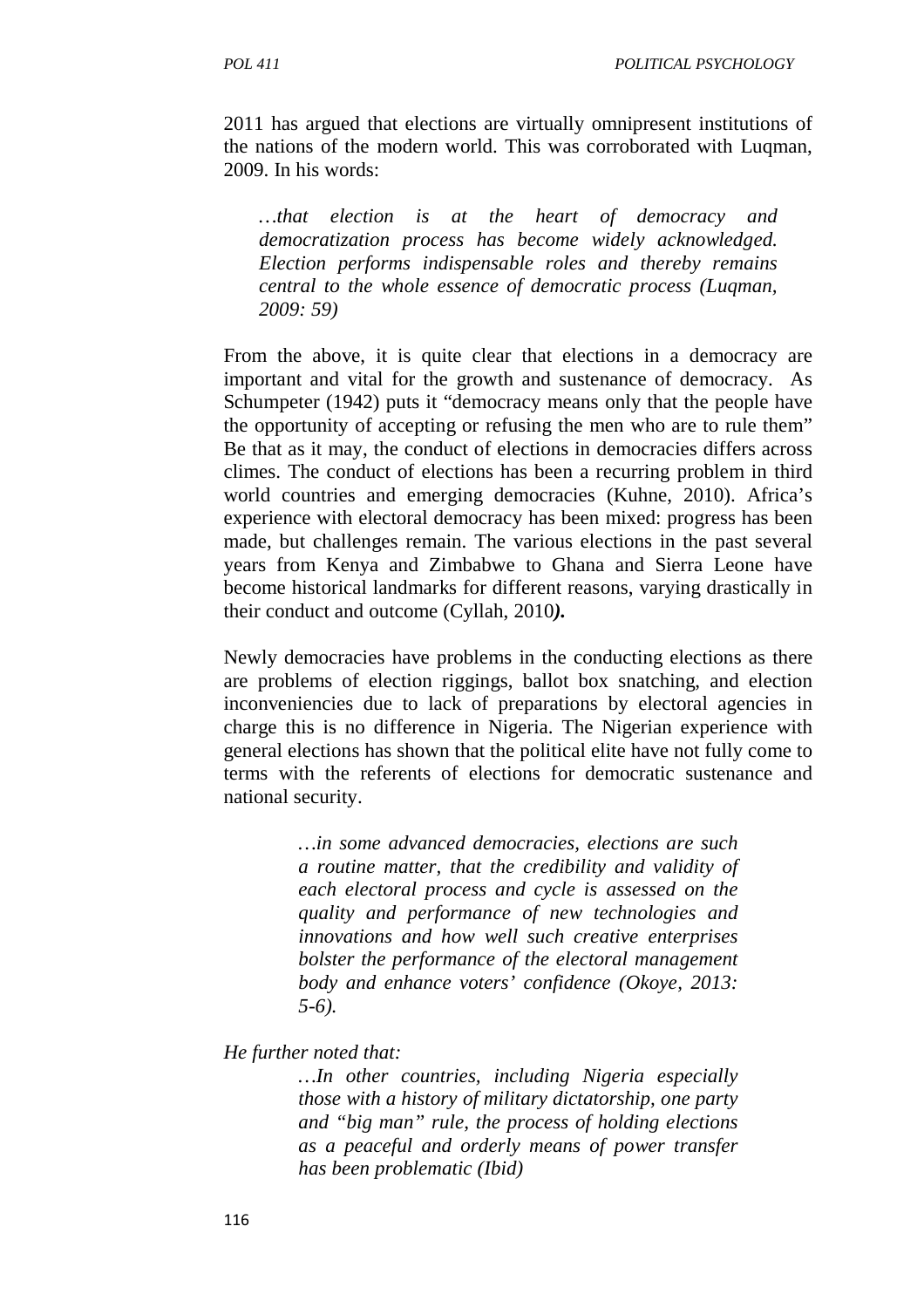This shows the nature of elections in young democratic states like Nigeria and this is having an impact on the consolidation of democracies in those climes and compared to what is obtainable in the west.

## **SELF-ASSESSMENT EXERCISE**

Discuss the nexus between election and democracy in a polity.

## **3.3 Factors that Influence Electoral Behaviour**

Elections as an important element in a democratic administration are influenced by the citizenry in certain ways. During voting in elections there are many factors that influences the electoral behaviours of certain voters in election in different climes. These factors vary across climes depending on the political culture, nature of the environment and polity, level of education of the citizens, and their culture. Among political behaviour, the study of voting behaviour over the years has occupied a central position, both in terms of quantity and quality

Generally, factors that influence electoral behaviours of voters include:

- Religion
- Ethnicity
- Education
- Personality
- Religion

This is one factor that influences the voting behaviour of electorates during elections. Mostly voters vote according to religious believe to protect their interest as a matter of fact, this pattern occurs in global south were democracy is still young and there are issues on religious motivated violence (Nigeria, Central African Republic (CAR), Egypt etc). Voters vote according to religious line to protect their belief and rather vote in leaders that share same believe with them. In Egypt, after the ouster of the ex President Mubarak in office Egyptians voted for the Islamic party for obvious reasons but when the party under Morsi failed to tackle issues the party was ouster via a coup. Also, Central African Republic has witnessed and still witnessing turmoil based on religious issues relating to power tussle between the Northern Muslims and the southern Christians this has lead to formation of militia groups (Seleka and Anti – Balaka group) fighting (NPSIA, 2014). In Nigeria this has always been the case but as a developing democracy the just concluded 2015 general elections saw Nigerians uniting in all fronts to vote out the dominant political party (PDP). To buttress religion as a key factor in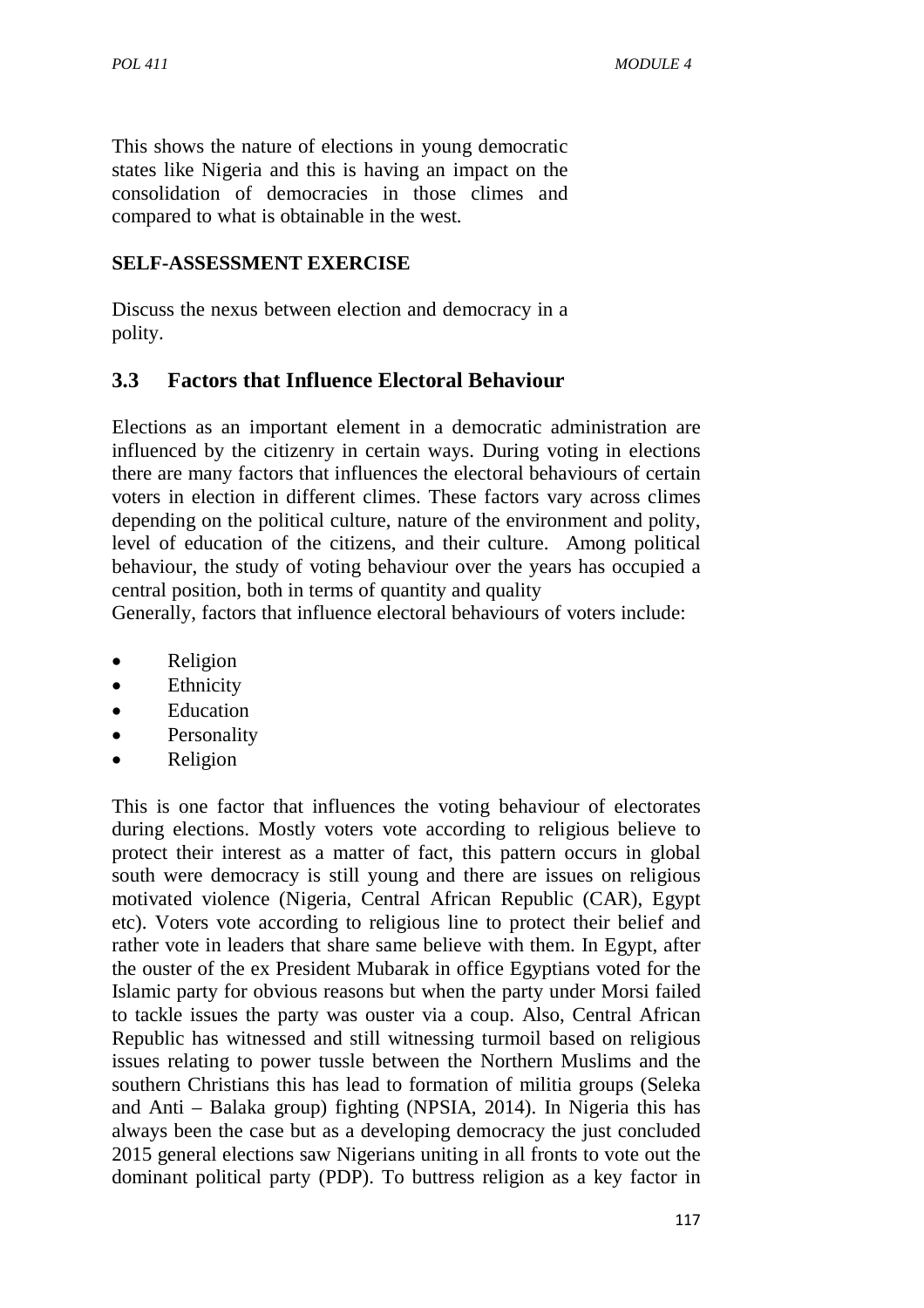voting behaviour, Bola Tinubu the father of All Progressive Congress (APC) choose a Christian (Akinwunmi Ambode) as the next governor of Lagos state solely because it was said that all the previous governors in Lagos state are Muslims hence he was determined to win the votes of Lagosians for his party (APC) and his candidate won. This is the powerful influence of religion on electoral behaviours of voters.

## • **Ethnicity:**

This is one factor that has over the years influenced the political behaviour of voters as voters vote across ethnic lines an example was the just concluded 2015 general elections in Nigeria when the voters in the South-South and South East region of Nigeria voted massively for ex president Jonathan Goodluck while voters in up North voted for President Mohammed Buhari. Be that as it may, ethnicity as a factor that influences voting behaviours of voters majorly exist in third world countries and not considered factors that influence voting behaviour in developed countries.

## • **Education:**

The education level of the political aspirants influences the voting behaviours of the voters as some voters believe the higher the educational status of the political aspirants the better the candidates will rule them. In some developed climes political candidates are to attain certain educational level to contents and win elections.

# • **Personality:**

The personality of individuals involved in elections influences voting behaviours during elections as the persona of the political aspirants comes to bear in during elections. The way the contestant carries his or her self-influence political behaviour of voters such as the United States of America's president Barack Obama.

These factors listed above are main factors that influence voting behaviour. Other factors that influence voting behaviour of voters includes:

- Mass media
- Religious bodies
- Political Party ideologies
- Social status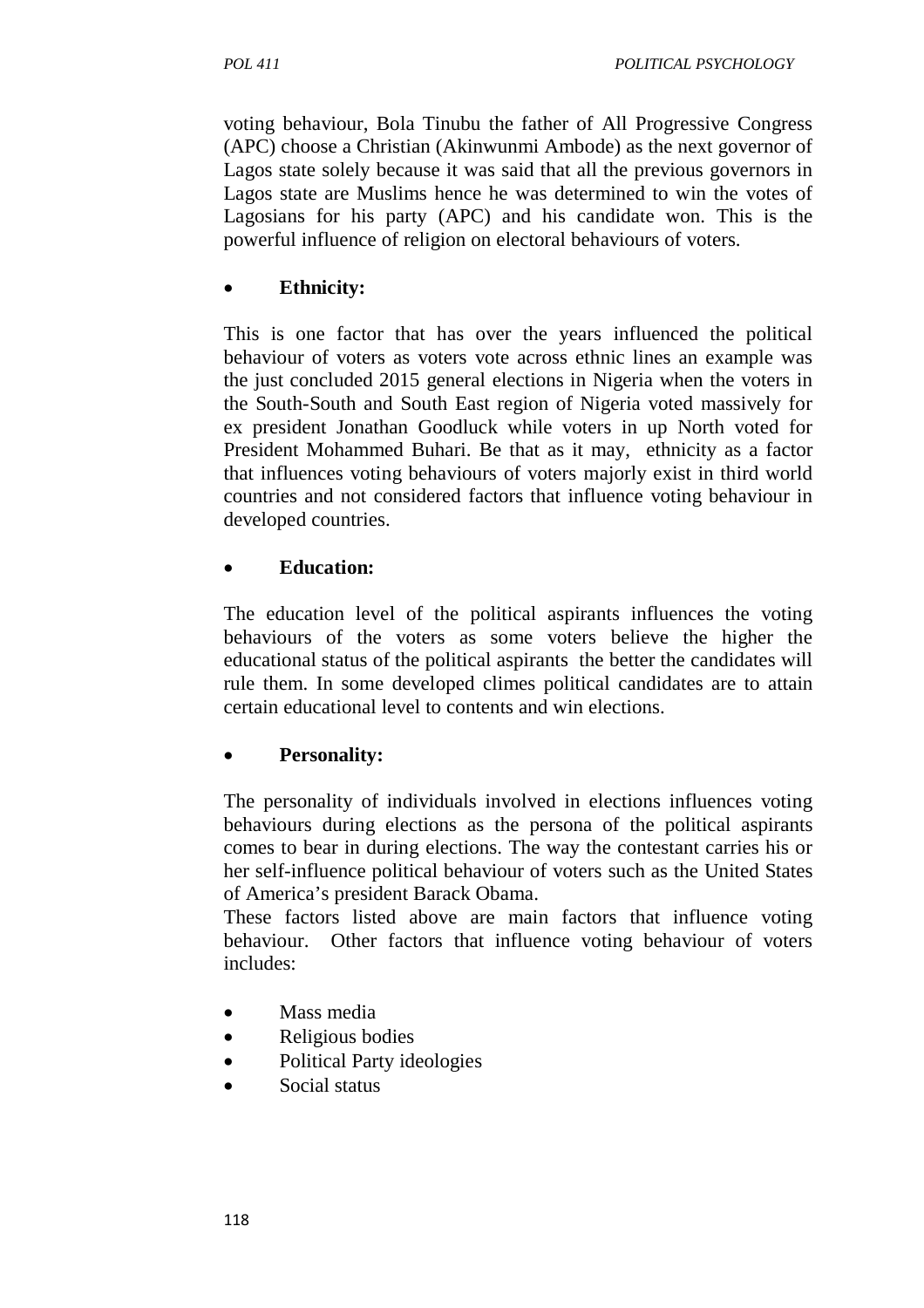## **SELF-ASSESSMENT EXERCISE**

List and explain the factors that influence voting behaviour.

## **3.3 Electoral Agencies**

Electoral agencies are bodies that conduct elections in a state (Idike, 2014). Electoral bodies are set up by the executive arm of government in a state to see to the administrations and affairs in the conduct of elections. Electoral agencies are usually independent and funded by the executive arms of government and through other sources such as donations from international organisations.

Electoral body differs across climes. In some climes the electoral body is independent of the executive arm of government and the appointment of the head of the agency is not appointed by the president or as the case may be. This is to ensure free and fair elections as this will reduced the power of the incumbent over the electoral board. This was witnessed in Ghana when the incumbent president lost a re-election bid which is a huge departure from the nomenclature in Africa. Hence, electoral agencies are crucial to democratic consolidation in a polity as its handling of an election in terms of administration and the conduct of the elections matters and go a long way in strengthening democracy.

## **4.0 CONCLUSION**

Elections are important elements in a democratic administration as without which democracy will be truncated. For elections to be successful the electoral body must be transparent to conduct transparent elections.

## **5.0 SUMMARY**

This unit explained the concept of elections and why it is conducted in a polity as well as factors that influence electoral behaviours. Furthermore, factors such as religion, ethnicity, personality, and education status of the political aspirant in question were highlighted

## **6.0 TUTOR-MARKED ASSIGNMENT**

- 1. Discuss the factors that influence voting behaviour.
- 2. What is the relationship between democracy and elections in a Polity?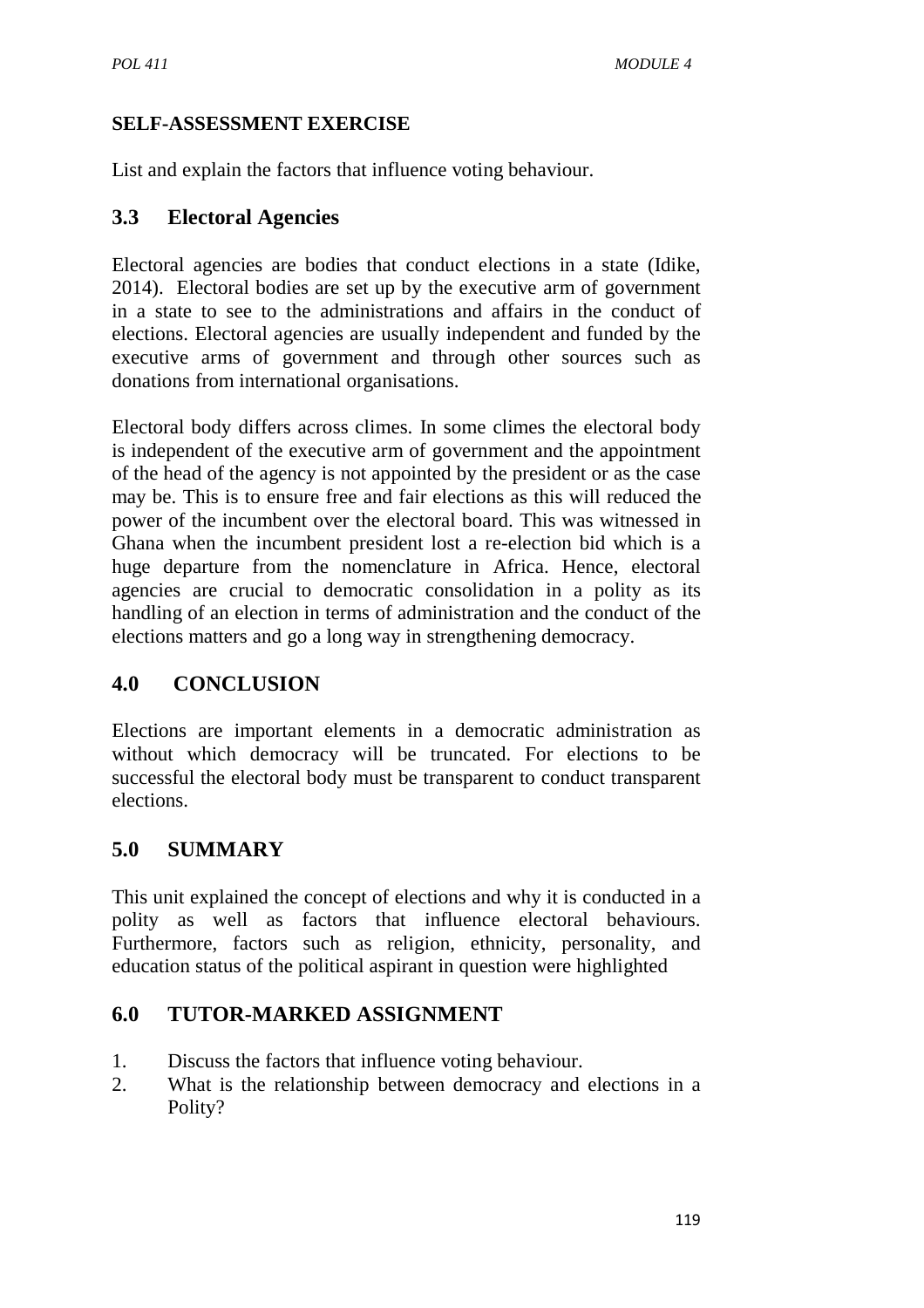### **7.0 REFERENCES/FURTHER READING**

 Idike, A.N. (2014) "Democracy and the Electoral Process in Nigeria: Problems and Prospects of the E-Voting Option *"Asian Journal of Humanities and Social Sciences (AJHSS) Volume 2—Issue 2, May, 2014.*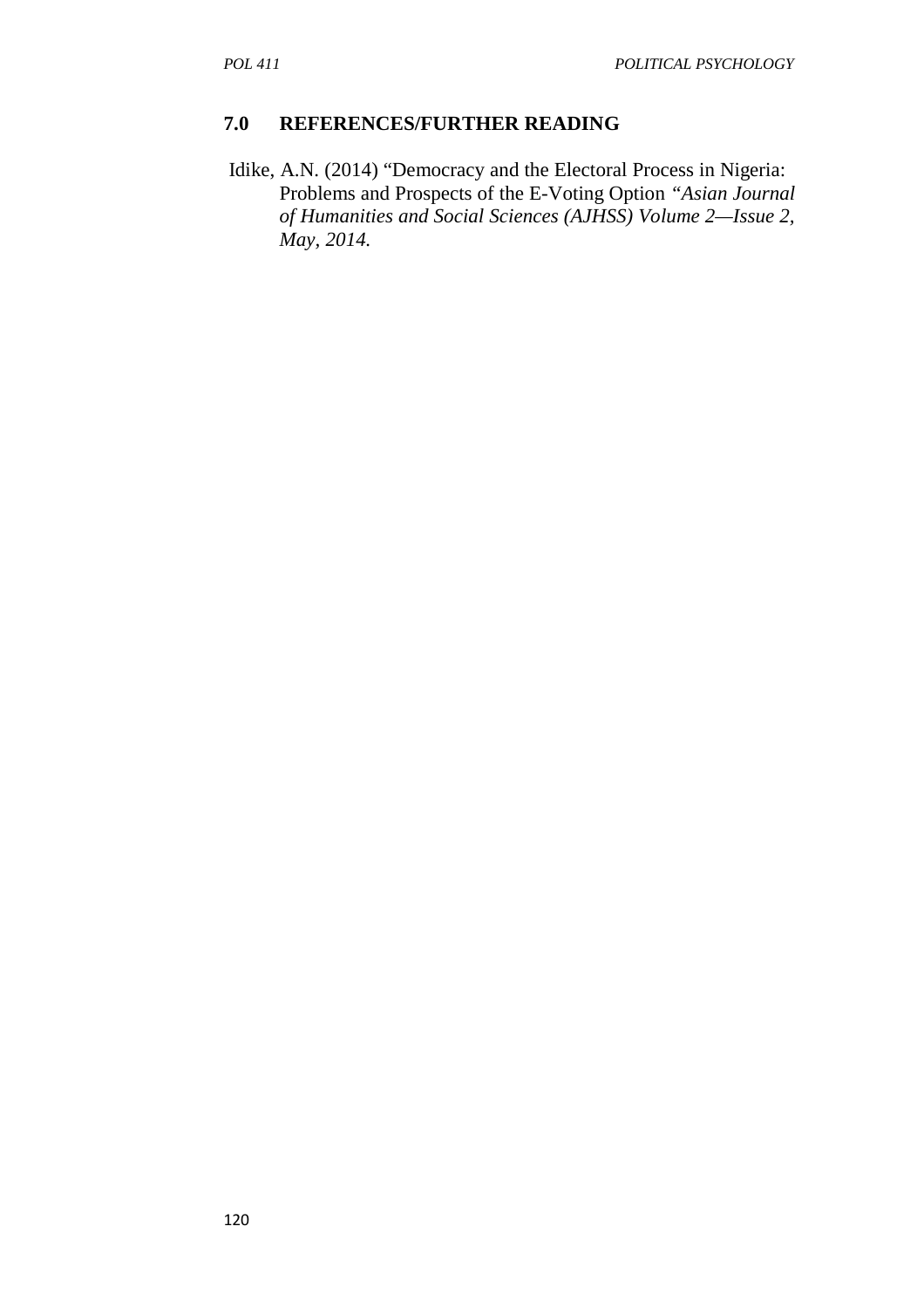# **UNIT 2 PERSONALITY OF POLITICIANS**

## **CONTENTS**

- 1.0 Introduction
- 2.0 Objectives
- 3.0 Main Content
	- 3.1 Personality and Politics
	- 3.2 Personality of Politicians
	- 3.3 Factors Influencing Personality of Politicians
- 4.0 Conclusion
- 5.0 Summary
- 6.0 Tutor- Marked Assignment
- 7.0 Reference/ Further Reading

## **1.0 INTRODUCTION**

The study of the behaviour of individuals, groups and societies are one of the major tenets of behaviouralist in the study of politics. Therefore, through the study of these behaviours you can understand the true nature of politics and explain and predict phenomena. Politicians being who they are have their different personality and are influenced by different factors which make them become or not become what they are when they venture into politics and gain political power.

## **2.0 OBJECTIVES**

At the end of this unit, you should be able to:

- discuss the personality of the political being
- explain the factors and conditions that influence their behaviour in politics.

# **3.0 MAIN CONTENT**

## **3.1 Personality and Politics**

In recent years, personality psychologists have refined the understanding of personality and have reached a working consensus that personality traits can be comprehensively conceptualized and reliably measured in terms of five traits (the Big Five): Agreeableness, Openness (to Experience), Emotional Stability (sometimes referred to by its inverse, Neuroticism), Conscientiousness, and Extraversion (Gerber,*et al*., 2010). Politics in many democracies of the Western World and different parts of the world has presumably become increasingly personalised (Caprara, Barbaranelli, & Zimbardo, 1999, 2002; Giddens, 1998; Ricolfi, 2002).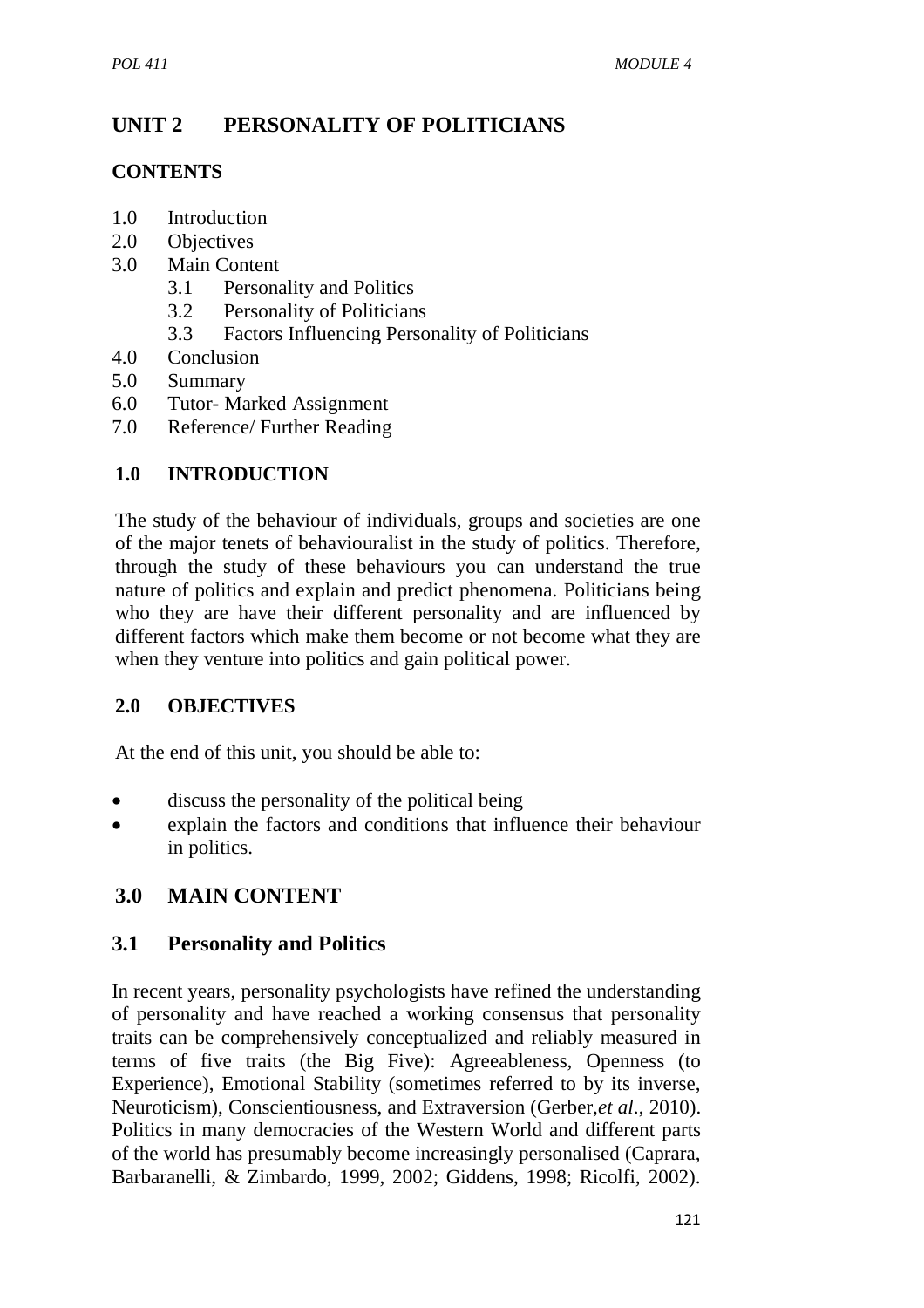The personalisation of politics encompasses two presumed processes. First, the personalities of candidates capture center stage and become the focus of voters' attention. Second, the individual personalities of voters, rather than their social locations in various interest groups, become decisive for political choice (Caprara & Zimbardo, 2004).

The importance of the personal characteristics of individuals for political choice may be increasing for several reasons (Wattenberg, 1998). The distinctiveness, diversity, and extremity of parties may be declining as they seek the political center to attract groups with diverse interests. Political issues are increasingly complex and political units' increasingly interdependent, cutting across traditional cleavages. And the electorate is showing greater concern with social relations and intimacy.

As an example, the personality of current Nigerian's president Mohammed Buhari as a corrupt free and upright person influenced people voting for him. As a matter of fact this was the major reason people voted for him in the March, 2015 presidential elections. His win against an incumbent was the first of its kind in the Nigerian Polity. In Oyo state , PDP fielded an ex-convict to run as governor same in Osun state " Omisore" touted to have had an hand in the death of Bola Ige and this culminated in PDP's loss. All these examples show the significance of the personality of any political aspirant to be fielded in an election.

## **3.2 Personality of Politicians**

Personality of politicians in a Polity matters a lot as their personality are product of their family, culture and society. For clarity, personality includes any individual psychological variations that influence behaviour (Elms, 1976). The behaviour of individuals "politicians" as to understand the differences between individuals that remains relatively stable across variety of situations (Brehm , *et.al*, 2005). The expression of personality characteristics in political behaviour is often entertaining, but it is also important. For example, during the ex- president Jonathan Goodluck's administration the Nigerian state was in comatose.

Fuel scarcity was a regular feature, the rate of unemployment was high and the military under his administration could not curtail the *Boko haram* crisis as a matter of fact, the *Boko haram* crisis manifested during his administration because it was not properly checked from the inception "the system" was frequently blamed for national troubles. The political system is tremendously significant in giving people opportunities to express certain kinds of behaviour and in restraining them from other kinds. But people eager to take advantage of the system, people driven by their private needs to use the system in unanticipated ways. Understanding the system is only a part of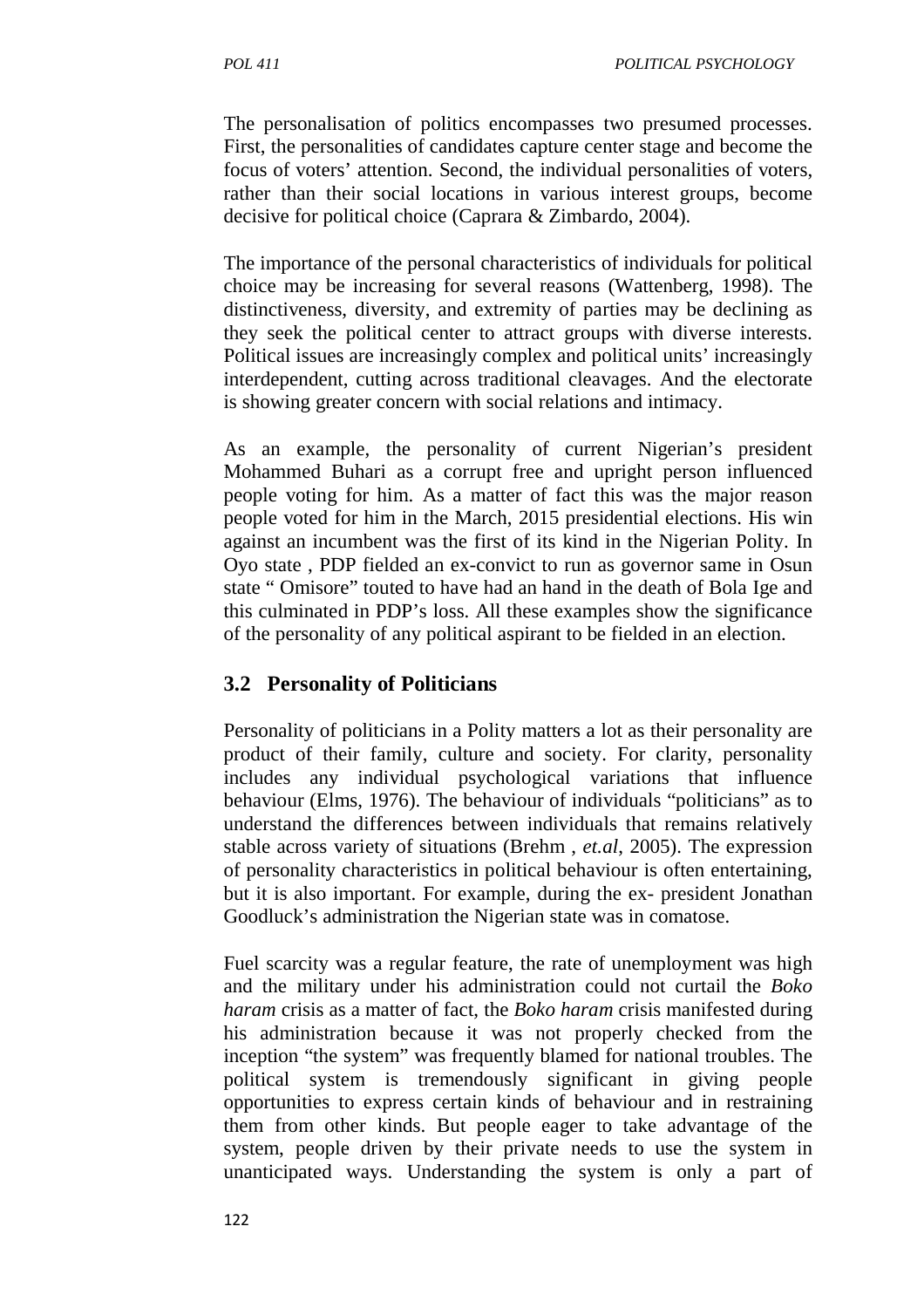understanding politics; understanding the role of personality and the interactions of personality and system is also vital. The personality of Bola Ahmed Tinubu as the brain behind All Progressive Congress (APC) has given him that status of respect in the Nigerian society. Because without him the political party known as APC will not stand.

Furthermore, it is important to note that, individual personality is shaped by experience family dynamics, cultural forces, work experiences, and educational experiences. However, a great deal of evidence indicates that substantial variation in foundational personality dispositions such as the Big Five is stable from very early in life. There is evidence that these dispositional traits have some genetic basis and can be a reason why certain politicians behave certain ways. (Bouchard 1997; Plomin *et al*. 1990) and are quite stable through the life cycle (Caspi, Roberts, and Shiner 2005; Costa and McCrae 1992; Gosling, Rentfrow, and Swann 2003).

These personality differences affect how individuals respond to the stimuli they encounter in their environment. As such, personality traits can likely be viewed as predating, rather than being caused by, social and political influences, offering an opportunity to examine how fundamental, enduring personality differences affect an array of social outcomes, including political attitudes and behaviours (Gerber,*et al*., 2010). In understanding the personality of politicians we have to study different factors that influence them as these politicians are part of the society. The personality of politicians in Nigeria and Africa will different greatly from the personality of politicians in Europe, and the America's which is due to the nature of the society. In those developed climes, the personality of the politicians are that of service to the country and that of sincerity even though there might be some of them that are corrupt and dubious , it differs greatly from countries in the global south Nigeria inclusive. In the countries of global south, the personality of politicians is that of insincerity as a result of the nature of the environment.

These politicians see politics as a profession and when they get to elective post they try as much as possible to acquire money for themselves. An example can be seen in Nigeria as most of the governors after completing their tenure in office are questioned by the Economic and Financial Crimes commission (EFCC) and those politicians that are not the custody of the EFC are questionable this can be witnessed in the case of Osun state as the governor owing workers' salaries in the state despite his elections promises. Hence the personality of politicians differs across climes and can be judged by their level of output in the society.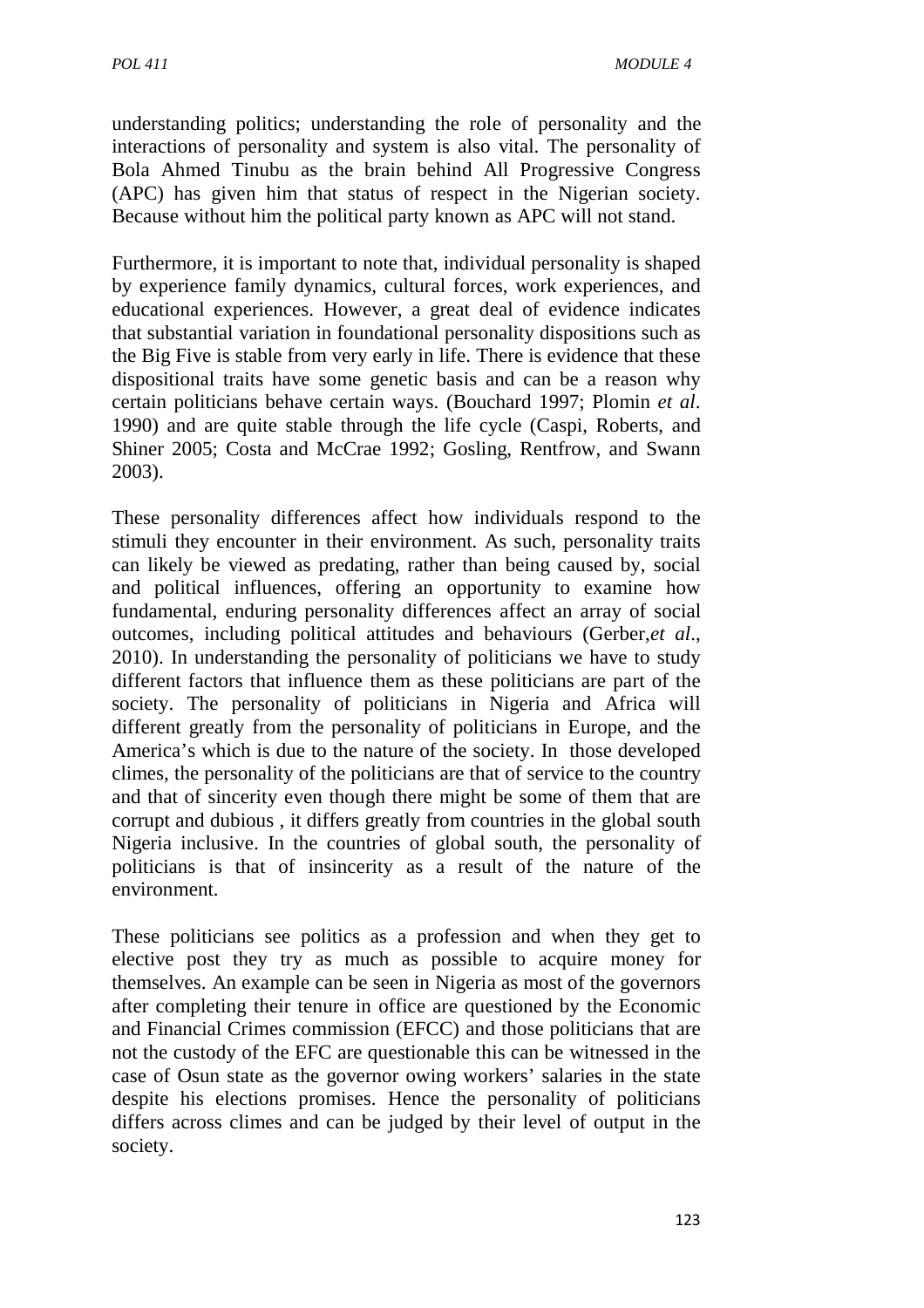### **SELF ASSESSMENT EXERCISE**

Examine the nexus between personality and politics

## **3.3 Factors Influencing Personality of Politicians**

There are many factors influencing the personality of politicians and these factors vary across climes. The factors that affect the personality of politicians in the global south differ from the factors that affect the personality of politicians in the western world. Hence, these factors are put in the context in analysis.

The followings are factors that influence the personality of politicians they include:

- 1. The Society
- 2. The political system
- 3. The Economy
- 4. The Education level
- 5. The Political party
- 1. **The Society:** the society is an important factor that influences the behaviour, and personality of politicians. Different societies have their peculiar culture that influences the personality of its people. Culture refers to the total way of life of any society. In the words of Ember &Ember, 1990:

*… this totality includes such mundane activities as washing dishes or driving an automobile and for the purpose of cultural studies these stand quite on a par with the finger of life…* 

Society is a complex system of relationships. Its existence depends on successfully coordinating the needs and behaviours of each individual with the majority's needs, and with adopted models of socially desirable behaviour (Markovik, 2010).

The culture of the society in question might be that of corruption and dubious activities and such attributes of that society will rub off on the personality of the individuals in question. Politicians as part of members of the society get influenced by the happenings in the society. The society as a social system functions hand in hand with other sub structures in the social system to make the functional and in order. In going about that, other sub-structure interacts with one another and this in turn, has effects on human behaviour.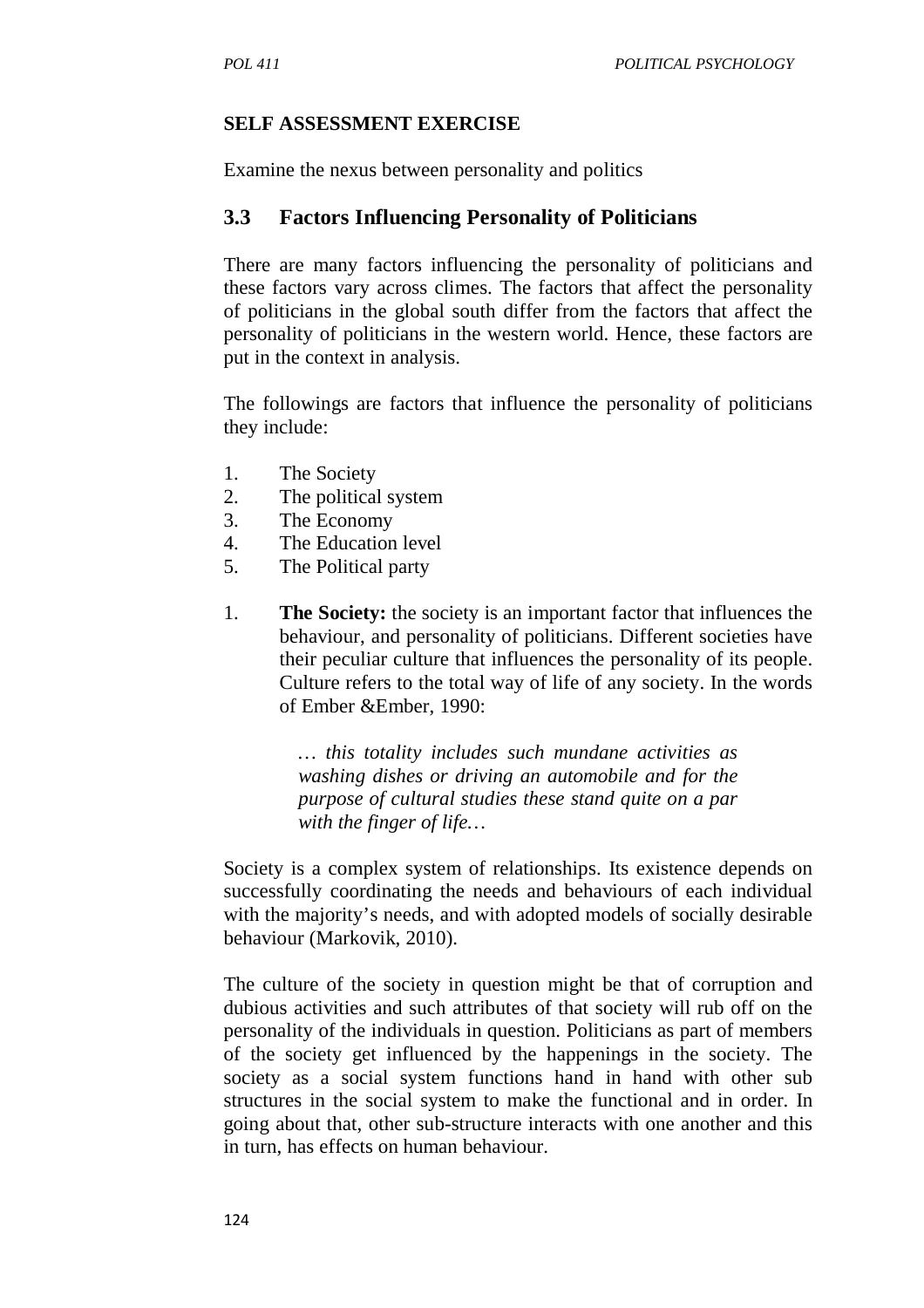The economy structure of a society has effect on the thinking, and personality of individuals of which politicians are part of. As an example, the Nigerian society is that of survival of the fittest. The economy is bad, the level of industrialisation is at its lowest, there is high level of insecurity, there is high maternity death rate, and the life expectancy is low with all these, the Nigerian society is that of the survival of the fittest. Hence Nigerian Politicians makes promises but when they get into office they fill their pockets and fail to fulfil their promises and this leads to the constant underdevelopment in the Nigerian society.

This accounts for why politicians in Nigeria are seen as corrupt and politics is seen as an avenue to make money which accounts for the reason why there is constant juggle to be into politics which quite differs from the west. In the west or developed countries, politics is seen as an avenue to serve their people and contribute to the development of the society. In these climes, that the economy is good and stable there is high level of industrialisation and that influences the perception of the politicians. That is not to say that politicians in the developed climes are not corrupt as well but it is minimal and that shows in their perception. Major concerns of these politicians in the west is how to strength their state and bring development to the populace. The structure and nature of a society affects the behaviour and personality of individuals in the society of which politicians are inclusive of.

### 2. **The Political System:**

Political systems are the formal and informal political processes by which decisions are made concerning the use, production and distribution of resources in any given society. Formal political institutions can determine the process for electing leaders; the roles and responsibilities of the executive and legislature; the organisation of political representation (through political parties); and the accountability and oversight of the state. Informal and customary political systems, norms and rules can operate within or alongside these formal political institutions (GSDRC, 2014). International African Institute: 1987 xxiii puts it "… political systems involve a set of relations between territorial groups…" Political systems that have developed and been refined over centuries went through various processes, though under less immediately dire circumstances i.e through revolts such as the Glorious War in Britain, the French Revolution in France, and in global south countries through colonialism.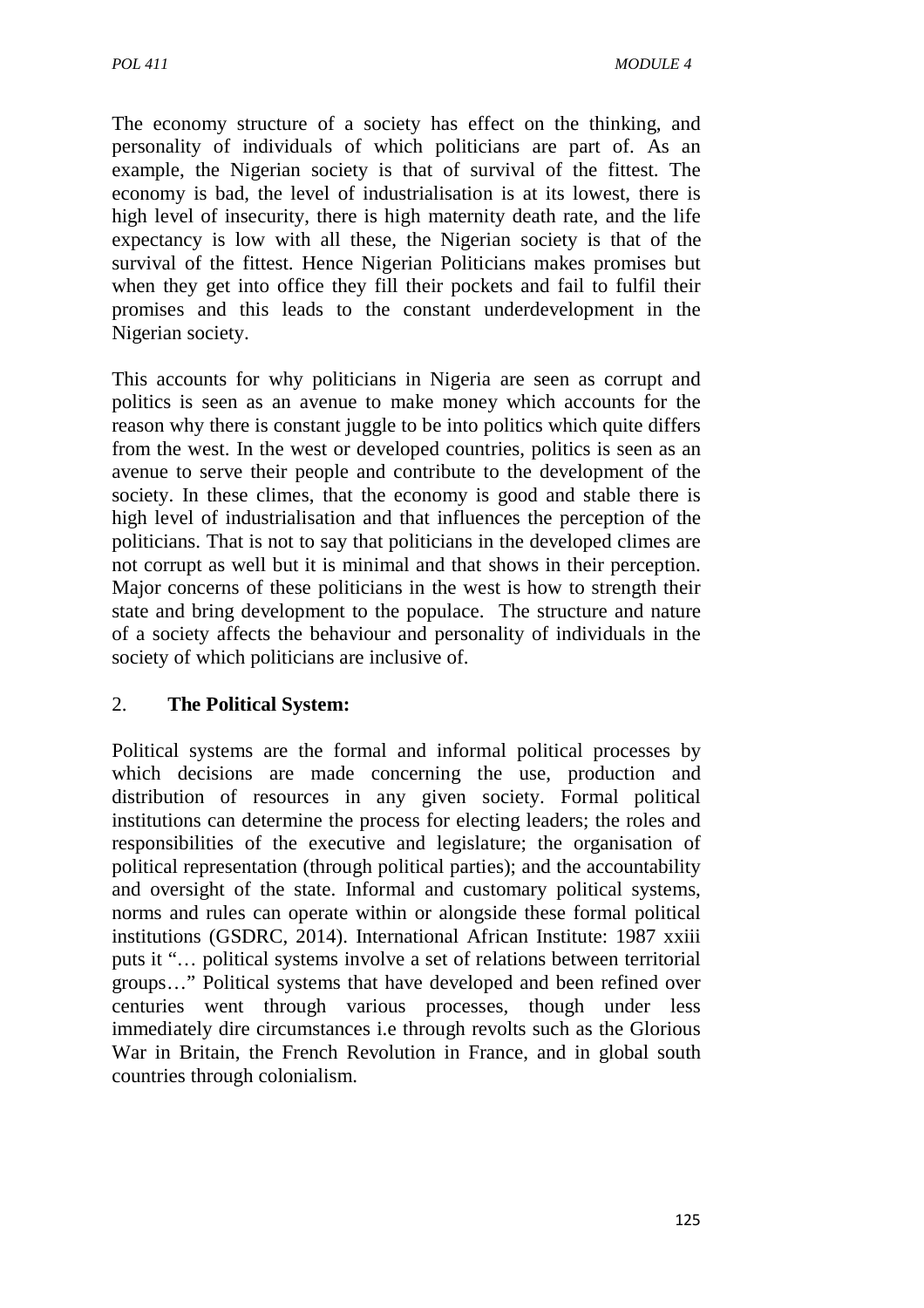### **Types of Political Systems**

Political systems are of different kinds. Over the years the world has witnessed different forms of political systems as change is the only constant thing in life. The forms of political systems include but not limited to:

- 1. Monarchism
- 2. Authoritarian and Totalitarian
- 3. Democracy
- **1. Monarchism**: Monarchism which is also referred to as Monarch is a political system in which power resides in a single family that rules from one generation to the next generation. The power the family enjoys is traditional authority, and many monarchs command respect because their subjects bestow this type of authority on them. Other monarchs, however, have ensured respect through arbitrary power and even terror. Royal families still rule today, but their power has declined from centuries ago. Today the Queen of England holds a largely ceremonial position, but her predecessors on the throne wielded much more power. Also countries like Spain, Denmark, Norway, Sweden Morocco still practices Monarchy but at a minimal level as their power is not absolute. While climes like Oman, Qatar, Brunei, Saudi Arabia, and Swaziland are absolute monarch states hence, power is vested in the hands of these monarchs.
- **2. Authoritarianism and Totalitarianism:** authoritarianism and totalitarianism are general terms for nondemocratic political systems ruled by an individual or a group of individuals who are not freely elected by their populations and who often exercise arbitrary power. To be more specific, authoritarianism refers to political systems in which an individual or a group of individuals holds power, restricts or prohibits popular participation in governance, and represses dissent. Totalitarianism refers to political systems that include all the features of authoritarianism but are even more repressive as they try to regulate and control all aspects of citizens' lives and fortunes. People can be imprisoned for deviating from acceptable practices or may even be killed if they dissent in the mildest of ways. Compared to democracies and monarchies, authoritarian and totalitarian governments are more unstable politically. The major reason for this is that these governments enjoy no legitimate authority. Instead their power rests on fear and repression. The populations of these governments do not willingly lend their obedience to their leaders and realize that their leaders are treating them very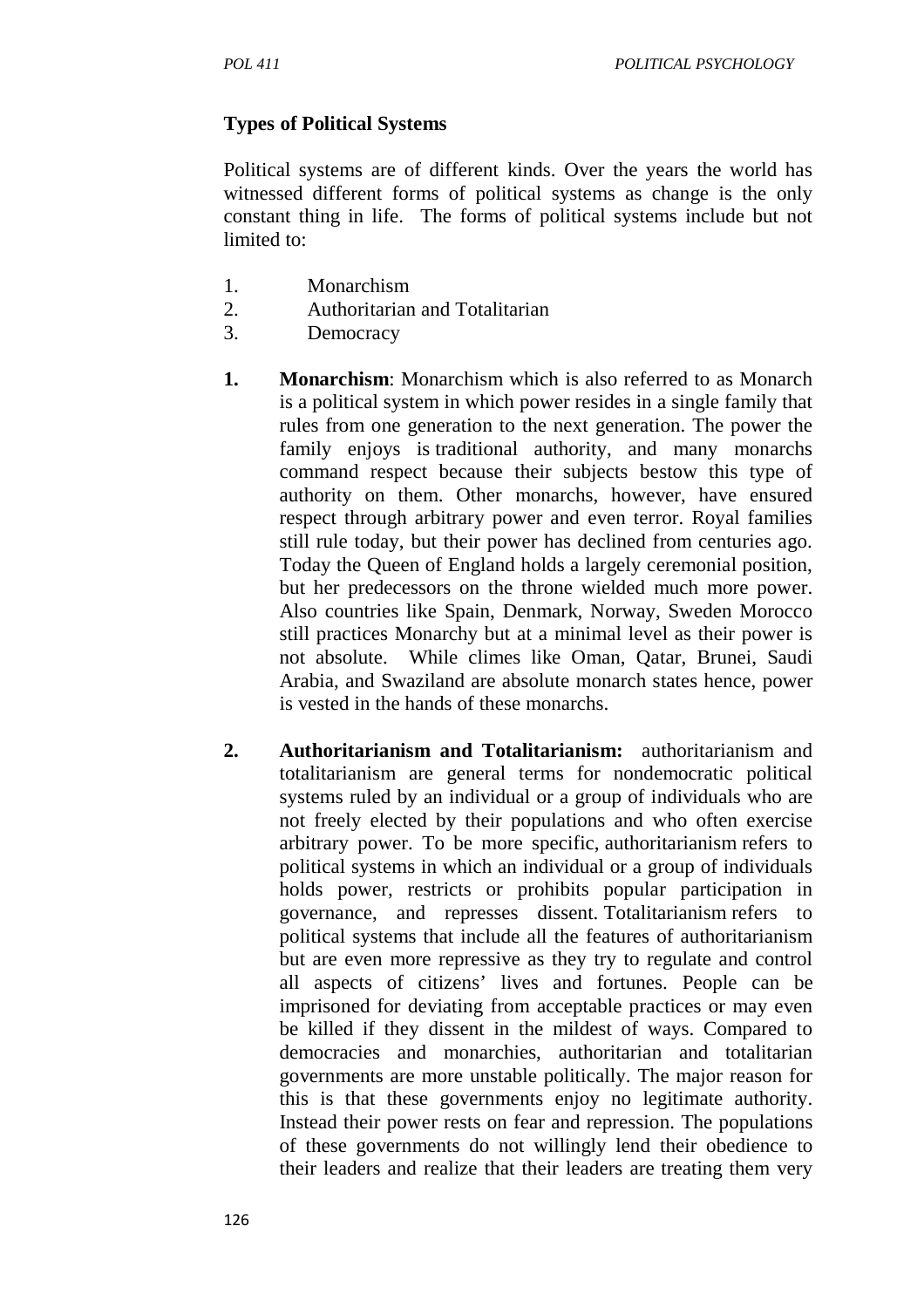poorly; for both these reasons, they are more likely than populations in democratic states to want to rebel. Sometimes they do rebel, and if the rebellion becomes sufficiently massive and widespread, a revolution occurs. In contrast, populations in democratic states usually perceive that they are treated more or less fairly and, further, that they can change things they do not like through the electoral process. Seeing no need for revolution, they do not revolt.

Since World War II, which helped make the United States an international power, the United States has opposed some authoritarian and totalitarian regimes while supporting others. The Cold War pitted the United States and its allies against Communist nations, primarily the Soviet Union, China, Cuba, and North Korea. But at the same time the United States opposed these authoritarian governments, it supported many others, including those in Chile, Guatemala, and South Vietnam, that repressed and even murdered their own citizens who dared to engage in the kind of dissent constitutionally protected in the United States.

1. **Democracy:** This is the type of government whereby power comes from the people, or a political system in which citizens govern themselves either directly or indirectly. The term democracy comes from Greek and means "rule of the people." In Lincoln's stirring words from the Gettysburg Address, democracy is "government of the people, by the people, for the people." In direct (or *pure*) democracies*,* people make their own decisions about the policies, issues and distribution of resources that affect them directly. An example of such happened in April 2015 when there was a referendum in Scotland to decide the Scotts should remain part of the United Kingdom. However, such direct democracies are impractical when the number of people gets beyond a few hundred. Representative democracies are thus much more common. In these types of democracies, people elect officials to represent them in legislative votes on matters affecting the population.

Representative democracy is more practical than direct democracy in a society of any significant size, but political scientists cite another advantage of representative democracy. At least in theory, it ensures that the individuals who govern a society and in other ways help a society function are the individuals who have the appropriate talents, skills, and knowledge to do so. In this way of thinking, the masses of people are, overall, too uninformed, too uneducated, and too uninterested to run a society themselves. Representative democracy thus allows for "the cream to rise to the top" so that the people who actually govern a society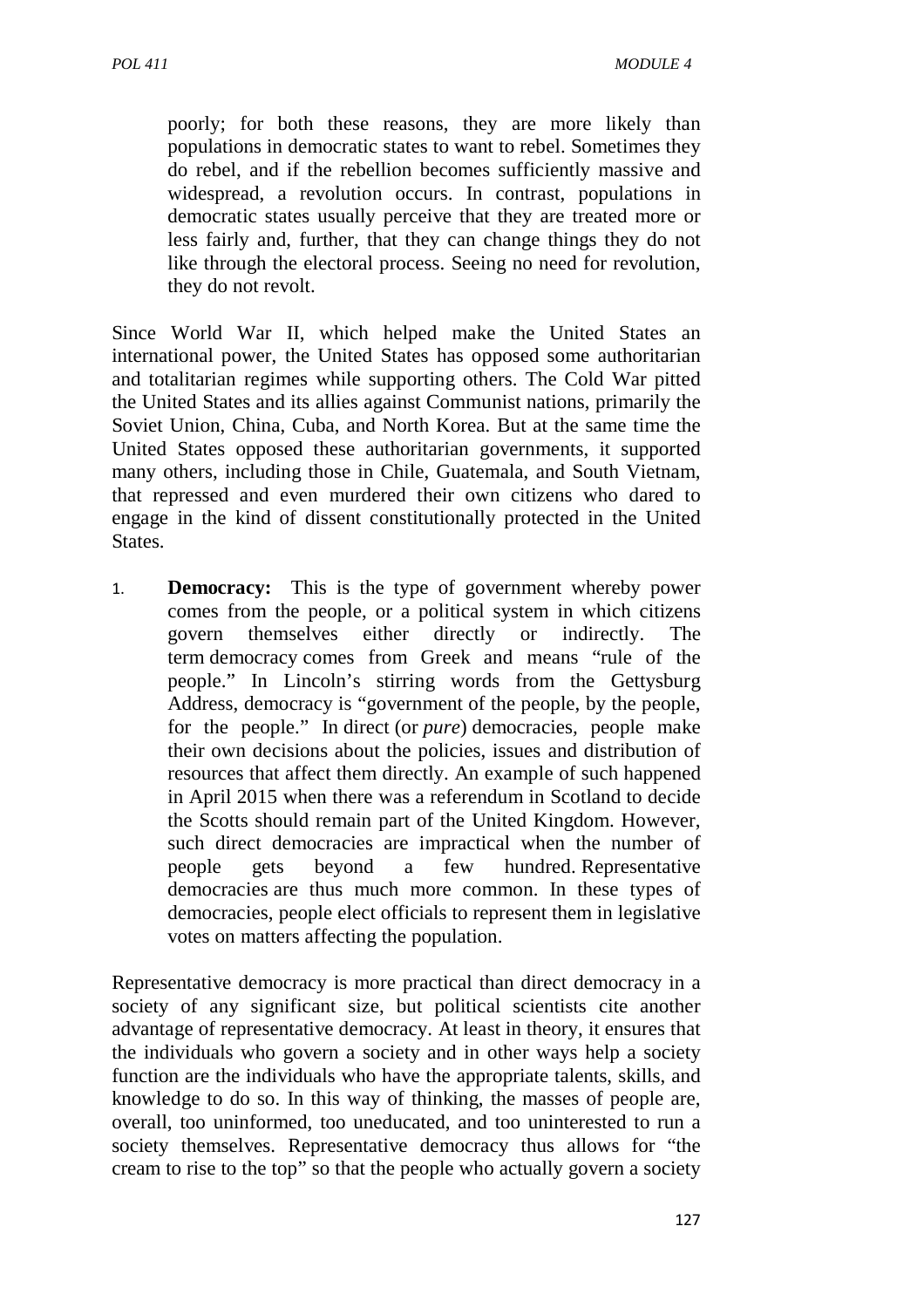are the most qualified to perform this essential task (Seward, 2010). Although this argument has much merit, it is also true that many of the individuals who do get elected to office turn out to be ineffective and/or corrupt. Regardless of our political orientations, Americans can think of many politicians to whom these labels apply, from presidents down to local officials. The defining feature of representative democracy is voting in elections. When the United States was established more than 230 years ago, most of the world's governments were monarchies or other authoritarian regimes. Like the colonists, people in these nations chafed under arbitrary power. The example of the American Revolution and the stirring words of its Declaration of Independence helped inspire the French Revolution of 1789 and other revolutions since, as people around the world have died in order to win the right to vote and to have political freedom.

Democracies are certainly not perfect. Their decision-making process can be quite slow and inefficient; as just mentioned, decisions may be made for special interests and not "for the people"; and, as we have seen in earlier chapters, pervasive inequalities of social class, race and ethnicity, gender, and age can exist. Moreover, not all democracies have all people enjoyed the right to vote. In the United States, for example, African Americans could not vote until after the Civil War, with the passage of the 15th Amendment in 1870, and women did not win the right to vote until 1920, with the passage of the 19th Amendment Other political systems that operated in different part of the world include:

- 1. The centralised system of government in Africa notably in Northern Nigeria
- 2. The decentralised system of government as practiced amongst the Tiv people of Nigeria and the Igbo people of Nigeria
- 3. The holy roman empire prototype of the
- 4. The ancient city states of the classical Greece and Rome

Hence, the type of political system in a polity affects the personality of the individuals in a state. In this contemporary international political system, democracy is the most popular and accepted form of political system today and the practices of democracy of a state affect the personality of the people and politicians in the state. In young and developing democracy like that of Nigeria, democratic principles are not adhered to and when the politicians come into office they follow suit.

**The Economy:** The economy of a society affects and influences people in a polity. The purpose of economy is to satisfy the people's want through the resources of the state. The economy of a state tells on the people as economic growth transforms the life and increase industrialization (Edgmad, 2004). The economy of a society is measured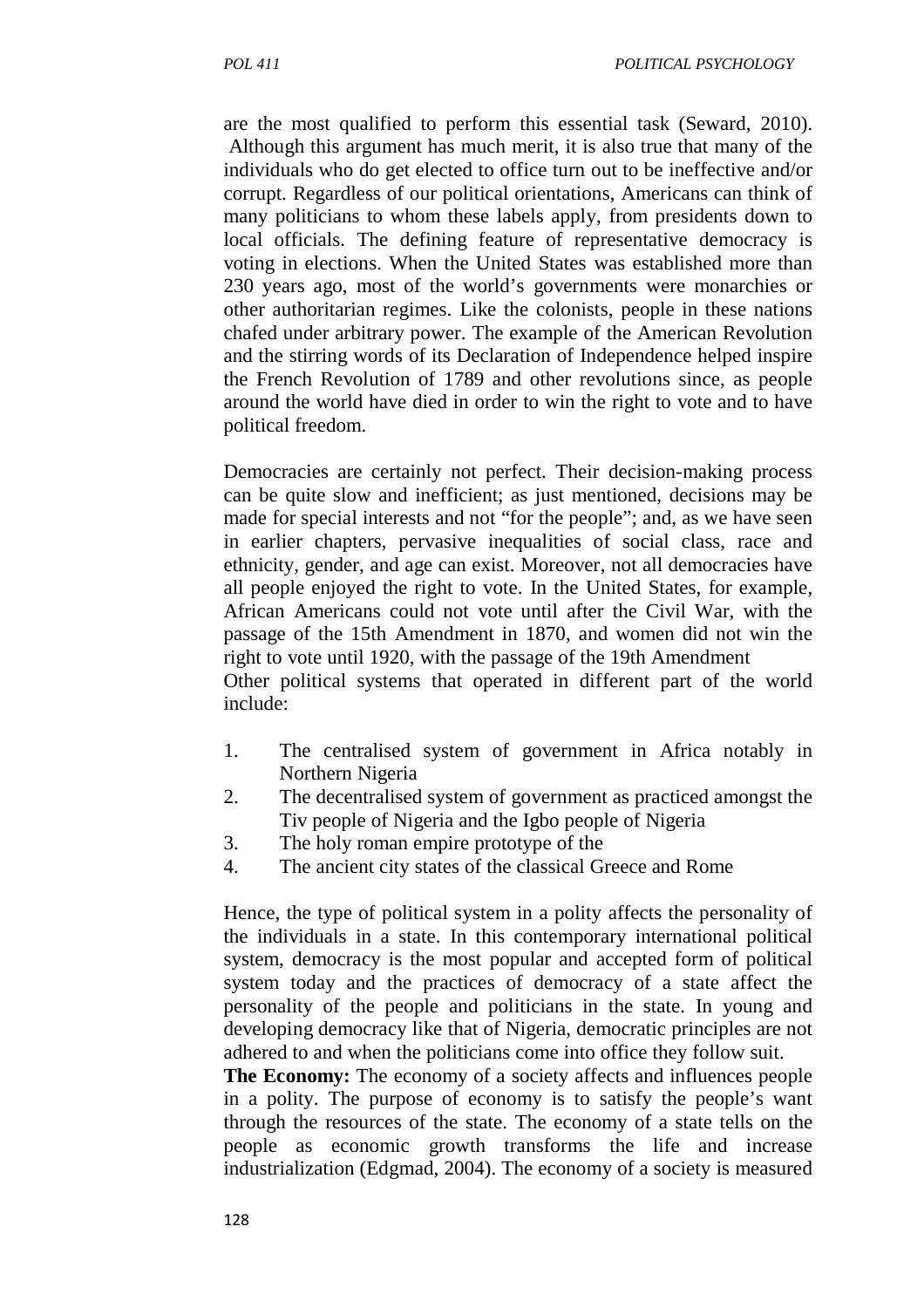in terms of its productivity and Gross Domestic Product (GDP) which is a measurement of the of a states' economy total output or production of goods and services (Ibid, 2). The economy in developed countries is strong and hence the level of industrialisation is high and this in turn rubs off on the people as there is job enough for people unlike states in the global south. The economy of the states in the global South is low and poor. Most of the states are mono –cultural economy (they rely on a single commodity as their source of income i.e. Nigeria (Crude Oil), Ivory Coast (Coco) in sum their economy are not diversify. With is, there is high unemployment rate and the level of development is low and poor this influence the psyche of individuals in those states of which the politicians are part of and robs of their personality when they get into political positions.

**Education status:** education is defined as the process of educating or teaching. Educate is further defined as "to develop the knowledge, skill, or character of..." Thus, from these two definitions, we might assume that the purpose of education is to develop the knowledge, skill, or character of students. Education is also seen as a lifelong process of learning. Education takes place right from birth and can be formal and informal. Informal education takes place within the family or in a nonformal environment while formal education takes place in a formal and structured environment. We have the primary, secondary and tertiary level of education. The education status of individual affects their personality.

As a matter of fact, education is viewed as a means of social change in the contemporary globalised setting (Elliott, 2012). An individual with tertiary education qualification will behave different from a person with secondary qualification. This has a significant impact on how the politician in question will behave. An example is in the Nigerian polity the citizens were disappointed with the erstwhile president Goodluck Jonathan as a Doctorate degree holder people expected him to act differently but he did not as a matter of fact, the education sector was in comatose as there was constant strike by different Unions in the education sector. The more educated a politician is the higher the expectations from him but that is not the case in all societies.

**Political Party:** The political parties are institutions that serve as platforms used by political aspirants that have ambitions to hold one political position or the other in a polity. In a democracy, most if not all citizens should be involved in political activities. However, a direct democracy where every citizen is directly involved in all political decisions is not possible within modern mass societies. This is why a modern democracy needs institutions and organisations that represent the will and the interests of the citizens as authentically as possible.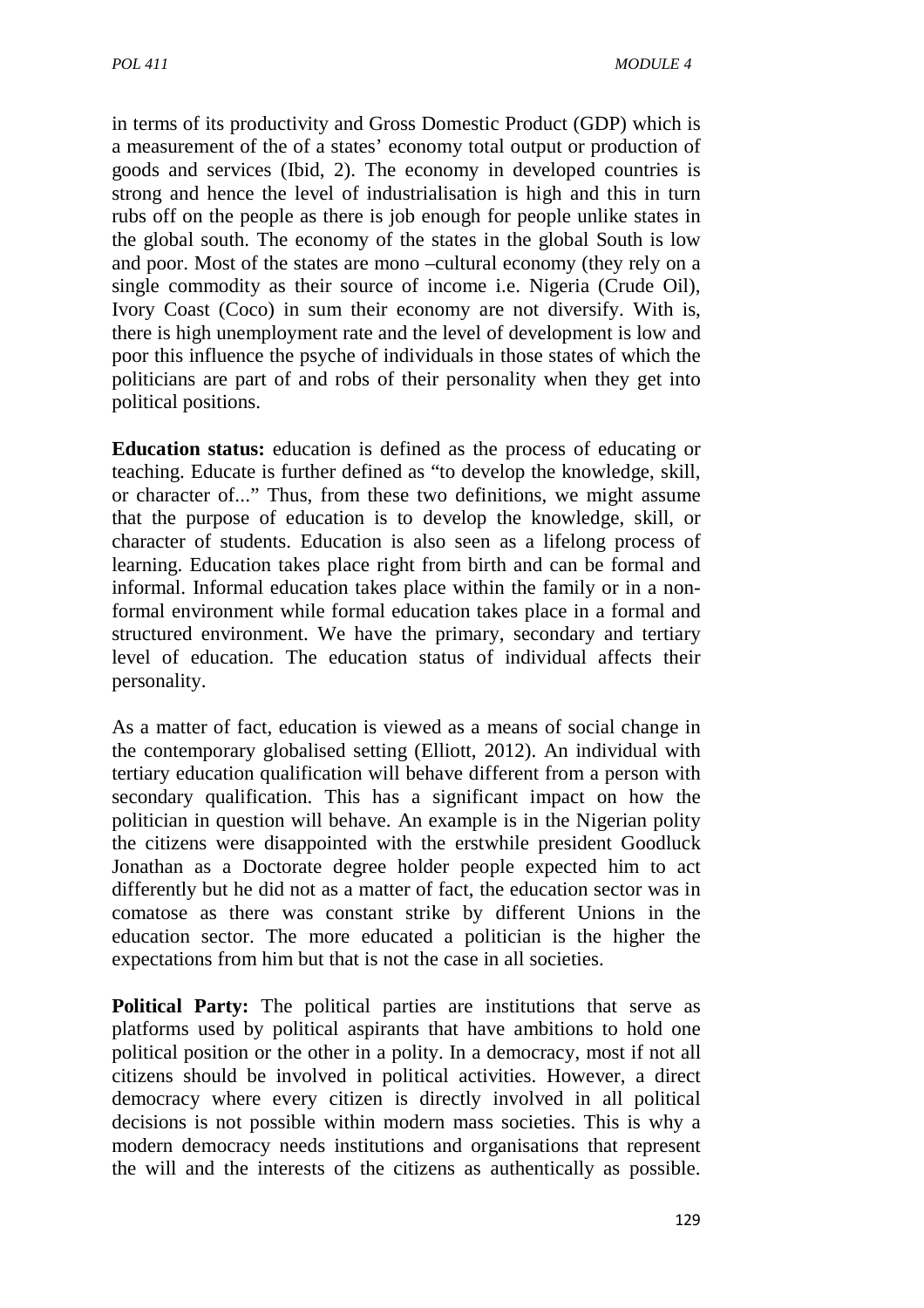These can be associations, informal groups or non-governmental organisations.

 In particular, the political parties carry out such a representative function. They offer to the citizens the possibility to influence politics and political decisions. They are an important instrument and institution of politics. Without political parties, a modern representative democracy is not conceivable. Only, the parties ensure that the citizens are permanently capable to act politically. They articulate and integrate different interests, visions and opinions. They are also the main source for the recruitment of political elites. In order to participate successfully in elections, the political parties have to be the voice of broad sectors of society. Associations, social organisations or citizens' initiatives normally concentrate more on individual and a limited scope of issues. Political parties, in contrast, are expected to take positions on all those questions and topics that are related to public order and the organisation of society.

Parties are competing amongst each other for the best ways of resolving political problems. They are in competition for influence and power. Without the power to enforce political vision it is not possible to organise a society. Internal discussions and conflicts within, as well as between, the parties accompany this contest for ideas and power. They are legitimate and essential in a policy that is why Magstadt, 2011: 349 noted that "political parties thrives to gain or retain certain political power in practical terms this means capturing control of government". With the aim of gaining control of government, political parties have certain principles and ideologies that influence its party members and that in turn influence politicians.

The ideology of the political party is key and essential in the understanding behaviour of its party members. For example in the United States of America president Barack Obama policies reflects that of his party as a democrat he implemented policies human liberty policies such as the Obama Health care, Singing of same sex law which is opposite of the republican party whereby they are conservative and against same sex practices. In Nigeria the APC and its slogan for change has influenced its party members such that the politicians running under its platform tries to bring about change in their various states. This can be said about Lagos, Oyo and Ogun states. This is how the political party influences the personality of politicians.

#### **SELF-ASSESSMENT EXERCISE**

Explain how a Political System influences the personality of political personalities.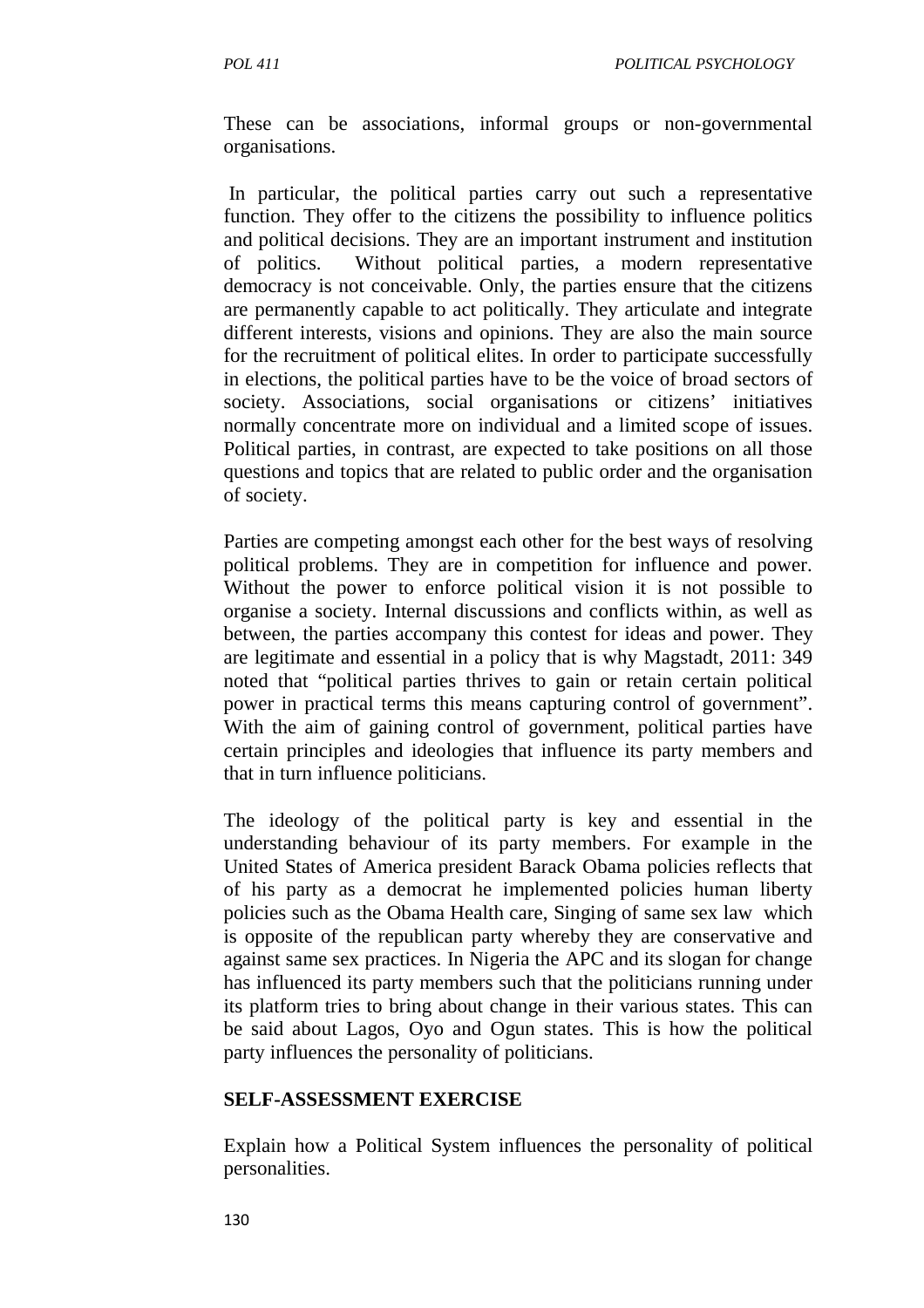# **4.0 CONCLUSION**

The politicians are part and parcel of their various environments thus the society has the greatest influence on the personality of the politicians. Thus, the personality of politician varies across climes and can be the reason for the development and underdevelopment of societies in context.

## **5.0 SUMMARY**

This unit examined the personality of politicians and from the findings is that there are many factors that influence the personality which includes the society, education status, the economy, political systems and political party of which the society is the greatest. Also, you must have understood that personality of politicians differs across climes and that accounts for development and underdevelopment in different climes.

## **6.0 TUTOR-MARKED ASSIGNMENT**

List and explain the various factors that influence the personality of politicians.

# **7.0 REFERENCES/FURTHER READING**

- Alan S. Gerber, Gregory A. Huber, David Doherty, and Conor M. Dowling. (2010). "Personality and Political Attitudes: Relationships across Issue Domains and Political Contexts" American Political Science Review Vol. 104, No. 1 February 2010.
- Bouchard, Thomas J., Jr. 1997. "The Genetics of Personality." In, Handbook of Psychiatric Genetics, eds. Kenneth Blum and Ernest P. Noble. Boca Raton, FL: CRC Press, 273–96.
- Brehm, S.S, Kassin, S & Fein, S. (2005). *Social Psychology Houghton Mifflin Company Boston New York.*
- Caprara, G. V., & Zimbardo, P. (2004). Personalizing politics: A congruency model of political preference. American Psychologist, 59, 581–594.
- Caprara, G. V., Barbaranelli, C., & Zimbardo, P. (2002). When parsimony subdues distinctiveness: Simplified public perceptions of politicians' personality. Political Psychology, 23, 77–96.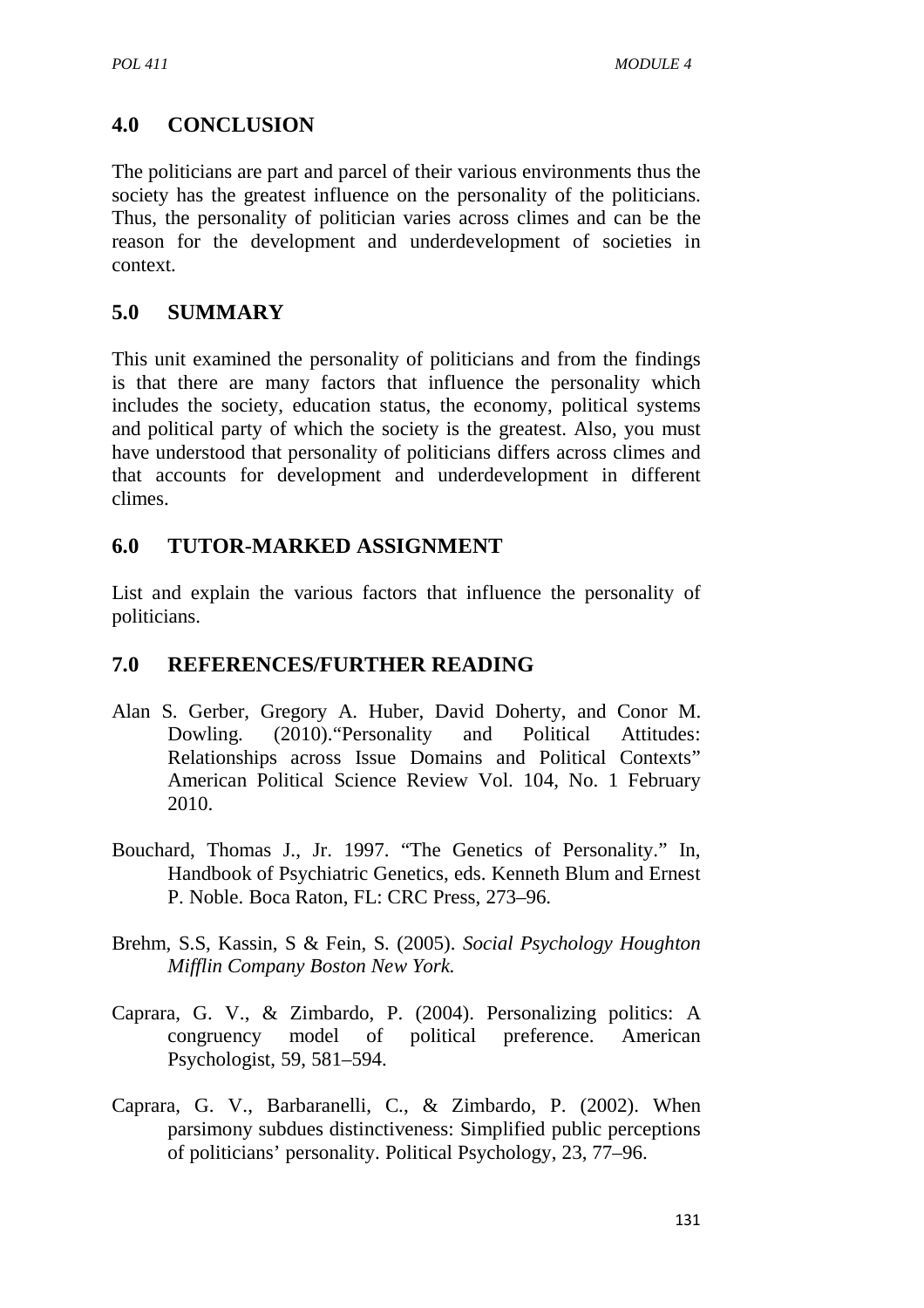- Caspi, Avshalom, Brent W. Roberts, & Rebecca L. Shiner. 2005. "Personality Development: Stability and Change." *Annual Review of Psychology,* 56: 453–84
- Costa, Paul T., and Robert R. McCrae. 1992. NEO PI-R. Professional Manual. Odessa, FL: Psychological Assessment Resources.
- Edgmand, R.M, Moomaw R.L, Olson K.W (2004)**.***Economics and Contemporary Issues* . (6<sup>th</sup> ed.).Thomson South- western Learning
- Elliot, G., Fourali , C. &Issler, Sally.(2012). Education and Social Change : Connecting Local and Global Perspectives. Continuum International Publishing Group.
- Elms, A. (1976). *Personality in Politics.* Harcourt Brace Jovanovich, Publishers
- Ember, C.R& Ember, M.(1990) Cultural Anthropology.Prentice Hall , Englewood Cliffs New Jersey
- Gosling, Samuel D., Peter J. Rentfrow, & William B. Swann, Jr. 2003. "A Very Brief Measure of the Big-Five Personality Domains." Journal of Research in Personality 37: 504–28.
- International African Institute (1987). African Political Systems. Edited by M. Fortes and E.E Evans- Pritchard. Published by KPI Limited London
- Marijana Markovik.(2010). "Political Attitude and Personality in a Democratic Society". The Western Balkans Policy Review, Volume 1, Issue 1, Jan/Jun 2010.
- Plomin, Robert, John C. DeFries, Gerald, E. McClearn, & Peter, McGuffin. 1990. Behavioural Genetics: A Primer. New York: W.H. Freeman.
- Seward, M. (2010). *The Representative Claim*. New York, NY: Oxford University Press.
- Taylor S.E, Peplau ,L.A&Sears, D.O.(2006). *Social Psychology.*(12th ed.).Pearson Education International.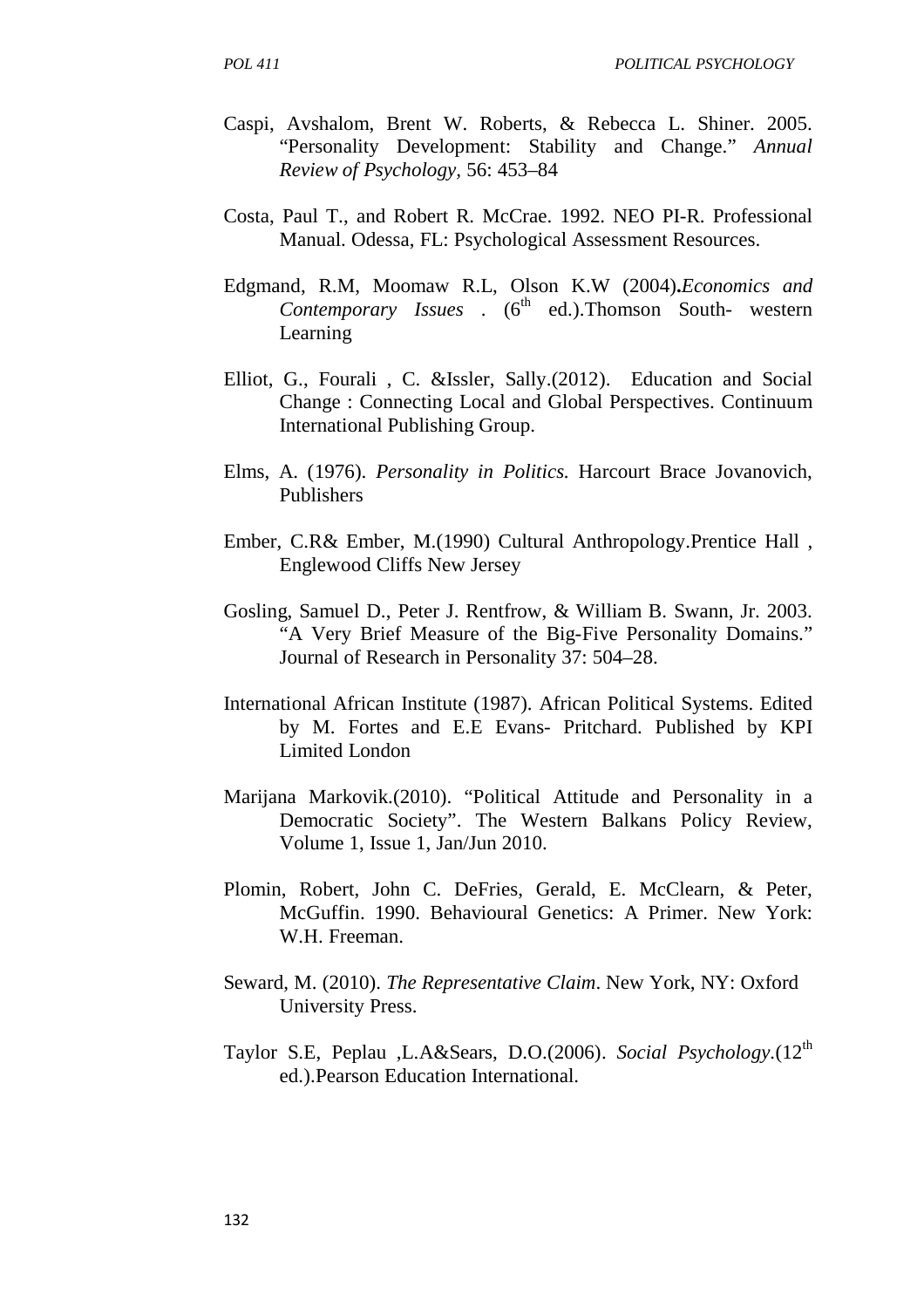# **UNIT 3 POLITICAL SOCIALISATION**

### **CONTENTS**

- 1.0 Introduction
- 2.0 Objectives
- 3.0 Main Content
	- 3.1 The Concept of Socialisation
	- 3.2 The Concept of Political Socialisation
	- 3.3 Socialisation and the Processes of Learning
	- 3.4 Agents of Political Socialisation
- 4.0 Conclusion
- 5.0 Summary
- 6.0 Tutor-Marked Assignment
- 7.0 Reference/ Further Reading

# **1.0 INTRODUCTION**

The political culture of a society is learnt as soon as a child is given birth to and this continues till death. The process of learning the political culture such as national anthem, duties of the citizens to the state, colour of the flag, names of past and current president, forms and levels of governments, name of currency etc. is learnt through a process called political socialisation. Hence this unit explores this concept and how it affects political obligation in a state.

# **2.0 OBJECTIVES**

At the end of this unit, you should be able to:

- understand and explain the concept of political socialisation
- explain socialisation and the process of learning
- identify and explain the agents of socialisation.

# **3.0 MAIN CONTENT**

### **3.1 The Concept of Socialisation**

Socialisation is "the process by which individuals learn the culture of their society" (Harambos and Holborn, 2000:4). Culture itself is "the totality of learned, socially transmitted customs, knowledge, material objects and behaviour. It includes ideas, values and artifacts of groups of people" (Schaefer, 2010:53). Extrapolating from this definition, political socialisation refers to "the process of induction into a political system" (Marshall 1996:400). Ofoeze (2001:13) referred to political socialisation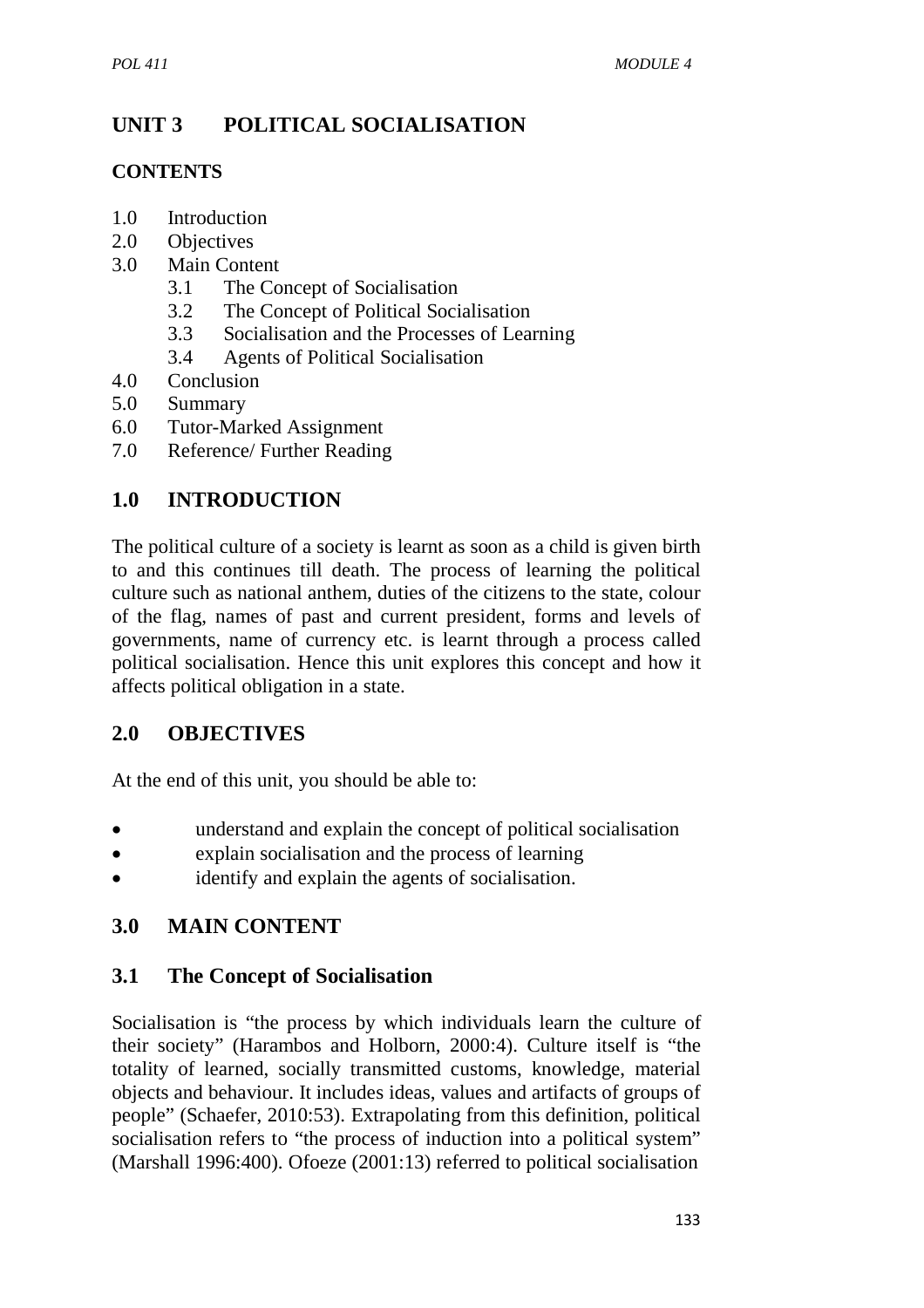#### Inter-*alia:*

*...the long development process by which an infant (even adult) citizen learns, imbibes and indeed internalizes the political culture (core political values, beliefs, norms and ideology) of his political system so as to make meaning of the world around him* 

Culture such as religion, political system, marriage and kinship patterns, political organisations and the economic systems are transferred from one generation to another. For example amongst the Fulani in northern Nigeria a young boy is given cattle to learn how to rare and as he goes the cattle keeps increasing by the time he becomes a full grown man he already knows how to rare cattle's. Also amongst the eguns of Badagry in Lagos State from their young age girls are taught how to prepare and hawk smoke fish and this grows with them this is how they are socialised into their environment.

#### **3.2 The Concept of Political Socialisation**

Broadly construed, political socialisation is the transmission of political culture to new generations of citizens in a given society (Almond and Verba, 1963, Gimpel, *et al.*, 2003). It is the product of interlocking sets of macro and micro level phenomena. At the macro or political system level, political socialisation is the means by which polities and other political societies inculcate appropriate norms and practices in citizens, residents, and members (Sapiro, 2004: 2). Polities convey established patterns of thought and action, laws and norms, and traditions and folkways through agencies, such as the family, educational system, peer groups, mass media, political institutions, community organisations religious organisations, and the military (Beck, 1977; Marshall, 1998).

The kinds of questions that are addressed at the macro level focus on "where and how people develop the kinds of political orientations and practices that transform the design of democratic constitutions and institutions into the creation of real, functioning democratic politics" (Sapiro, 2004: 19)At the micro or individual level, political socialisation constitutes "the patterns and processes by which individuals engage in political development and learning, constructing their particular relationships to the political contexts in which they live" (Sapiro, 2004: 3). As a result of political socialisation, individuals acquire knowledge about the political system and how it works. They internalise the society's political value system and ideology, and come to understand its symbols and rituals. They become informed about the role of active and passive members of the polity, and may participate in political and civic life. Having a strong grasp of how the socialisation process works can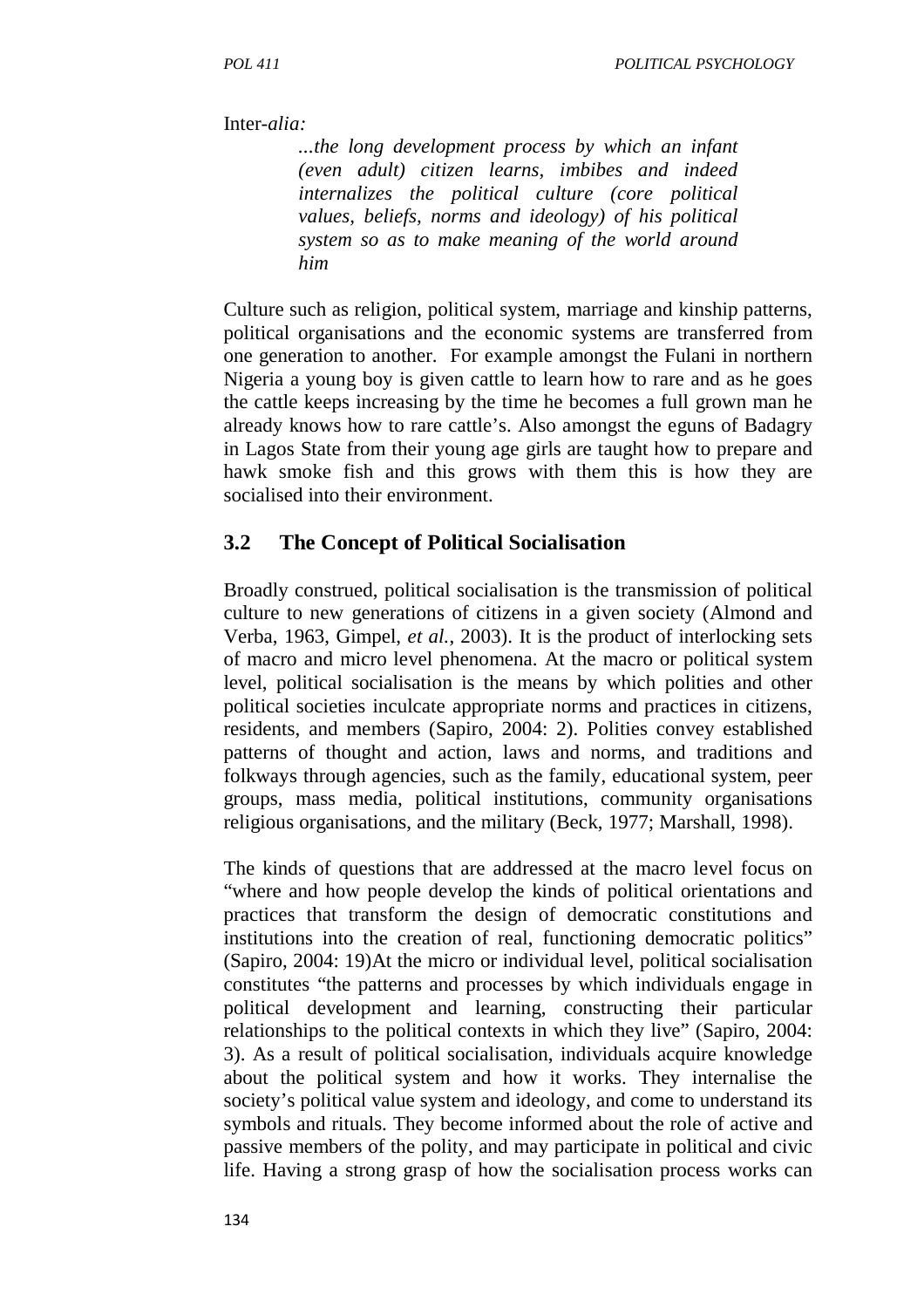provide us with tremendous insights into the changes that are going on in a society and how they are affecting democratic regimes. According to Almond, political socialisation "not only gives us insight into the pattern of political culture and subcultures in [a] society, but also locates for us in the socialisation processes of the society the point where particular qualities and elements are being sustained or modified" (Almond, 1960: 31). In sum, we can define political socialisation as the process by which citizenship orientations are transmitted, is conditioned by shifts in the political, social, and economic contexts at the community, nation-state, and international levels.

## **3.3 Socialisation and Processes of Learning**

A child apparently possesses no human nature at birth; at best he is merely a new homo sapiens with human nature potentials that need to be cultivated through the process of socialisation. Smith [1953] has this to say about a new born baby:

*"You came into the world a polymorphous perverse little ape with billions of biological evolution precipitated, so to speak in your dimpled organism. You came naked, without shame, without language, food habits or manual dexterity,ideas or religious faith, without respect for law and order, without any discernible admiration....You came with no higherdesires than to have your capacious belly filled with milk and your somatic and viscera itches scratched by lovinghands'* 

It has been expressed in literature that new born babies minds are just like a *tabula rasa* an empty slate upon which the society write its norms and values hence as said above socialisation becomes the process through which the new born baby acquires group norms, habits and ideals. However, there are four features of this process of learning group values. These are language, suggestion, imitation and identification. A brief description of these four features is crucial.

### • **Language**

Language is the medium of social intercourse. It is the means of cultural transmission. At first the child utters some random syllables which have no meaning, but gradually he comes to learn his mother-tongue. Through language, information is passed down from one generation to another. Each tribe has its own unique language which serves as a means of communication in a society. i.e the Igbo's have their Igbo dialect , the Ijebu's have their dialect so also are the Ekitis, Uhrobo's , Itsekiris , the Ijaws, and the Ogoni's amongst others.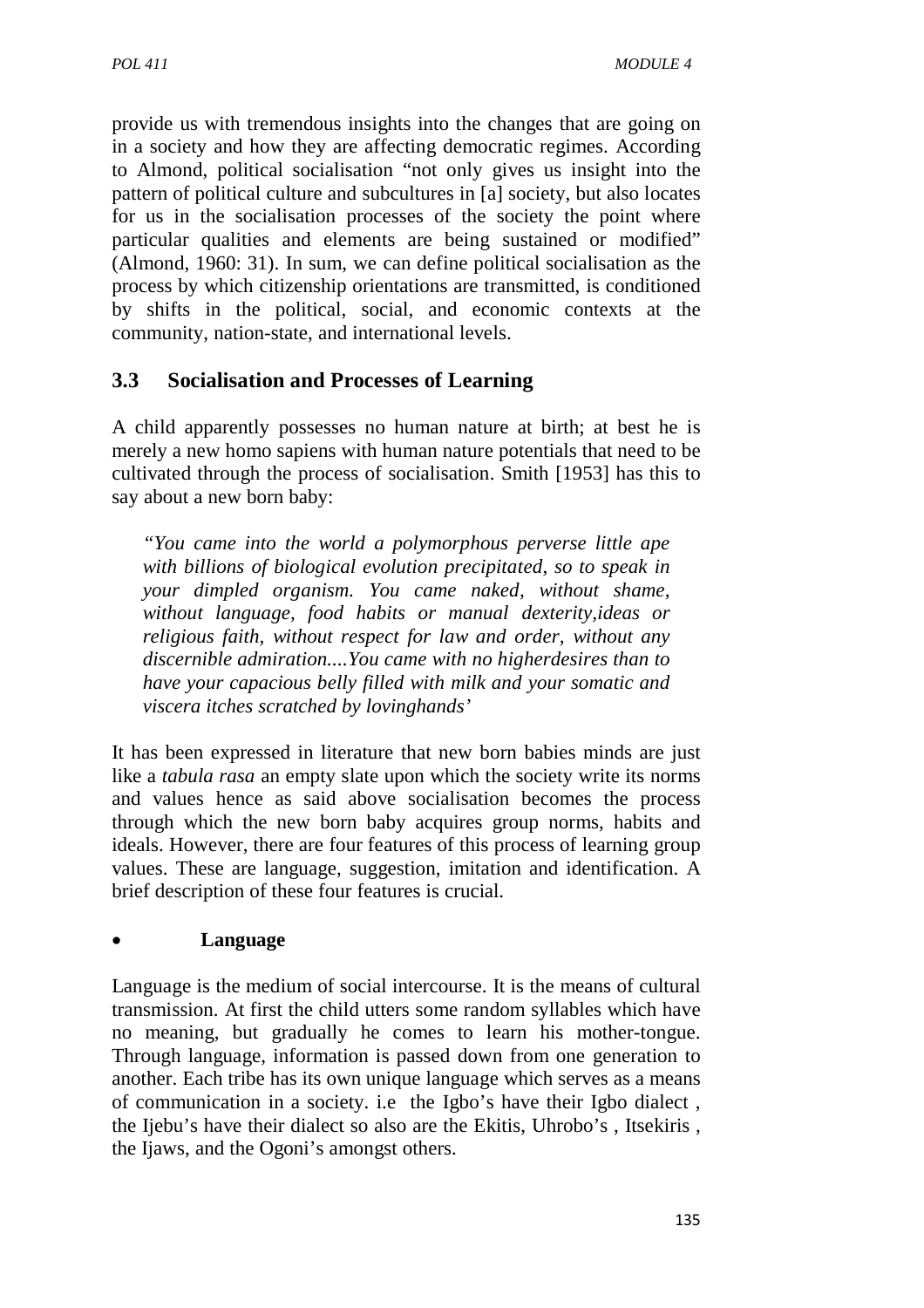### • **Suggestion**

Suggestion is the process of communicating information, which has no logical or self-evident basis. It is devoid of rational persuasion. It may be conveyed through language, pictures or some similar medium. It influences not only behaviour with others but also one's own private and individual behaviour. In trade, industry, politics, education and every other field people acquainted with psychological facts make use of suggestions to have, their ideas and notions accepted by other people and to make the latter behave according to their wishes. In fact, propaganda and advertising are based on the fundamental psychological principles of suggestion. The suggestibility of the child is greater than that of the adult because in childhood he is devoid of maturity and reason.

The suggestibility of an individual decreases with an increase in his maturity and mental level. It may be however necessary to keep in mind that there can be a difference in the suggestibility of children belonging to different society and also the same society. There are several external and internal conditions, which enhance suggestibility. Thus, temperament, intellectual ability, ignorance, inhibition, dissociation, emotional excitement and fatigue are some of the internal conditions of suggestibility. Among the external condition, mention may be made of group situation, prestige of the suggested and public opinion.

#### • **Imitation**

According to Tarde cited in Martindale [1970 p.307] "Imitation or repetition, accounts for the transmission, constancy, and spread of social forms." Imitation can be said to be the act of copying by an individual of the actions of other. Thus when may be conscious or unconscious, spontaneous or deliberate, perceptual or ideational. The person imitating performs exactly the same activity as the one being performed before him by the person he is imitating. Imitation therefore, is the main factor in the process of socialisation of the child. Through it he learns many social behaviour patterns. It is because of the tendency to imitate that children are so susceptible to the influence of their parents and friends whose behaviour they imitate indiscriminately. Just like a little girl will copy her mother dressing so it goes for political choices. A parent who supports All Progressive Party (APC) will also have children who supports the same party as children tends to copy their parent's choices when developing.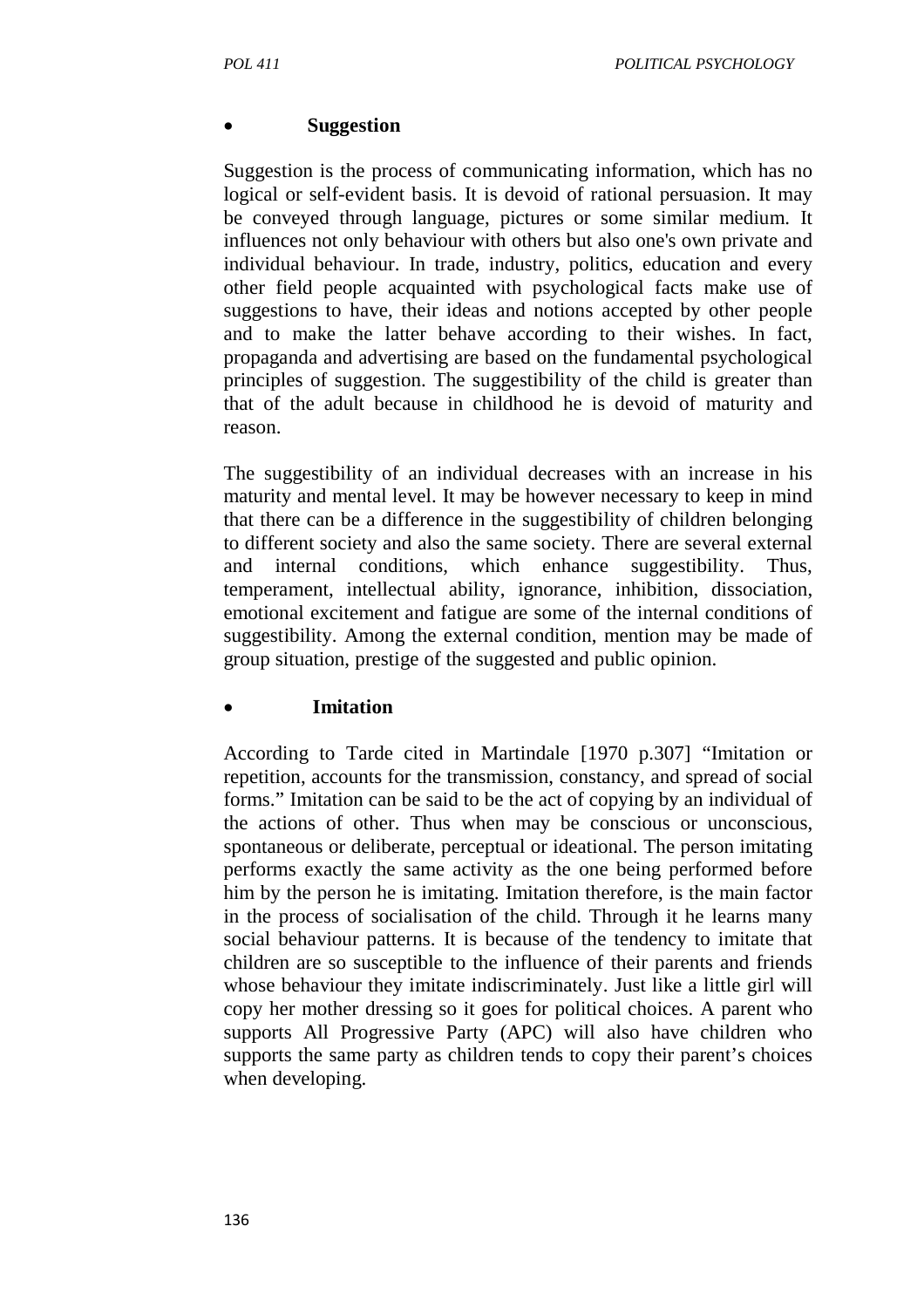#### • **Identification**

In his early age, the child cannot make distinction between his organism and environment. Most of his actions are random. They are natural reaction of which he is not conscious. As he grows in age, he comes to know of the nature of things, which satisfy his needs. Such things become the object of his identification. Thus, the toy with which he plays, the picture book, which he enjoys or looking and the mother who feeds him become the object of his identification. The speed and area of identification increase with the growth in age. Through identification he becomes sociable. Through these process mentioned children learns a lot about the political culture of their environment and passes it down to different generations.

## **3.4 Agents of Political Socialisation**

Political socialisation as a process whereby the political culture of a society is learnt and transferred from one generation to another operates through different agents which include:

**The Family:** First of all, the major source of socialisation is the family. Scholars identify home orientations as an important variable potentially influencing civic learning outcome; particularly with respect to students' interest in political and social issues. The family domain is directly and indirectly influenced by parents. The direct influences evolve through discussions about politics, which are regarded as a key element in democratic society. In general, participation in political discussions with peers and parents proved to be a more influential predictor than civic knowledge. The role of political discussion is seen as a predictor of both feelings of efficacy and expected participation. Furthermore, the behaviour of parents also seems to be important, as activities in the political domain influence other people to follow the same track. On the other hand, political interest and activities are in some way related to each other, even if this is not a causal relationship and the direction of the relationship remains unclear.

### **The School**

From the school the child obtains skills with which he arms himself to interact with the social world. The teacher replaces the parents giving instructions, directing, and ordering the taught process of the child and helping him to think logically. Examples are given to enable the learner think the way the teacher wants. In this manner regular imitation of the teacher and rehearsing what the child has been taught and assimilating same equips him for eventual role he is expected to play in the larger society and in his family. Here also he internalises values of punctuality,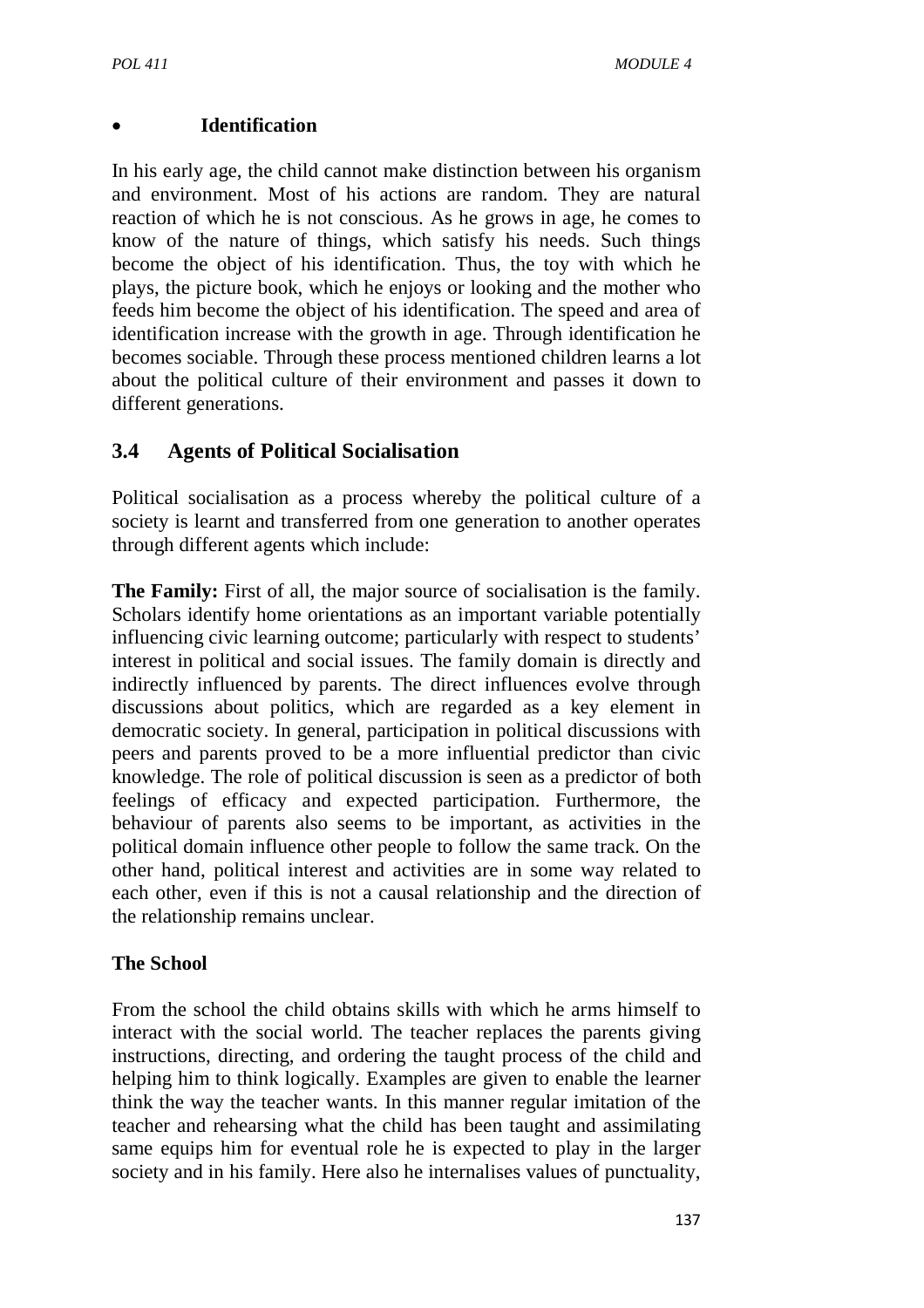drudgery, hard-work, independent decision-making and mastery over his tasks and profession.

## **The Peer Group**

This is one major influence in the life of youths as young children are influenced by their peer groups in making choices regarding the political culture of their society. The child also learns a lot from his peers, the group to which a child belongs is a measure of his social or anti-social behaviour. For example, a certain group might be religious and votes for candidate. Just like the 2015 general elections in Nigeria most religiously and up right people voted mostly youths voted for Mohammed Buhari this accounts for the high number of votes from the *almagiri* pupils in the Northern Nigeria. In schools and religious houses children want to join the happening groups in order to exercise their hidden prowess on a lot of social issues. He displays an unalloyed loyalty to the group that offers him voice, recognition and protection. He participates in group activities and in its values and *dis*-values thereby becoming self-conscious. Group identification and loyalty for him becomes intense psychological actualities, of a trans-rational nature.

### **Religious Institutions**

This is one avenue whereby the political culture of a state is passed across generations. Through religious institutions such as churches, mosques political information is passed a crossed. As a matter of fact most of the conveners of these religious institutions are into politics- for instance, Pastor Tunde Bakare of the Latter Rain Assembly, Pastor Chris Okoite of the House Hold of God. These are all men of God that ventured into politics and by that means influence their congregations. They tell their congregation their political rights and admonish them to participate in the electoral process. Religious institutions were a major factor in the success of the 2015 general elections. Most religious institutions admonished their members to come all out and vote for change which they did and which resulted in the success of the 2015 general elections in Nigeria.

### **Mass Media**

This is the most contemporary means through which political socialisation occurs. The political culture and heritage of a polity is learnt through the media. The media is divided into three folds namely: the print media, which mean news papers, magazines, newsletters etc. The electronic media: which is divided into different folds such as Television, Radio? We also have internet media such as E-mails,